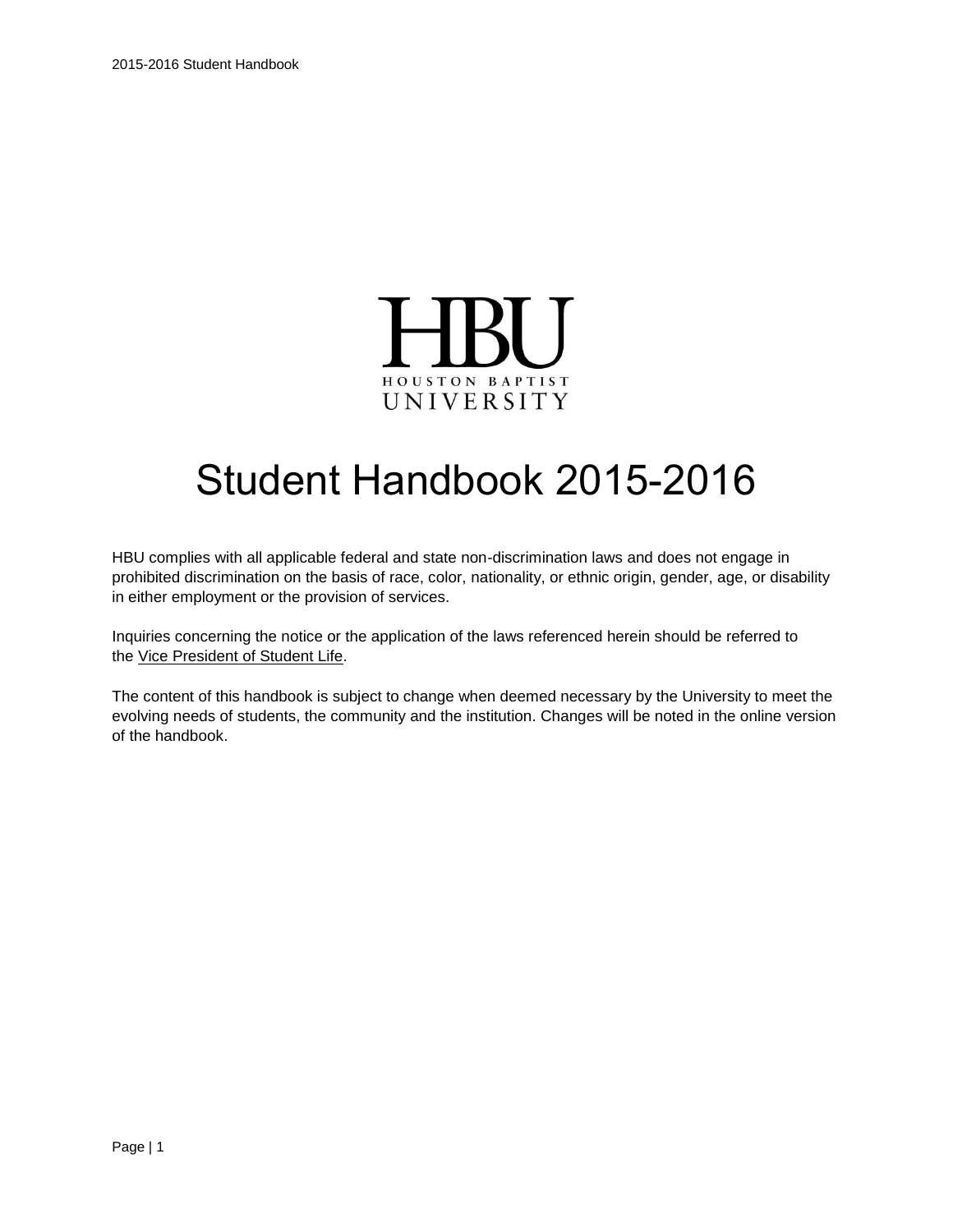# **Table of Contents**

#### [From the President](https://hbu.edu/Students-Alumni/Student-Resources/Student-Handbook/From-the-President.aspx)

#### **[HBU Distinctives](https://hbu.edu/Students-Alumni/Student-Resources/Student-Handbook/HBU-Distinctives.aspx)**

- University Mission and Vision
- Undergraduate Traditions
- School Songs

#### [Policies](https://hbu.edu/Students-Alumni/Student-Resources/Student-Handbook/Policies.aspx)

- Computer Use Policy
- Facilities
- **•** Grievances
- Health Issues
- Student Organizations

#### [Residence Life](https://hbu.edu/Students-Alumni/Student-Resources/Student-Handbook/Residence-Life.aspx)

- **•** Services
- Procedures
- Policies
- HBU Community Guidelines

#### [Safety](https://hbu.edu/Students-Alumni/Student-Resources/Student-Handbook/Safety.aspx)

- HBU Campus Alert and Emergency Preparedness
- Parking

#### [Spiritual Life Department](https://hbu.edu/Students-Alumni/Student-Resources/Student-Handbook/Spiritual-Life-Department.aspx)

- Community Life and Worship (CLW) Graduation Requirement
- Baptist Student Ministry

#### Student [Involvement](https://hbu.edu/Students-Alumni/Student-Resources/Student-Handbook/Student-Involvment.aspx)

- Athletics
- Campus Recreation
- Student Organizations
- Greek Life
- Music Performance Opportunities
- Serve Houston
- Special Events
- Student Government Association (SGA)

#### [Student Resources](https://hbu.edu/Students-Alumni/Student-Resources/Student-Handbook/Student-Resources.aspx)

- Academic
- Financial
- Food Services
- Health & Fitness
- Information Technology Services (ITS)

#### [Student Code of Conduct](https://hbu.edu/Students-Alumni/Student-Resources/Student-Handbook/Student-Code-of-Conduct.aspx)

- Article I: Definitions
- Article II: Student Conduct Authority
- Article III: Proscribed Student Code of Conduct
- Article IV: Student Conduct System Procedures
- Article V: Interpretation & Revision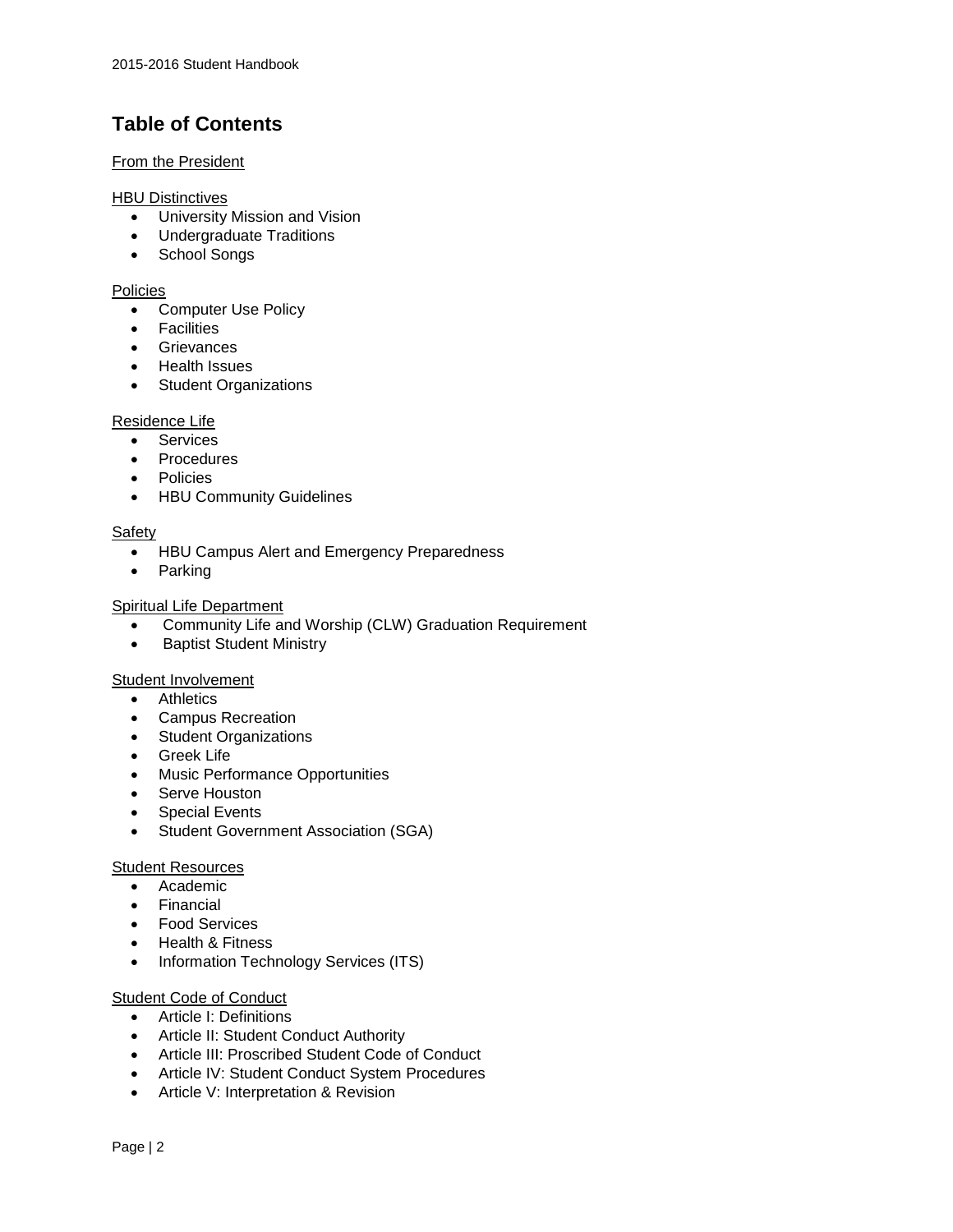**[Directory of Administration](https://hbu.edu/About-HBU/General-Information/University-Leadership/University-Administrative-Team.aspx)** 

[Directory of General Phone Numbers](https://hbu.edu/About-HBU/Resources/Directory.aspx)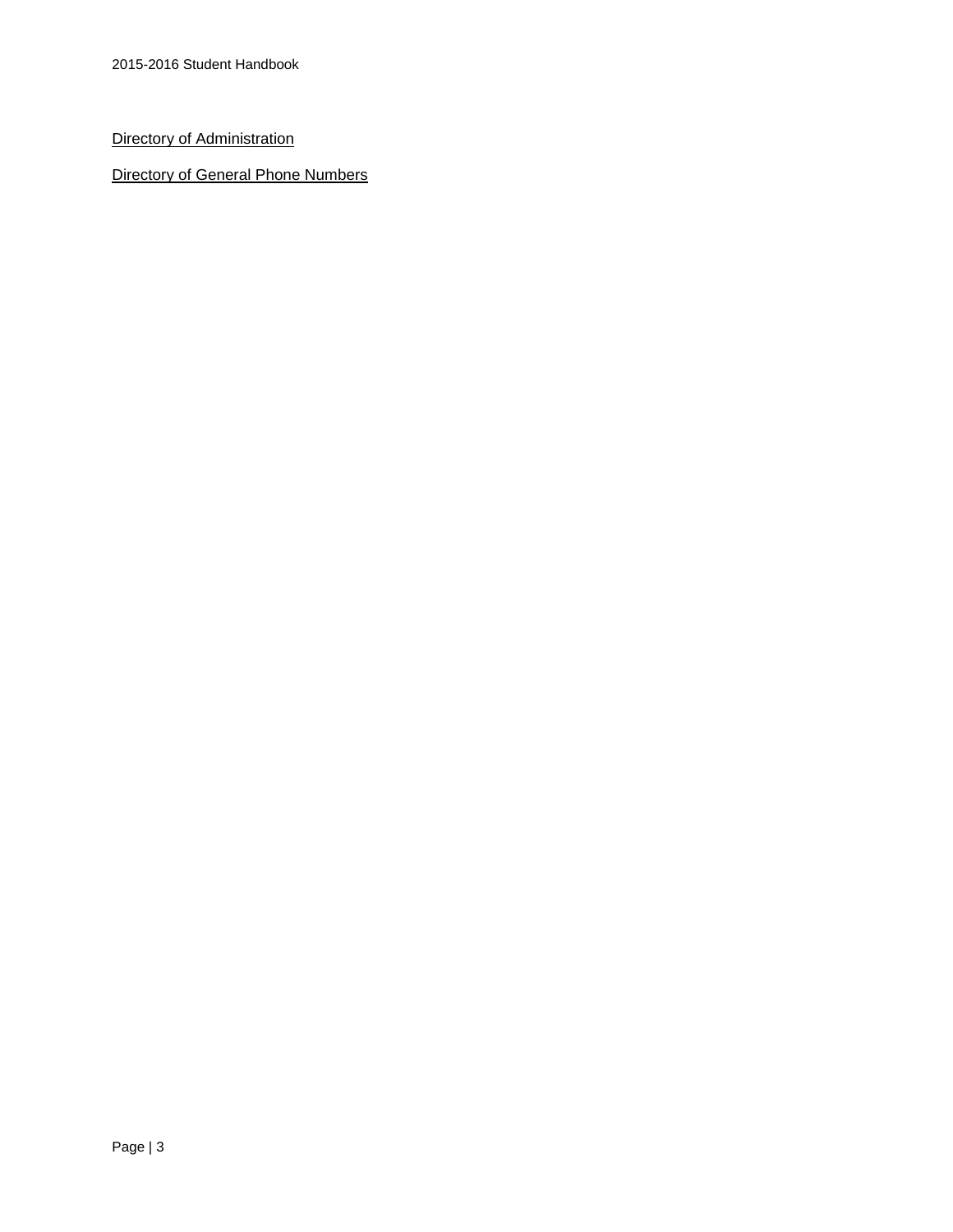# From the President

Dear HBU Husky,

Welcome to Houston Baptist University! We are so pleased to have you as a member of the HBU family. Whether you are a new freshman, a transfer student, or a returning student, we want you to feel at home on our campus as you pursue your studies and participate in some of the many opportunities available through our enriched student life program. With its small classes and warm, friendly atmosphere, HBU is an ideal place for you to build lasting relationships with other students and with members of our faculty and staff, who are dedicated to helping you grow academically, professionally, socially, and spiritually during your college years and beyond.

Again, we welcome you to our family of students, parents, faculty, staff, alumni, and many others proud to be called Huskies! We're so glad you have chosen to join the thriving community of faith and learning at HBU, where we are committed to offering you an excellent education in a Christian environment. We know that HBU is the right choice for you, and we hope that your years here will be the most memorable of your life.

Blessings,

Robert B. Sloan, Jr. President, Houston Baptist University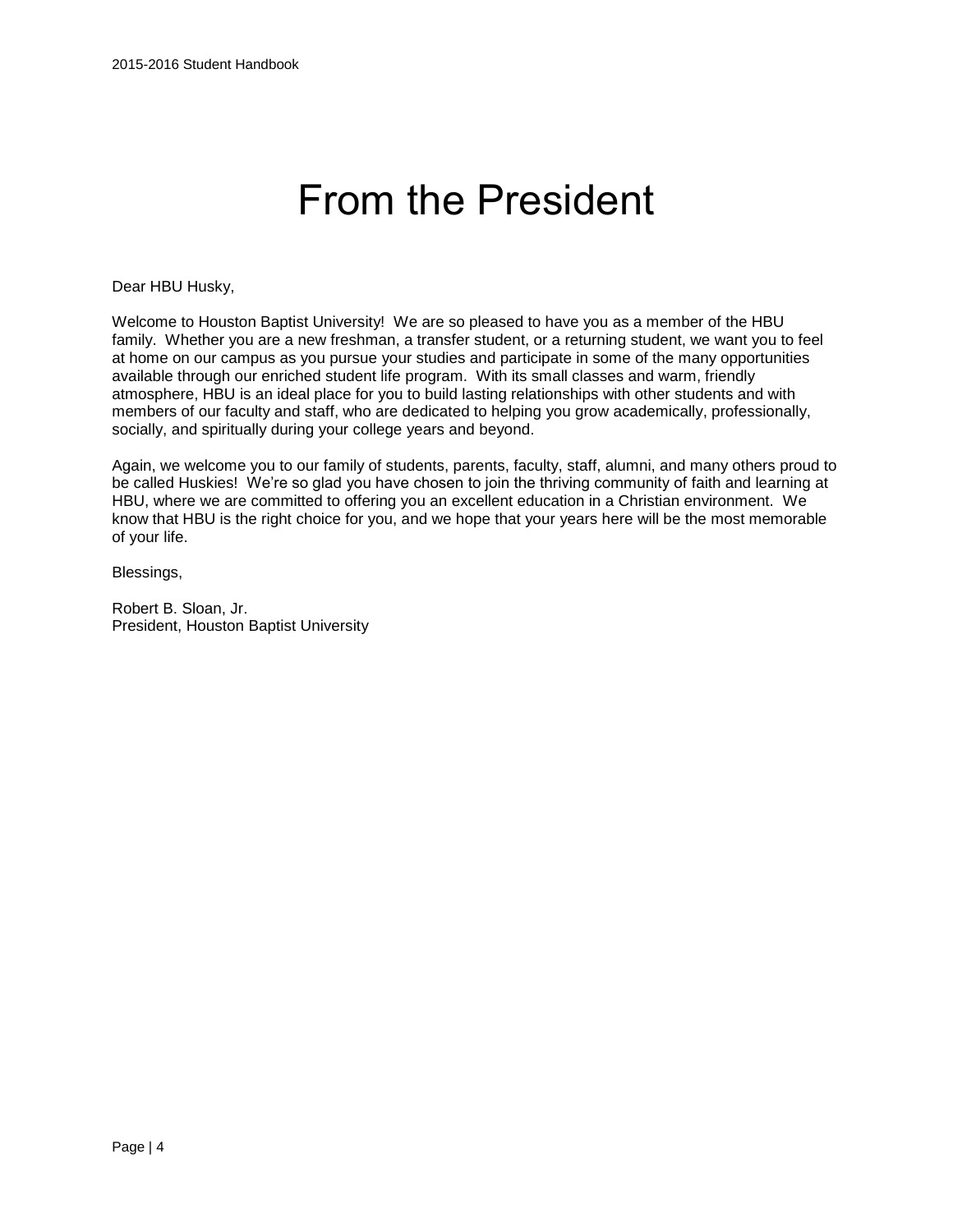# HBU Distinctives

# **The University Mission**

*The mission of Houston Baptist University is to provide a learning experience that instills in students a passion for academic, spiritual, and professional excellence as a result of our central confession, "Jesus Christ is Lord."*

-- Unanimously approved by the Board of Trustees February 24, 2009

# **Our Values**

The Preamble to the University By-Laws as stated below describes the distinctive nature of the institution.

*The Houston Baptist University is a Christian liberal arts university dedicated to the development of moral character, the enrichment of spiritual lives, and the perpetuation of growth in Christian ideals.*

*Founded under the providence of God and with the conviction that there is a need for a university in this community that will train the minds, develop the moral character and enrich the spiritual lives of all people who may come within the ambit of its influence, HOUSTON BAPTIST UNIVERSITY shall stand as a witness for Jesus Christ expressed directly through its administration, faculty and students. To assure the perpetuation of these basic concepts of its founders, it is resolved that all those who become associated with Houston Baptist University as a trustee, officer, member of the faculty or of the staff, and who perform work connected with the educational activities of the University, must believe in the divine inspiration of the Bible, both the Old Testament and New Testament, that man was directly created by God, the virgin birth of Jesus Christ, our Lord and Savior, as the Son of God, that He died for the sins of all men and thereafter arose from the grave, that by repentance and the acceptance of and belief in Him, by the grace of God, the individual is saved from eternal damnation and receives eternal life in the presence of God; and it is further resolved that the ultimate teachings in this University shall never be inconsistent with the above principles.*

# **The University Vision:**

#### *The Ten Pillars*: *Faith and Reason in a Great City*

HBU will fulfill its responsibility for the renewal of Christian higher education through a vision organized around Ten Pillars. These Ten Pillars are the reflection of envisioning sessions and conversations held with HBU faculty, staff, students, trustees, alumni, and selected members of the community. The ideas and initiatives listed in this vision document all have their roots in those sessions. While the Ten Pillars do not exhaustively list all the suggestions, or all of our plans, they do capture the spirit and direction of our university family's aspirations for HBU.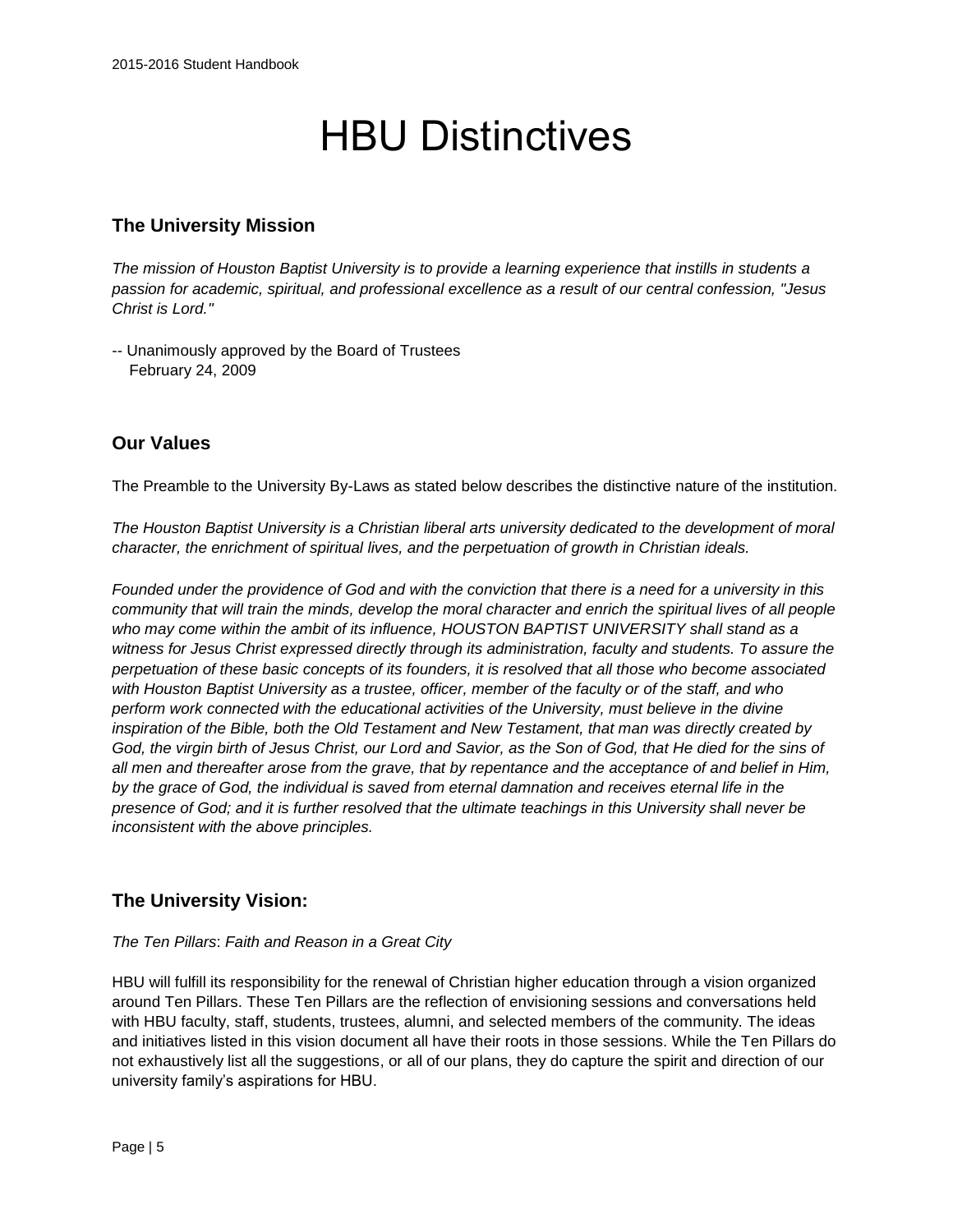- 1. Build on the Classics
- 2. Recruit for National Influence
- 3. Embrace the Challenge of Christian Graduate Education
- 4. Establish a Residential Society of Learning
- 5. Increase our Cultural Impact through our Faculty
- 6. Renew our Campus, Renew our Community
- 7. Bring Athens and Jerusalem Together
- 8. Expand our Commitment to the Creative Arts
- 9. Cultivate a Strong Global Focus
- 10. Move to the Next Level as an Institution

The full text of The Ten Pillars vision document is available at [www.hbu.edu/vision.](http://www.hbu.edu/vision)

# **Undergraduate Traditions**

Traditions are a source of pride and enthusiasm to a university community; they provide continuity through the years and combine stability with growth. Much of the excitement of attending a young, changing university is that tomorrow's traditions are being made by us today.

**Beanie and Tug-of-War** - The beanie is the University's way of welcoming freshmen to the HBU spirit and way of life. Freshmen are to wear their beanies until the exciting Tug-of-War, which occurs the first week of classes. If the freshmen lose the Tug-of-War they continue to wear their beanies for an additional week.

**Husky Sign** - The Husky sign is made by touching the thumb to the tips of the two middle fingers, making the dog's "head." The outside fingers are extended to represent the ears.

**School Colors** - Selected by our founders before the first classes began, orange and blue have become symbolic of Houston Baptist University in all phases of campus life.

**School Mascot** - The mascot of HBU is the mighty Siberian Husky. The name of our current live mascot is Kiza II (shortened from Wakiza, which means Mighty Warrior.)

# **School Songs**

**HBU Fight Song Get Up and Go, You Mighty Huskies**  Get up and go, you mighty Huskies Give it a fight for HBU. Whenever the goin' is rough and things are tough, Don't give up the fight. Shoulder the load, hold to the road, Pull with all your might. Get up and go, you mighty Huskies Give it a hail for orange and blue. Get ready to meet the test, show your best Drive until you've made History, with victory You'll win for HBU.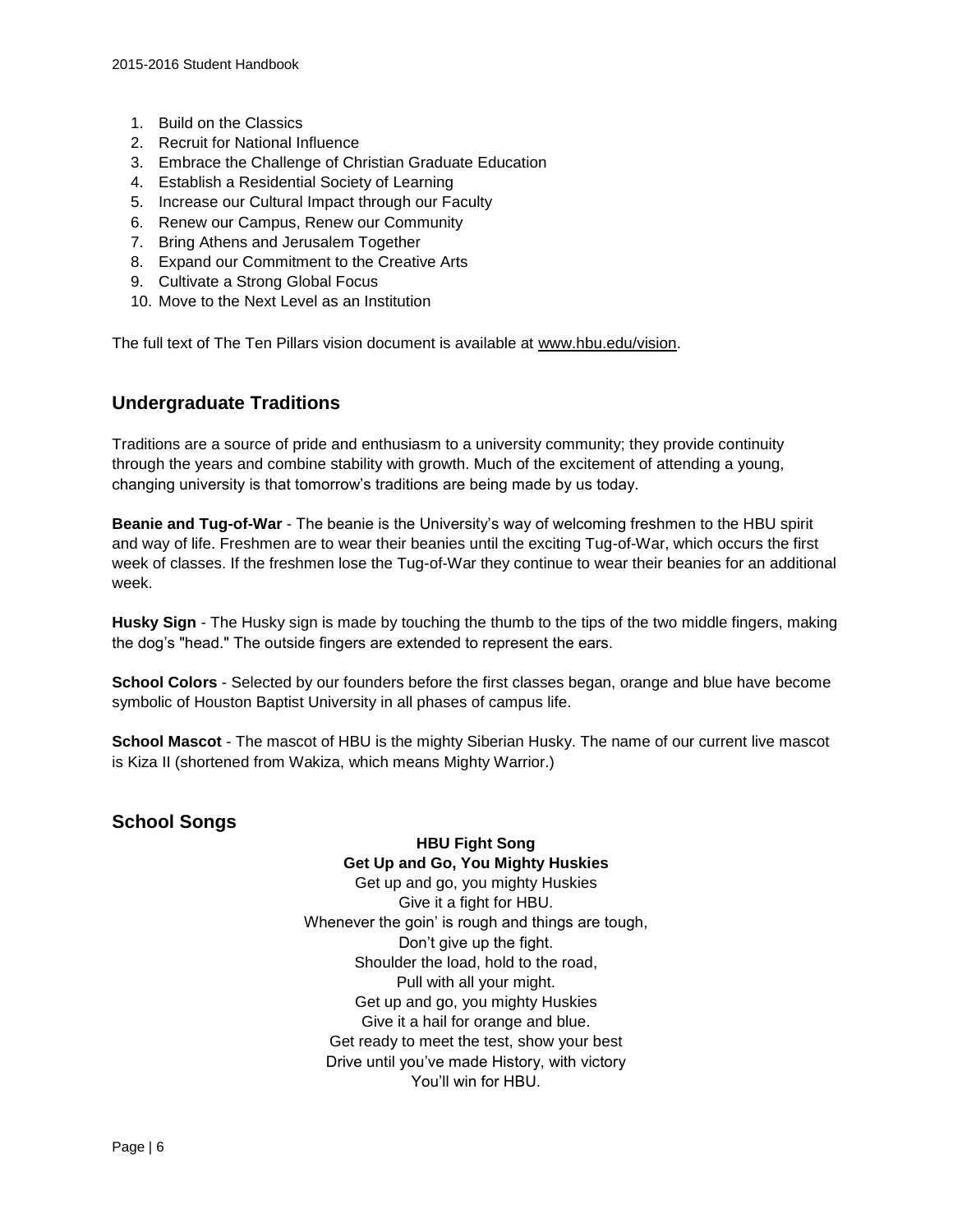#### **Words and music by Dr. Robert L. Parker**

#### **Hail the Orange and Blue**

In the great state of Texas, Houston, USA, Stands our noble Alma Mater, Christ saying I am the Way. In our search for knowledge, Tempered with Thy love, Seeking our place of service, With wisdom from above. Give us courage, strength and faith, To face a world filled with fear. Ever onward to the challenge, Knowing Thou art near.

#### **Chorus**

God bless our school. Keep her safe and true. God bless our Alma Mater. Hail the Orange and Blue.

**Words by [Dr. W.H. Hinton](https://hbu.edu/About-HBU/General-Information/University-Leadership/Presidents-of-HBU/Dr-William-H-Hinton.aspx) Music by Dr. Don Looser**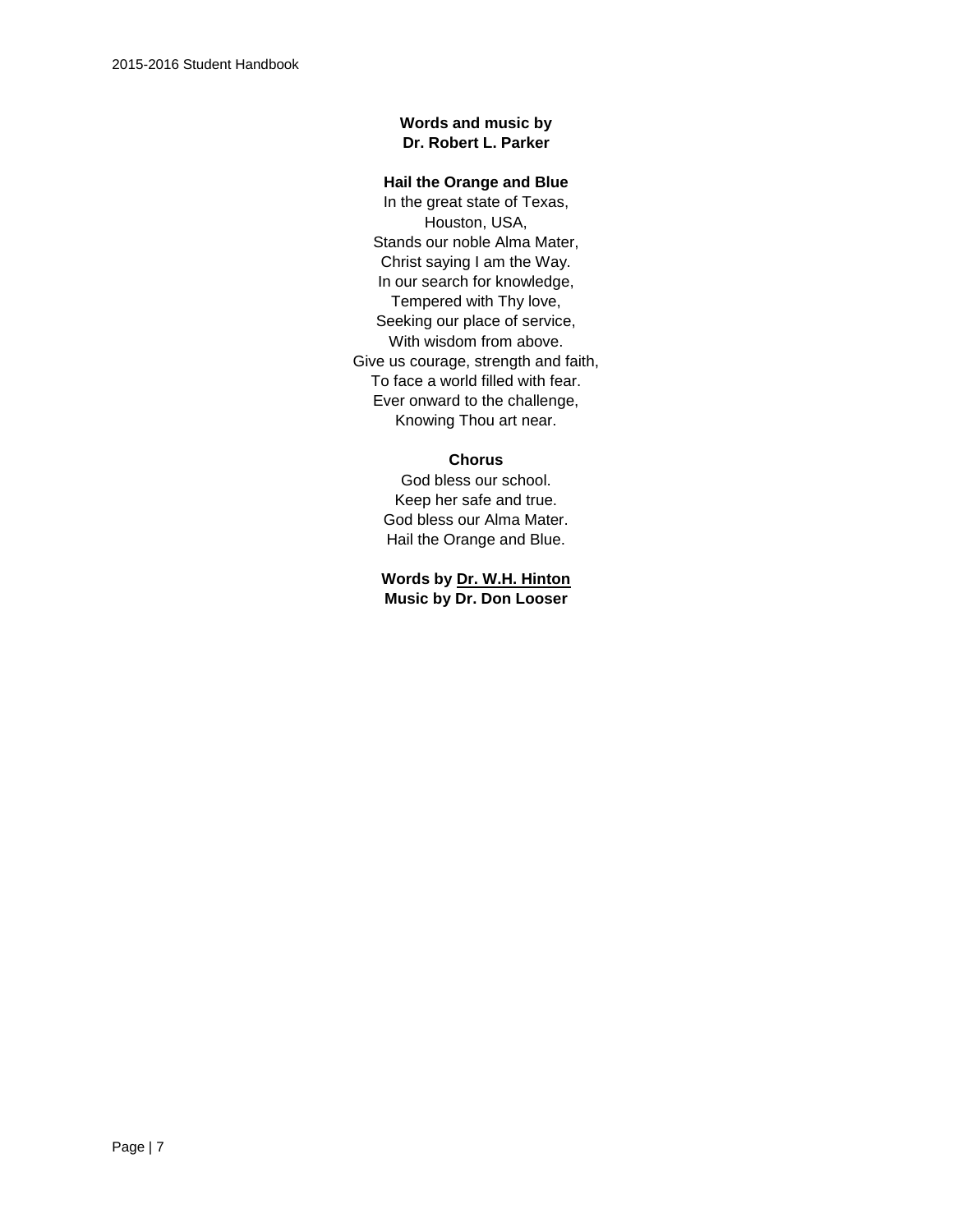# Policies

# **Campus Policies**

# **Family Educational Rights and Privacy Act (FERPA)**

In compliance with the Family Educational Rights and Privacy Act (FERPA), HBU cannot release personally identifiable information to any person other than the student, unless written permission is given for the University to do so. Students may give permission for their educational records to be released to designated parties by completing the "FERPA Authorization to Release Education Records" in the Registrar's Office.

In general, no personally identifiable information from a student's education records will be disclosed without written consent from the student. This includes, but is not limited to, grade reports, academic schedule information, and transcripts. Two exceptions may, however, be made: (1) directory information may be released unless the student requests that it be withheld, as explained in the section below; (2) records may be disclosed to parents of students who depend upon them as defined by Internal Revenue Code 1986, Section 152.

HBU has designated the following student information as public or "directory information:" name; local and permanent addresses; telephone numbers; e-mail addresses; date and place of birth; classification; major field(s) of study; classification; dates of attendance; degrees, honors, and awards received; most recent educational institution attended; participation in officially recognized sports and activities; weight and height of athletic team members; and photographs.

At its discretion, the institution may disclose such information for any purpose. Any new or currently enrolled student who does not want his/her directory information disclosed should notify the HBU Registrar in writing by using the FERPA Request to Withhold/Release Directory Information form. Such notification must be received by the end of the first full week of classes for any term to ensure that the student's directory information is not released except to officials with legitimate educational purposes as authorized by FERPA.

The request to withhold directory information will remain in effect as long as the student continues to be enrolled or until the student files a written request with the HBU Registrar to discontinue the withholding. To continue nondisclosure of directory information after a student ceases to be enrolled, a written request for continuance must be filed with the HBU Registrar during the student's last term of attendance.

HBU assumes that failure on the part of any student to specifically request the withholding of categories of "directory information" indicates individual approval for disclosure.

# **Poster/Flyer Posting**

- 1. All brochures, flyers and posters must be "Student Life Approved" through Office of Student Involvement, located on the second floor of M.D. Anderson Student Center.
- 2. ONLY Student Life staff will be allowed to post flyers. Flyers will be posted in appropriate spaces only. For posting, all flyers must be delivered to the Student Involvement Office by Monday afternoon each week. All postings will be posted on Tuesday morning each week.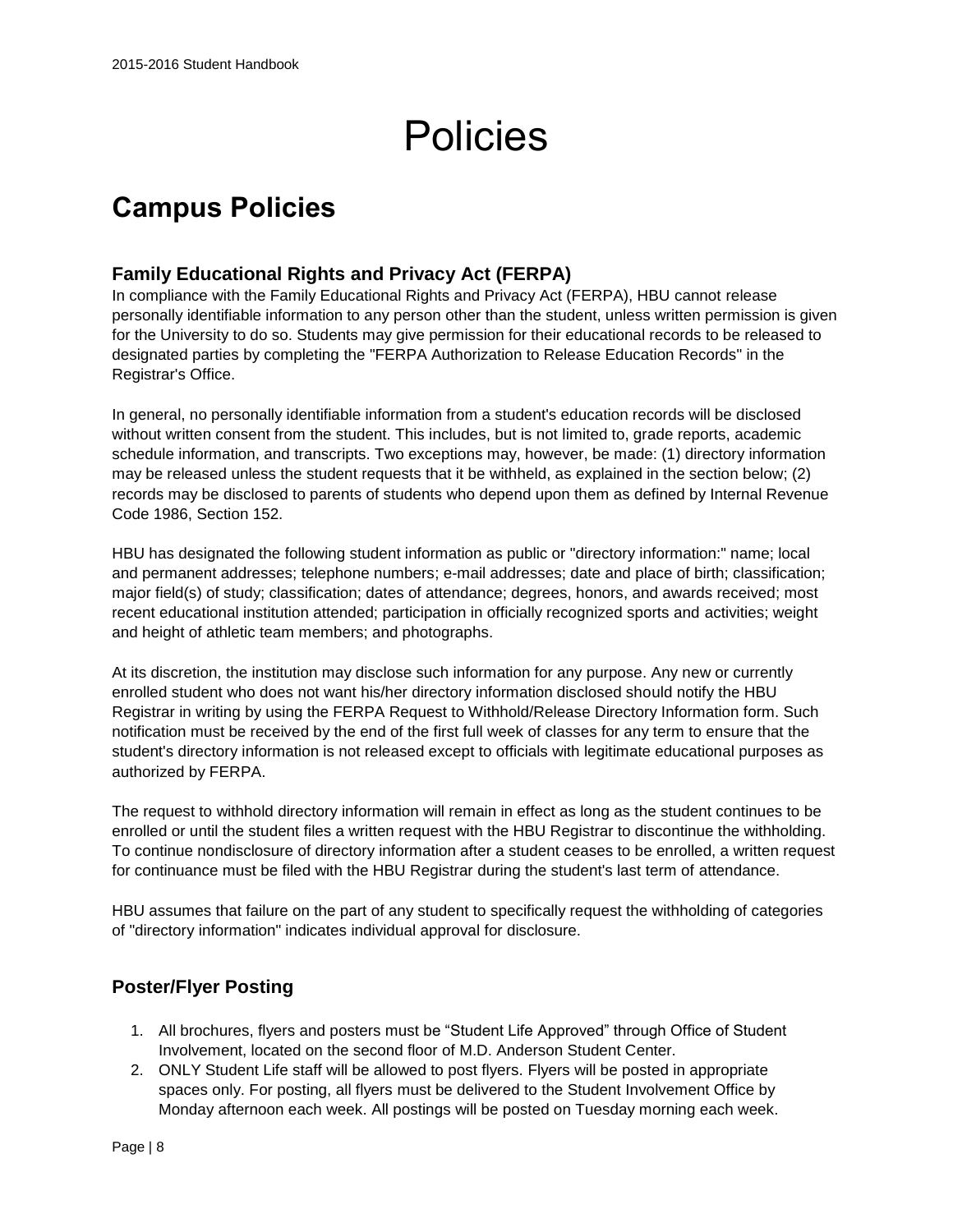- 3. Posters/signs should be in good taste as deemed appropriate by the Student Involvement staff and not include references to alcohol, sexual innuendos, or offensive language of any kind.
- 4. Posters/signs should have accurate information regarding events (place, date/time), reflecting the same information that is on the University calendar.
- 5. Student Organizations must post all event information on the club and organization data base. All events must be detailed and approved. All dates, times and locations must be approved through the Ad Astra calendaring system. Student Life approval can take up to one week.
- 6. Because of limited space, keep the sign/poster to a maximum size of 8  $\frac{1}{2}$ " by 11" letter size paper.
- 7. Banners (maximum size of 4' x 8') may be posted in Hinton and the M.D. Anderson Student Center, hung on the cable along the upstairs railing. All banners must be approved by the Office of Student Involvement before posting. All banners must be secured when hanging. If the banner falls, it may not be replaced.
- 8. All banners and flyers will be taken down after the appropriate day and time. No poster/flyer/banner will stay up longer than one month (unless otherwise authorized by Student Involvement).
- 9. Use of yard signs, display boards and other large scale signage is prohibited except for use by HBU departments and fee-funded organizations.
- 10. Distributing flyers on car windshields is prohibited. Police should be notified immediately if this rule is broken.
- 11. Chalking may be done only in open, uncovered areas. (Do not chalk anywhere rain cannot reach.)
- 12. If these policies are consistently violated, student organizations will lose the privilege to advertise on campus.

# **Smoke Free Campus**

The University has elected to strengthen the Smoke Free Campus Policy. Effective September 1, 2006, the policy prohibits smoking anywhere on University premises except for the confines of private vehicles.

## **Student Publications**

#### **Houston Baptist University Media Guidelines**

Houston Baptist University, acting through its Board of Trustees and its president, is the official publisher of all student publications, whether in traditional print or web format. All publications, print or web, representing or bearing the name of Houston Baptist University are expected to advance ideals in keeping with the principles of this Christian university, its Preamble, mission, and vision statement. Editors of student publications are expected to ensure that their publications uphold these same standards. In their roles as editors, students are also expected to exercise good taste, high ideals, and fair-mindedness.

## **Trademark Licensing Program**

The University has partnered with Learfield Licensing Partners (LLP) to implement a [trademark and](http://www.hbu.edu/HBU/media/HBU/publications/UniversityPolicies/HBULogoTrademarkLicensing.pdf)  [licensing program](http://www.hbu.edu/HBU/media/HBU/publications/UniversityPolicies/HBULogoTrademarkLicensing.pdf) to help the university protect and strengthen its brand and intellectual identity. LLP represents over 200 colleges, universities, and bowl games across the country, including seven universities in the Southland Conference.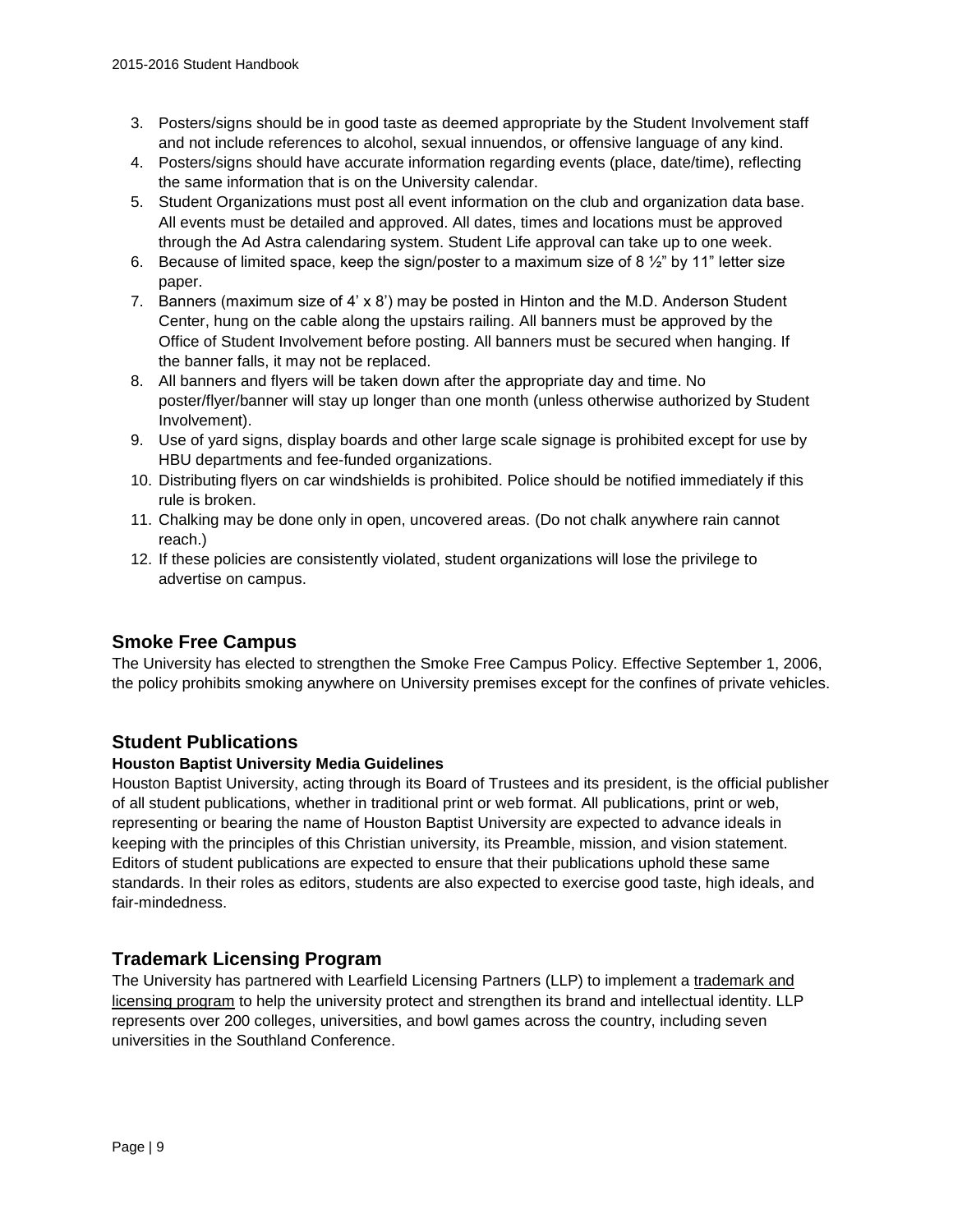This licensing agreement affects all departments (including athletics), student groups, and individuals who produce and/or purchase any item featuring the Houston Baptist University name or abbreviation, seal, logos or intellectual property.

#### **What kinds of items are subject to the licensing agreement?**

- Any items that are customized or branded to represent HBU, including but not limited to clothing, caps, key chains, folders, pens, pencils, cups, flags, banners, and bumper stickers. These items include products used as giveaways, supplies, or fundraisers.
- Logos include any imprint, embroidery or application that uses HBU, Houston Baptist University, Huskies, University seals, or any new art affiliated with the University.
- Marketing material or literature used by departments to promote HBU does NOT fall under the licensing agreement.

All departments (including athletics), student groups, and individuals must order and purchase customized products from vendors approved by Learfield Licensing Partners (LLP). For a list of licensees that are currently licensed to produce HBU products, please visit http://learfieldlicensing.com and search for Houston Baptist University.

#### **What if I want to use a vendor that is not currently licensed by LLP?**

- New vendors must submit an application, be approved, and pay a fee to hold a license through LLP.
- If you are currently working with a company that is not on this list and you need them to become licensed so you can continue working with them, please have them reach out to our Brand Manager, Jared Harding at [jharding@learfieldlicensing.com.](mailto:jharding@learfieldlicensing.com)

#### **Whom do I contact if I have questions or need help adhering to the trademark licensing program?**

- On campus manager: Anthony Martin, Director of the University Store Call 281-649-3258 or e-mai[l amartin@hbu.edu.](mailto:amartin@hbu.edu)
- LLP Brand Manager: Jared Harding, [jharding@learfieldlicensing.com.](mailto:jharding@learfieldlicensing.com)

# **Computer Use Policy**

The University believes that establishing and maintaining adequate computer hardware and software for both academic and administrative purposes is foundational to the University's goal of becoming a premier Christian academic university. Houston Baptist University (HBU) makes its computing facilities available for use by undergraduate students, graduate students, faculty, and staff. The use of university computing facilities or network is considered a privilege afforded members of the HBU community. Although this policy sets forth the general parameters of appropriate use of IT Systems, students, faculty, and staff should consult school or departmental governing policies for more detailed statements on permitted use for their various roles within the HBU community. In the event of conflict between IT policies, this Computer Use Policy will prevail.

#### **A. Appropriate Use**

IT Systems may be used only for their authorized purposes – that is, to support the research, education, clinical, administrative, and other functions of Houston Baptist University. The particular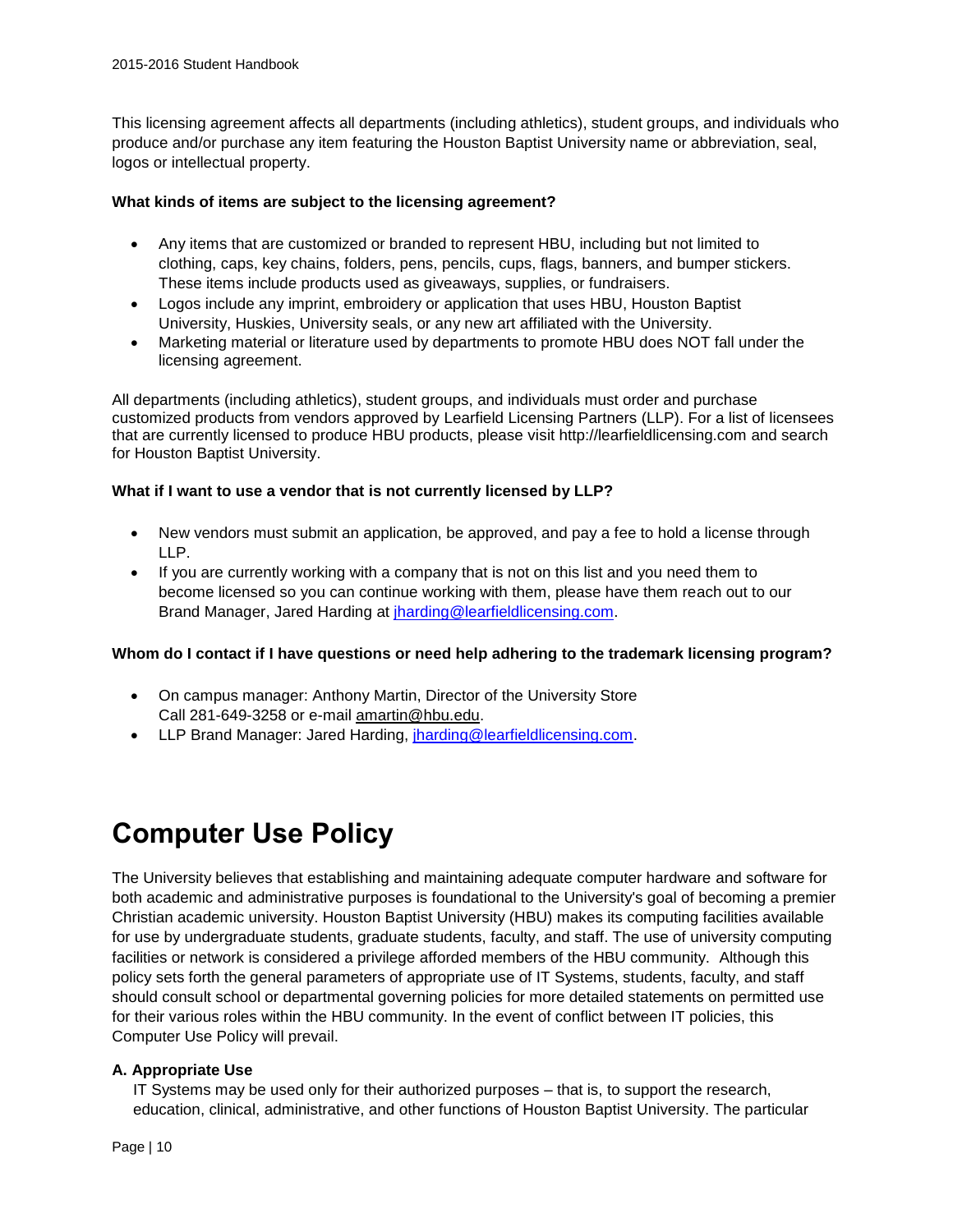purposes of any IT System as well as the nature and scope of authorized, incidental personal use may vary according to the duties and responsibilities of the User. Appropriate use restrictions extend to Users connecting to HBU IT Systems with devices not owned by HBU.

#### **B. Authorization**

Users are entitled to access only those elements of IT Systems that are consistent with their Specific Authorization. Upon request by a Systems Administrator or other University authority, Users must produce valid University identification.

#### **C. Specific Proscriptions on Use**

The following categories of use are inappropriate and prohibited:

#### 1. **Use that impedes, interferes with, impairs, or otherwise causes harm to the activities of others**.

Users must not deny or interfere with or attempt to deny or interfere with service to other users in any way. Knowing or reckless distribution of unwanted mail or other unwanted messages is prohibited. Other behavior that may cause excessive network traffic or computing load is also prohibited.

#### 2. **Use that is inconsistent with HBU's non-profit status**.

The University is a non-profit, tax-exempt organization and, as such, is subject to specific federal, state, and local laws regarding sources of income, political activities, use of property, and similar matters. As a result, commercial use of IT Systems for non-HBU purposes is generally prohibited, except if specifically authorized and permitted under University conflict-ofinterest, outside employment, and other related policies. Prohibited commercial use does not include communications and exchange of data that furthers the University's educational, administrative, research, clinical, and other roles, regardless of whether it has an incidental financial or other benefit to an external organization.

- 3. **Use that suggests University endorsement of any political candidate or ballot initiative.** Users must refrain from using IT Systems for the purpose of lobbying that connotes University involvement, except for authorized lobbying through or in consultation with the University's Office of the General Counsel.
- 4. **Harassing or threatening use**. This category includes, for example, display of offensive, sexual material in the workplace, computer labs, or any public computing facilities and repeated unwelcome contacts with another.
- 5. **Use damaging the integrity of University IT Systems or non-HBU systems**. This category includes, but is not limited to, the following activities:
	- 1. Attempts to defeat system security.
	- 2. Unauthorized access or use. The University recognizes the importance of preserving the privacy of Users and data stored in IT systems. Users must honor this principle by neither seeking to obtain unauthorized access to IT Systems, nor permitting or assisting any others in doing the same. For example, a non-HBU organization or individual may not use non-public IT Systems without specific authorization; Users are prohibited from accessing or attempting to access data on IT Systems that they are not authorized to access; Users must not make or attempt to make any deliberate, unauthorized changes to data on an IT System; and Users must not intercept or attempt to intercept or access data communications not intended for them.
	- 3. Disguised or impersonated use.
	- 4. Distributing computer viruses or malicious code.
	- 5. Unauthorized modification or removal of data or equipment.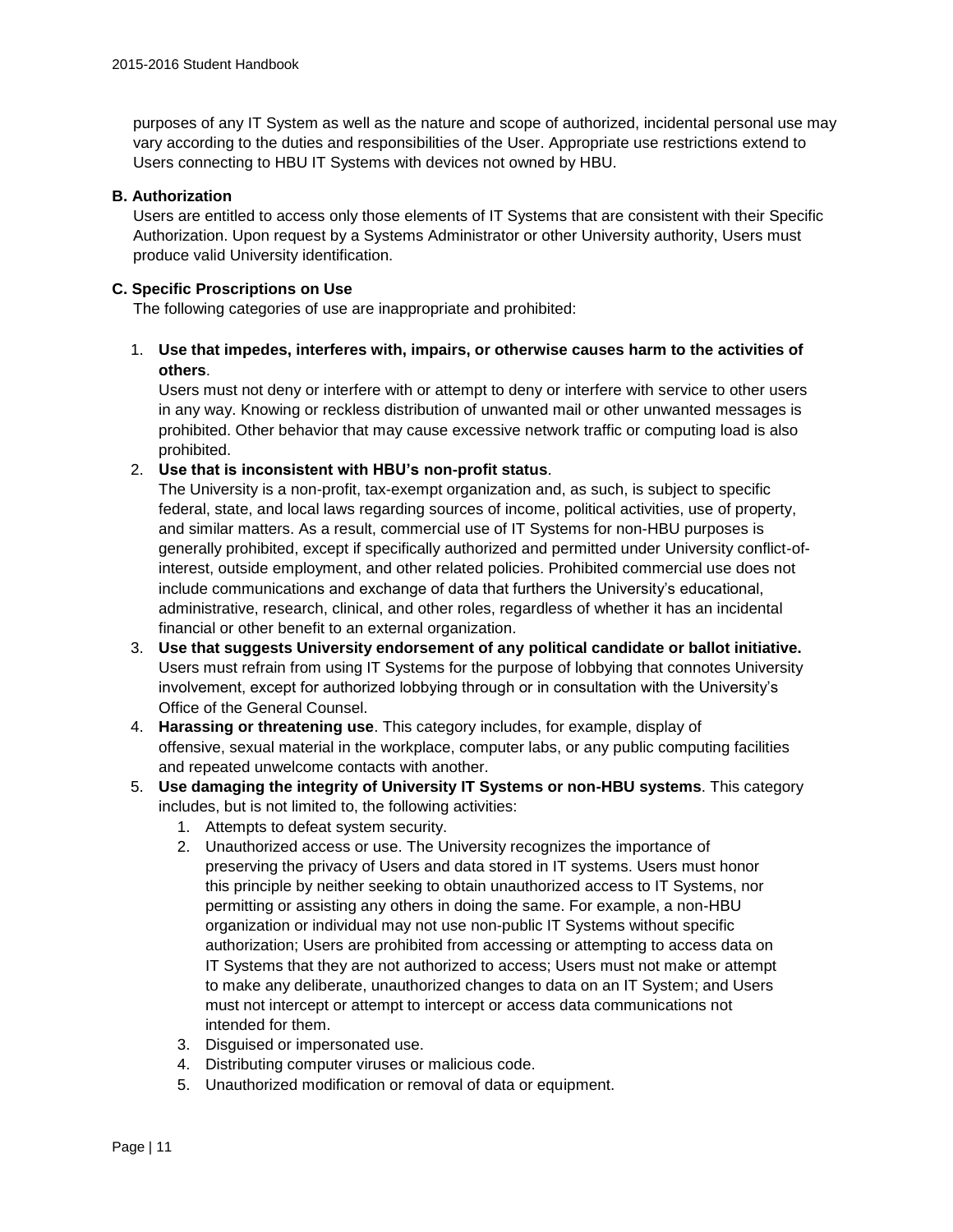- 6. Use in violation of law. Illegal use of IT Systems that is, use in violation of civil or criminal law at the federal, state, or local levels – is prohibited. Examples of such uses are: promoting a pyramid scheme; distributing illegal obscenity; receiving, transmitting, or possessing child pornography; infringing copyrights; and making bomb threat
- 6. **Use in violation of law.** With respect to copyright infringement, Users should be aware that copyright law governs (among other activities) the copying, display, and use of software and other works in digital form (text, sound, images, and other multimedia). The law permits use of copyrighted material without authorization from the copyright holder for some educational purposes (protecting certain classroom practices and "fair use," for example), but an educational purpose does not automatically mean that the use is permitted without authorization.

#### 7. **Use in violation of University contracts**.

All use of IT Systems must be consistent with the University's contractual obligations, including limitations defined in software and other licensing agreements;

- 8. **Use in violation of University policy**
- 9. **Use in violation of external data network policies**

#### **D. Personal Account Responsibility**

Users are responsible for maintaining the security of their own IT Systems accounts and passwords and may not share passwords. Passwords must conform with published guidelines at [HBU Password](http://hbu.edu/PasswordRequirements)  [Procedures.](http://hbu.edu/PasswordRequirements) Users are presumed to be responsible for any activity carried out under their IT Systems accounts or posted on their personal web pages.

#### **E. Responsibility for Content**

Official University information may be published in a variety of electronic forms. The Certifying Authority under whose auspices the information is published is responsible for the content of the published document.

Users also are able to publish information on IT Systems or over HBU's networks. Neither HBU nor individual Systems Administrators can screen such privately published material nor can they ensure its accuracy or assume any responsibility for its content. The University will treat any electronic publication provided on or over IT Systems that lacks a Certifying Authority as the private speech of an individual User.

## **Conditions for University Access**

The University places a high value on privacy and recognizes its critical importance in an academic setting. There are nonetheless circumstances in which, following carefully prescribed processes, the University may determine that other considerations outweigh the value of a User's expectation of privacy and warrant University access to relevant IT Systems without the consent of the User. Those circumstances are discussed below, together with the procedural safeguards established to ensure access is gained only when appropriate.

#### **A. Conditions**

In accordance with state and federal law, the University may access all aspects of HBU IT Systems (including devices not owned by HBU but connected to HBU IT Systems) without the consent of the User, in the following circumstances:

1. When necessary to identify or diagnose systems or security vulnerabilities and problems, or otherwise preserve the integrity of the IT Systems; or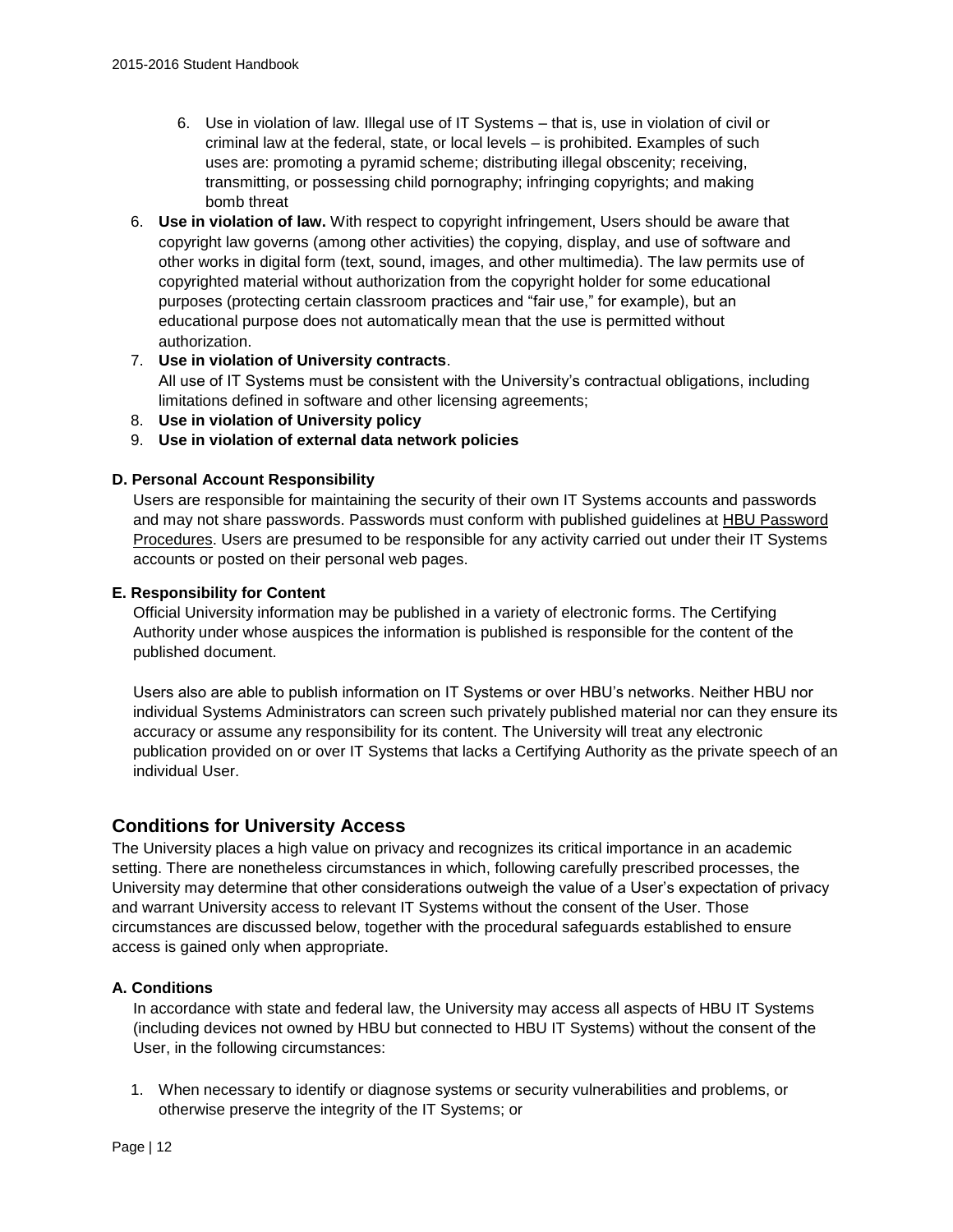- 2. When required by federal, state, or local law or administrative rules; or
- 3. When such access to IT Systems is required to carry out essential business functions of the University; or
- 4. When required to preserve public health and safety; or
- 5. When there are reasonable grounds to believe that a violation of law or a significant breach of University policy may have taken place and access and inspection or monitoring may produce evidence related to the misconduct; or
- 6. For Users who were members of the HBU faculty or staff: When the User's employment at HBU has ended and there is a legitimate business reason to access the User's IT Systems

#### **B. Process**

Consistent with the privacy interests of Users, University access without the consent of the User pursuant to A (1) through (5) will occur only with the approval of the Provost and cognizant Dean (for faculty users), the Vice President Financial Operations and Administration (for staff users), the Dean of HBU College or of one of the graduate or professional schools, as appropriate (for student users), or their respective delegates, except when emergency access is necessary to preserve the integrity of facilities or to preserve public health and safety. The University, through the Systems Administrators, will log all instances of access without consent pursuant to A (1) through (5). Systems Administrators will also log any emergency access within their control for subsequent review by the Provost, Vice President of Financial Operations and Administration, dean, or other appropriate University authority. A User will be notified of University access to relevant IT Systems without consent pursuant to A (1) through (4). Depending on the circumstances, such notification will occur before, during, or after the access, at the University's discretion. In the case of a former staff member, access without consent pursuant to A (6) must be approved by one of the former staff member's supervisors or their successors and no logging or notice is required. In the case of a former faculty member, access without consent pursuant to A (6) must be approved by the department chair or cognizant dean and no logging or notice is required.

#### **C. User access deactivations**

In addition to accessing IT Systems, the University, through the appropriate Systems Administrator, may deactivate a User's IT privileges, whether or not the User is suspected of any violation of this Policy, when necessary to preserve the integrity of facilities, user services, or data. The Systems Administrator will attempt to notify the User of any such action.

#### **D. Use of security scanning systems**

By attaching privately owned personal computers or other IT resources to the University's network, Users consent to University use of scanning programs for security purposes on those resources while attached to the network.

#### **E. Logs**

Most IT systems routinely log user actions in order to facilitate recovery from system malfunctions and for other management purposes. All Systems Administrators are required to establish and post policies and procedures concerning logging of User actions, including the extent of individually-identifiable data collection, data security, and data retention.

# **Facilities**

University facilities are well-maintained and their security given consistent attention in the interest of students, staff, and faculty. Cultural, educational, professional, and athletic events as well as the Bookstore and [HBU Dining Services](http://www.campusdish.com/en-US/CSSW/HoustonBaptist) are open to community visitors.

Unless otherwise scheduled for an event, our campus academic buildings are open from 8 a.m. until 10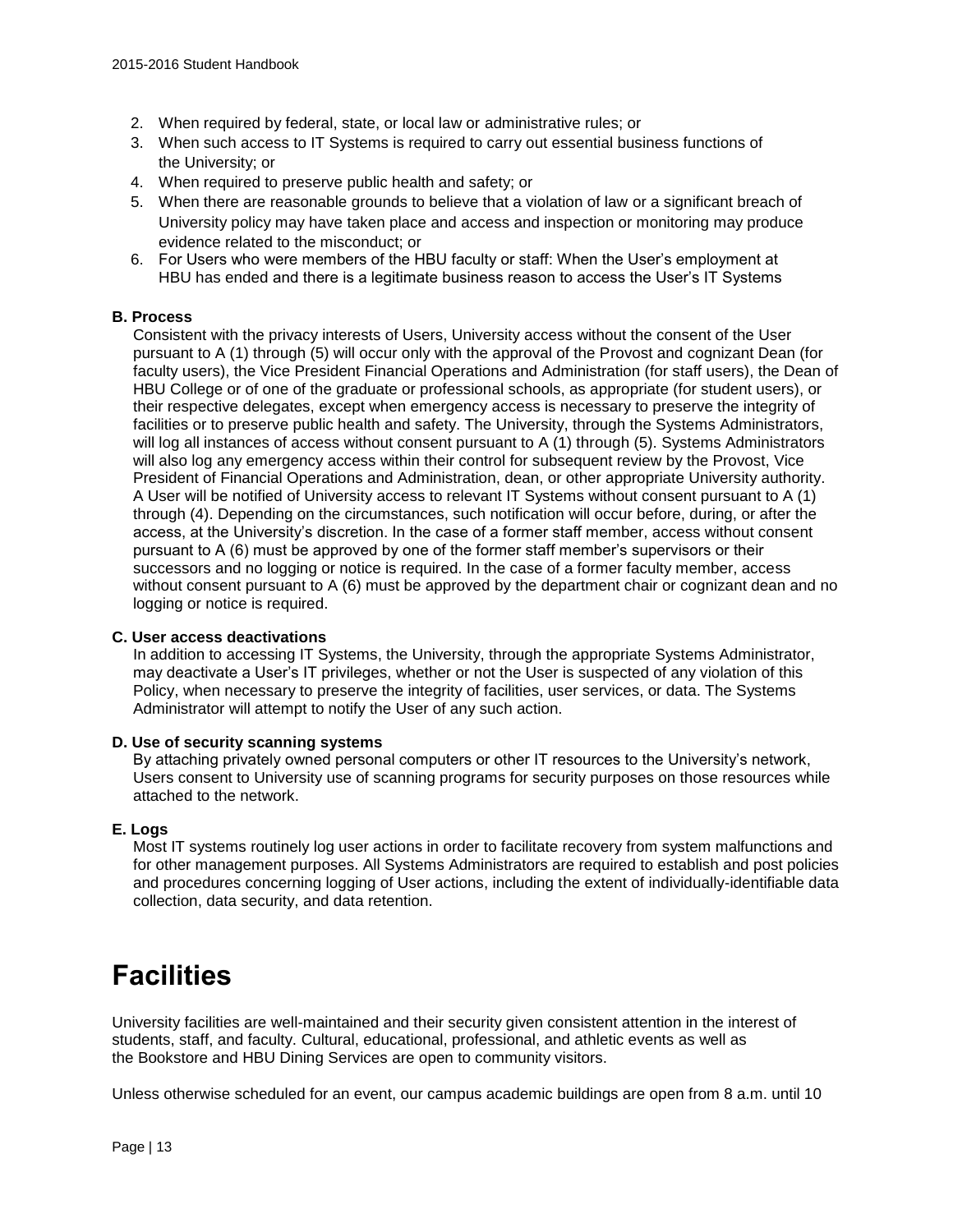p.m. and administrative buildings are open from 8 a.m. until 5 p.m. Monday through Friday. Academic buildings are scheduled to be open on weekends only as needed. Access to individual classrooms and laboratories is limited to those enrolled and scheduled on the University's Master Calendar. Access to University Residence Colleges is limited to residents through a code lock or keycard system. During the times that the University is officially closed, University buildings are locked and only faculty, staff, and students with keys and/or a proper ID are admitted. Clearance to others is granted through the University Police Office.

#### **Use of University Facilities**

HBU recognizes a fundamental responsibility to its community and, therefore, when possible, leases its available facilities when not required for use or work by the University. Recognized student organizations may schedule space without cost. Non-university sponsored events may include:

- legally established organizations for presentation of educational, professional, cultural, and musical programs
- conferences, workshops, seminars
- individual recitals, weddings, receptions
- camps, athletic events

HBU complies with all applicable federal and state non-discrimination laws and does not engage in prohibited discrimination on the basis of race, nationality, ethnic origin, gender, age or disability in either employment or the provision of services. All events on campus must be in alignment with the vision, mission, and purpose of the University.

With the exception of classroom assignments facilitated by the Provost, ALL use of campus facilities must be scheduled on the University Master Calendar. If there is any damage to the scheduled facility (conference rooms, classrooms, athletic complexes, buildings, grounds, etc.) during the event, the individual or organization will be held liable for costs incurred by the University to make repairs. The University is not liable for items lost during or in connection with these activities.

For an external group or a student hosting a personal event, the Office of University Events and Conferences provides the following services:

- reservations on the University master calendar for all use of campus space when not in use by academic courses, or University initiatives\*
- event planning and consultation
- assistance with arranging services for events
- coordination of event logistics, including:
	- o Aramark Services
		- Food service, catering, linens\*
		- **Custodial**
	- o Media Services (audio/visual)\*
	- o Operations (facility set up, equipment rental, summer lodging)\*
	- o Police support (parking, security coverage)\*
	- o Information Technology
	- o Maintenance (a/c and heating or issues related to repairs)

\*Fees are charged for facilities, food service, equipment rentals and set-ups, media service and extra police support.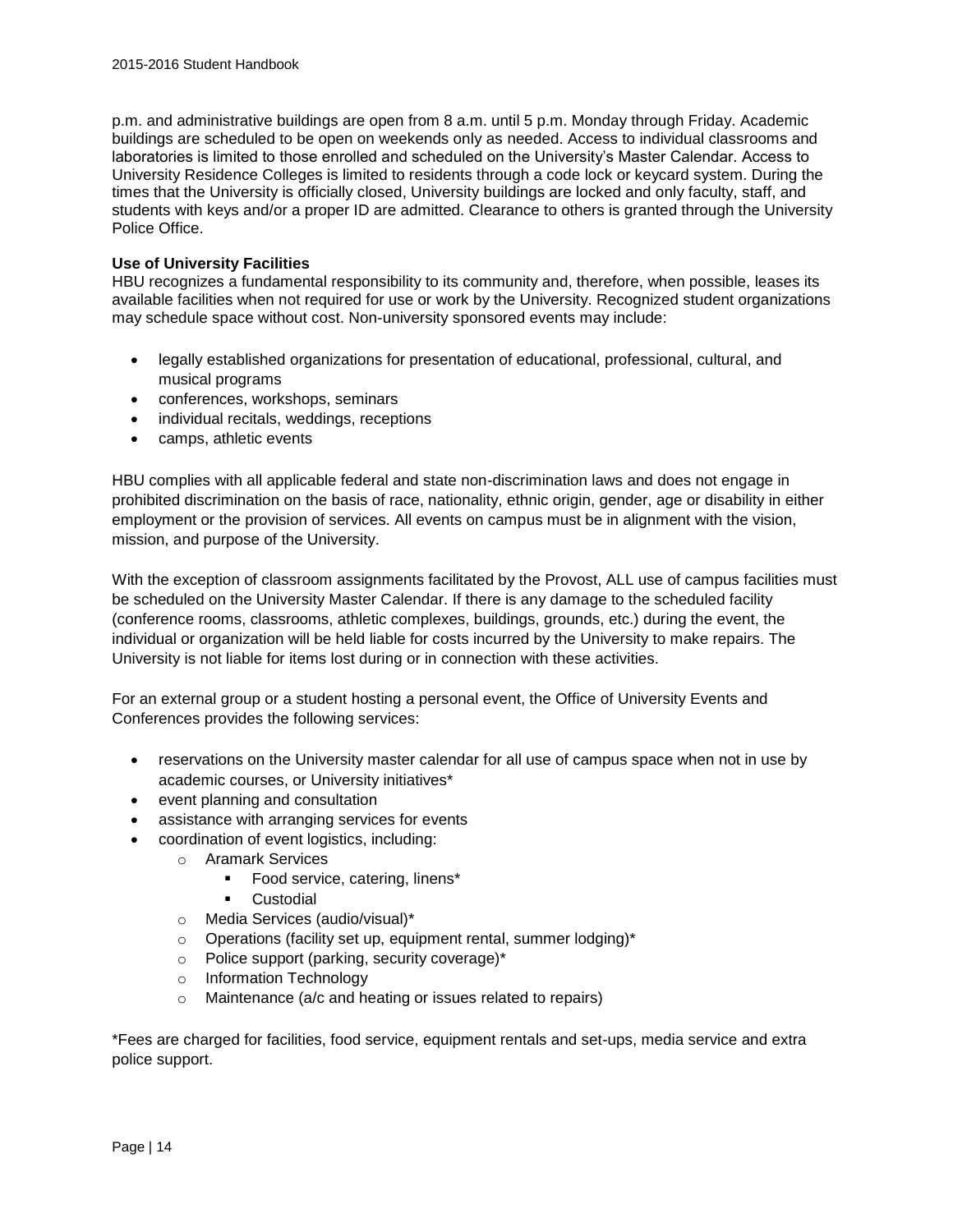#### **Scheduling of Facilities and Resources**

All facilities and meeting spaces on campus are calendared and scheduled through the [Office of](https://hbu.edu/About-HBU/Resources/University-Events-and-Conferences.aspx)  [University Events and Conferences.](https://hbu.edu/About-HBU/Resources/University-Events-and-Conferences.aspx) Student events must be approved by the Office of Student Life prior to receiving confirmation on the University Calendar. Student events must be requested at least seven days in advance and may be scheduled up to 6 months in advance. Student organizations should calendar their meeting space each semester, and all regularly scheduled student organization meetings should be held in classrooms or conference rooms. Special events may be scheduled in one of the custom halls or outdoor spaces. Attendance at the event cannot exceed venue capacity.

#### **Event requests are to be made at least seven days in advance.**

- **1. Event Request -** When planning an event/meeting, you must first calendar the event on the University Master Calendar. To request an event:
	- a. Sign in to your HBU Portal (my.hbu.edu).
	- b. Click the "Schedule an Event" calendar icon.
	- c. Using your organization's full name (for example Alpha Chi Omega, not AXO) and your name as the customer, fill out all the information in the form to the best of your ability.
	- d. Select dates and times at the bottom of the screen, then click the "Create" button above the calendar.
	- e. Select the meeting and click the "Assign Rooms" button. Select your rooms and click "OK" at the bottom of the pop up screen.
	- f. Select the meeting and click the "Assign Resources" button. **You must select Student Life Approval as a resource.** You may also request equipment (tables, chairs, etc.) and food, but you may NOT request media.
		- o **Media Services** If you would like to request media for an event, you must have your faculty advisor request the event through the faculty/staff form under your organization's customer contact, requesting the media and the Student Life Approval resource.
		- o **Food Services/Table Linens** All food service requests (including bake sale requests and linens) can be made in Ad Astra. Note there is a charge per linen requested. ARAMARK Service has exclusivity on campus and must be given first right of refusal for any and all food service at events on campus. For any questions or special requests concerning catering, contact ARAMARK Catering at 281-649-3366 or visit them in their office in the Morris Center, 154. Organizations hosting events without food service approval will be fined \$50.00.
		- o **Equipment** All equipment must be requested through Ad Astra. You must also fill out a facility set up form and include your event confirmation email stapled to the set up. See below for more information.
		- g. Check your information, and then click "Submit" at the top of the screen.
		- h. You will receive an email that your request has been submitted, and you should receive an email within two business days notifying you if your event has been approved or declined by Student Involvement or the Office of University Events and Conferences.
- **2. Notification of change/cancellations** should be made by calling the Office of University Events and Conferences at 281-649-3047 or e-mailing a notice to [events@hbu.edu.](mailto:events@hbu.edu)
- **3. Facility Set-up Request -** This request is made in addition to the calendaring for any event requiring special arrangements/set-up. The facility set-up request form is available on the [MY.hbu.edu](http://my.hbu.edu/) portal, under "HBU forms" and must be submitted to the Office of Events and Conferences at least five working days prior to the event. Specialized set-up forms have been created for all Morris Center event spaces and the Bradshaw Fitness Center. All other spaces may use the general set-up form. If dance floors are needed, they can be requested through a resources request in the event booking. \*\*Please attach your event confirmation email to your event set-up form.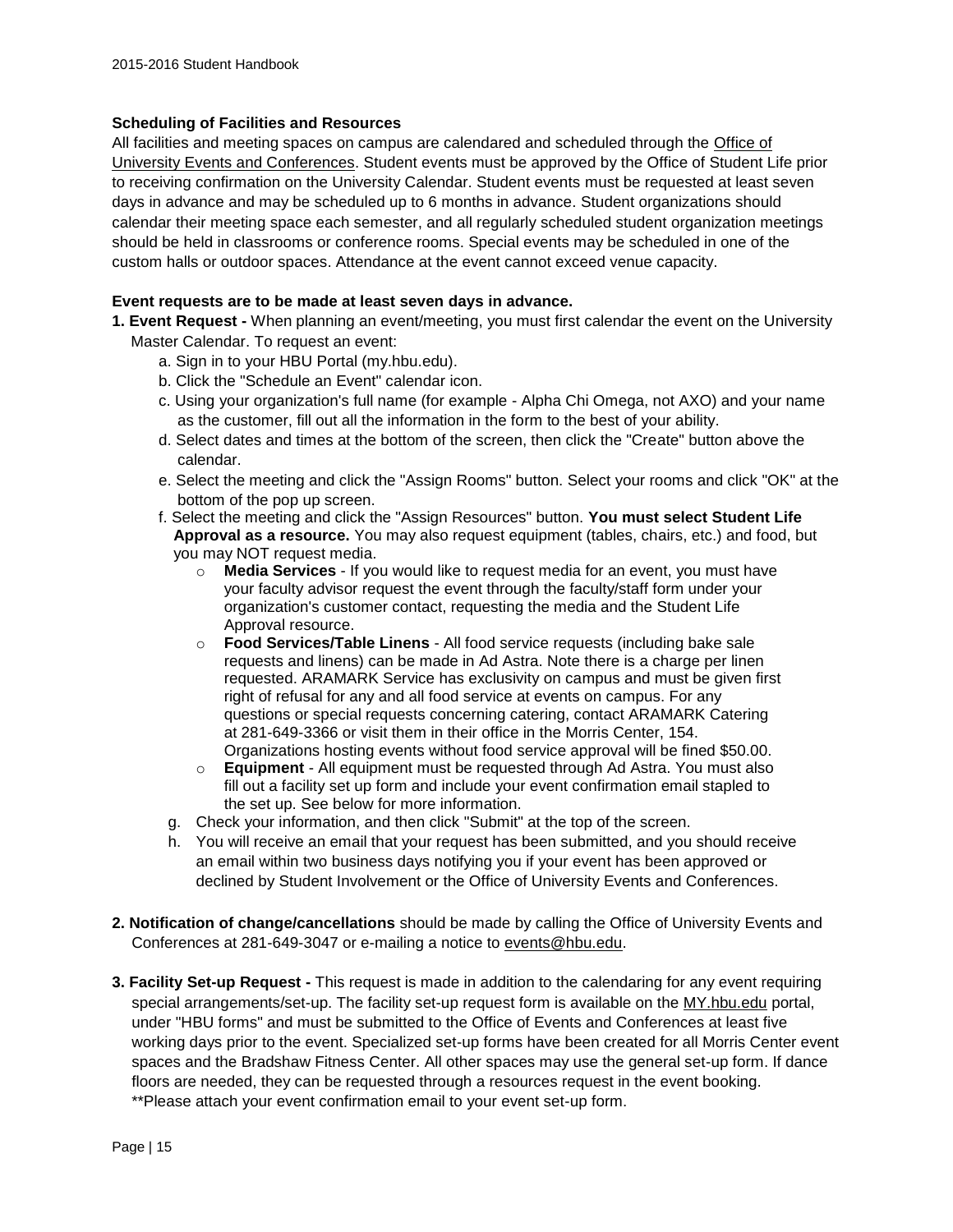# **Grievances**

# **Copyright Infringement**

#### **Introduction**

HBU wants to protect you and our information resources. To be compliant with federal regulations, this important notification is distributed to the Campus community. Courts have recently imposed fines against individuals found guilty of violating copyright laws. The purpose of this policy is to officially notify all students, faculty, and staff, that it is a violation of federal law and HBU policy to share and/or distribute copyrighted materials without the permission of the copyright holder. Violators may be subject to civil and criminal prosecution under federal law, as well as personal sanctions specified in HBU policy. The following are Copyright policies by HBU departments.

#### **Information Technology Services (ITS)**

#### **File Sharing**

File sharing software (like BitTorrent, BearShare, KaZaA, eMule, μTorrent, etc.) is most commonly used to download music and movies from the Internet. Many do not realize that this software may turn your personal computer into a server, or upload site, even if that was not your intent. Many worms, viruses and other malicious code get transferred during peer-to-peer file transfers, too. Files on your network connected PC may then be illegally shared with every other person connected to the World Wide Web. It is imperative that the file sharing capability of these systems be disabled. If you do not know how to disable this function, please [contact the Help Desk.](http://www.hbu.edu/Students-Alumni/Student-Resources/Information-Technology-Services-(ITS).aspx) Industry representatives aggressively monitor the Internet to discover incidents of illegal file sharing. When violations are discovered, they contact the network owner and/or the Internet Service Provider and demand that the offending device be disconnected from the network. To protect the user and HBU from further responsibility under federal copyright law or HBU policy, Information Technology Services will disable network access for any machine for which a complaint of copyright infringement has been received.

#### **Scanning**

Computer Labs and other administrative areas provide optical scanners to Faculty, Staff and Students. These scanners could be used to copy (using the photocopier method) a book, journal or other printed material. The result is a computer file with the image of the book or journal pages. This file could be printed or read from the computer screen. The principle is the same; to reproduce copyrighted material into an electronic format. This is also a violation of the copyright law if done in excess of the accepted "fair use."

#### **Moody Library**

#### **Fair Use and Copyright Law**

The Copyright Law provides a set of rules regarding library reproductions. Moody library complies with the law and provides that the copying equipment displays a notice that the making of a copy may be subject to the copyright law.

The Copyright Law of the United States (Title 17, United States Code) governs the making of photocopies or other reproductions of copyrighted material. Under certain conditions specified in the law, libraries and archives are authorized to furnish a photocopy or other reproduction. One of these specified conditions is that the photocopy or reproduction is not to be "used for any purpose other than private study,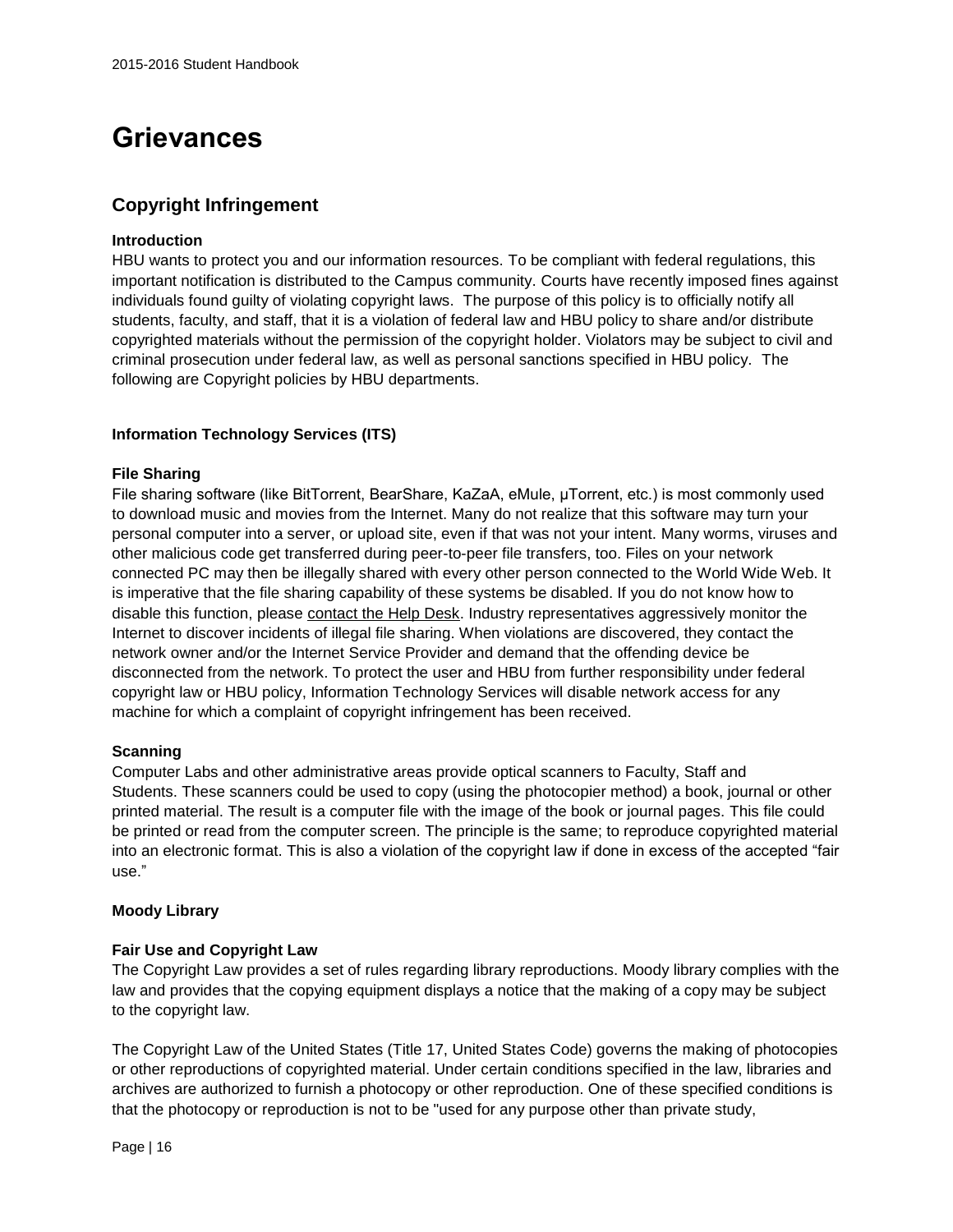scholarship, or research." If a user makes a request for, or later uses, a photocopy or reproduction for purposes in excess of "fair use," that user may be liable for copyright infringement.

This institution reserves the right to refuse to accept a copying order if, in its judgment, fulfillment of the order would involve violation of copyright law. For more information check the resources links below.

#### **HBU Actions**

#### **Computer Use Policy**

The HBU Computer Use Policy states that "*The University considers violations of the computer use policy to be a disciplinary offense. Violators of the policy shall be dealt with to the fullest extent of the student code of conduct, university policy, or (if applicable) criminal law and prosecution. Intentional attempts to impede, restrict, corrupt or in any other way disrupt the efficient operation of the university computer system(s) shall be construed as a blatant and intentional attempt to breach the integrity and security of the campus computer system, and shall be subject to the fullest extent of disciplinary policy and/or law."*

#### **Resources**

- [United States Copyright Office](http://www.copyright.gov/title17/92chap5.html#504)
- [American Library Association](http://www.ala.org/ala/aboutala/offices/wo/woissues/copyrightb/copyright.cfm)
- Wikipedia [Copyright Infringement](http://en.wikipedia.org/wiki/Copyright_infringement)
- [US-CERT](http://www.us-cert.gov/cas/tips/ST05-004.html)
- [Onguard Online](http://www.onguardonline.gov/topics/p2p-security.aspx)
- [Recording Industry Association of America \(RIAA\)](http://www.riaa.com/)
- [Motion Picture Association of America \(MPAA](http://www.mpaa.org/)

## **Grievances**

#### **Grievances and General Student Complaint Procedures**

#### *Informal Complaint Procedures*

It is the wish of Houston Baptist University to provide an education and services of high quality to its students and to provide equity and harmony in the application of policies and procedures. When a student has a complaint, HBU encourages resolution be sought through informal communication with the appropriate instructor, college dean, staff member, or administrative officer who may be able to help rectify or clarify the situation before a written complaint is initiated.

#### *Formal Complaint Procedure*

*Lodging a Formal Student Complaint:* A student who wishes to lodge a formal complaint with Houston Baptist University must complete and submit the attached Student Grievance Form (link specific form here). Upon completion, the form will be submitted to the appropriate office, where it will be reviewed by a Director, Dean, Vice President, or Provost.

*Administrative Complaint Acknowledgment:* Formal student complaints will be directed to the administrator most immediately responsible for the area to which the complaint pertains. The administrator will send an electronic of acknowledgment of receipt to the student within five working days of receiving the complaint indicating that: (1) the formal complaint form has been received, (2) the nature of the complaint, and (3) that the student will receive a written response after deliberation within fifteen working days; acknowledgment of receipt will be sent via email to the student's HBU account. Copies of the completed student complaint form and the acknowledgement letter of receipt will then be electronically sent to the Director, Dean, Vice President, or Provost over that specific office, division, or functional area. After completion of a review process, the grievance will be properly stored by the applicable office within a share point file designated by division.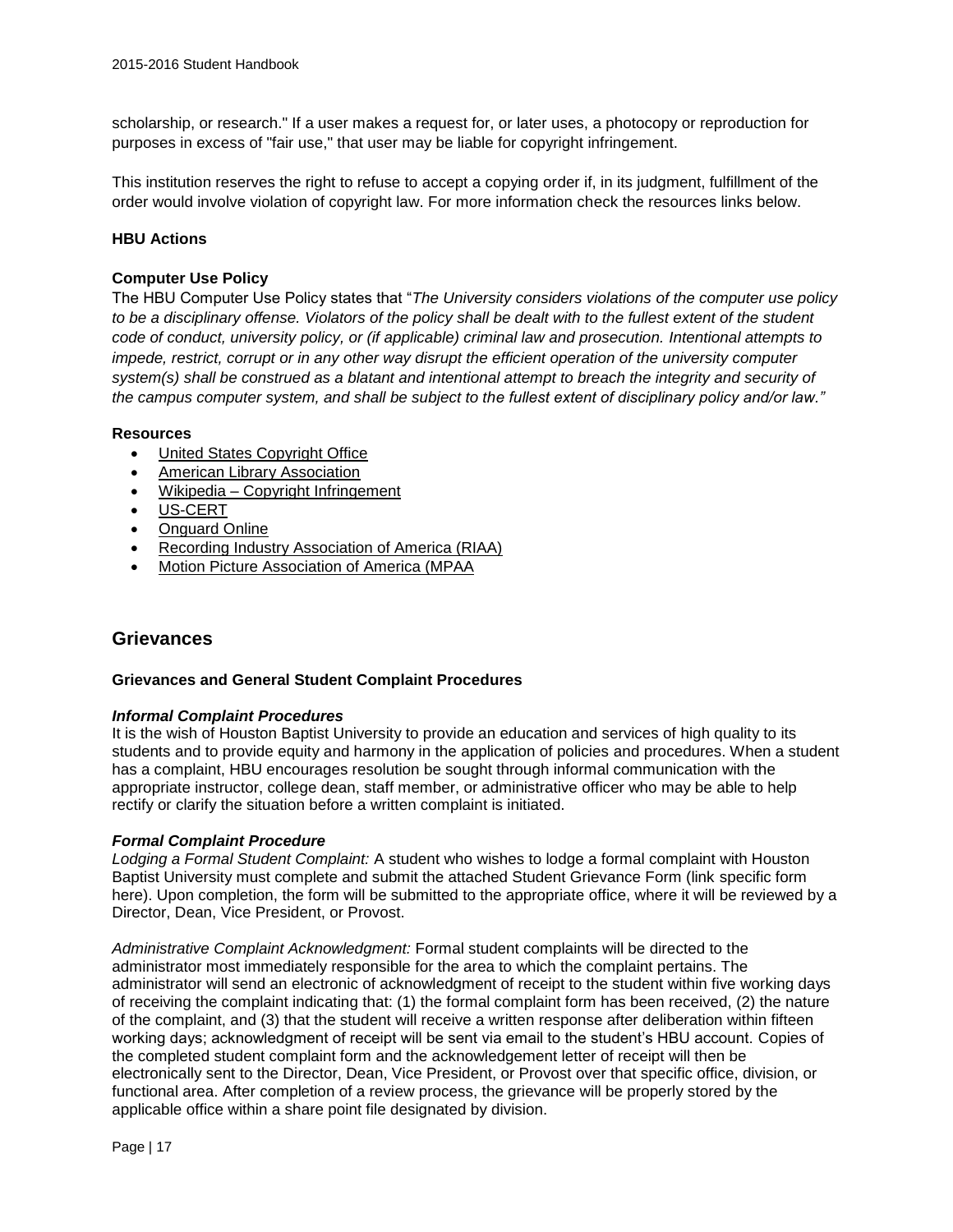*Administrative Deliberation and Response:* If the administrator to whom the complaint is forwarded determines that the nature of the complaint is beyond his/her area of supervision or expertise, the next level administrator in the area should be consulted and may be requested to respond to the student. Administrative disposition of the complaint will generally consist of investigation into the source of the complaint, previous efforts to resolve the issue, and any contingencies that will aid in the deliberation and disposition of the problem. The responding administrator will send to the student a written statement of attempted resolution to the problem. A copy of the deliberation response will be sent to the appropriate Director, Dean, Vice President, or Provost. All formal student complaints will be forwarded upon resolution to the Vice President for Student Life's office where an electronic log will be kept.

*Student Appeal Process:* Upon receiving a deliberation response to the written complaint, the student has the right of appeal to successive levels of administrators within the area. This appeal must be made in writing within five working days of receiving the Administrative response. In each case, the student will receive an acknowledgement from the office in which the complaint is filed regarding the appeal within five working days upon receipt of the complaint and a deliberation response within fifteen working days from the date of the acknowledgment letter.

*Administrative Levels for Student Complaints:* The appropriate office for student complaints will be as follows:

- Provost (academic, accreditation, institutional research, library, academic departments and programs, registrar, and student services – student services related to the academic department include the Academic Success Center, tutoring, and academic advising)
- Vice President of Financial Operations (administrative services, bookstore, facilities, operations, finance, human resources, financial aid, student accounts, information technology)
- Vice President of University Relations (event services)
- Vice President of Enrollment Management (admissions)
- Vice President of Advancement (alumni, parent relations, fundraising)
- Vice President of Communication and Innovation (marketing and communications, publications)
- Vice President for Student Life (residence life, housing, spiritual life, commuter life, student involvement, student organizations, student success, food services, fitness center, and campus recreation)
- Athletic Director (athletics)

The only appeal beyond the offices listed above is to the President of the University. The appeal timeline stated above applies. The decision of the President will be final.

#### **Academic Grievance Policy**

A student may file an academic grievance if he or she believes a grade was awarded improperly or for any academic grievance matter. The formal process is described below and must be followed by all parties in order to resolve a dispute. No one—student or faculty member—is permitted to ignore the process, follow it out of order, or appeal to authorities such as the President or Provost.

- 1. The student should make an appointment with the faculty member in question to discuss the matter in person. The student is advised to keep his or her advisor apprised of the matter but this is not a requirement at this point. It is appropriate to try to resolve differences amicably and in person if at all possible before seeking to raise the matter to a higher level of authority than the classroom instructor. This is especially true at a Christian institution. If the student is concerned that a private meeting with the instructor will create antagonism, the student may skip to Step 2, but the student must make this concern known to the chair who controls Step 2 and explain in detail why he or she believes this to be the case.
- 2. If the student continues to dispute the grade after the face-to-face meeting, the student may bring the matter to the chair of the department in which the course is located. This step requires the student to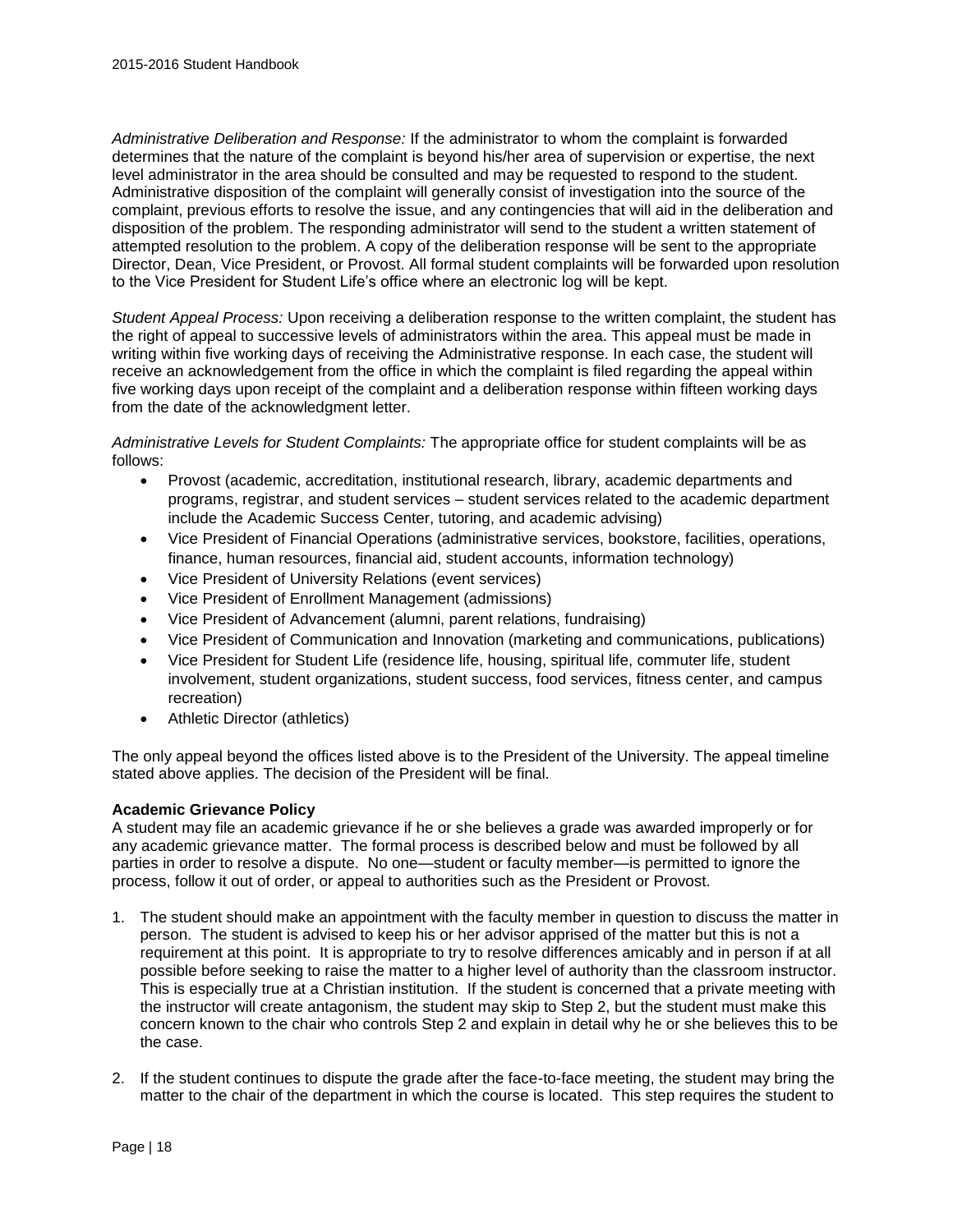make a written appeal to the chair. At this step, the student must provide his or her advisor with a copy of the appeal (and the instructor if Step 1 was omitted). The chair will review the student's concern and consult with the classroom instructor, either individually or with both present. The chair will respond formally to the student and the instructor in writing of the chair's recommendation and notify the Dean of the action.

- 3. If the student is unsatisfied with the chair's recommendation, the student may bring the matter to the Dean of the College in which the department resides—again, in writing. The Dean will review the written appeal and consult with the chair, the classroom instructor, the advisor and the student, either individually or in a group as the Dean deems appropriate. If the student requests, and the Dean agrees, a Standards Committee will be formed by the Dean who will serve as chair of the committee. The membership of the committee is composed of all parties heretofore mentioned, as well as any other faculty members the Dean deems appropriate; no students other than the student making the complaint should be involved in any way. The Standards Committee hears the presentation of both parties. No legal representation or any other parties are allowed. After hearing both sides and after deliberation, at which time some parties may be excused from the room, the Committee, through the Dean serving as chair, will render a judgment as to what it advises should be done. The Committee has no coercive authority to force the change of a grade; the purpose of the process is to bring clarity to all sides and allow a thoughtful and informed response from the disputants. The hearing aspect of the Committee process serves to assure integrity in the assigning of grades to students by faculty. The hearing and the rendering of a judgment to advise is the end of the process and no appeals to change a grade should be made to the Provost or the President. If a student wishes to take the step of contacting the Provost (the President is not to be contacted in these matters), the Provost will make a judgment as to whether to accept the appeal. If the Provost does agree to hear the matter, he or she will only consider two allegations: 1) that the process itself is unfair; 2) that the student was not treated fairly in the process. The burden will be on the student to demonstrate with facts and evidence that the process or the treatment was unfair. To repeat, the Provost will not hear an appeal to change a grade. Depending on the Provost's findings, the matter may be returned to the Standards Committee for further review.
- 4. Throughout this process, if a student wishes to ask an HBU faculty member or an HBU administrator to serve as an advisor, that is permissible, but both the student and the advisor must make this fact known to all parties involved in the academic grievance process. At no time should any HBU employee advise a student anonymously or write an appeal document.
- 5. If a student questions any grade as recorded in the Registrar's Office, the student has a period of one (1) year beginning with the end of the term in which the grade was awarded, or six (6) months after the degree is conferred (whichever comes sooner), to challenge the accuracy of the grade.

## **Noise**

In a community environment, the right to participate in or enjoy a particular activity ends when that activity or by-product infringes on the rights of others, particularly their right to sleep, study, or spend time in a peaceful setting. It expected that students be aware of how their actions may be affecting others and maintain reasonable noise levels 24 hours a day. Thus, music and noise may not be projected from residence hall rooms, classrooms, or vehicles to any other area of the building or to the outside of the building unless permission has been granted from the [Office of University Events and Conferences](https://hbu.edu/About-HBU/Resources/University-Events-and-Conferences.aspx) or the [Office of Student Life.](mailto:studentlife@hbu.edu)

## **Search and Seizure**

Institutional searches may be authorized by the Vice President of Student Life if there is reason to believe that it is more likely than not that items which are in violation of University policy (re. drugs, alcohol,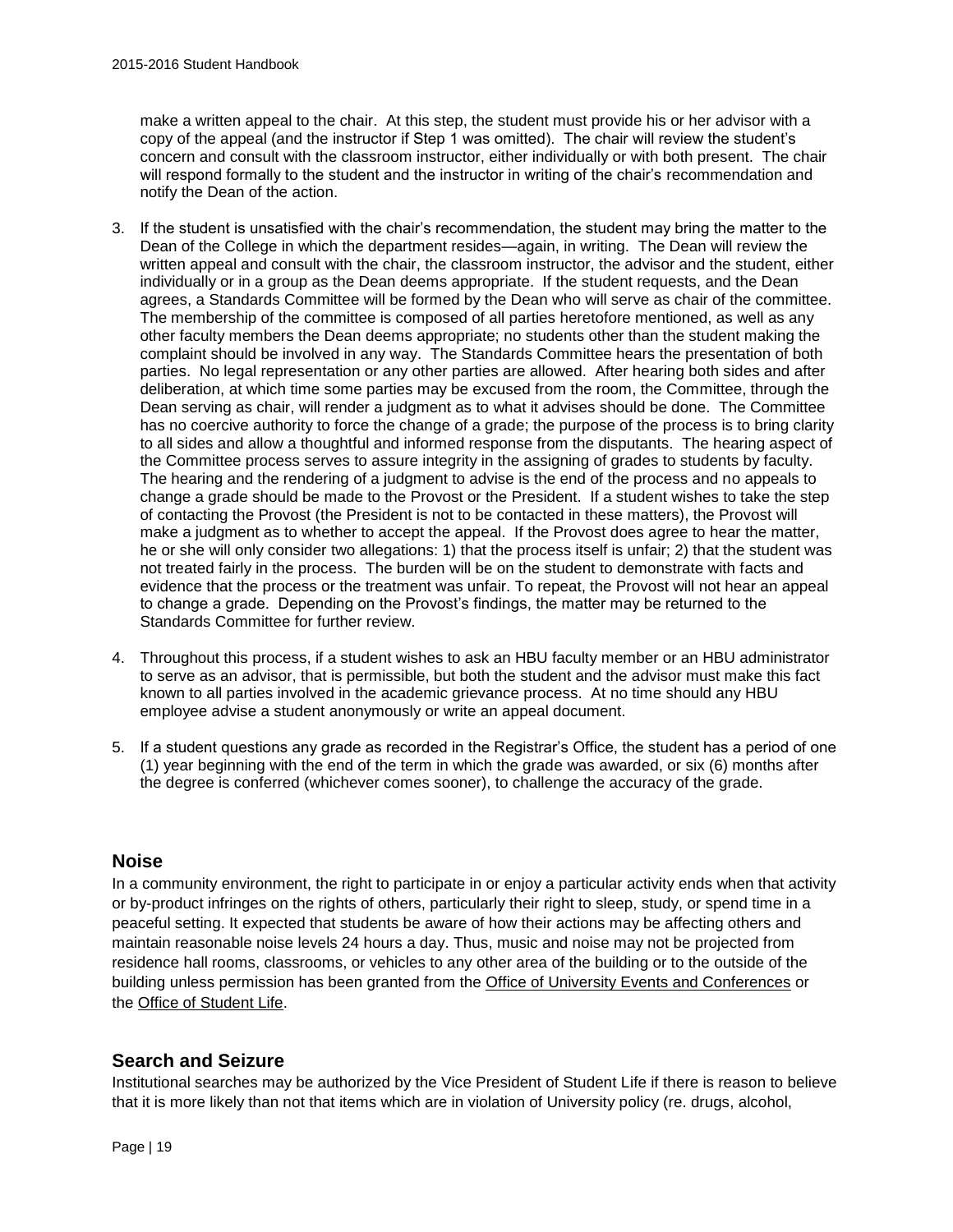master keys, guns, weapons, stolen property, etc.) are present in a specified location. The University also reserves the right to use a search warrant issued by civil authorities if deemed necessary or appropriate.

### **Sexual Harassment**

#### **What is sexual harassment?**

Sexual harassment is a form of discrimination in violation of Title VII of the Federal Civil Rights Acts of 1964. Such behavior has the potential of threatening an individual's academic performance, economic livelihood, career advancement, psychological and spiritual well-being, as well as Houston Baptist University community life. The Federal Equal Opportunity Commission guidelines clearly define sexual harassment:

Unwelcome sexual advances, requests for sexual favors, and other verbal or physical conduct of a sexual nature constitute sexual harassment when:

- submission to such conduct is made either explicitly or implicitly a term or condition of an individual's employment or academic advancement,
- submission to or rejection of such conduct by an individual is used as the basis for employment decisions or academic decisions affecting such individual,
- such conduct has the purpose or effect of unreasonably interfering with an individual's work or academic performance or creating an intimidating, hostile, or offensive working or learning environment.

Sexual harassment most often occurs in situations where one person abuses the power he or she has over another person, thereby violating the boundaries and trust implicit in that relationship. However, harassment can also occur between equals (i.e., student to student). Any member of the Houston Baptist University community is a possible victim of sexual harassment, although historically women are most often victimized.

#### **Sexual harassment can involve:**

- Professor and professor
- Professor and student
- Supervisor/superior and employee
- Employee and employee
- Student and student
- Other relationships among colleagues, peers, and co-workers

#### **Sexual harassment can take many forms:**

- **Verbal harassment** may include innuendo, humor, and jokes about sex or gender-specific traits and implied or blatant verbal threats.
- **Physical harassment** may include offensive contact (patting, pinching, brushing against the body, etc.), blocking movement, attempted or actual fondling or kissing, or any other form of coerced sexual contact. (A separate section on sexual assault follows the harassment information.)
- **Non-verbal harassment** may include insulting whistling, gestures, or leering.

#### **How to deal with a sexual harassment situation:**

HBU takes sexual harassment complaints by students, faculty, administration, and staff very seriously. Sexual harassment hurts our whole community when it occurs. In addition to violating the law as well as University policy, it violates the University goal of developing a community where relationships are based on trust and mutual respect.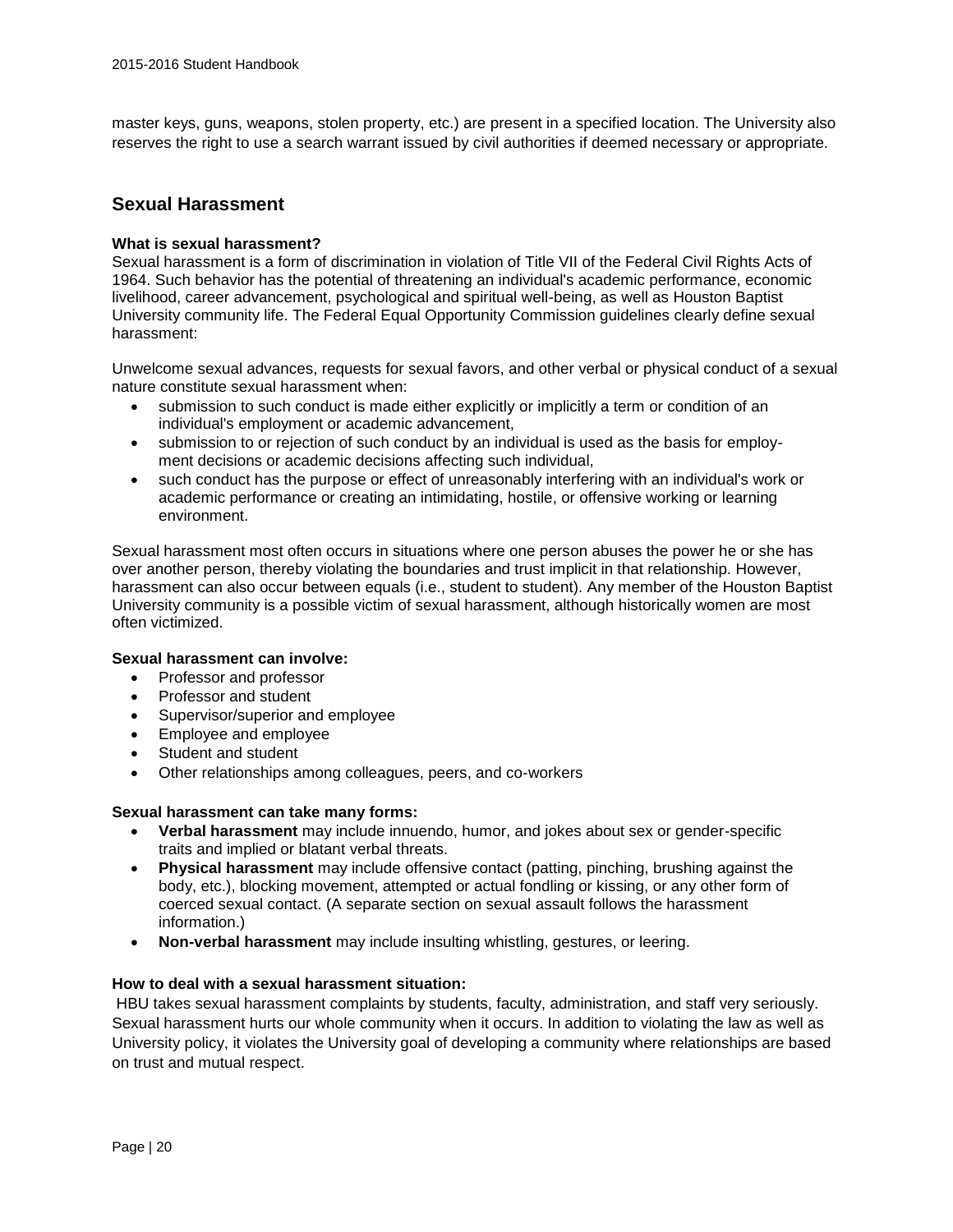Any student believing he/she is being harassed, or otherwise feeling in need of advice or support, is encouraged to immediately see one of the following people:

- [Vice President of Student Life](mailto:wgoodwin@hbu.edu)
- University Minister
- Director of Baptist Student Ministries
- Appropriate personnel in the Office of Human Resources

Faculty, administrators, and staff who believe they are being harassed or feeling in need of advice are encouraged to see the Director of Human Resources as soon as possible.

Students are encouraged to seek assistance even if they are unsure that what they are experiencing is sexual harassment. Do not allow sexual harassment to jeopardize your rights and opportunities as a student here at Houston Baptist University for work or education. The University wants to work with students to attempt to resolve sexual harassment issues but cannot do so unless reports are received by the appropriate personnel listed above.

Reprisals or retaliation towards any person for alleging sexual harassment or for filing a sexual harassment complaint or charge is illegal and a violation of University policy. Any person who retaliates against a complainant will be subject to disciplinary action up to and including, in the case of a student, expulsion, and in the case of an employee, termination of employment. Knowingly making false allegations of sexual harassment or providing evidence with the knowledge that it is false is also a violation of University policy and will subject a person to disciplinary action up to and including expulsion or dismissal. Those persons responsible for investigating and resolving complaints of sexual harassment will make reasonable efforts to protect the privacy of both the complainant and the respondent. All complaints of sexual harassment, investigation documents, and documents relative to the resolution of the complaint will remain confidential. In cases in which it is determined that sexual harassment occurred, the University will take appropriate action with or without concurrence from the complainant.

## **Sexual Assault**

#### **I. Statement of Purpose**

The Houston Baptist University Sexual Assault Policy has been developed to ensure that a consistent procedure and coordination of University and community resources takes place when dealing with victims of sexual assault. The policy intends to meet the medical, legal, confidentiality, safety, and psychological needs of a victim and applies to both resident and off-campus students or visitors to the campus.

The policy also provides for pro-active measures and a structure that will deal with the prevention of sexual assault through educational programming as well as a continuing institutional dialogue to assess services for victims.

#### **II. Definition of Terms**

In dealing with the issue of sexual assault it is often helpful to define terms. The formal definition of rape is adapted from the **Textbook of Emergency Physicians**:

"Rape is the carnal knowledge, to a lesser or greater degree, of a victim without consent and by compulsion, through fear, force or fraud, singly or in combination. Thus there are three elements of rape:

• carnal knowledge,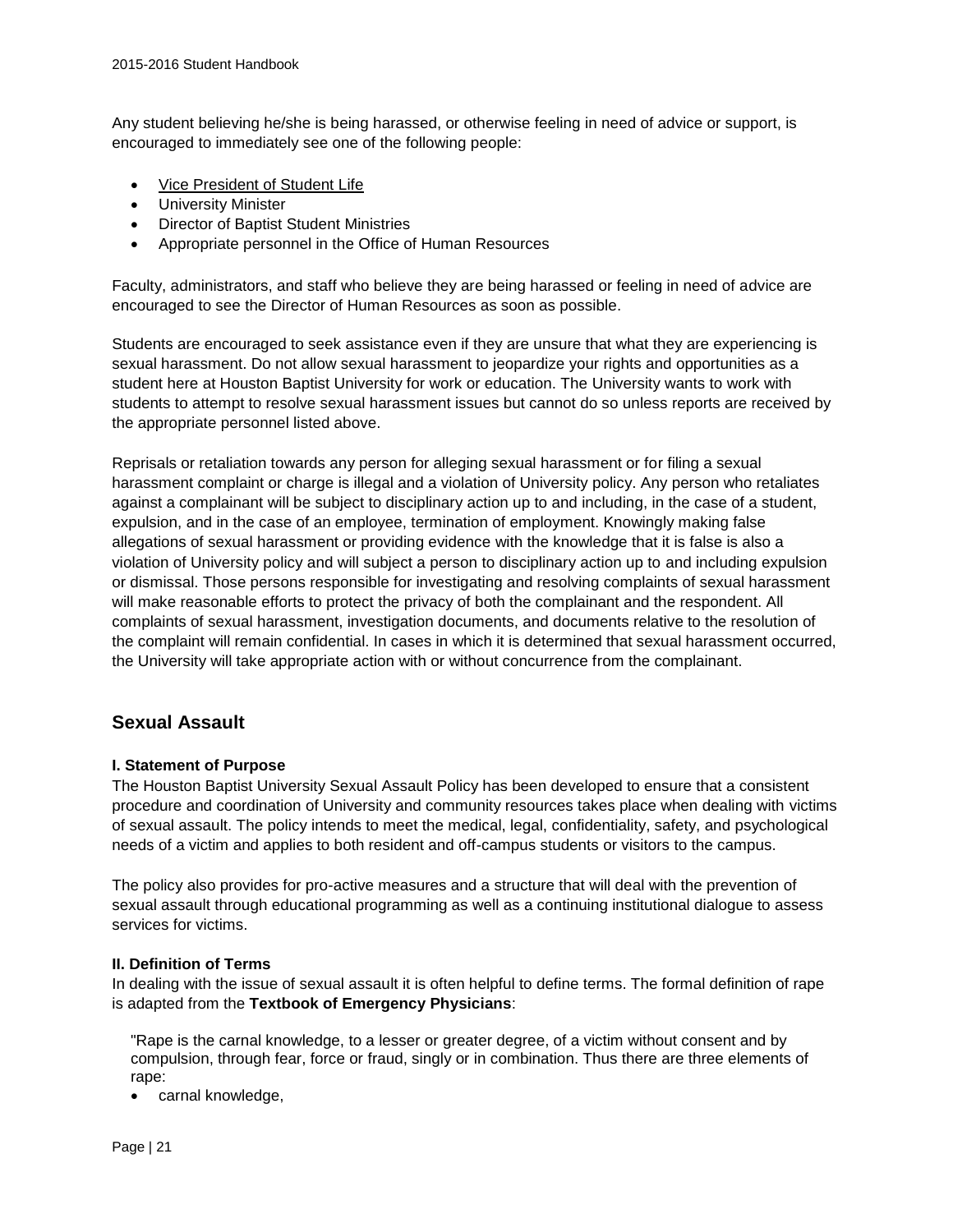- nonconsensual coitus, and
- compulsion.

Carnal knowledge can consist of anything from complete coitus to slight penile penetration of female genitalia irrespective of seminal emission. Non-consent must be an integral part of coitus unless the victim is a minor (under statutory age of consent), intoxicated, drugged, asleep, or mentally incompetent. Finally, there should be compulsion or fear of great harm, threats with real or alleged weapon, or use of threat of brute force. Any use of intimidation invalidates any consent on the victim's part."

In addition to rape, the spectrum of sexual assault for both men and women shall include but not be limited to the following unwanted acts: inappropriate disrobing and nudity; genital exposure; fondling of breasts or genitals; single or mutual masturbation; fellatio, cunnilingus and/or sodomy; and digital or object penetration of the anus and/or vagina.

#### **III. Procedures:**

The following procedures should be followed when dealing with victims of sexual assault. A detailed explanation of this step-by-step process follows.

#### **Knowledge of Sexual Assault**

Self-reported or via University service unit, individual faculty, staff, students and/or Community agencies.

#### **Encourage Immediate Medical Attention** to:

- [Rape Crisis Program Hotline](http://www.hawc.org/) 713-528-7273
- [Memorial Hermann Southwest Hospital Emergency Room](http://www.memorialhermann.org/locations/southwest/) 713-456-5000
- [HBU Student Health](http://www.hbu.edu/Students-Alumni/Student-Resources/Health-Services.aspx)
- [HBU Campus Police](http://www.hbu.edu/About-HBU/The-Campus/Police-Parking.aspx)

#### **Notify Vice President of Student Life, Director of Baptist Student Ministries, your Resident Director, University Minister, or Police**

Confidentiality insured and safety concerns addressed.

#### **Campus Response/Coordination of Services**

Any of the above listed personnel will notify appropriate officers, link students with necessary services and personnel and inform victim of his/her option to report incident to police and/or pursue campus judicial action.

#### **Victim Follow-up**

To ensure that needs are being met.

#### **Immediate Medical Attention**

Personnel receiving the sexual assault information will encourage the victim to seek immediate medical attention at Memorial Hermann Southwest Hospital Emergency Room and/or Rape Crises Program. Because of the extent of physical specimens required legally in cases of sexual assault, a complete and timely examination is necessary. If desired University Police will provide transportation to Memorial Hermann Southwest Hospital Emergency Room.

#### **Appropriate Notification**

Since initial information regarding a sexual assault may come forth from a variety of campus and community sources, it is necessary that the Vice President for Student Life, the Director of Baptist Student Ministries, or the Resident Director be notified and serve as the administrator charged with coordinating services. Exceptions to this notification process occur when the victim refuses to release information about the incident and/or is protected by the ethical and legal "confidentiality privilege"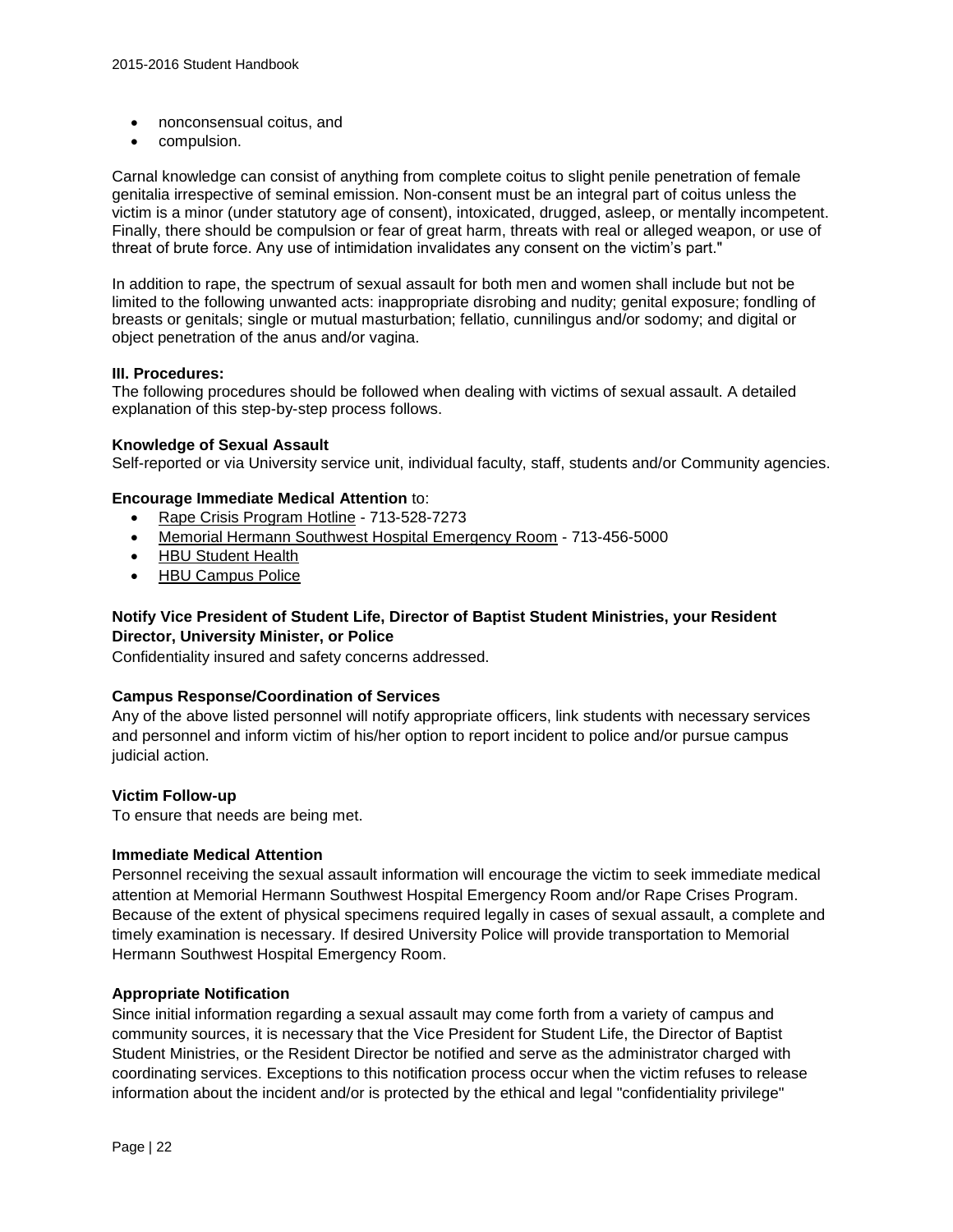afforded to the Health Services staff or the University Minister.

The victim will be assured that any referral will be confidential and is intended to help the victim meet his/her needs during this time of crisis. The victim will also be assured that he/she will be in control of decisions regarding formal charges and nothing "automatic" will take place by nature of being referred to the appropriate personnel listed above. This approach will hopefully reduce potential fear and anxiety levels about being referred to an administrative office and reinforce that this procedure is strictly enacted to assist the victim.

Further, the Vice President for Student Life will assist with arrangements for alternate housing if the victim feels his or her safety is in jeopardy. The Vice President for Student Life will be the University representative in discussions with parents and/or significant others when the victim so requests and in all cases in which a minor (person under 18 years of age) is involved.

#### **Campus Response/Coordination of Services**

The appropriate Student Life personnel listed previously, once informed about a sexual assault case, will work with the victim either directly or indirectly (via other University and/or community personnel) to link students with appropriate services. In order to provide a comprehensive approach to the victim's needs the following departments will serve as the "front line" for sexual assault cases. The following is a listing of specific areas of responsibility and assistance they each have and/or can provide for the victim upon request.

- **Health Services** will contact the Memorial Hermann Southwest Hospital or the Rape Crisis Program Hotline for medical evaluation and treatment. The Student Health Clinic will make a referral for AIDS counseling and testing, treatment for positive cultures, supportive treatment for physical ailments resulting from abuse, pregnancy testing, and testing for sexually transmitted diseases as appropriate.
- **The Resident Director or University Minister** will provide referral resources for psychological assessment. If immediate attention is requested by the victim, he/she will be referred to [Rape Crisis Program](http://www.hawc.org/) 713-528-7273, otherwise, guidance will be provided the next business day.
- **The University Police** will establish the date, time, and location of the alleged assault. The Police will conduct the preliminary investigation, including collection and verification of all available facts and circumstances and will contact the Houston Police Department based on the victim's wishes. With the victim's consent, the Vice President for Student Life will receive an incident report.
- **The Vice President for Student Life** will explain the campus disciplinary process options available through the [Houston Baptist University Student Handbook](http://www.hbu.edu/HBU/media/HBU/publications/academics/StudentHandbook_current.pdf) and/or the formal criminal system. Assistance will be provided to HBU students who have been victims of sexual assault on another college campus including coordination with appropriate authorities at that location. In cases occurring off-campus, the appropriate Student Life personnel listed previously will maintain a liaison with the University Police and the Houston Police Department. Information regarding the University's discipline process and criminal system is also available to the alleged perpetrator (assuming they have student status).

#### **Victim Follow-Up**

Shortly after initial contacts are made with the University personnel outlined in this document, the Vice President for Student Life or his/her designee will initiate a follow-up inquiry directly with the student or indirectly (if the student is still working with one of the services) to ascertain if the student has received or is receiving appropriate psychological, medical or general support attention.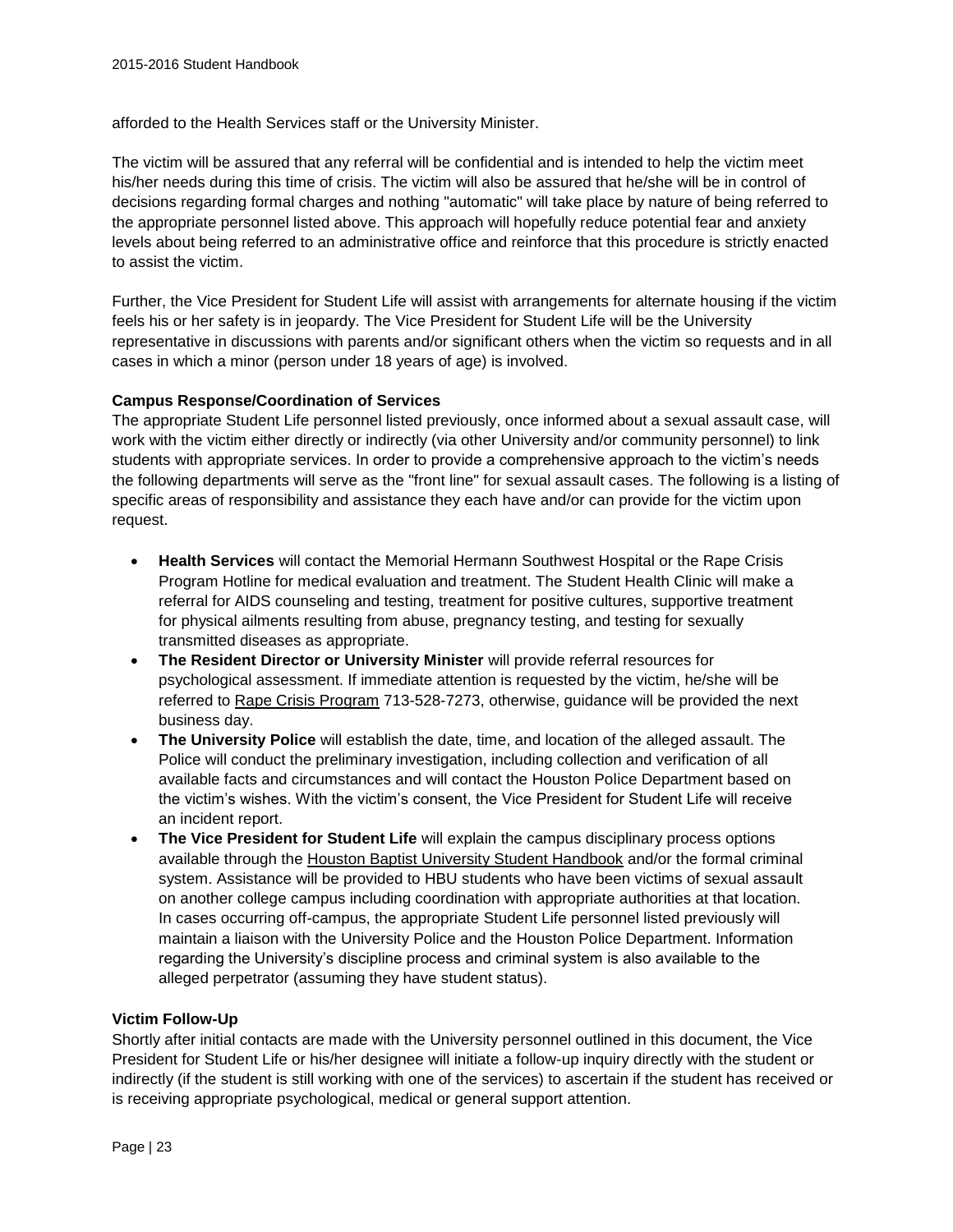#### **IV. Assessment/Prevention**

As needed, the Vice President for Student Life will convene a meeting of appropriate personnel to discuss sexual assaults and related campus violence incidents. The goals of this group would be:

- To evaluate procedures regarding cases of sexual assault and insure that victims' needs are being met through proper institutional responses and delivery of services.
- To gather information on the frequency and nature of sexual assault cases/incidents on campus. The goal of gathering this information would be the assessment of the campus environment and the development of prevention efforts.
- To develop and coordinate educational programming efforts for a campus-wide approach to the prevention of sexual assault. Ongoing programs are encouraged and available to students throughout the year through the University Police, Student Health Office, Student Involvement Office, Residence Life Office, and Student Life Offices.

#### **V. Houston Baptist University Enforcement**

Specific disciplinary policies and procedures are outlined in the Code of Conduct section of ["The Student](http://www.hbu.edu/HBU/media/HBU/publications/academics/StudentHandbook_current.pdf)  [Handbook.](http://www.hbu.edu/HBU/media/HBU/publications/academics/StudentHandbook_current.pdf)" Houston Baptist University sanctions will be issued by the Vice President for Student Life. These sanctions, which also may be combined, include (1) expulsion from the University; (2) suspension from the University; (3) eviction from the Residence Colleges; (4) required evaluation/counseling; (5) disciplinary probation; (6) educational projects. In compliance with the Sexual Assault Victims Bill of Rights (July 23, 1992), both the accuser and the accused are entitled to be informed of the outcome of the hearing(s).

#### **VI. Information on Registered Sex Offenders**

Information regarding registered sex offenders provided by the State of Texas may be obtained directly from the State of Texas Department of Public Safety registered sex offenders website at <http://records.txdps.state.tx.us/>

# **Health**

## **AIDS**

AIDS is an acronym for Acquired Immunodeficiency Syndrome and is a disease caused by a virus that breaks down part of the body's immune system, impairing a person's natural defenses against a variety of illnesses, many lifethreatening. HIV is a medical term for the virus that breaks down the body's immune system. HIV is found in many body fluids and secretions of people who are infected, but respected medical authorities have determined that its transmission is solely through blood, semen, and female genital secretions. Current medical knowledge indicates that students and employees with HIV infection do not pose a health risk to other students and employees in an academic setting. The Public Health Service states that there is no risk created by living in the same place as an infected person, casual kissing, or swimming in the same pool with an infected person.

There is as yet neither a vaccine to prevent HIV infection nor curative therapy for infected persons. Even though knowledge about limiting the consequences of established HIV infection is meager, what is presently known should be communicated through education consistent with the morals espoused by a Christian institution.

#### Policies Regarding HIV/AIDS

- **1. Individual Rights.** The individual rights of all people in the Houston Baptist University Community shall be safeguarded. Therefore,
	- a. the uninfected should be protected from undue risk of exposure to the disease,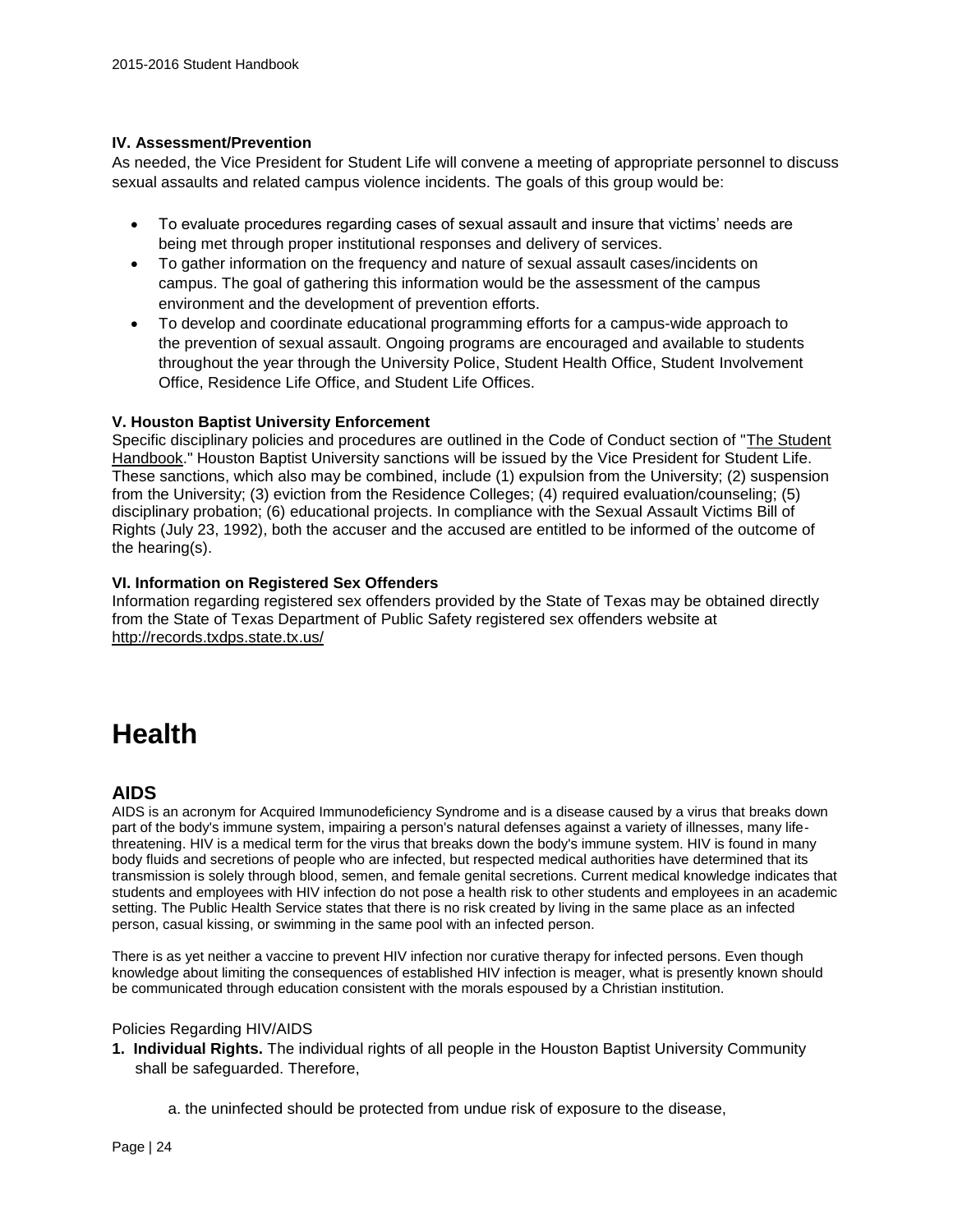- b. the infected should be protected against prejudice and denial of the reasonable opportunity for an education at the University,
- c. and the University condemns any and all actions of physical or emotional harassment toward the infected or those suspected of infection.
- **2. Policy Implementation** -As stated above, current medical knowledge indicates that people with HIV infection do not pose a health risk to others in an academic setting. Therefore, until medical knowledge indicates a contrary conclusion, or unless health regulations or other laws require a different response, the policy of Houston Baptist University will conform to the following:
	- **a. Admissions**. No otherwise qualified individual will, solely by reason of his or her HIV/AIDS status, be denied admission to the University.
	- **b. Attendance**. Students with HIV/AIDS may attend regular classroom sessions. The University reserves the right to restrict a student on a case-by-case basis if a student has a contagious disease (including those associated with or arising from AIDS) or if the individual's behavior is disruptive or endangers the safety of health of other persons. Departments will establish safety guidelines for the handling of blood and bodily fluids in classroom settings in which analysis of these substances may be a part of the coursework, such as in nursing or biology classes.
	- **c. Access to University Housing and Facilities**. Students with HIV/AIDS will have access to University housing and facilities. Restrictions will only be imposed on the basis of medical recommendations.

# **Alcohol Policy**

Members of the HBU Community are expected to commit themselves to promoting a healthy social and academic environment where learning and campus life are not hindered by the misuse of alcohol and other drugs.

Possession, sale, or use of alcoholic beverages on campus or at University sponsored events or activities is strictly prohibited.

Evidence of use of alcohol, such as empty alcoholic beverage containers displayed in residents' rooms or in a student's possession is also prohibited.

Lighted beer signs or posters promoting the use of alcoholic beverages will not be permitted on campus. Any student who returns to campus while intoxicated shall be subject to full disciplinary action as outlined in *The Student Handbook***.**

Culpability: As it is difficult to accurately determine degrees of culpability, all students present in a room or area at the time of the alcohol violation will generally be held responsible for such violation. Students are advised in advance to avoid such situations which may put them at risk of disciplinary action.

#### **Health Risks**

No printed lists or warning signs can replace talking with a professional in determining whether you or someone you care about has an alcohol problem. Such lists or warning signs can give you a sense of whether you should check out the possibility more thoroughly. The following are symptoms to watch for with respect to alcohol:

- Preoccupation with alcohol
- Increased tolerance of alcohol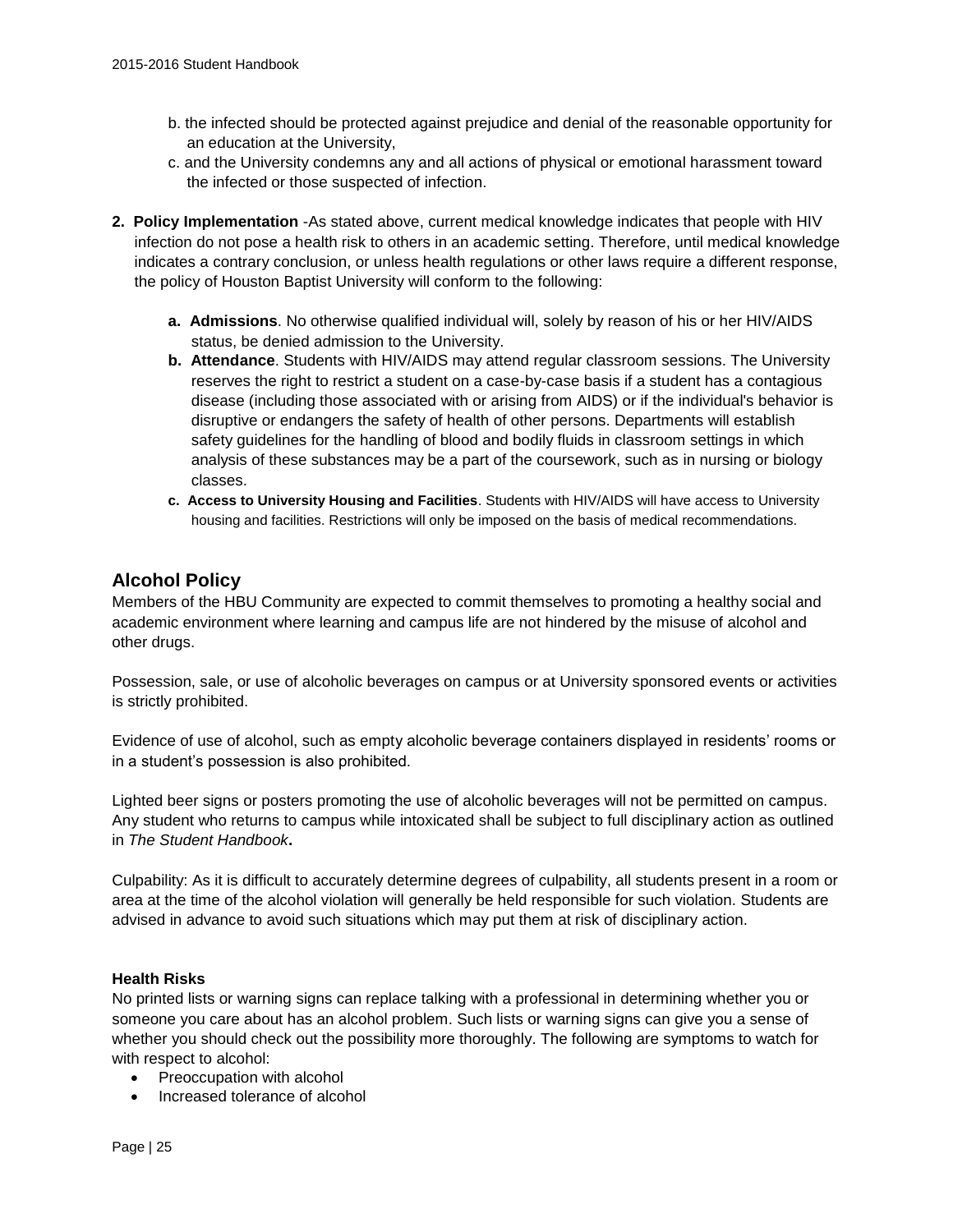- Physical deterioration
- Black-outs
- Morning tremors
- Large amounts of money spent on alcohol
- Consequences (suffering physical, social, occupational, and/or legal problems) as result of alcohol use

#### **Alcoholic Beverage Laws for Minors**

(reference: [https://www.tabc.state.tx.us/laws/underage\\_drinking\\_laws.asp\)](https://www.tabc.state.tx.us/laws/underage_drinking_laws.asp)

#### **Purchase, Attempt to Purchase, Possession, Consumption, Misrepresentation of Age, Public Intoxication by Minor:**

- Class C misdemeanor: \$0-\$500, Alcohol awareness course, 8-40 hours community service, 30-180 days driver's license suspension or denial.
- If minor is seventeen years of age or older and the violation is the third offense, the offense is punishable by a fine of \$250-\$2000, confinement in jail for up to 180 days or both, as well as automatic driver's license suspension.
- A minor with previous alcohol-related convictions will have his or her driver's license suspended for one year if the minor does not attend alcohol awareness training that has been required by the judge.

#### **Penalties for Providing Alcohol to a Minor:**

- Class A misdemeanor: Fine up to \$4,000, confinement in jail for up to a year, or both, driver's license automatically suspended for 180 days upon conviction.
- Persons 21 or older (other than parent or guardian) can be held liable for damages caused by intoxication of a minor under 18 if the adult knowingly provided alcoholic beverages to a minor or knowingly allowed the minor to be served or provided alcoholic beverages on the premises owned or leased by the adult.
- Sale to a minor: Class A misdemeanor: Fine up to \$4,000, confinement up to a year in jail, or both.

#### **Zero Tolerance**

In Texas it is illegal for a person under 21 to operate a motor vehicle in a public place while having ANY detectable amount of alcohol in their system. On September 1, 2009, this law was expanded to include watercraft in addition to motor vehicles. The following penalties shall be imposed:

- **First Offense:** Class C misdemeanor: Fine up to \$500, attendance at an alcohol awareness class, 20-40 hours mandatory community service, 60 days driver's license suspension, 30 days ineligible for occupational license.
- **Second Offense:** Class C misdemeanor: Fine up to \$500, attendance at an alcohol awareness class at the judge's discretion, 40-60 hours of mandatory community service, 120 days driver's license suspension, 90 days ineligible for occupational license.
- **Third Offense (Under 17):** Not eligible for deferred adjudication, 180 days driver's license suspension, Ineligible for occupational license during entire suspension period.
- **Third Offense (17 or Older):** Class B misdemeanor: \$500-\$2000 and/or Confinement in jail up to 180 days, 180 days driver's license suspension, Ineligible for occupational license.

#### **Alcohol Counseling**

The following is a list of various counseling, treatment, or rehabilitation programs and facilities available in the surrounding community:

#### **Alcoholics Anonymous**

**Memorial Hermann Southwest Hospital**

7600 Beechnut Street and SW Frwy, Houston, Texas 77074 Monday, 8:00 p.m.; Wednesday, 8:00 p.m.; Friday, 8:00 p.m.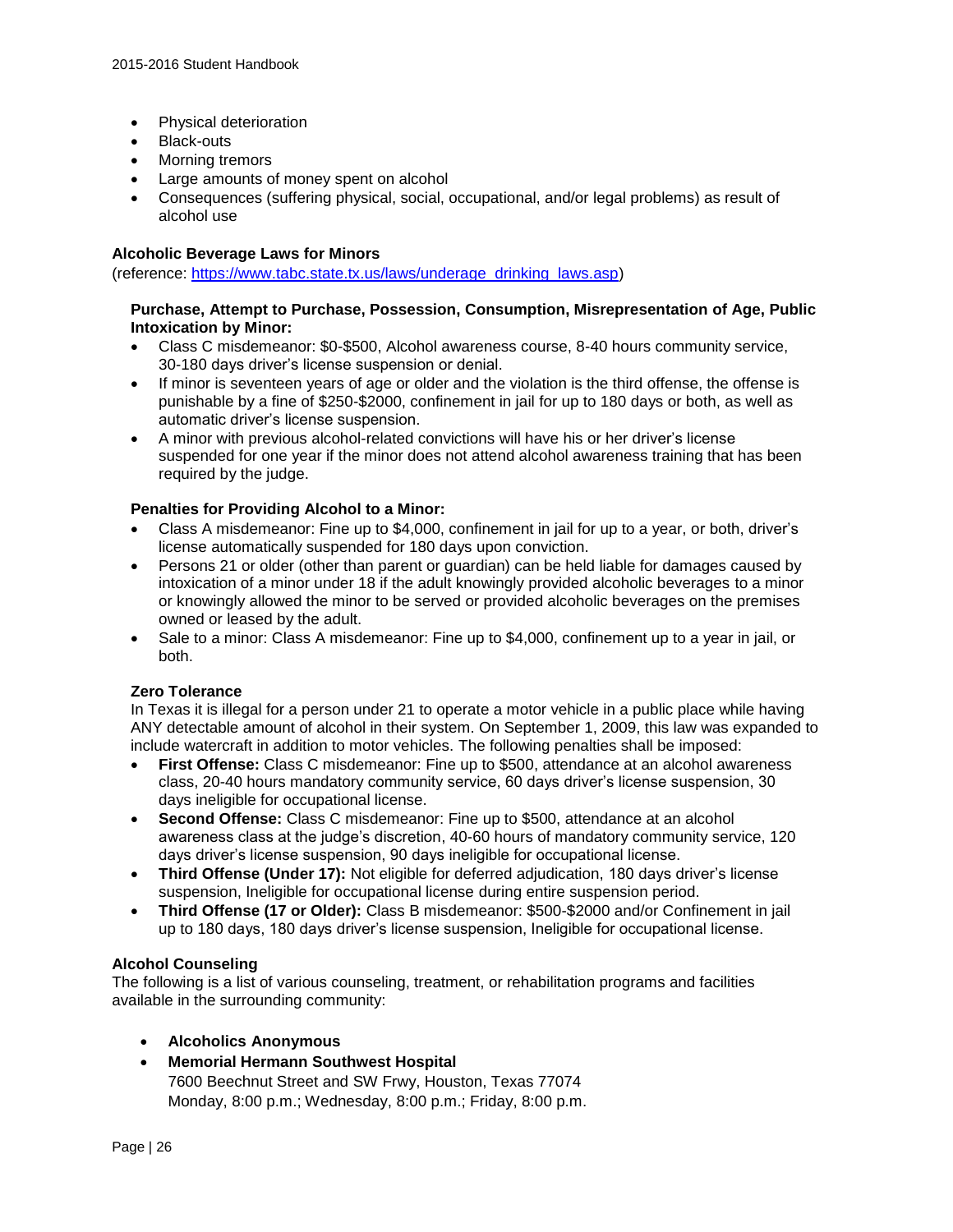- **West Oaks Hospital** 6550 Hornwood, Houston, Texas 77074 Sunday, 8:00 p.m.; Monday, 8:00 p.m.
- **College Park Baptist Church** 7887 Beechnut Street, Houston, Texas 77074 Thursday, 8:00 p.m.
- **•** Bellaire Club 6701 Dunlap, Houston, Texas 77074 713-771-3370 Sunday, 12 Noon; Sunday, 8:00 p.m.; Monday, 12 Noon; Monday, 8 p.m.

# **Drug Policy**

HBU has a prime concern for the psychological and medical well-being of its students and employees and recognizes the problems created by the misuse of controlled substances. The University prohibits the possession, distribution, sale or use of controlled substances and all other drugs prohibited by state and federal law (i.e. marijuana, narcotics, barbiturates, hallucinogens or amphetamines). The University also prohibits the possession of drug paraphernalia (i.e. bongs, one hitters, pipes, clips, etc.).

Students who violate this policy are subject to disciplinary action by the University and/or criminal prosecution under State and Federal law.

**Sale** - When, in the opinion of the Vice President for Student Life/Director of Residential Life, there is sufficient and credible information that a student is or has been trafficking in controlled drugs, the student will be asked to withdraw from the University. A student who chooses not to withdraw will be temporarily suspended by the Vice President for Student Life/Director of Residential Life (further action as described in the Student Code of Conduct section).

**Use** - Students are urged to seek help for themselves or on the behalf of others in any matter of drug use; if, in the judgment of the Vice President for Student Life/Director of Residential Life, the welfare of the HBU campus community requires that the student receive help either on or off campus, he or she may be required to do so as a disciplinary sanction at his or her expense. (See below).

**Culpability** - As it is difficult to accurately determine degrees of culpability, all students present in a room or area at the time of the drug violation will generally be held responsible for such violation. Students are advised in advance to avoid such situations which may put them at risk of disciplinary action.

#### **The Law**

Possession, manufacture, sale, and distribution of controlled substances are illegal under both state and federal law. Giving marijuana or other drugs free of charge to friends has been interpreted in some court cases to be the same as sale or distribution. There are generally more severe sanctions given for repeat offenders. Possession of drugs in large amounts may be viewed by the courts as possession with the intent to sell.

#### **Sanctions**

A drug offense under Texas or Federal Law can be a misdemeanor or a felony depending on the charge and the amount of drugs involved. In either case, a criminal record will very likely hamper a person's chances of gaining admission to another school or securing future employment.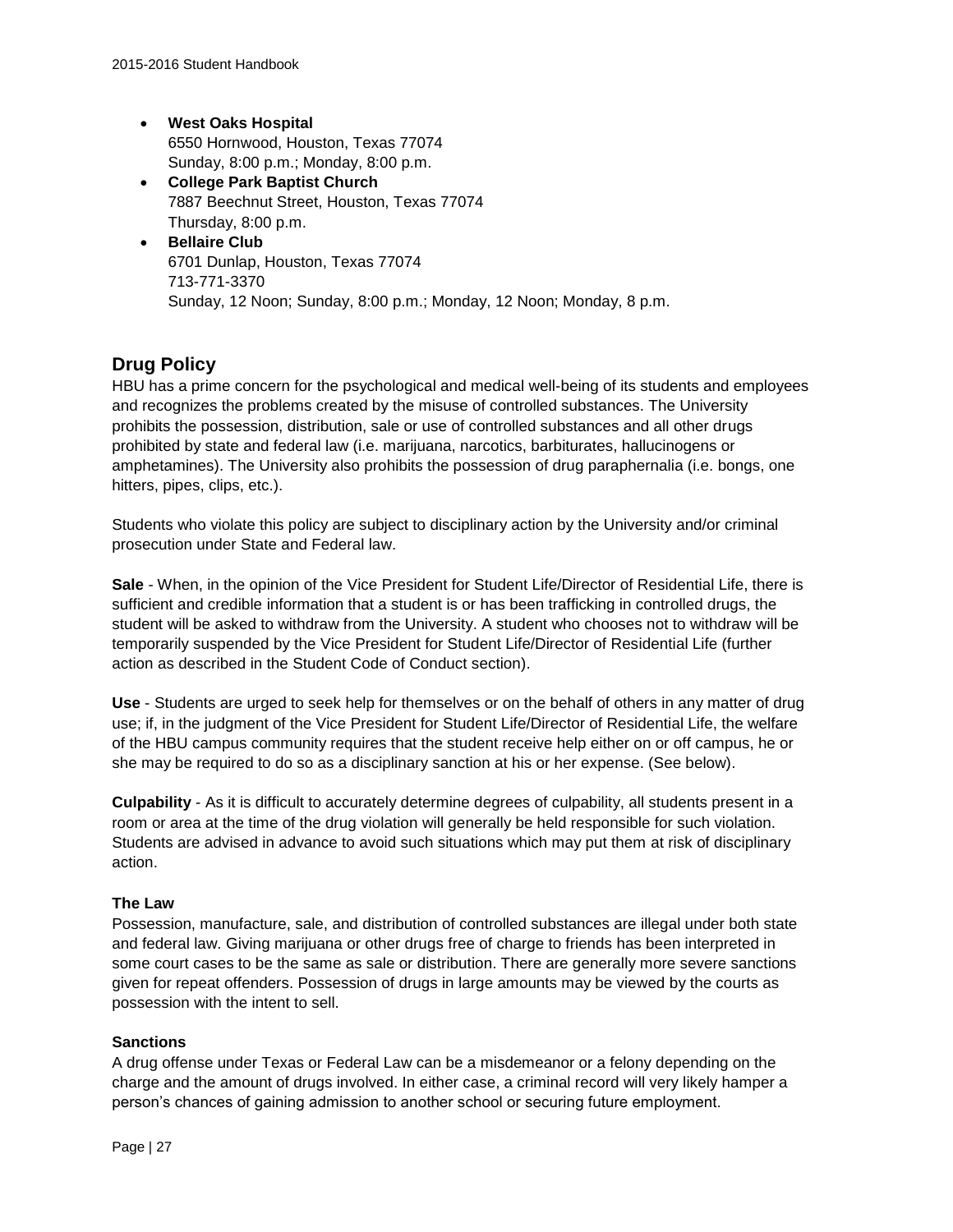Court imposed penalties for a first offense for possession, distribution, or use of drugs depend upon the circumstances of the case.

Texas has some of the harshest penalties for drug possession. Possession of marijuana may be classified as light as a "Class B" misdemeanor, carrying a sentence of up to 180 days in jail and/or a fine of no more than \$10,000 for possession of two ounces or less of marijuana. This penalty can go all the way up to life in prison and a fine of up to \$50,000 for possession of over 2,000 pounds of marijuana.

As for drugs in other classes, the penalty for possession is at the very least a "Class B" misdemeanor, or a "Class A" misdemeanor, which carries a penalty of up to one year in county jail and/or a fine of no more than \$4,000, depending on the type of drug at issue. Depending on the amount of the illicit drug in the defendant's possession, the penalty can range from a third degree felony all the way up to a first degree felony. The highest penalty given in Texas for drug possession is life or 99 years in prison and/or a fine of up to \$250,000.

HBU sanctions will be issued by the appropriate Disciplinary Body. These sanctions, which also may be combined, include: (1) expulsion from the University; (2) suspension from the University; (3) eviction from Residence Colleges; (4) required evaluation/counseling; (5) disciplinary probation; (6) fines \$50 to \$250; and (7) educational projects.

Federal Government guidelines state that anyone receiving Federal Financial Aid (Pell Grants) who is convicted of violating established Federal or State controlled substance laws may lose his or her financial aid.

#### **Health Risks**

#### **A. Cocaine and Crack**

Cocaine (especially in "crack form") is one of the most addictive drugs. Crack addiction can become apparent within a matter of weeks. Some crack users have reported becoming addicted after their first use. Cocaine can be extremely harmful to the hearing and can cause death. It also has been linked to birth defects. A person coming down from a cocaine high often experiences feelings of paranoia, irritability and extreme depression. To compensate for these feelings, the user will often drink large amounts of alcohol.

#### **B. Hallucinogens**

- With LSD, there is the risk of flashbacks or repeat experiences of the LSD trip without taking the drug. Effects on the user's body can include high blood pressure, faster heartbeat, weakness, vomiting, trembling, hyper-ventilation, and slowing down of motor functions. A "bad trip" on hallucinogens (LSD) can consist of loss of boundaries, paranoid feelings, extreme anxiety, panic, and in extreme cases, a psychotic reaction.
- Psilocybin (Mushrooms). There are a number of plants which have LSD-like effects which come under this category. These plants are generally dried and then eaten. Mescaline, also considered a "mushroom," comes from the top of the peyote cactus.

Psilocybin can cause dizziness, light headedness, upset stomach, vomiting, shivering, facial flushing, sweating and fatigue. With mescaline, nausea and vomiting usually occur; large doses may produce low blood pressure, cardiac depression, shallowness of breath, and headache.

#### **C. Marijuana (Cannabis)**

Marijuana impairs the user's ability to perform motor tasks such as driving a car. It impairs short-term memory and logical thinking and has also been linked to birth defects. Large doses can lead to symptoms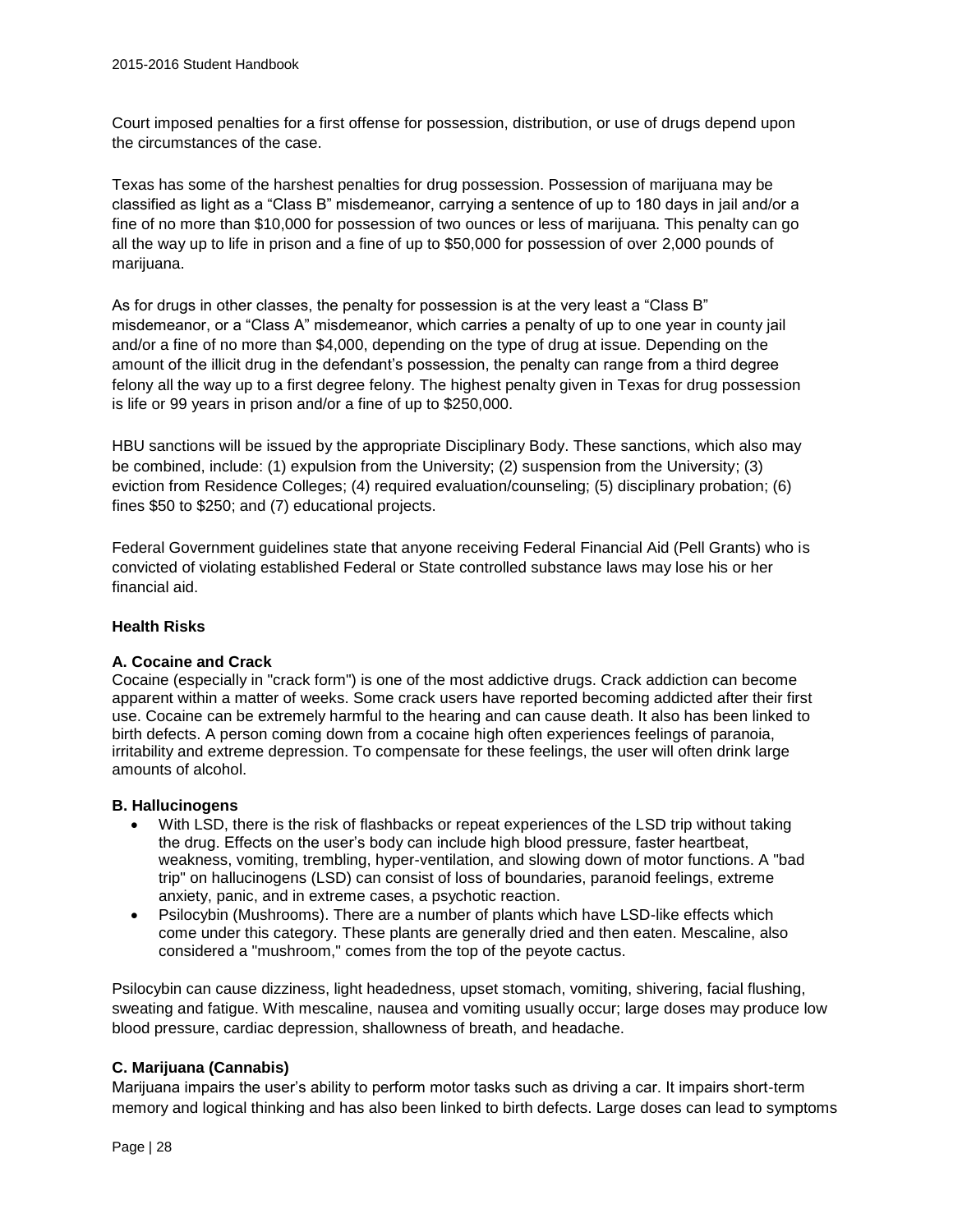similar to those of hallucinogens. The user may experience confusion, restlessness, hallucinations, paranoia, anxiety, or psychotic episodes. Heavy users may experience problems with sequencing ability in the brain and loss of time sense, depth perception, memory storage, and recall. Long-term use has been associated with low sperm count in males and irregularities in menstruation and ovulation in females.

#### **D. Amphetamines (Stimulants)**

Amphetamines can cause increased alertness, euphoria, increased blood pressure, and insomnia. In cases of overdose, agitation, increase of body temperature, hallucinations, convulsions, and in some cases death may occur. A person experiencing withdrawal or "coming down" will likely be apathetic, irritable, depressed, and disoriented. Long periods of sleep are also part of amphetamine withdrawal.

#### **E. Narcotics**

Some of the more common narcotics include opium, morphine, heroin, and methadone. Narcotics may cause euphoria, drowsiness, respiratory depression, constricted pupils, and nausea. In cases of overdose, the person may experience slow and shallow breathing, clammy skin, coma, and possibly death. Someone experiencing withdrawal or "coming down" may demonstrate watery eyes, runny nose, yawning, loss of appetite, irritability, tremors, panic, cramps, nausea, chills, and sweating.

#### **F. Depressants**

Depressants include chloral hydrate, barbiturates, benzoate, zephines, and equanil. Depressants may cause slurred speech, disorientation, and/or drunken behavior without odor of alcohol. In cases of overdose, a person may experience shallow respiration, clammy skin, dilated pupils, weak and rapid pulse, coma, and possibly death. Someone experiencing withdrawal or "coming down" may demonstrate anxiety, insomnia, tremors, delirium, insomnia, tremors, delirium, convulsions, and possibly death.

#### **Drug Counseling**

If students of HBU feel they may have a drug problem, they are encouraged to contact Student Health [Services.](http://www.hbu.edu/About-HBU/Resources/Health-Services.aspx) The Nurse will be able to provide confidential information and testing, or assist in making a referral to a local agency or treatment facility.

#### **Drug Free Campus**

The Drug-Free Schools and Communities Act Amendments of 1989 (Public Law 101226) required our institution to sign a certification to the United States Department of Education by October 1, 1990, whereby we adopted and implemented a program to prevent the illicit use of drugs and the abuse of alcohol by students and employees. The unlawful manufacture, distribution, dispensing, possession or use of a controlled substance or other mind-altering substance (as defined in the Texas Controlled Substances Act and the Texas Dangerous Drug Act) is prohibited by the University. A student who violates this prohibition will be subject to disciplinary action by the University.

## **Health Records**

Please refer to the HBU web site [Health Services](https://hbu.edu/About-HBU/Resources/Health-Services/New-Student-Requirements.aspx) for current information on immunization and health record requirements. Students requesting a copy of meningitis vaccine records should contact the [Office](mailto:registrar@hbu.edu)  [of the Registrar.](mailto:registrar@hbu.edu)

Student health records for any on-campus Health Clinic visits may be obtained by contacting the Neighborhood Health Center at 713-957-8400.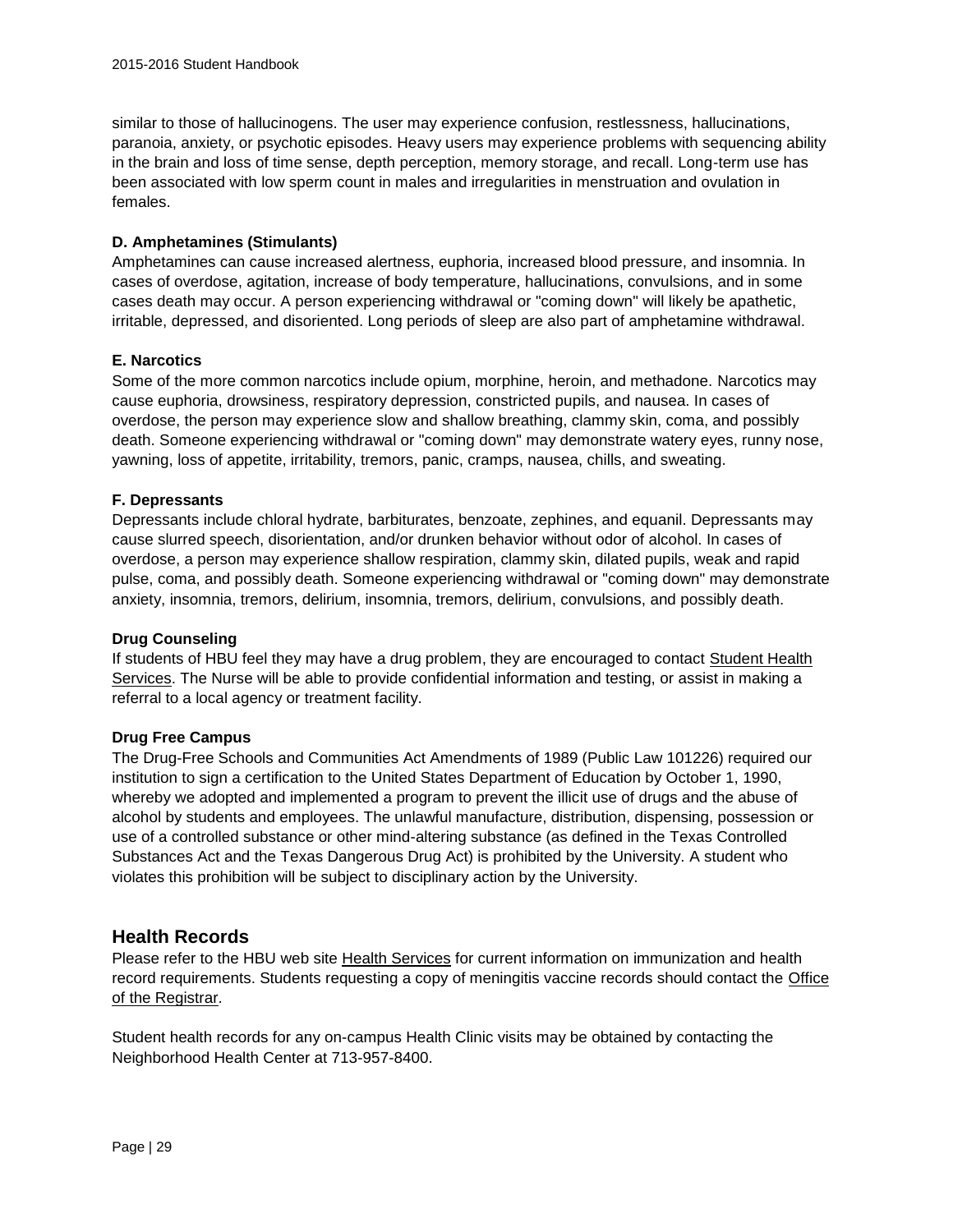# **Student Organizations**

The following policies apply to HBU student organizations. Other policies and procedures affecting student organizations may be covered through the Office of Student Involvement. For questions concerning student organizational policies and procedures you may contact the Office of Student Involvement on the second floor of the M.D. Anderson Student Center, or call 281-649-3124.

# **Events**

Student Organizations must adhere to University Event Policies when planning events. These additional policies are required of student organizations:

- 1. All student organization events must be requested through the Ad Astra calendaring system. Student Life/Student Involvement approval is required and may take up to one week. Only approved members of the student organization will have access to submit an event request through Ad Astra.
- 2. If a student organization event meets any of the following criteria, an officer of the group must meet with an advisor within the Department of Student Involvement prior to reserving space.
	- o the event has a target audience from off campus
	- o the event will be outdoors
	- $\circ$  the event is a dance
	- o the event will have over 60 people
- 3. No events may be scheduled on a Sunday before 1:00 p.m. Events on Friday and Saturday evening must end by 1:00 a.m. the following morning. Any event held Sunday through Thursday must end at midnight.
- 4. The University will determine the nature and extent of security required for each event scheduled on campus by a student organization. The sponsoring organization shall pay for the cost of security required. The number of police needed will be based on the size of the facility and the number of people expected. The guideline to be used will be one officer for every 100 people or potential audience members.
- 5. Dances may be sponsored by registered student organizations or University departments and may be attended by currently enrolled HBU students and guests of the HBU student attending the dance. HBU identification cards will be required of all currently-enrolled HBU students. Guests must show picture identification. Identification will be required of all attendees.
- 6. No alcohol is allowed at HBU events held on or off campus.
- 7. All participants will conduct themselves in a manner consistent with the Christian and educational mission and purpose of the University. Examples include but are not limited to:
	- o Attire must be modest and not sensual in any way.
	- $\circ$  All dancing (individual, couples, group/line, etc.) shall be in good taste and should not be sexually suggestive, profane, or in any other way inappropriate.
	- o Language must be appropriate. No foul language or profanity will be acceptable at events.
	- 8. The student leaders of the organization must be present for the duration of the event. In some cases the organization's faculty/staff advisor may also be required to attend the event (to be determined in meeting for events described in agreement with the Office of Student Involvement).
- 9. The sponsoring student organization will be held responsible for the conduct of all attendees.
- 10. Members of the organization will be responsible for cleaning the facility at the close of the event.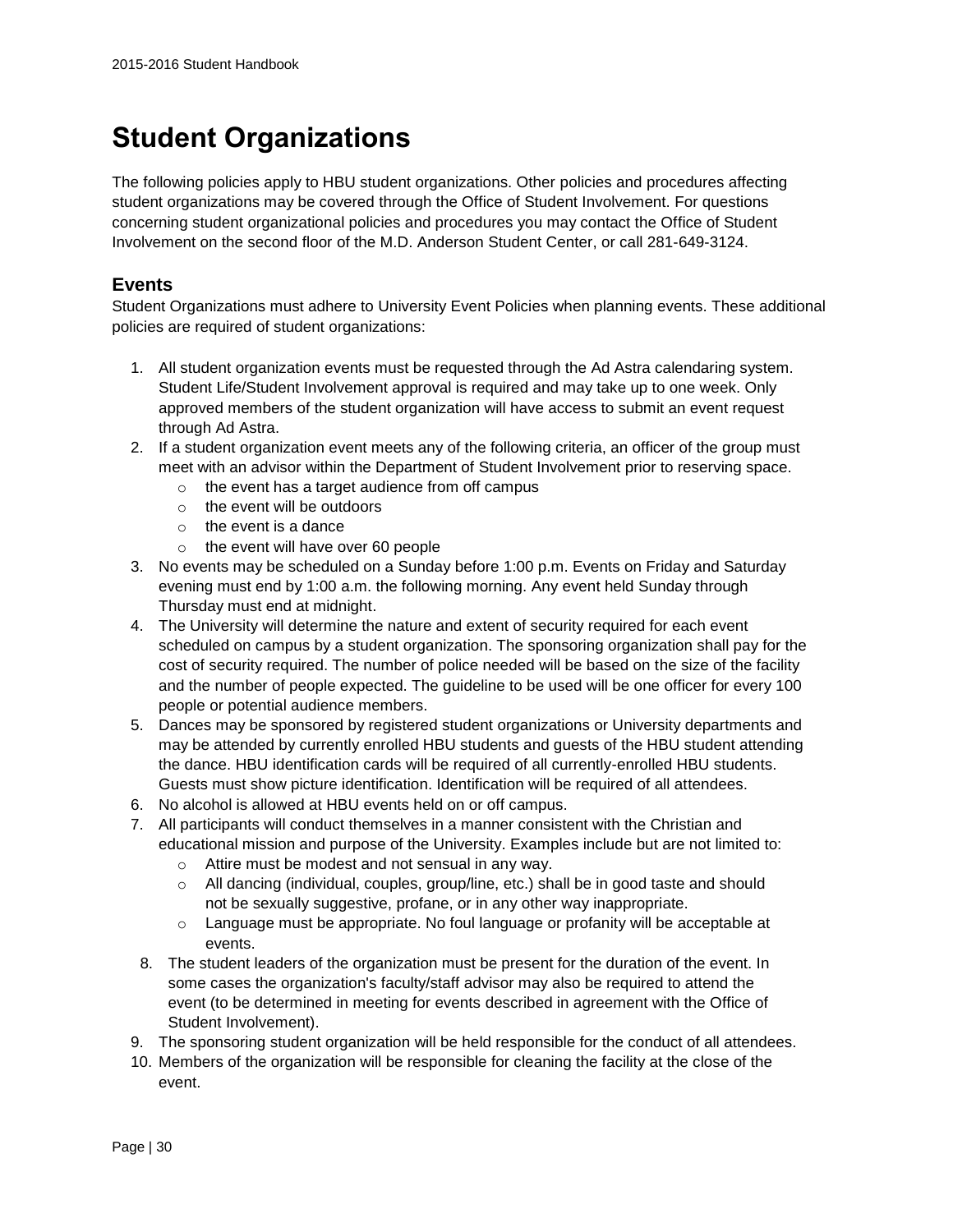- 11. Failure of the organization to comply with pertinent University requirements, rules, and regulations, including those involving security and financial obligations related to the event, may result in the forfeiture of the privilege of scheduling events on campus.
- 12. Students and/or their guests will be asked to leave for non-compliance of HBU policies and standards. Students' actions may also be addressed via the University disciplinary process.
- 13. HBU Police has authority for enforcing HBU policies, local, state and national law as appropriate. Violators and uncooperative attendees are subject to arrest. Appropriate reports may be filed with the criminal courts system and the University.

# **Hazing**

Hazing refers to any intentional, knowing, or reckless act by one or more persons that occurs on or off campus, and is directed against a student for the purpose of joining, being initiated into, or maintaining full status in a group. Such acts include, but are not limited to, the following: any type of physical brutality, such as, beating, striking, branding, sleep deprivation, exposure to the elements, calisthenics, any activity involving the consumption of a food, liquid, alcoholic beverage, drug, or other substance or any other activity that subjects the student to unreasonable risk or harm or that adversely affects the mental or physical health or safety of the student or any activity that intimidates or threatens the student or that subjects them to extreme mental stress, shame, or humiliation. Consent to hazing is not a defense against hazing. Hazing is a violation of both HBU policy and Texas State Law and may subject a violator to both criminal prosecution (punishable by fines and/or jail time) and HBU disciplinary action.

# **Travel**

Questions on liability related to field trips should be directed to the Director of Transportation at [cwatson@hbu.edu](mailto:cwatson@hbu.edu) or call 281-649-3137. All organizations taking any off-campus trip should calendar the event AND complete a "Field Trip Form" providing the following:

- 1. List of students attending event along with H numbers
- 2. Emergency contact information of each student
- 3. Location/phone number of where the group is staying
- 4. Contact information of the sponsor/leader of the field trip
- 5. Detailed description of the field trip and purpose of the field trip

Forms are available on the portal under HBU Forms, Academic forms section and also in the Office of Student Involvement and must be approved before reserving vehicle through the Transportation Department.

# **University Vehicles – Scheduling**

University-owned vehicles are available on a first-come, first-served basis provided the request for use has been made in a timely manner and in accordance with the guidelines established by the Transportation Department. When multiple requests have been made, priority will be given to the time stamp on the received request, whether via e-mail or in person.

#### **Guidelines**

University-owned vehicles are available for activities initiated or required by the University. The use of University Vehicles is restricted to approved drivers who have completed the required training and certification and have filed a current copy of their driver's license including their H number Transportation Department. An approved driver is a faculty/staff member or currently enrolled student, 21 years of age or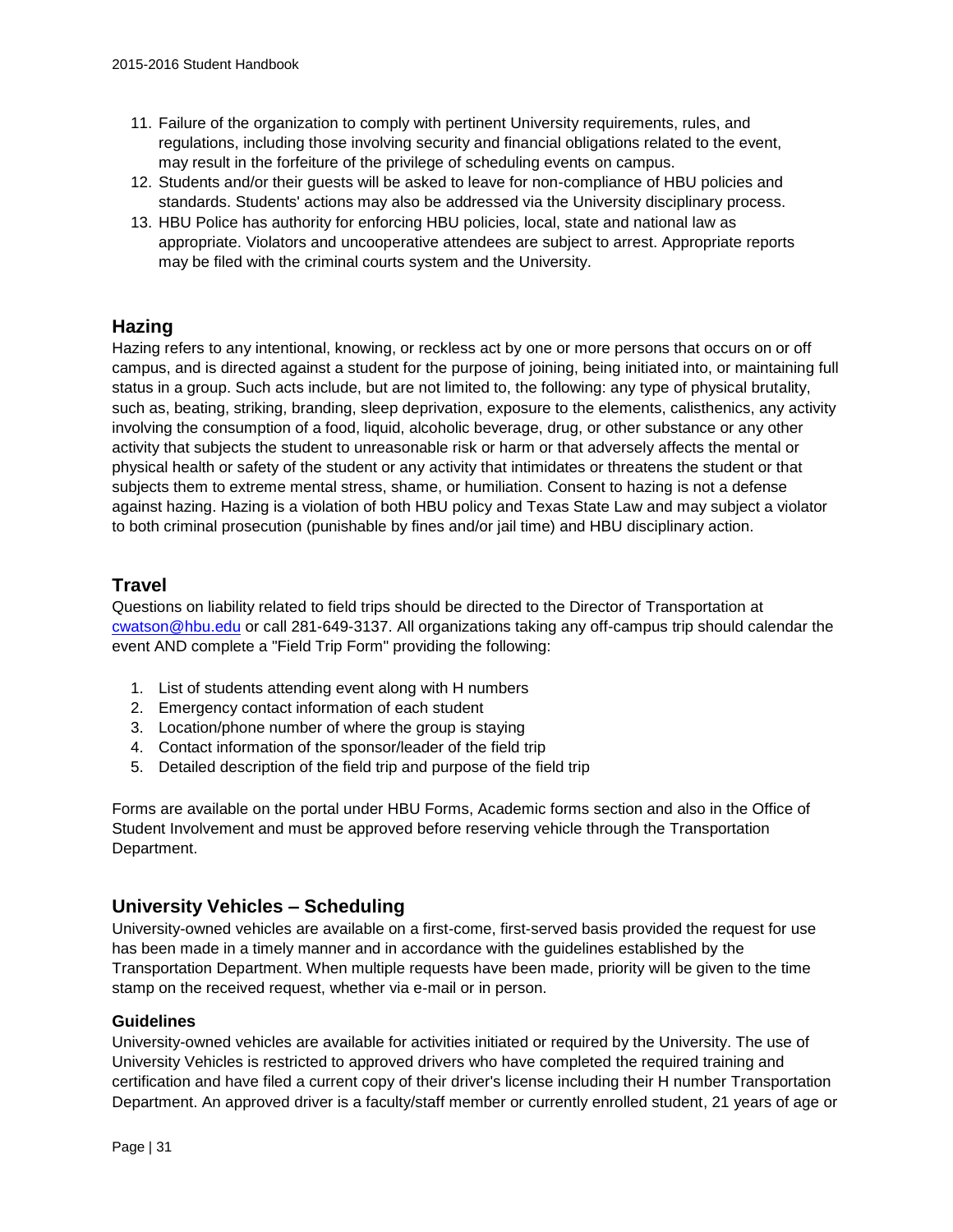older, that is a member of the requesting organization or student worker. Passengers of the vehicles must be employees or students, not family members or hitchhikers unless special permission has been granted in writing by the Vice President of Student Life or Director of Transportation.

- 1. The organization must reserve a vehicle no later than 5 working days prior to travel by submitting a written request in person, via Campus mail or via e-mail to the Transportation Department at [cwatson@hbu.edu.](mailto:cwatson@hbu.edu)
- 2. The request must include date(s) of travel, type of vehicle requested, approved driver(s), and destination.
- 3. When you receive your confirmation email, download and submit a "Travel Log" to the dispatch 24 hours before your departure.
- 4. All drivers must be at least 21 years of age to drive a vehicle, whether HBU owned or rented.
- 5. A reservation may be made when the following criteria are met:
	- a. A copy of the individual driver's license and H number is on file with Transportation Department.
	- b. The driver has taken and passed an online driving test, and
	- c. The driver has a clear Motor Vehicle Record (will be run by the Transportation Department)
- 6. If the trip exceeds 200 miles, a minimum of two approved drivers per vehicle is required.
- 7. Drivers will obey all federal, state and local laws, ordinances, etc. in operation of University vehicles. Any questions should be directed to Police Dispatch at 281-649-3314.

# **Student Organizations Relationship Statement**

#### **Section 1. Purpose Statement**

- 1. Houston Baptist University (HBU) is strongly committed to providing students opportunities for involvement in student organizations operating on campus. By maintaining a statement of relationship between the University and the student organization, the University establishes a clear set of privileges and responsibilities for student organizations to foster their success.
- 2. These policies and procedures shall conform to the policies and regulations of Houston Baptist University.

#### **Section 2. Definitions**

- 1. *Fee-Funded Student Organization*: A student organization created by a University department or division to support the on-going interests of the University community and is considered to be critical to the mission and culture of the University and routinely presents events for the University and surrounding community. A fee-funded student organization has an advisor that is paid by the University to specifically advise the organization. Other privileges may be granted to a fee-funded student organization by the sponsoring University department or division, which may or may not be extended to other student organizations.
- 2. *Honors Groups*: Organizations requiring individuals to meet a certain set of criteria for membership. Though these groups operate under the Student Involvement umbrella, they are also under the primary supervision of specific departments or faculty members.
- 3. *Student Organization Leader*: The University reserves the right to hold student organizations accountable to reasonable standards of academic performance of the group, its student organization leaders, and its members. A person meeting all of the following criteria shall be officially recognized as a student organization leader: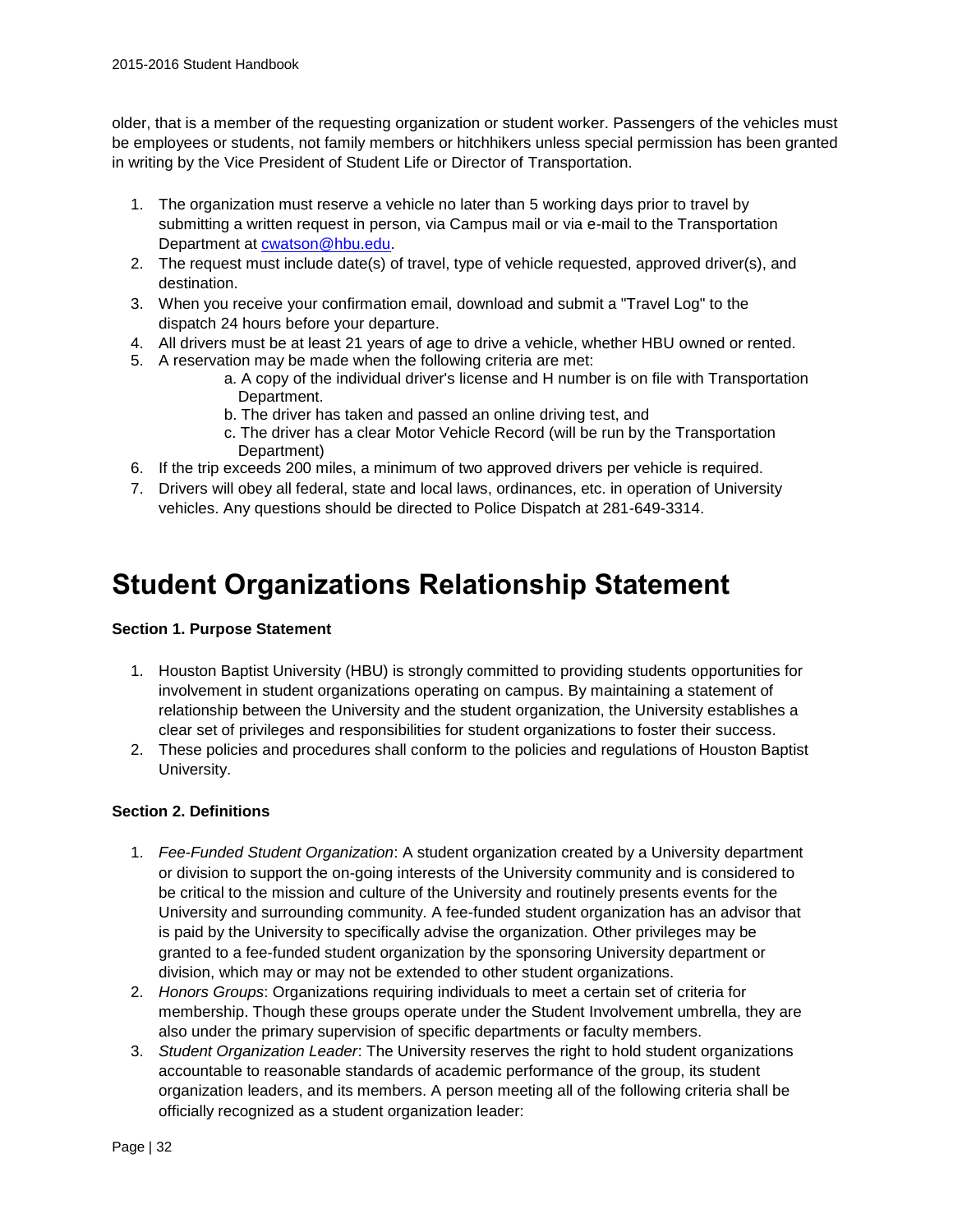- $\circ$  An undergraduate or graduate student enrolled in at least one course at the University; the student need not be enrolled during the summer semester.
- $\circ$  A member in good standing of a student organization currently registered with the University.
- $\circ$  A student whose name appears in a student organization's registration materials as an officer or authorized representative.
- $\circ$  A student who is in good scholastic and disciplinary status with the University at the time of selection and during the term of the position.
- $\circ$  The student must relinguish the position should he / she fail to maintain the above requirements.
- 4. *Faculty/Staff Advisor*: A person meeting all of the following criteria can be officially recognized as a Faculty/Staff Advisor:
	- o Must work for the university at least part -time (20 hours).
	- $\circ$  Must not advise more than 2 student organizations unless it is otherwise stated in his/ her job description.
	- o Must not be on sabbatical.
	- $\circ$  Must be willing to serve as a guide to the student organization in reference to University policies.

#### **Section 3. Process for University Recognition for New Organizations**

Registered status will be considered for any student organization that meets the following criteria:

- 1. Membership is limited to HBU students, or combination of students, faculty, and/or staff.
- 2. The petitioning group's purpose, actions, or activities do not conflict with the Christian or educational missions of the University; in particular, they do not conflict with the Preamble or the University's bylaws.
- 3. The petitioning group can meet three (3) times to create a constitution & bylaws, to secure a faculty/staff advisor, and to gain student interest.
- 4. Submit initial request including constitution, bylaws, preliminary roster (at least ten HBU students), purpose of organization and faculty/staff advisor contact information to the Director of Student Involvement. The Department Chair and Dean must submit approval for academic groups to the Director of Student Involvement. Religious groups must also submit a Statement of Doctrine for consideration.
- 5. Paperwork will be forwarded to the Student Government Association (SGA) for comment.
- 6. SGA will forward comments and paperwork back to the Director of Student Involvement for review with the Associate Dean of Student Development.
- 7. The Office of Student Involvement will notify in writing the petitioning group of the final decision. Notifications will be done via email or personal delivery.
- 8. If the group is granted recognition, the three (3) highest ranking officers must attend an Organization Training and Risk Management Training.
- 9. General Social Greek Organizations: The HBU Expansion Policies for Social Greek Organizations may be obtained through the Office of Student Involvement.

#### **Section 4. Appeal process for New Student Organizations Denied Recognition**

In the event that the request for recognition is denied the following steps can be followed:

1. Notify in writing the Director of Student Involvement of the intent to appeal and resubmit the initial Recognition packet.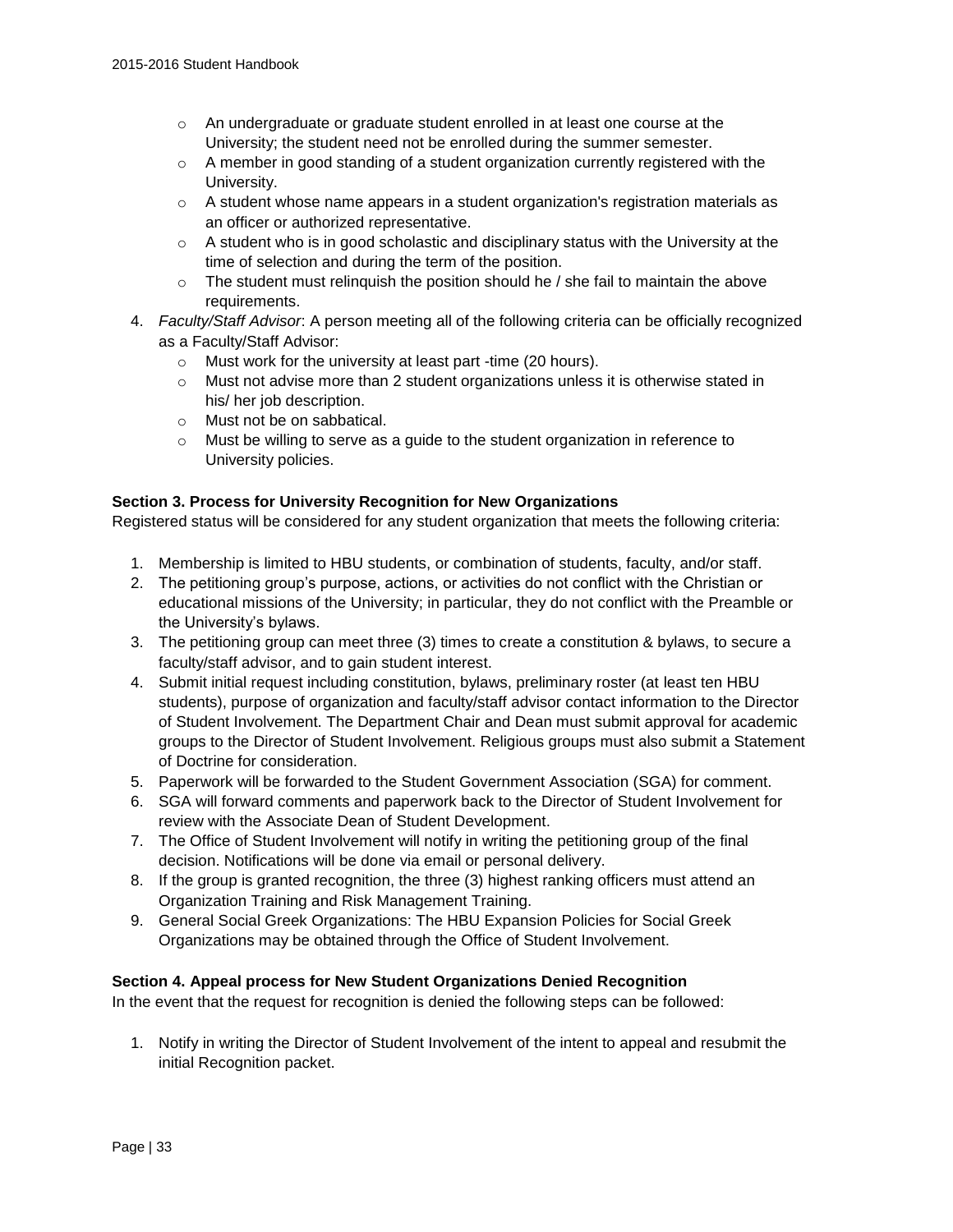- 2. The Director of Student Involvement will consult with the Associate Dean of Student Development and they will meet with representatives from the group along with their faculty/staff advisor.
- 3. After consulting with members of the President's Executive Council, the Associate Dean of Student Development and Director of Student Involvement will render a final decision.
- 4. If further appeals are needed, the appeal will be assessed by the Vice President of Student Life.

#### **The Vice President of Student Life is the final appellate review.**

#### **Section 5. Privileges of Recognition**

Privileges extended to student organizations in good standing with the University and currently registered with the Office of Student Involvement include the following:

- 1. **Recruitment:** Student organizations may conduct activities on campus to recruit new HBU students in accordance with University policies and procedures regarding the use of campus facilities and solicitation.
- 2. **Publicity and Promotion:** Student organizations have access to the Student Life e-newsletter and may utilize all posting areas on campus in accordance with the posting policies.
- 3. **Fundraising:** Student organizations may raise funds on and off campus. If raising funds on campus, the activity must comply with all posting and solicitation policies.
- 4. **Use of Campus Facilities:** Student organizations may use University facilities for meetings, functions, programs, and other activities provided that the organization completes the appropriate facility reservation process and the activities do not intrude upon or interfere with the academic programs and administrative processes of the University. Failure to comply with facility use guidelines may restrict an organization from the use of such facilities.
- 5. **Use of the On-Campus Account System:** Student organizations may establish an oncampus account to procure University services, to purchase items and services from offcampus businesses and individuals, and to reimburse individuals for organization-related expenses. Improper use of the on-campus account may result in the loss of the account and the use of services requiring payment via the account. No student organization may use University services, facilities, and equipment while it owes a monetary debt to the University and the debt is considered delinquent.
- 6. **Participation in University-sponsored Events:** Student organizations are eligible to participate in all University-sponsored programs and activities involving student organizations (e.g., Organization Fair, Husky Fest, and Homecoming). Student organizations must comply with the sign-up procedures and rules established for the event or face exclusion from such events.
- 7. **Use of Student Involvement Services:** Student organizations are eligible for all services provided by the Office of Student Involvement.
- 8. A student organization may state that its membership is composed of HBU students, or a combination of students, faculty, and / or staff, but it shall not suggest or imply that it is acting with the authority or as an agency of the University. Student organizations are not official entities of the University and may not represent themselves as such.
- 9. Student organizations cannot use the words "Houston Baptist University" or "HBU" as part of the name of the organization, and it cannot display the seal or logo as part of any letterhead, sign, banner, pamphlet, or other printed material that bears the name of the organization.
- 10. Student organizations may indicate existence at the University by adding the phrase "at Houston Baptist University (or HBU)."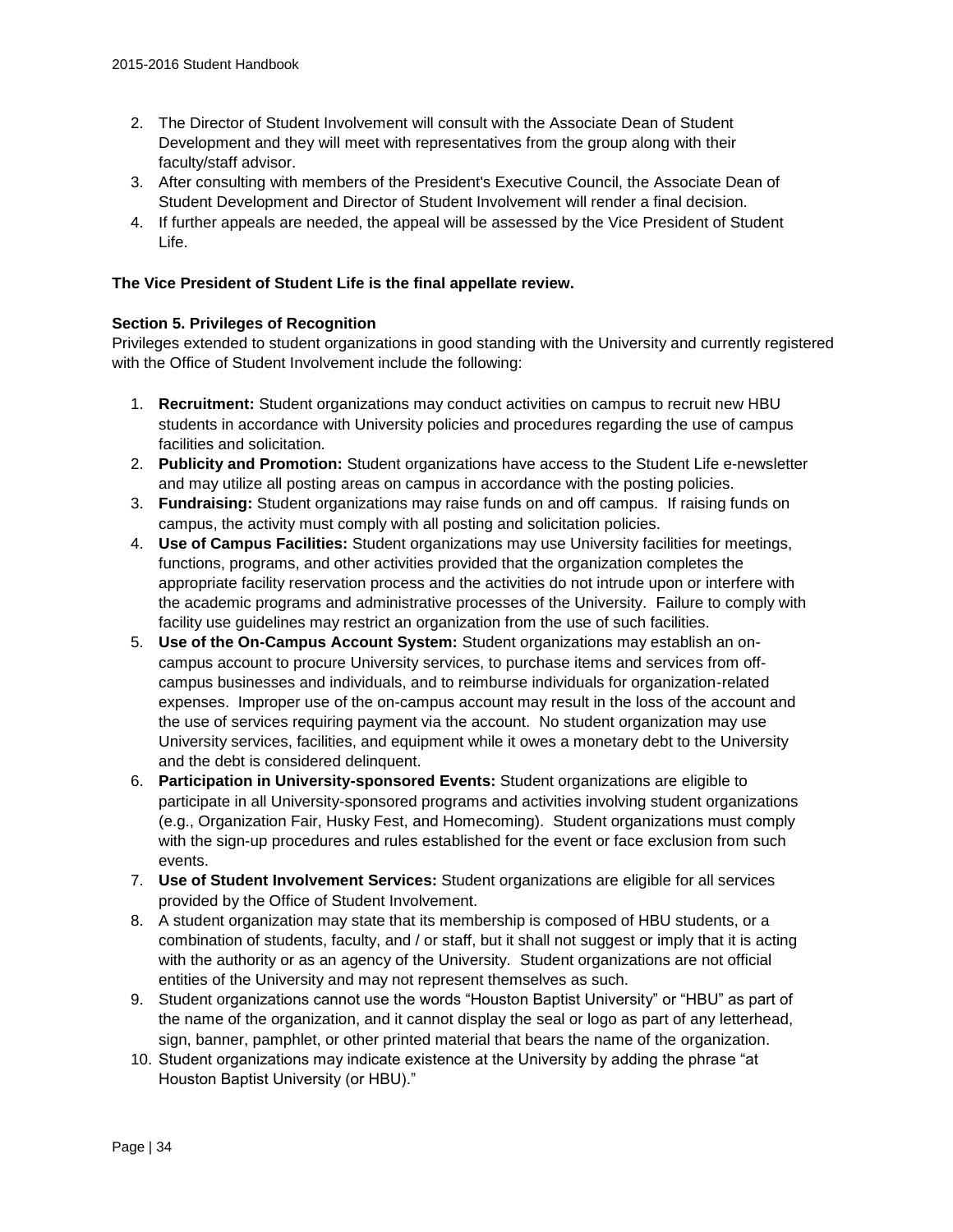- 11. Fee-funded student organizations may incorporate the name, seal and logo of the University in accordance with University communication, policies and guidelines established by the sponsoring University department or division.
- 12. Other privileges may be granted to Fee-funded student organizations by the sponsoring University department or division that may or may not be extended to other student organizations.

#### **Section 6. Responsibilities of Recognition**

- 1. It is the student organization's responsibility to provide names and contact information about the Officers, members, and advisors of the organization to the Office of Student Involvement by maintaining an updated organization profile.
- 2. Student organizations must attend all organization trainings and risk management trainings scheduled by the Office of Student Involvement.
- 3. It shall be conclusively presumed that the authorized officers/representatives whose names are most currently on-file with the Office of Student Involvement are authorized to represent the organization in its relationship with the University.
- 4. Student organizations must keep an updated organizational constitution on file with the Office of Student Involvement at all times. Constitutions should follow the following guidelines and must include those components indicated as being required:
	- 1. The date of creation and revision [required]
	- 2. The official name of the organization [required]
	- 3. A detailed declaration of purpose of the organization [required]
	- 4. Criteria for selecting membership [required]
	- 5. Establishment of authority structure, including:
		- Officer/representative positions, duties, and authority [required]
		- Description of officer/representative eligibility, including academic requirements meeting or exceeding those stated in Section 6 of this document [required]
		- **Procedure for selection and removal of an officer/ representatives** [required]
	- 6. Procedures for decision-making (i.e., voting) in the control of organizational activities and finances, including a definition of quorum [required]
	- 7. Provision for disbursement of organization assets should the organization become defunct [required]
	- 8. Description of standing (permanent) and ad hoc (temporary) committees, including a list of responsibilities [recommended]
	- 9. Description of the amendment process [recommended]
	- 10. Provision for the selection and removal of faculty / staff advisor [recommended]
- 5. Fee-funded student organizations are subject to all laws, rules, regulations, and policies that govern the sponsoring University department or division.
- 6. The University reserves the right to hold student organizations accountable to reasonable standards of academic performance of the group, its student organization leaders, and its members. A student officially recognized as a student organization leader must meet the following academic requirements to receive and maintain such status:
	- $\circ$  Be in good scholastic and disciplinary status with the University at the time of selection and during the term of position with at least a 2.0 cumulative GPA.
	- o The student must relinquish the position should he/she fail to maintain the above requirements.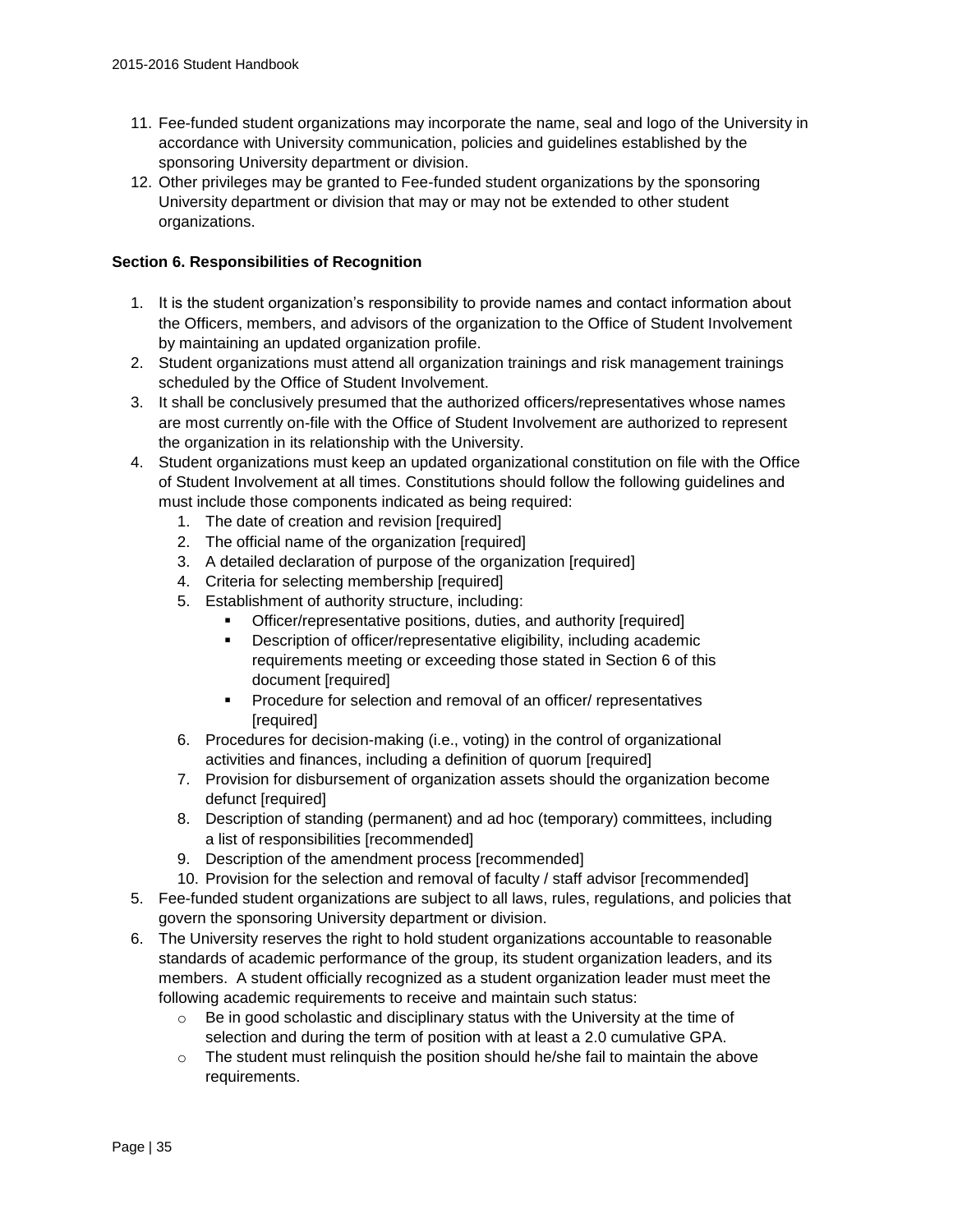7. If at any time the roster for a student organization has less than ten members, the organization president and advisor should meet with the Office of Student Involvement to develop a recruitment plan. All organizations should have between 5-10 members minimum.

#### **Section 7. Additional Social Responsibilities of Social Greek Organizations**

- 1. The Office of Student Involvement may impose additional requirements upon general social Greek organizations.
- 2. Social Greek organizations must provide the name, address, and phone numbers of the alumni/recruitment/graduate advisor(s).
- 3. General social Greek organizations are subject to regulations from the University, their (inter) national offices, umbrella organizations and their governance councils. All general social organizations must abide by all regulations to which they are subject.
- 4. All new members are required to meet with the Office of Student Involvement within two weeks of receiving their invitation to membership.
- 5. Social Greek organizations are expected to maintain GPAs above 2.5.
	- $\circ$  If at any time an organization falls below that standard, the organization will be placed on academic monitoring for the following semester. During academic monitoring, the organization must develop and implement a chapter academic enhancement program in conjunction with, and approved by, the Director of Student Involvement prior to the end of the second week of the probationary semester and meet monthly with the Director of Student Involvement to discuss the implementation and progress of the plan.
	- o If the organization meets the 2.5 standard for the following semester, the organization will no longer be on academic monitoring. Failure to meet the above requirements during the monitoring semester will mean that the organization will not be allowed to host any social events for the following semester and a new academic enhancement program will be developed.

#### **Section 8. Student Organization Discipline**

- 1. The University encourages and expects its students to act responsibly at all times, whether on or off campus. As a minimum, students are expected to comply with all local, state and federal laws, and to engage in conduct which reflects a positive image of the University as a Christian institution of higher education.
- 2. Student organizations are accountable for the conduct of their members wherever individual actions are abetted by the organization. "Abetting" may be defined as, but not limited to, organizational sponsorship, sanctioning or condoning of the event or activity. Any student organization is subject to disciplinary action or revocation of recognition as a student organization for violation of a rule or regulation of the University.
- 3. Currently registered student organizations may not co-sponsor any event, program, socialize or solicit with a suspended or unrecognized organization or any of its affiliates (alumni). Groups who choose to participate will be held to the judicial process.
- 4. Independent of sanctions imposed by national governing bodies, student conduct boards, and/or other legal entities, the University may impose sanctions on organizations which engage in misconduct. Individual student conduct is governed by the Code of Conduct found in the Student Handbook and will be handled separately, although individual conduct may also be associated with group misconduct when viewed in relation to the total facts in each separate case.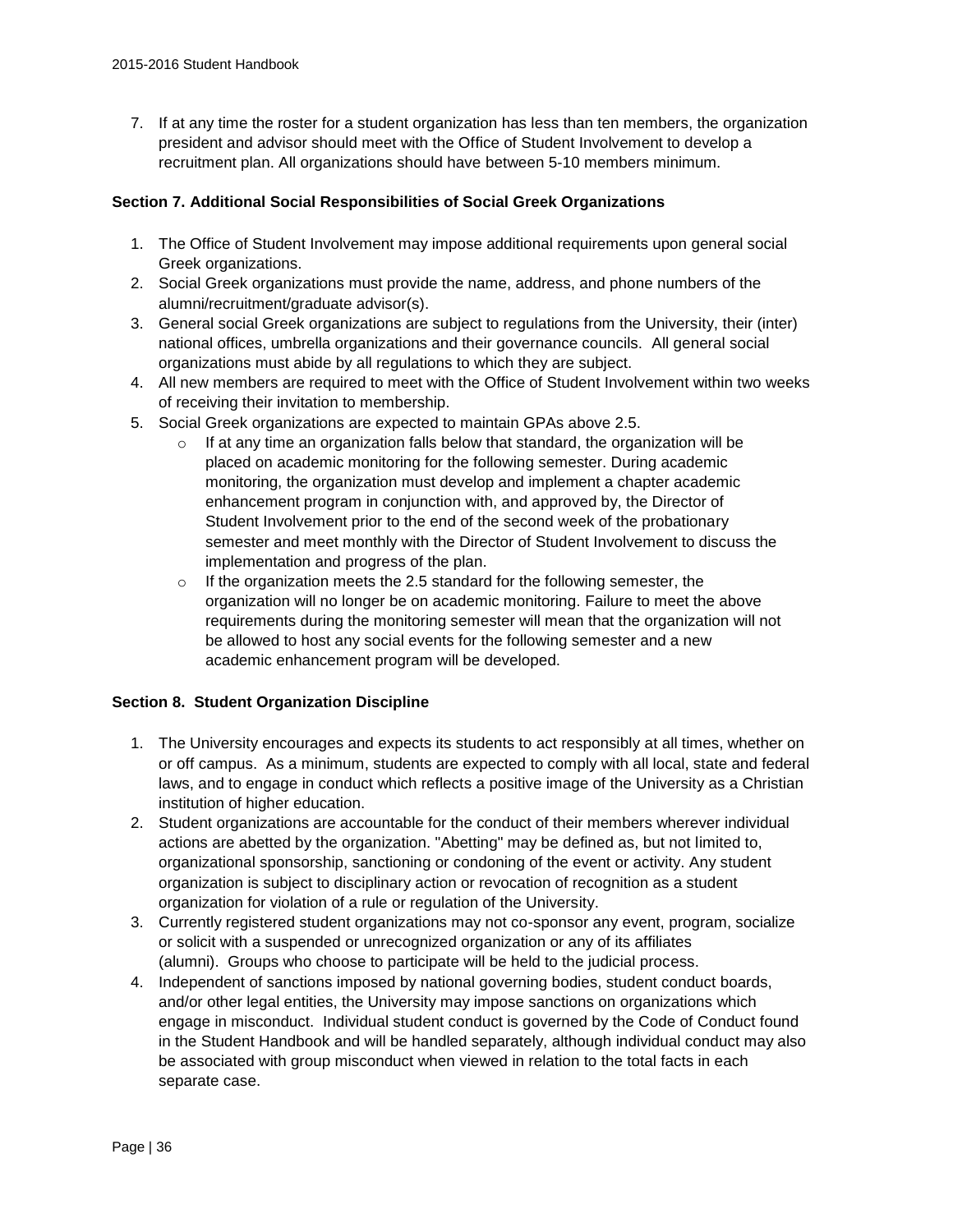2015-2016 Student Handbook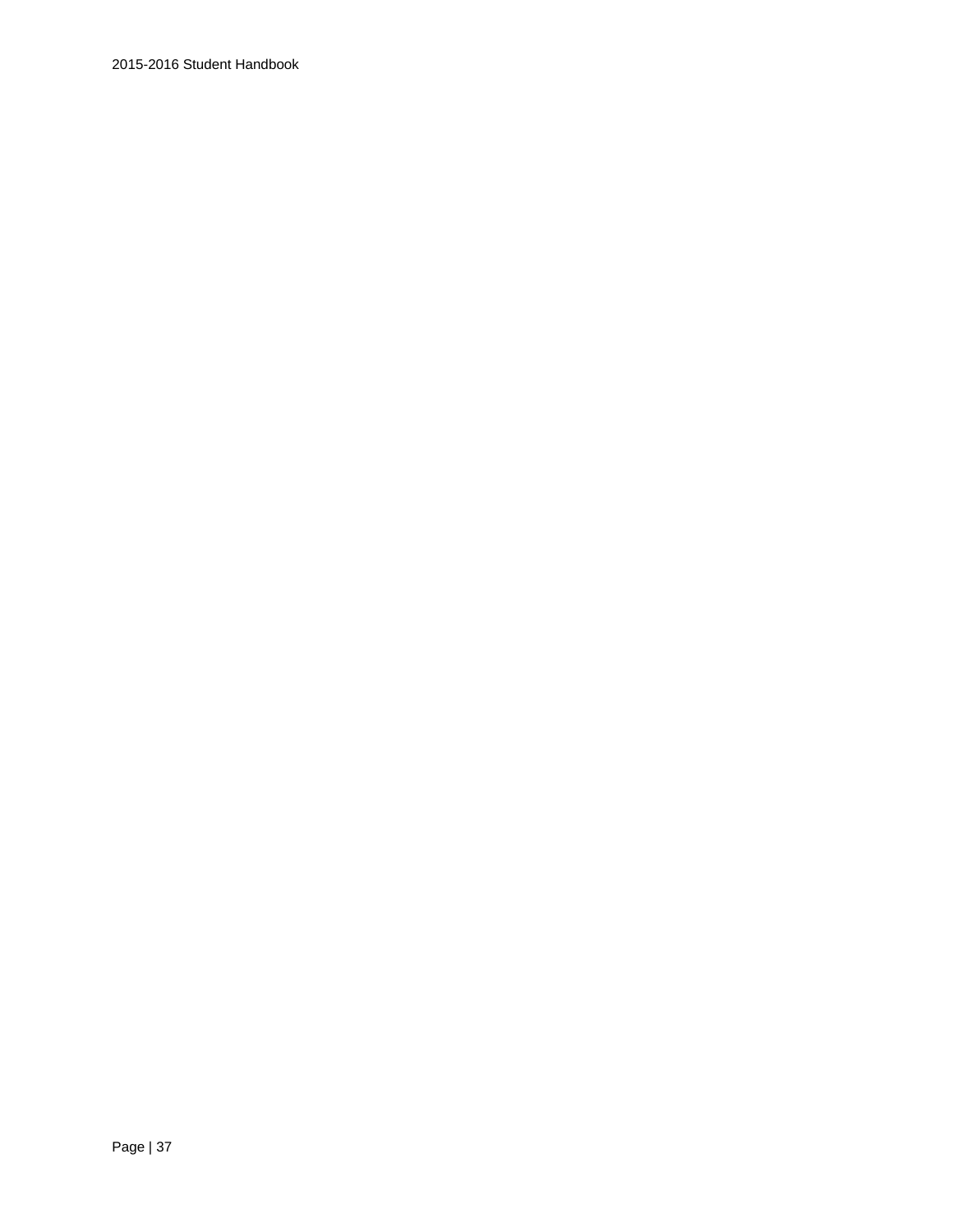# Residence Life

#### **Purpose Statement**

Living on campus is a significant part of the overall college experience and educational process. Livinglearning environments provide opportunities to grow spiritually, develop interpersonal skills, increase understanding of diverse cultures, and learn self-discipline in organizing time for study, work, and social activities. Residential students learn independent responsibility while living among friends and peers. As stated in the HBU Vision document, [www.hbu.edu/tenpillars:](https://hbu.edu/About-HBU/General-Information/The-Ten-Pillars.aspx)

#### **[Pillar Four: Establish a Residential Society of Learning...](https://hbu.edu/About-HBU/General-Information/The-Ten-Pillars/A-Residential-Society.aspx)**

*You shall love the Lord your God with all your heart and with all your soul and with all your mind.*  **Matthew 22:37 (NASB)** *If you look at the architecture of the most venerable European foundations, you see that they were designed for communal practices, a shared life—refectories for common meals, residences, libraries, and lecture halls sharing the quad. A college was a communion and a community, a society of learners.* **Darryl Tippens, [i] Pepperdine University** 

When students live together in addition to taking courses together, the learning extends beyond the *classroom into the rest of the campus. Professors teach the students, but students also teach each other by sharing their own understanding of what they learned during a lecture or a debate between classmates. The students have the capacity to spur each other on to deeper thought about the material they study in common. In this way, the work of teaching and learning integrates itself into the lives of the students. They stay in the place where learning occurs and are constantly inspired to think about what they are studying. The same dynamics apply to their spiritual formation. Living together in a community that consciously seeks to follow Christ as a model helps students take their faith seriously. The campus becomes infused with a combination of scholarship, friendship, and Christian fellowship. Students live and study on the same ground. That unique combination is what inspires alumni of many universities to develop powerful bonds to their institutions. Their colleges and their related communities of learning and residence become woven into the tapestries of their lives. They are excited to return and to send their children to the same place to have the same experience.* 

#### **Living Areas**

Students live in the following living areas: [Freshman Village](https://hbu.edu/Students-Alumni/Student-Information/Residence-Life/Residence-Housing/Residence-Colleges.aspx) (FV) - Freshmen [Hodo Residence College](https://hbu.edu/Students-Alumni/Student-Information/Residence-Life/Residence-Housing/The-Lake-House.aspx) (HRC) - Sophomores, Juniors, and Seniors [Husky Village Apartments \(](https://hbu.edu/Students-Alumni/Student-Information/Residence-Life/Residence-Housing/Husky-Village.aspx)HV) - Juniors and Seniors

#### **Residence Life Staff**

The Residence Life staff is committed to providing an atmosphere of learning and growth that will facilitate a holistic experience in the context of university community. Residence Life professional staff, Resident Directors (RD) and Resident Assistants (RA) work together in developing a community conducive to student growth -- spiritually, academically, physically, and socially.

#### **Residence Life Expectations**

Because of the University's commitment to the residential experience, students are required to live on campus unless one or more of the following exceptions apply:

- 21 years of age or older prior to September 1
- Completed 64 credits prior to the beginning of Fall Semester
- Married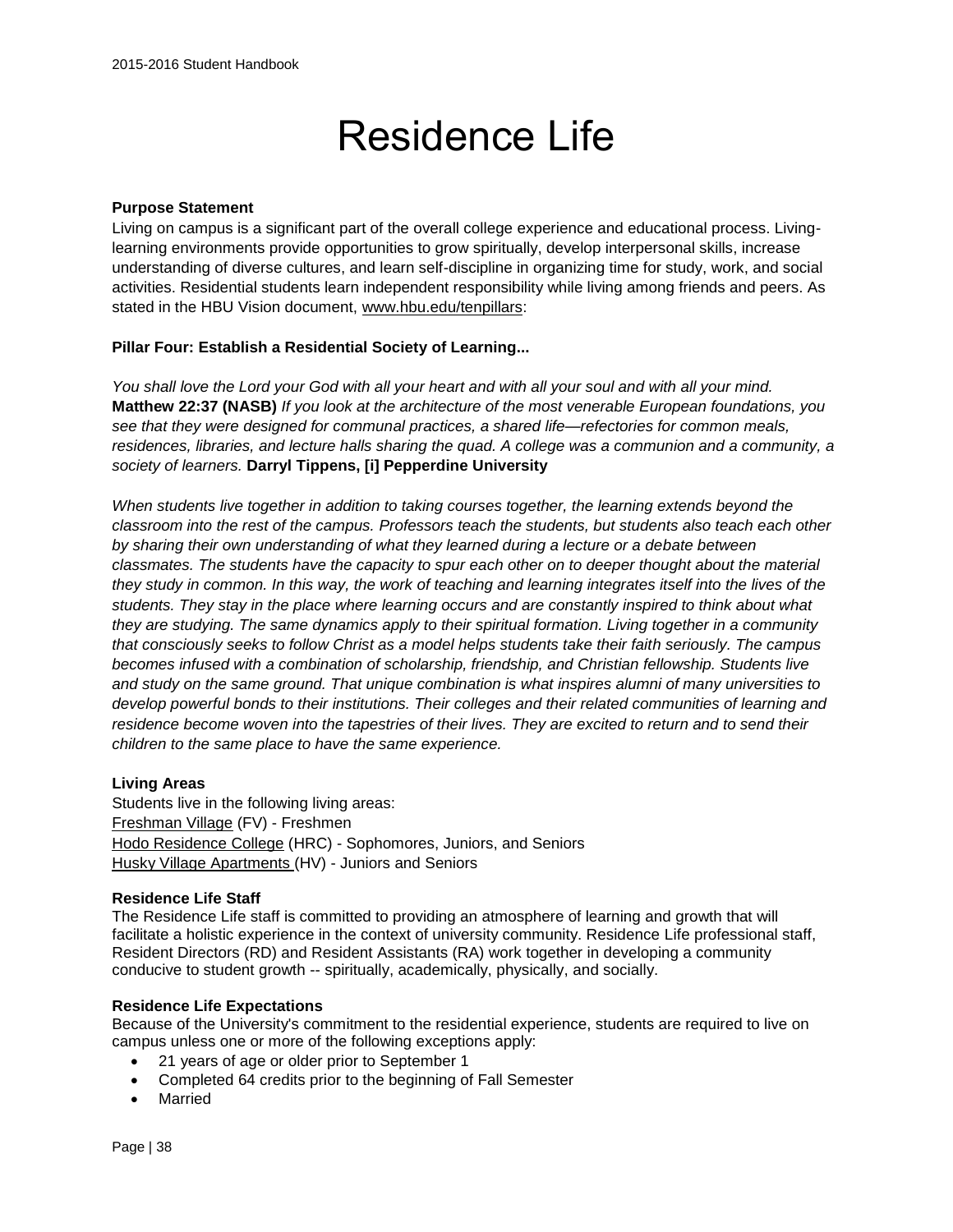- Graduate student
- Part-time student
- Living at home with parents/guardians in the Houston area (more than 50 miles away from campus)

Any student who does not meet these criteria and desires to live off campus must appeal to do so. The appeal form is available in the HBU Residence Life Office or e-mail [reslife@hbu.edu.](mailto:reslife@hbu.edu)

# **Services**

**Housing Accommodations -** Students requiring accommodations for disabilities related to Residence Life should contact the Disability Services Coordinator at [504@hbu.edu,](mailto:504@hbu.edu) and he/she will coordinate with appropriate HBU staff to arrange the accommodations for Residence Life. Visit the accommodations webpage, [www.hbu.edu/504,](http://www.hbu.edu/504) for more details.

**Laundry -** A laundry room with washing machines and dryers is provided for the use of the residents in each residential area.

**Lockouts -** If a resident becomes locked out of his or her room or apartment, he or she may get help from their building's office for assistance (during office hours). After hours, students may call the Resident Assistant on-call cell phone for assistance. Excessive lock-outs may result in a fine.

**Mail -** Resident mail is received at the office in each residential area. Husky Village and HRC residents receive mail at their individual mail boxes (packages may be delivered to the Residence Life office). The resident will be able to pick up mail during regular office hours. Mail that is not picked up within 7 days will be returned to sender.

**Residence Life Help Desks -** Each Residence College has a help desk in the lobby to serve the residents. The Residence College Help Desks are open daily from 10:00 a.m. to 12:00 a.m. (hours are subject to change). On-call phone numbers are also posted in each living area for after-hours emergencies.

**Residence Life Office Hours -** Regular office hours are Monday through Friday, 8:00 a.m. to 5:00 p.m. Office hours may vary during the course of the year due to holidays or variations in the University calendar. When the office is not open, students may call the Resident Assistant's on-call cell phone for after-hours help and HBU Police for emergencies.

**Repairs -** Maintenance requests should be reported to the Resident Assistant or the office located in each living area.

**Pool and Spa -** Please follow posted hours of operation. A lifeguard is not on duty, but an emergency call box is available for emergencies. Additional rules are posted in this area. Running, irresponsible behavior, loud noise, and public displays of affection are not allowed. Glass containers are not permitted. Modest commercial swim wear must be worn at all times. Residents and guests are expected to exhibit appropriate public behavior at all times.

**Safety -** Security features such as six-foot perimeter fencing, dead bolt locks, and limited access gates are provided. Residents should report any incident of theft, vandalism, or unsafe conditions to the University Police and Residence Life Staff.

**Police -** The University employs on-campus police officers on a twenty-four hour basis. They are responsible for maintaining safety on campus. Residents and their guests are expected to fully cooperate with all HBU police officers.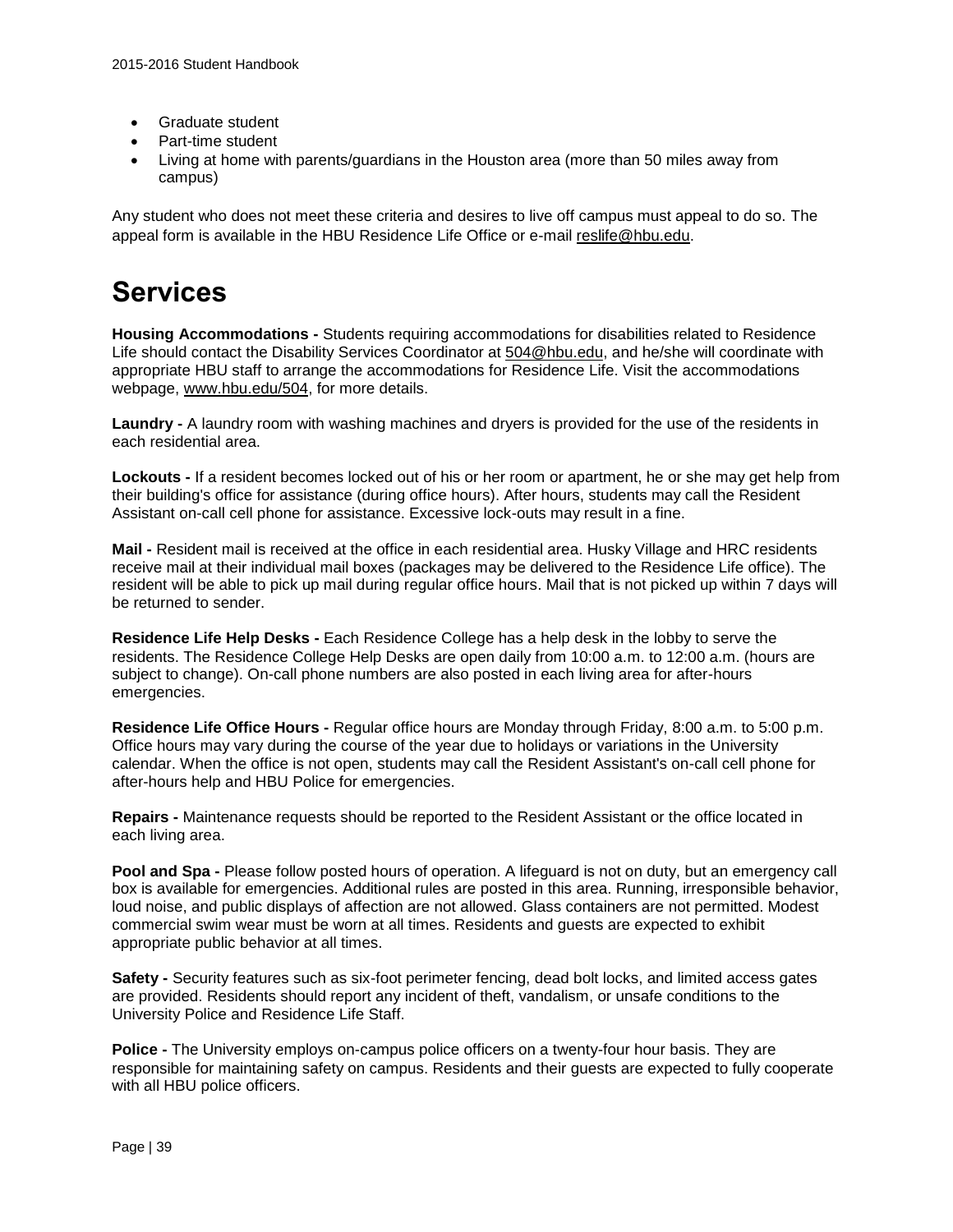#### **In case of emergency call (281) 649-3911.**

**Access to Campus -** An access code is provided for access to the Husky Village gate. Access codes are given to residents only. Call boxes are used for access to other HBU gates after hours. Gate call boxes communicate with HBU dispatch.

**Limited Access Gates -** To avoid damage to one's vehicle and to the vehicle access gates, residents should pass through the gates carefully. Tailgating and following other cars through the gate is not permitted. The Residence Life Office is not responsible for damage which occurs to residents' or guests' vehicles. Residents who vandalize the gates in any way whatsoever or who bump the gate will be fined, required to pay the costs of repairs, and may face disciplinary action and/or criminal prosecution.

**Residence College Security -** An access code and/or card is given to residents for after-hours access. For the safety of the community the code and/or card must not be given out for any reason to anyone not residing in the Residence College. A fine of \$100 will be assessed to any resident disclosing the code and/or allowing others to use the access card.

# **Procedures**

**Residence Life Agreement -** In order to reside on campus, students must agree to the [Residence Life](https://hbu.edu/Students-Alumni/Student-Information/Residence-Life/Residence-Housing/Housing-Details/Housing-Agreement.aspx)  [Agreement](https://hbu.edu/Students-Alumni/Student-Information/Residence-Life/Residence-Housing/Housing-Details/Housing-Agreement.aspx) as part of the housing application. A Housing Contract also must be signed prior to move-in.

**Meal Plan -** A [meal plan](https://hbu.edu/Students-Alumni/Student-Information/Residence-Life/Residence-Housing/Housing-Details/Dining-Memberships.aspx) is required of all residential students. The meal plan does not include University vacation periods or breaks between semesters. In the event that a resident needs to alter his/her meal plan, a meal plan change form may be obtained in the HBU Residence Life Office. Meal plan changes are only allowed during the first two weeks of each term.

**Residence Life Appeal Process -** Approved appeals are rare since the policies and procedures that govern Residence Life must be consistent for all residents. Resident may appeal the Residence Life Agreement by submitting a written appeal form. Students may contact Residence Life for more information. The student is responsible for the full terms of the Residence Life Agreement during the appeal process.

**Housing Assignment -** All students will receive a notice via e-mail to their University account confirming their move-in date and roommate assignment.

**Keys -** Each resident is provided keys to access his/her room upon checking in.

- Lost keys should be reported to the RA or Residence Life Office immediately.
- A replacement charge of \$50 will be assessed for each lost key.
- Duplication of keys is prohibited. If a duplicate key is found, the student may be fined for the replacement of the keys and lock and be subject to further disciplinary action.
- It is strongly recommended that rooms are kept locked when not occupied.

**Room Consolidation –** During the first three weeks of each term, students residing in a room without a roommate may be required to consolidate rooms. Residents in the Husky Village Apartments may also be required to relocate during the consolidation period.

**Room or Apartment Transfers -** The following guidelines apply to all room/apartment changes:

- Before requesting a room change, residents must speak with their RA regarding reasons for wanting to move.
- Residents may fill out a room assignment change form obtained from the Residence Life Office.
- A resident moving without receiving approval may be sanctioned and required to pay a fine.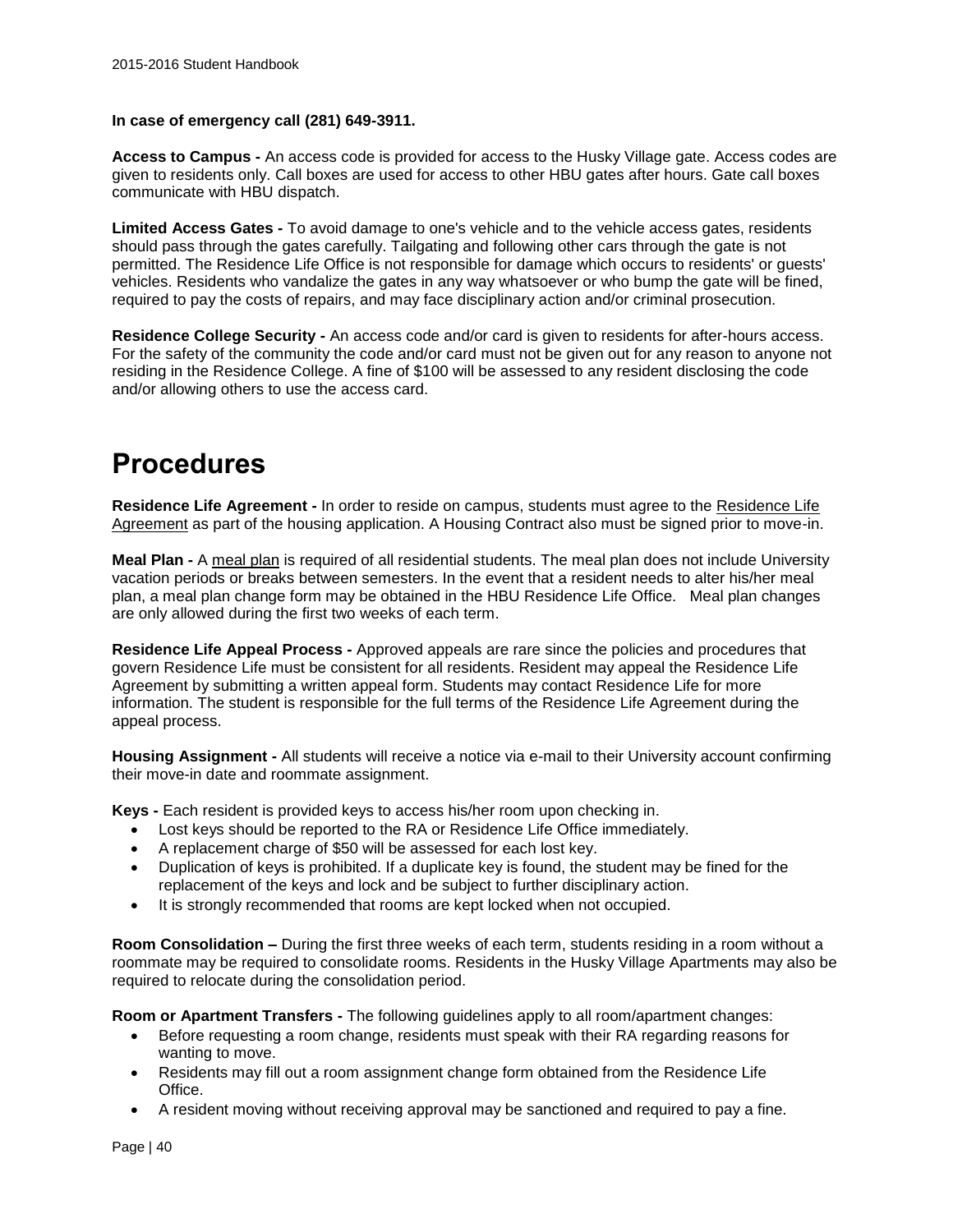**Residence College Holidays and Semester Breaks -** The Residence College will close at 5:00 p.m. the last day of classes for vacations, semester breaks, and the last day of final examinations at the end of each term. Residence Colleges will open at 1:00 p.m. the day before classes begin each term and following all vacation periods. If a resident needs housing between semesters or during breaks, they must submit an appeal in writing, at least two weeks in advance, to the Residence Life Office, stating the exact dates they want to stay and why. Break appeals will be granted only in special circumstances as determined by HBU Residence Life. Break appeals must be approved or the resident will be required to move out during the break. HBU assumes no responsibility for housing and meals for students when the Residence Colleges are closed. **There are no appeals for the summer break. Housing is not available between the end of Spring term and start of Summer terms.**

**Right of Entry -** Residence Life Staff reserves the right to enter and inspect living areas, including the bathroom. Some of the reasons for inspection include, but are not limited to:

- University policy is suspected of being violated;
- an occupant of the room is believed to be physically or emotionally in danger;
- maintenance or repair work is necessary or requested;
- health or safety hazards are suspected;
- local, state or federal law is suspected of being violated;
- a cleanliness inspection is deemed necessary.

The staff member will knock and identify him/herself before entering.

#### **Move-In**

- Residents of each room are responsible upon move-in to complete the Room Condition Form. Rooms will be considered in good condition if the resident does not complete and/or submit the Room Condition Form.
- Students are responsible for the appearance and care of their room.
- Any and all defects and damages reported must be noted, and a written work order must be completed. Otherwise, the premises, fixtures, appliances and furniture will be considered to be clean, safe, and in good working condition.

#### **Move-Out**

- Before checking out, the room and common areas must be in "Model Ready Condition"; all furniture and University property must be arranged properly and the room and common areas must be cleaned.
- When a student is moving out, it is his or her responsibility to set up a time with his/her Resident Assistant to check out. A walk-through must be scheduled with Residence Life staff prior to move out.
- Failure to clean, damaged/missing appliances/furniture, and leaving items behind will result in applicable charges to complete such cleaning, repair, replacement or removal of items. HBU Operations may assess damage and/or cleaning fees when applicable.
- When a resident leaves, whether at or prior to the ending date of his or her agreement the common areas must be cleaned. These areas include, but are not limited to the windows, bathroom, patios, balconies, kitchen appliances, and the living room. These areas must be clean and in good repair and condition, reasonable wear expected. All residents will be responsible for damage/repair cost in common space.
- Failure to schedule a walk-through indicates an agreement to accept assessment of damages and charges upon inspection by Residence Life Staff and HBU Operations. **The final determination of damage charges will be made by management staff that may not inspect the room or apartment until after the student has moved out**.

# **Emergencies**

All emergencies should be reported immediately to the University Police. Please call the University Police at 281-649-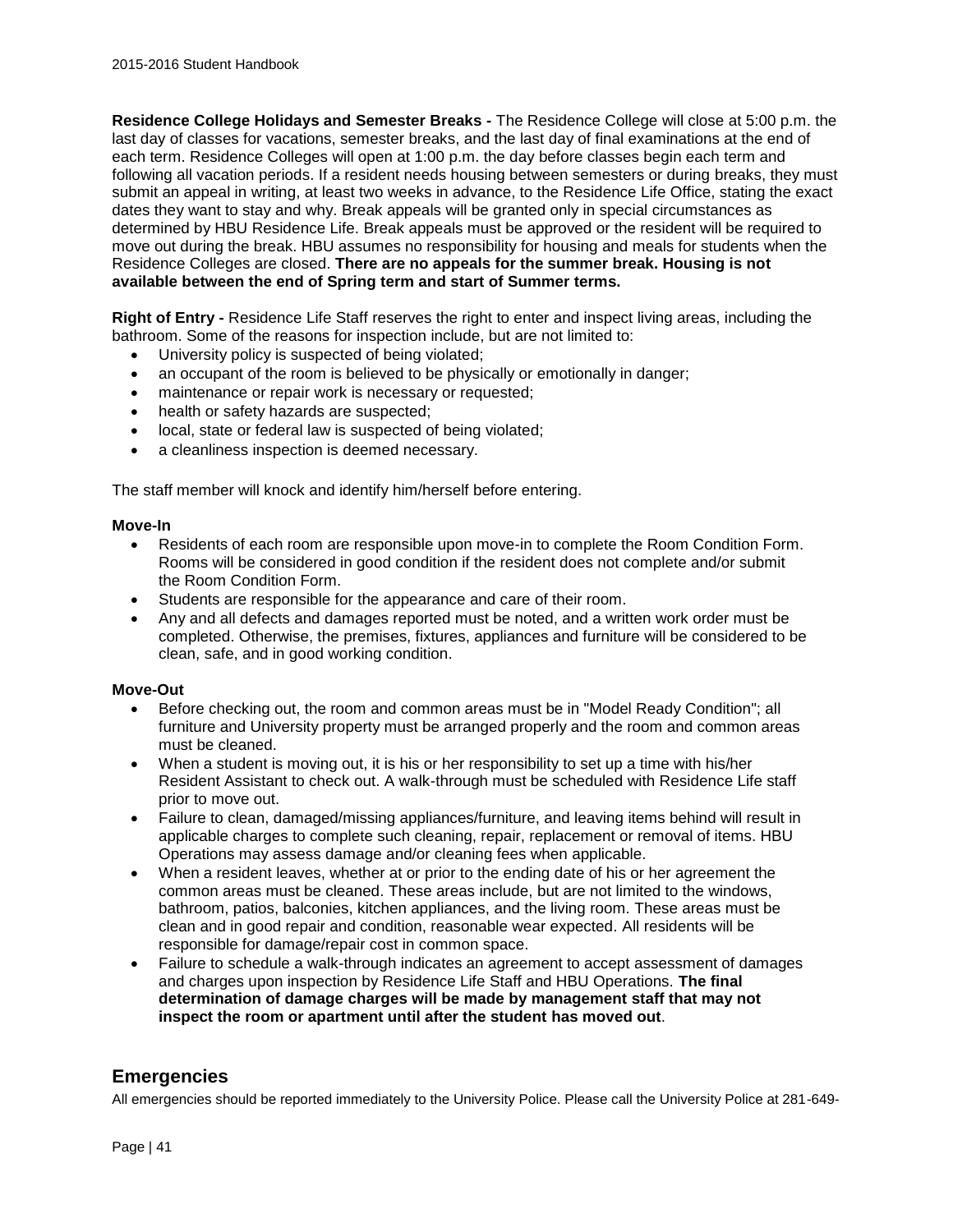3314 (non-emergencies) and/or 281-649-3911 (emergencies) to report any criminal activity, fire or medical emergency. From a University phone, dial ext. 3911.

**Emergency Fire Procedures -** In order to protect the health and property of residents, the University has established the following procedures for fire safety:

- 1. Before a Fire:
	- o know the location of fire safety equipment on the floor,
	- o know the location of all exits throughout the building, and
	- o know the location of designated evacuation locations.
- 2. Discovering a Fire:
	- $\circ$  vacate the building as quickly and safely as possible via the nearest accessible exit,
	- o if time permits, notify University Police (Ext. 3911) and Residence Life Staff.
- 3. Being warned of a fire when in your room:
	- o open curtains,
	- o put on shoes and coat and take a wet towel to cover the face,
	- turn off all lights,
	- o vacate the room, close the door, and lock it if time permits,
	- $\circ$  vacate the building as quickly and safely as possible by the nearest accessible exit, and
	- $\circ$  if you encounter smoke while exiting, keep as low to the floor as possible. NOTE: If your door or doorknob is hot, do not attempt to leave your room. Keep your door closed. Place a blanket or towel along the bottom of the door to keep smoke out of the room. If a window is available, hang something out of it and shout for help to attract attention.
- 4. After Vacating the Building:
	- o leave the immediate area of the building, and
	- $\circ$  remain in the designated evacuation location, and at least 100 feet away from the building, until you receive further instructions from emergency personnel and/or staff members.

NOTE: Tampering with fire equipment, smoke detectors, and/or sounding a false fire alarm is against the law. Violators will face a Disciplinary Hearing and could be referred to the civil authorities. If found guilty violators could be fined up to \$500 and dismissed from campus housing.

# **Policies**

# **Visitation Policy**

Visitation policies have been established in each Housing Area in order to create a healthy, safe living environment for all residents.

**Overnight guests of the same sex** may not stay more than two consecutive nights or more than four nights in a month. Overnight guests of the same sex are allowed only with the approval of all roommates. Guests of the opposite sex are not allowed to stay past established visitation hours.

#### **Residence College**

- All visitors must leave photo identification at the front desk when they sign in and must be escorted by a resident.
- The resident is responsible for the behavior of his/her guest.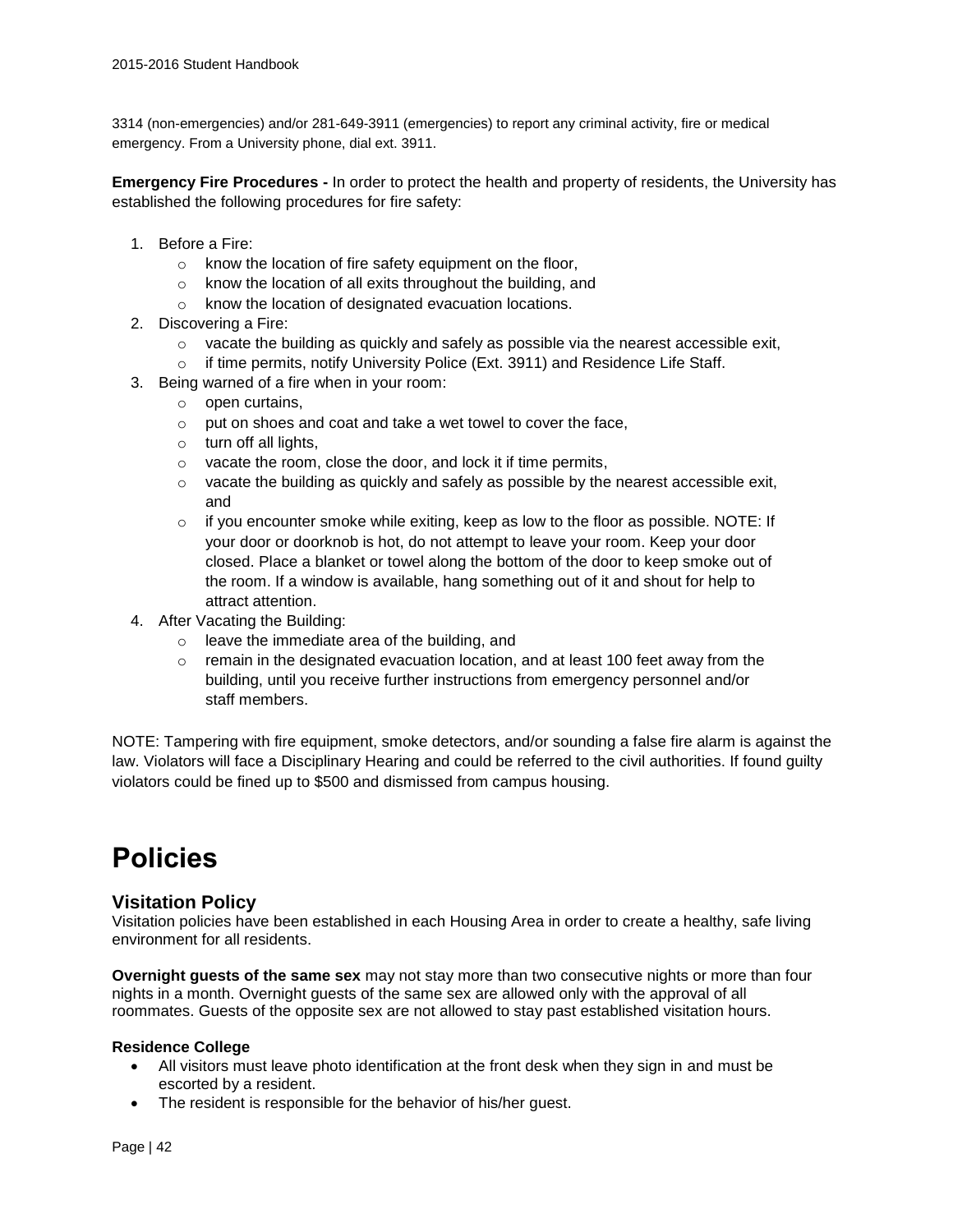- All visitor-occupied rooms must have room doors fully open.
- All visitor-occupied rooms must have lights on.
- Guests of the opposite sex are prohibited from showering in the residents' bathrooms. Guest bathrooms are provided in the lobby of each Residence College.
- Resident Assistants (RAs) will monitor visitation during rounds.

**Visitation of the opposite sex** - The Residence Colleges (FV & HRC) have established visiting hours for members of the opposite sex as follows:

| Monday - Thursday: | 1:00 p.m. to 10:00 p.m.   |
|--------------------|---------------------------|
| Friday:            | 1:00 p.m. to $12:00$ a.m. |
| Saturday:          | 1:00 p.m. to $12:00$ a.m. |
| Sunday:            | 1:00 p.m. to 10:00 p.m.   |

Visitation of the same sex may take place in the Residence Colleges anytime they are open. The visitor must show his/her HBU ID or sign in with a resident and present an off-campus ID. Same-sex guests who stay after 12:00 a.m. will be considered overnight guests and must be registered with the RA on duty. Residents may contact the RA on call to register overnight guests.

**No visitation during breaks** - During the University breaks, there will be no one allowed into the building except with advance permission of the Resident Director.

#### **Husky Village**

Visitors of the opposite sex are permitted between the hours of 12 p.m. and 1:00 a.m. daily.

# **Facility Policies**

**Antenna Hookups -** Individual outdoor antenna or satellite hookups are not permitted.

**Barbecue Grills -** Fire codes prohibit the storage or use of barbecue grills on the sidewalks in front of each building and on the unit patios and balconies. Students should use the community grills provided. Please leave the equipment, grills, and area clean for the next person. Flammable liquids may not be stored in rooms or apartments.

**Bicycles -** Bicycles must be stored in the outdoor bike racks or in an individual's room. Bicycles may not be stored in hallways or access areas. Do not chain bicycles to trees or fences. If a bicycle is kept on the property, it is at the individual's sole risk of loss or damage. Abandoned bicycles will be thrown away at the end of the Spring term.

**Cafeteria Dishes -** All cafeteria dishes (plastic tumbler glasses, hot drink mugs, silverware, plates, bowls, utensils, etc.) must remain in the cafeteria.

**Cleanliness -** Residents must maintain their apartment/room in a clean, orderly, and sanitary condition at all times. Unclean conditions may create an unhealthy environment for roommates and/or neighbors. All residents are responsible for the cleanliness of their respective common area(s). If the maintenance staff must clean an apartment to assure sanitary conditions, the responsible resident will be required to pay for the cleaning or repair.

**Common Areas -** Residents are expected to use common sense and consideration for others when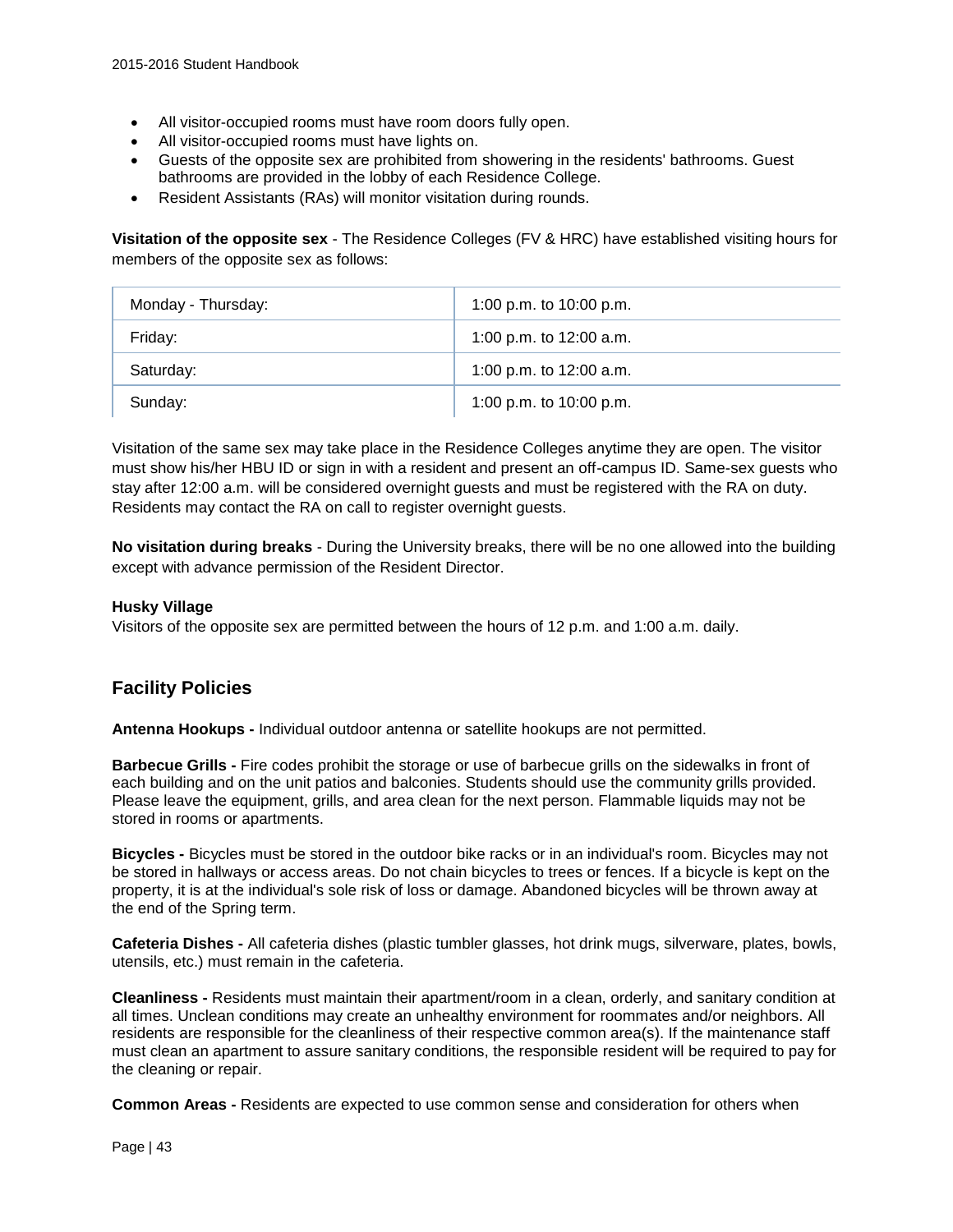using these facilities. Use of the common areas is a privilege that can be withdrawn for any reason. Do not make loud noise or play music in the courtyard, clubhouse, pool area, or other common areas. Residents and their guests are required to follow the posted rules and regulations.

**Common Area Damage -** Residents of a wing, hall, or building are jointly responsible for the care, cleanliness, and protection of common areas. Damages may be charged to students of that suite area, apartment, or residents of the entire building if assessment to specific individuals cannot be determined.

**Common Area Furniture -** Public or common area furnishings or equipment must remain in those areas.

**Decorations -** Personal decorations are not to be displayed publicly except on the Residence Hall room door. Aluminum foil may not be placed in windows as insulation or decoration. Decorations inside the room or apartment must comply with other stated guidelines and be consistent with the morally conservative environment of the University. All decorations should be temporary in nature so as to not permanently deface or cause damage. Posters and other wall decorations are only permitted to be hung with tape that will not damage painted wall surfaces. No wall papering or painting is permitted. Residence Life has the authority to take down all decorations.

**Fire Hazards -** Because of the potential for accidents or fires, the following regulations must be observed:

- no open flames (candles, Sterno, liquid fuel, etc.);
- no incense;
- no hot plates;
- no halogen lamps; only UL approved, or listed, electrical lights or extension cords may be used;
- lights are not to be placed around doors or windows with the power line passing through the doorway or window frame to an outlet;
- no multiple-outlet, "octopus" plugs in your room or apartment unless they have a selfcontained circuit breaker; only artificial trees are permitted in students' rooms; decorations may not obstruct an exit;
- do not hang anything from sprinkler heads; and
- all decorations used on the inside of the University building must be flameproof or flame retardant.

**Husky Village Patios and Balconies -** Keep patios and balconies clean and uncluttered at all times. Only appropriate patio furnishings should be used. Do not dry clothing or linens or store personal items on patios or balconies at any time, including but not limited to boxes, tires, recyclables, and/or broken furniture. No HBU apartment furniture is allowed to be used outside the apartment.

**Motorcycles -** Motorcycles and all other motorized two or three-wheeled vehicles must be licensed for operation on public roadways and must be registered at the University Police Department. These types of vehicles may not be allowed on the property. However, if permitted, the vehicle must be parked in a parking space.

**Parking Areas and Permits -** All vehicles operated on the University property must be registered at the University Police Department. A resident may have one vehicle registered in his or her name or his or her parent's name parked on-site at any time. Commercial vehicles, boats, campers, trailers or large recreational vehicles may not be stored on the property, even temporarily, without prior written permission. All vehicles that have not been properly registered may be towed at the owner's expense. Vehicles may not be maintained, repaired, or washed on the property.

**Pets -** For health and sanitation reasons, students may not keep any pets. Mammals, reptiles, insects, and fish of any kind are prohibited.

**Residence College Courtyards -** The courtyards are for community use. Please do not leave personal property in the courtyard area or common walkways.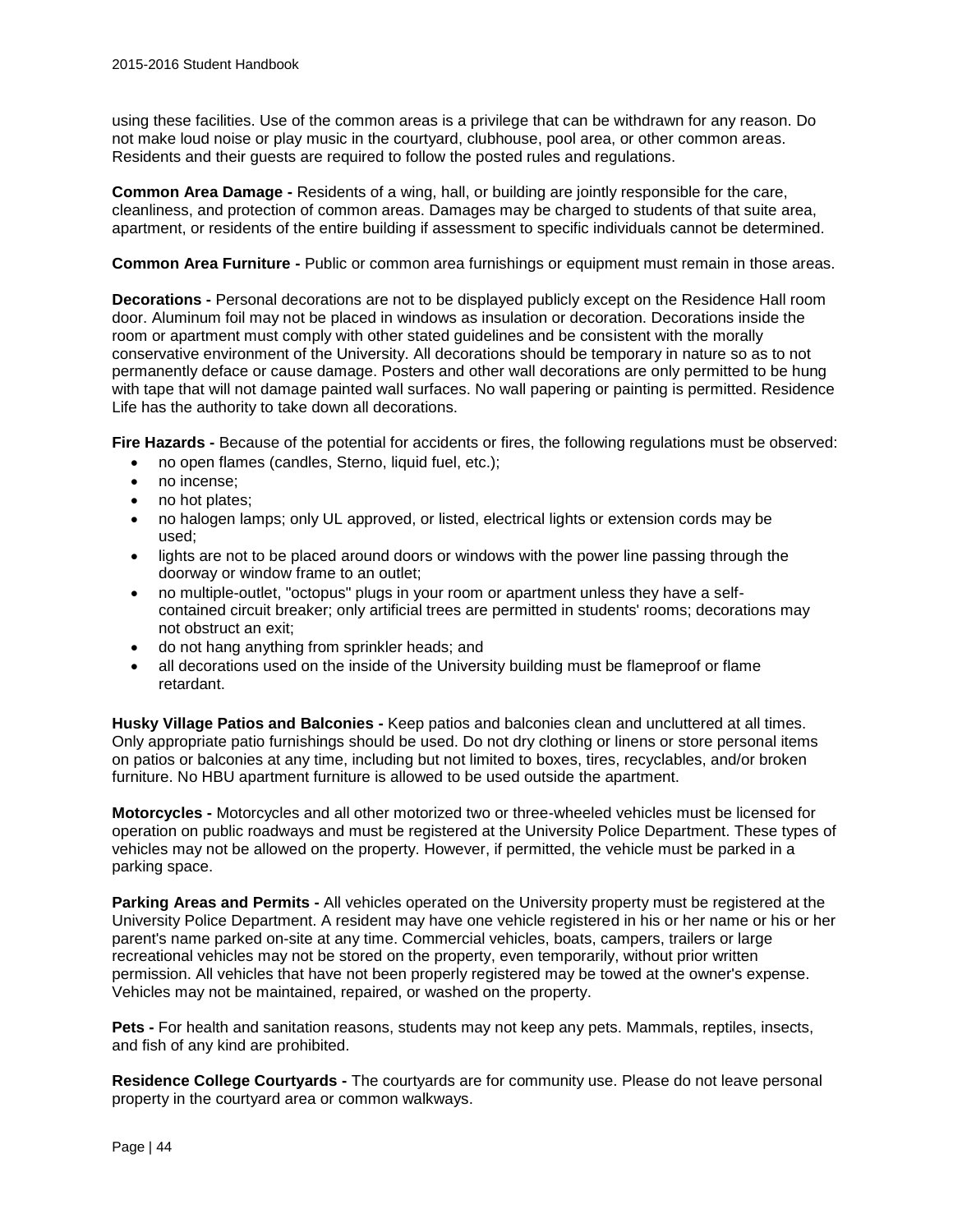**Room Furniture -** University furniture in a given room must remain in that room. Residents are responsible for all University property assigned to their rooms and will be billed at the end of the semester/academic year for missing or disassembled items.

**Street Signs -** Municipal signs (stop, yield, street, interstate, etc.) are not allowed in campus housing.

**Thermostats -** Each room/suite/apartment has a thermostat that controls the inside air temperature. The thermostat setting must be maintained at a reasonable temperature. Residents should not set the thermostat below 70 degrees for cooling or above 82 degrees for heating. Moderate temperature settings help to ensure constant function and help to save energy.

**Trash -** All trash must be deposited by residents in provided trash barrels and dumpsters. Failure to deposit trash in the appropriate place may result in fines.

# **HBU Community Guidelines**

**Alcohol Policy -** Possession or consumption of alcohol is not permitted anywhere on campus. Alcoholrelated conduct that ignores the rights of others to a quiet, orderly living environment is not acceptable. Alcohol containers, full or empty, are not allowed in student rooms/apartments.

**Chronic Misbehavior -** A student establishes an unacceptable pattern of misconduct when he or she is frequently in trouble, though individual offenses might be minor. A pattern of recalcitrance, irresponsible conduct, or manifest immaturity may be interpreted as a significant disciplinary problem.

**Drugs and Illegal Substances -** Use, possession, and/or distribution of drugs and/or illegal substances is strictly prohibited and may result in eviction from campus and referral to the University conduct officer and/or law enforcement agencies. This includes possession of any drug paraphernalia.

**Failure to Comply -** Students must comply with all written and verbal requests and instructions from University officials. This includes requests to produce valid identification. Failure to comply may result in disciplinary action and/or fine.

**Firearms/Weapons -** Firearms and other weapons are not allowed on the property. All students and their guests must comply with all federal, state, local and University laws and regulations pertaining to all weapons including, without limitation, explosives, bows and arrows, illegal knives, martial arts weapons, air rifles, BB guns, or any other object that can be construed as a weapon.

**Implied Consent -** All students in a room/area will be held responsible for the behavior/objects in that room or area. In addition, residents who are not observed participating in misbehavior or in possession of inappropriate items/objects, but are in the presence of a policy violation, may be held responsible. This is called "Implied Consent." If a resident is present, he/she will be held responsible unless it can be clearly demonstrated that he/she had no knowledge of the violation.

**Loss of Property -** The University assumes no responsibility for damages and/or loss of personal property due to theft, fire, destruction, acts of God, etc. Students are advised to check with their parents/guardians regarding their insurance coverage. Students are encouraged to get renters' insurance and may contact the HBU Residence Life Office for options. Students are reminded that any belongings left in campus housing after moving out will be disposed of by the University at the resident's expense.

**Minor Children -** Residents are required to supervise at all times any guests on the property who are minor children. Babysitting is not permitted in any on-campus housing. With the exception of family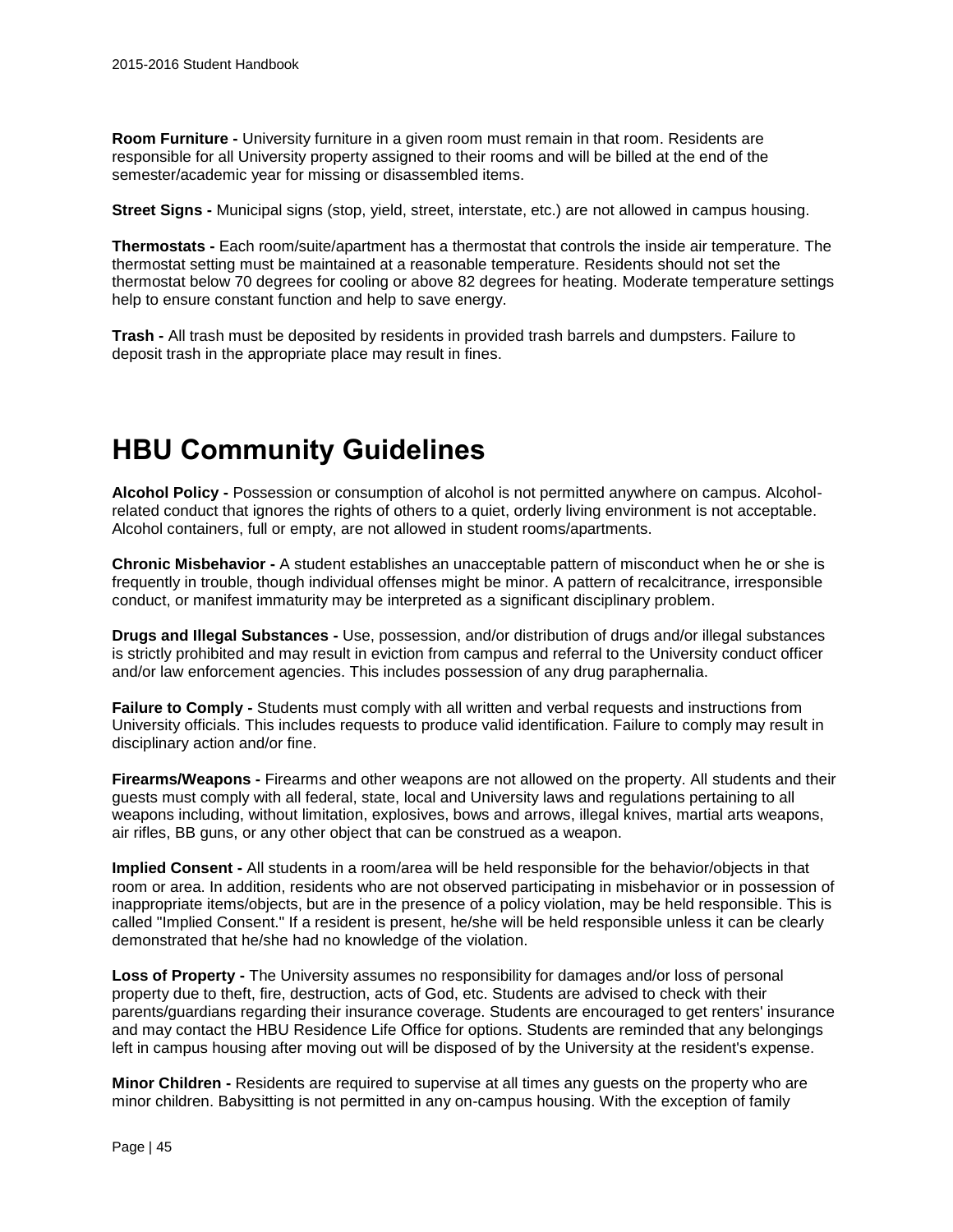housing, guests under the age of 16 are not allowed to stay overnight.

**Noise Policy -** Residents and their guests must respect the rights of others at all times by behaving in a manner that is conducive to sleeping and studying. High volume sounds from home and car stereos, televisions, electrical instruments, and such are not permitted. Residents are expected to show consideration and courtesy to others at all times.

**Quiet Hours -** In order to meet the many requests of resident students for a better living and learning environment on campus, the hours between 10:00 p.m. to 10:00 a.m. have been set aside as quiet hours for residents to relax, study, and sleep.

**Posting -** All signs and posters must be pre-approved by the HBU Student Life Office before being posted. If approved, posters, signs, and other items will be posted in designated areas.

**Roommate and Neighbor Conflict Resolution -** All residents agree to abide by the following process:

- 1. The complaining resident will discuss the problem with an RA/RD; the staff will give tips on how to talk with the roommate/neighbor; the complaining resident will address the concern directly with the roommate/neighbor.
- 2. HBU staff will follow up with the complaining resident. If the problem remains, a resolution meeting will be held among roommates/neighbors and staff. A written roommate/neighbor agreement may be formulated to help arrive at resolution.
- 3. HBU staff will follow-up and revise the roommate/neighbor agreement if needed.

Only after the staff feels that the roommate/neighbor resolution process has been given full opportunity to resolve the issue will changes in room or apartment assignments be considered. Failure to get along with roommates/neighbors is not grounds for cancellation of a Residence Life Agreement.

**Solicitation -** No student is to permit his or her room to be used for any commercial purpose. Soliciting in the Residence Colleges or on University grounds is forbidden without the expressed written permission of the Vice President of Student Life. Campus organizations must obtain permission from Residence Life in order conduct meetings in campus housing areas.

**Smoking -** HBU is a smoke-free campus. Smoking is prohibited anywhere on University premises except for the confines of private vehicles.

**Verbal and/or Physical Abuse -** Residents and guests are to treat all neighbors, apartment mates, visitors, Residence Life staff, and other University officials with courtesy and respect. Verbal abuse will not be allowed, including swearing, name-calling, or any other language offensive or demeaning to the person. Physical violence of any type will not be tolerated.

**Windows -** Students are prohibited from entering or exiting rooms or buildings through the windows.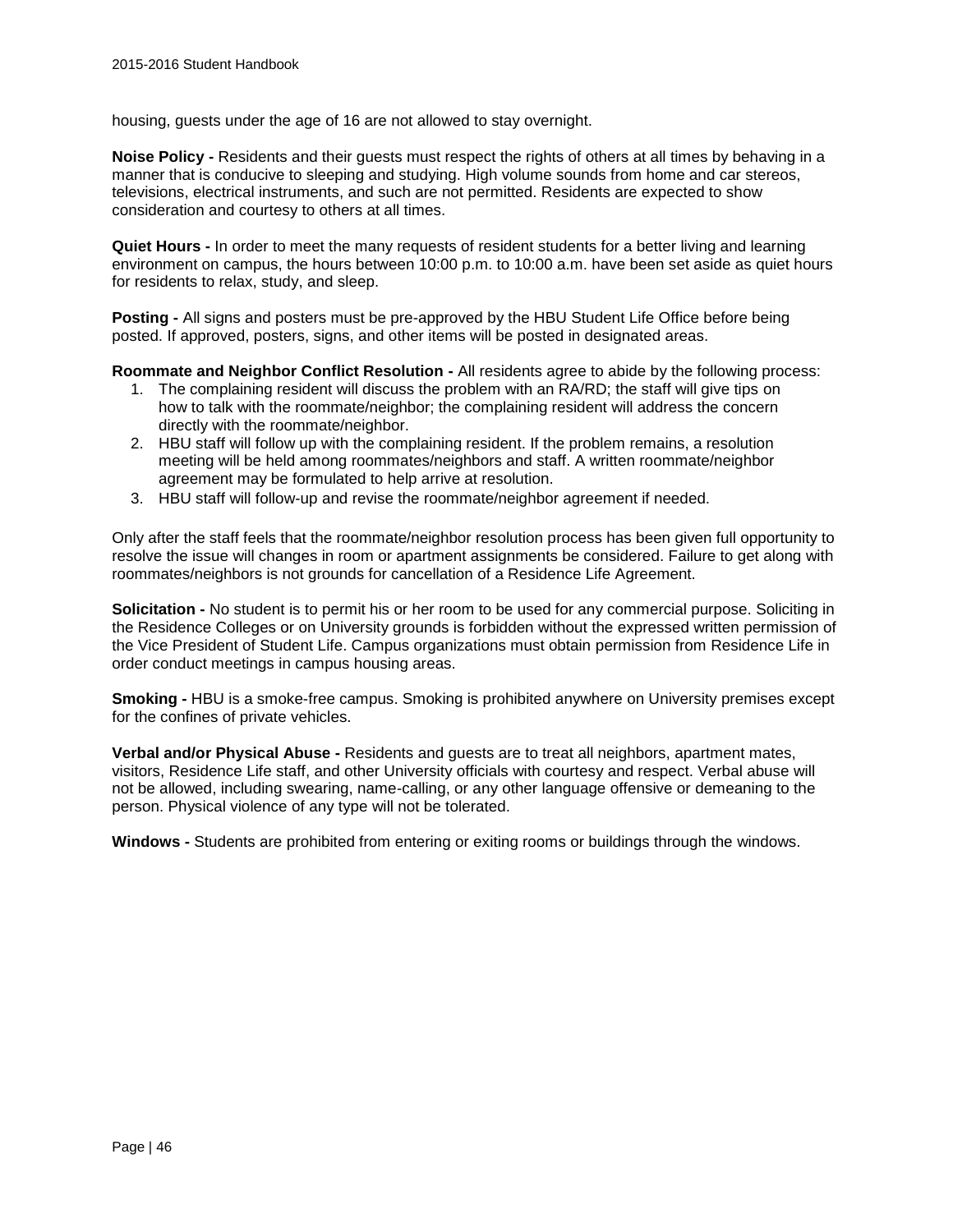# **Safety**

# **University Police**

It is the desire of the University to provide a safe and peaceful campus, free from fear or concern for one's personal safety. Although this is a challenge in today's society, the campus police are well-equipped to meet this and other challenges.

The Police Department in and of itself cannot guarantee every person's safety. It requires the combined efforts of a professional police team along with the awareness and concern of all members in the University community. One of the major functions of the officers is to patrol the University campus 24 hours per day, seven days per week. Numerous Emergency Call Boxes, which ring directly to the University Police Department, are located around campus.

Another tool which is absolutely essential in order to maintain peace and safety on campus is the personal awareness of every member of the University community. It is essential that you remain aware of your surroundings and report any unusual or suspicious activity. The officers would much rather respond to a call that proved to be a non-incident, than to write an incident report after a situation occurs in which they had no opportunity to intervene.

Functions of the University Police include, but are not limited to:

- Responding to call boxes
- Investigating all crimes reported on campus
- Patrolling
- Enforcement of local and state laws
- Crime prevention
- Parking permits and enforcement
- After-hours gate access

The officers of the Houston Baptist University Police Department are highly committed to this University and to maintaining the safety of every person. They take a personal interest in each and every person. Please help them help you.

#### **How you can help:**

- Report any suspicious activity by calling the University Police Department at extension 3911 or 281-649-3911, call on the Emergency Call Boxes, or stop by the Police Department.
- Allow the Police to be of service to you. Please call if you have a concern or desire a police escort to your vehicle or Residence College, especially at night.
- If you have fears for your personal safety or that of your personal property, talk to the Police Department.
- Take advantage of the crime prevention presentations given on campus. Call the University Police at 281-649-3314 for the time and location of the next presentation.
- If there is an emergency, remain as calm as possible, call ext. 3911, and give the dispatcher the facts as completely as possible. Make sure you give your name, location, and the nature of the emergency. Don't hang up when the conversation is over: wait until the dispatcher hangs up. Remain calm and encourage others to remain calm.
- Report any theft, no matter how minor, to the Police Department.
- Read, understand, and abide by the parking and vehicle regulations. More than anything, they are written to protect you and your property.
- Communicate with the Police.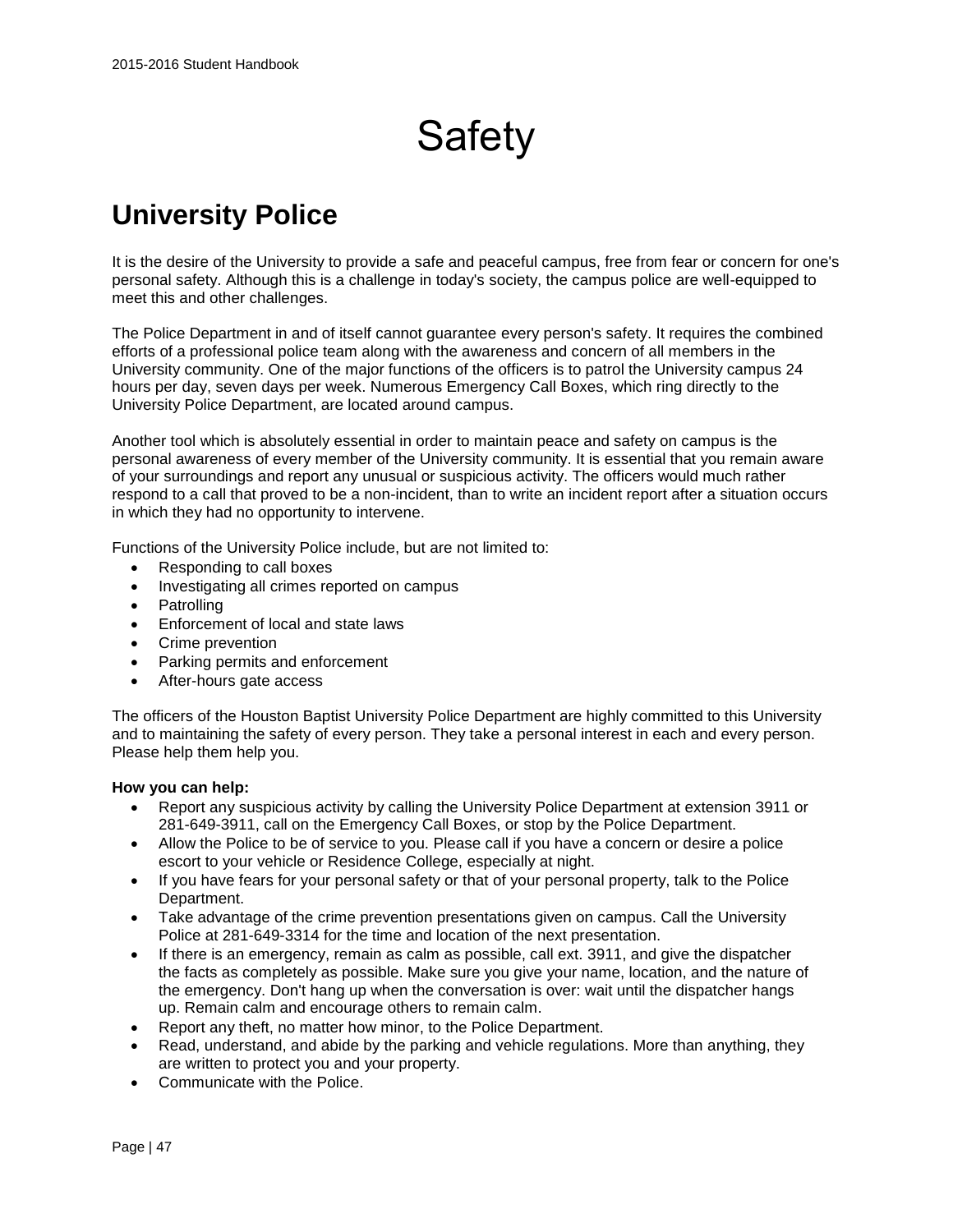#### **Find more information at [www.hbu.edu/UniversityPolice](http://www.hbu.edu/UniversityPolice)**

### **Campus Call Boxes**

HBU's security system includes numerous emergency call boxes located in different areas on campus. They are generally identified by a blue light on top. These call boxes are available in an emergency situation. As soon as the button on the call box is PUSHED, the University Police are alerted and will respond through the speaker on the call box.

### **To REPORT ALL EMERGENCIES (including medical) CALL EXT. 3911 on a campus telephone, or DIAL (281) 649-3911.**

- Police Non-Emergency Line (281) 649-3314 (ext.3314 on campus)
- Houston Baptist University Switchboard (281) 649-3000
- Emergency Call Boxes are equipped with video surveillance which are located in various areas throughout the campus.

### **Medical Emergencies**

Should you have any type of medical emergency on campus, call (281-649-3911) ext. 3911 immediately. HBU has trained officers to provide the quickest and most appropriate attention until the paramedics arrive. Contacting the Houston Fire Department or the University Clinic directly will only delay medical attention. **Please call 3911 for any emergency**.

# **HBU Alert & Emergency Preparedness**

Houston Baptist University strives to create a safe and secure learning and living environment on our campus. It requires the combined efforts of a professional police team along with the awareness and concern of all members in the University community.

# **The HBU Alert System**

HBU has implemented an important communication tool for students, faculty and staff. *The HBU Alert*  **System** can provide quick voice or text messaging to local or cell phones as well as through HBU email accounts in the event of a campus emergency. Standard messaging rates may apply.

- **Opting out of notification services -** Anyone may opt out of SMS (text) messaging by responding to the text message as directed or by texting "STOP" or "QUIT" to 23177. Students, faculty and staff **may not** opt out of email notification through your university-hosted email (name@hbu.edu). If you are **not associated with HBU in any manner**, please notify the Registrar's Office. Include the phone number and/or email address that received the notification that should be removed from our notices.
- **Changing/updating notification settings:**
	- o **Students:** Make sure that your contact information is up-to-date and then follow these instructions.
	- o **Faculty and Staff:** Make sure that your contact information is up-to-date then follow these instructions.
	- o **Alumni, Parents, those no longer attending HBU or are not associated with HBU:** Report all address and phone number changes to the Registrar's Office.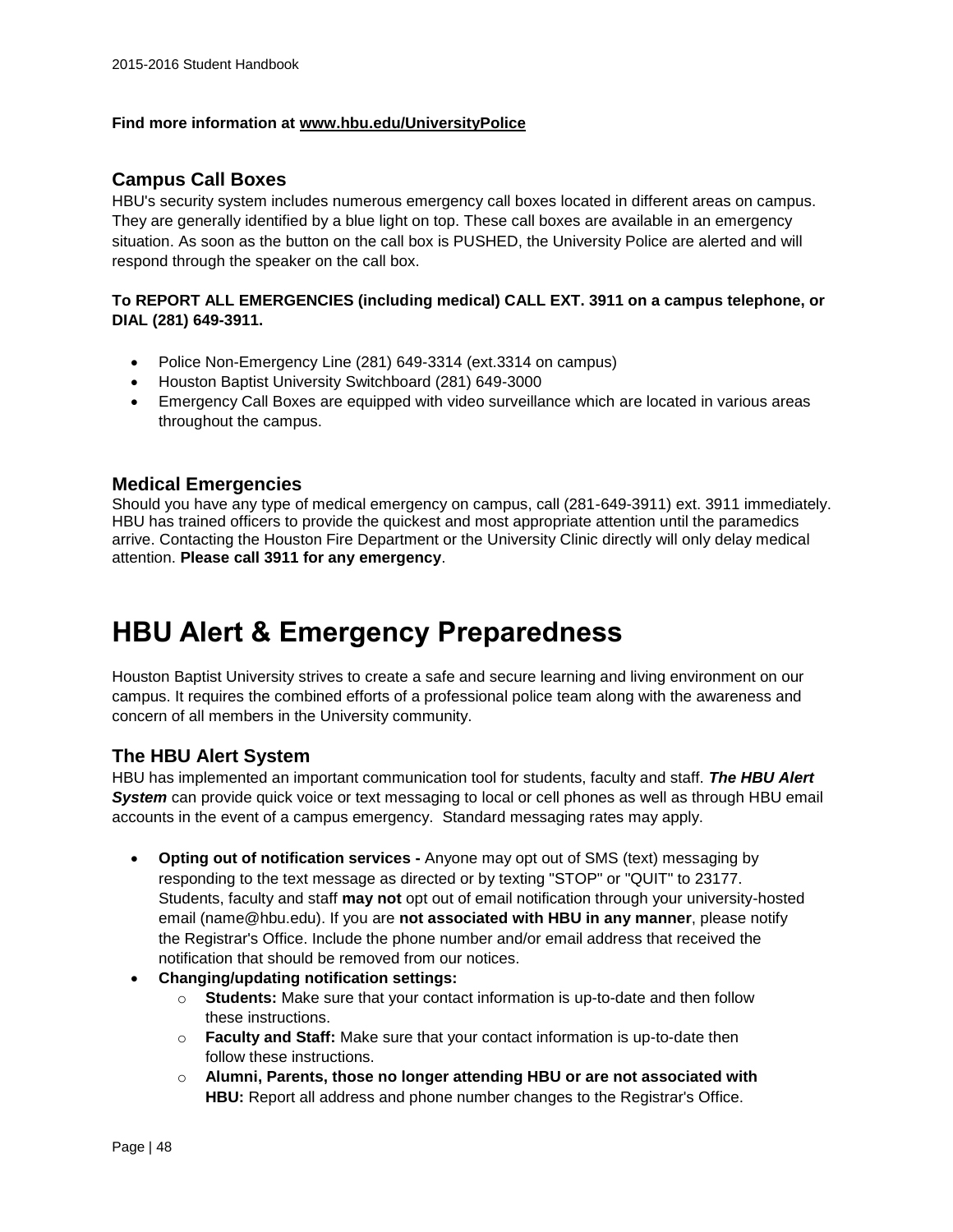- **Campus phones vs. cell phones -** The University phone system can only handle a limited number of simultaneous incoming calls. Therefore, cell phones may receive an alert prior to campus phones.
- **Replaying the message -** While on the call, you can replay the message by pressing the star (\*) key at the end of the message. You may also check your email to locate a link to the message.
- **Caller ID -** When HBU sends a call out using the HBU Alert System, it will always display the University's main switchboard number as the Caller ID. Please do not call the main university switchboard when you receive a message. Instead, visit this page at **[hbu.edu/alert](http://hbu.edu/alert)** for more information on the situation.
- **Responding to busy signals or no-answer situations -** For busy signals, the call will be repeated several times in an attempt to reach you. The same is true for no-answer calls and call waiting. If the call goes to a voicemail box, a message will be left. If after several attempts the call does not successfully go through, the system will stop attempting and report your number to be busy.
- **Emergency contact information will not be published or shared.**
- **Send questions and comments** to [HBUAlert@hbu.edu.](mailto:HBUAlert@hbu.edu)

Phone numbers are taken from information provided through HuskyNet, so it is important that students provide the University with up-to-date contact information. To view contact information students should read the directions at [www.hbu.edu/alert.](http://www.hbu.edu/alert) In the event of an emergency, the University will also utilize the following communication outlets:

- **The University Portal:** Emergency information will also be posted for internal audiences at **[my.hbu.edu](http://my.hbu.edu/)**, the University portal.
- **Local news and radio:** HBU will communicate with local news outlets in order to quickly disseminate news and information. Key media outlets include KHOU (11), KPRC (2), KTRK (13), KRIV (Fox), Univision (45), and KTRH Radio (740 AM, Houston's official Emergency Broadcasting station), as well as the Houston Chronicle website.
- **[www.school-alerts.com](http://www.school-alerts.com/)**: This Houston website carries emergency notifications for all local public and private schools. You may visit their website to receive notifications of school emergencies including school closings, delayed openings, early dismissals, reopening announcements, shelter in place announcements, and other special alerts.

# **Parking**

# **General Regulations**

Houston Baptist University has adopted a parking and traffic program to create an orderly traffic flow and equitable parking conditions on campus. Your personal safety, the recognition of the needs of others, campus appearance, and applicable laws were considerations in the formulation of these regulations. The program is administered by the [Houston Baptist University Police Department.](http://www.hbu.edu/About-HBU/The-Campus/Police-Parking) Every vehicle on campus must be registered. Short-term registration is available through the University Police Department.

Possession of a parking permit is not a guarantee of a parking place in a specific lot. To park on University property you must have a permit. You may park only where your permit allows. A faculty/staff permit allows you to park in any available, unassigned space. Parking regulations are enforced Monday-Friday from 6 a.m. to 8 p.m.

Visitor parking is available in several locations. Failure to display either a permanent or temporary permit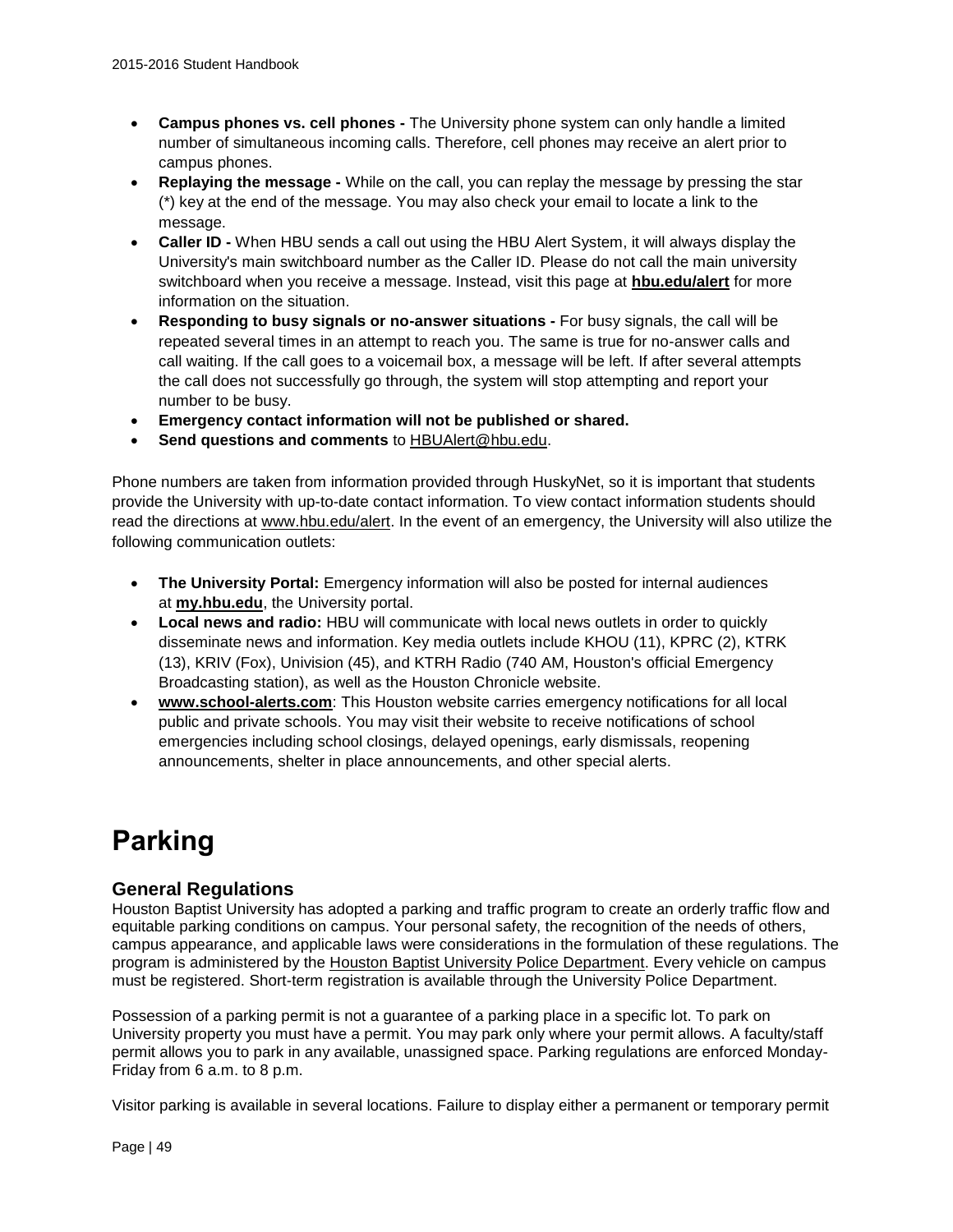does not allow parking in visitor places. License plate numbers of vehicles parked in visitor parking will be monitored and citations for parking in a visitor space and failure to secure a parking permit will be issued to vehicles belonging to students or their families.

Handicapped parking is available in designated parking spaces. Parking in handicap parking places is not allowed without the handicap permit. A University permit is also required where the vehicle is issued special handicap identification by the state.

No Parking Areas include the loading dock behind the M.D. Anderson Student Center, fire lanes, no parking zones, the grass, sidewalks, along curbs or any spot that would disrupt pedestrian or vehicular traffic.

Emergency Call Boxes are located in various areas throughout the campus. The emergency call boxes are used for emergencies as well as for auto assistance. All cameras are being monitored by the Houston Baptist University Police Department. For assistance, please call ext. 3314. Only construction personnel may park in construction areas.

# **Vehicle Registration**

Anyone (except visitors) who operates a motor vehicle on Houston Baptist University property must register that vehicle. Motorized wheelchairs and authorized University vehicles and equipment are exempt.

# **Special Areas**

- **Sharp Gym** Parking is restricted to special permits issued by the Athletic Director. All others are subject to towing.
- **Glasscock Center** Parking behind the Glasscock is restricted to maintenance personnel only. All others are subject to towing.
- **Loading Zones** -These areas are reserved for loading and unloading objects into and from your vehicle. All loading zones are restricted to a maximum 20-minute time limit. Student or faculty usage requires prior approval from the University Police; call 281-649-3314 to request approval.
- **Bicycles and Motorcycles** must be parked in designated areas.

# **Campus Traffic**

**Sidewalks** -Only emergency and University vehicles authorized by the University Police are permitted access to the sidewalks. Policies pertaining to vehicular use of sidewalks are in effect 24 hours per day, seven days per week.

# **Enforcement**

University police officers have the authority to issue citations 24 hours per day, seven days per week. You may receive a warning citation or a university citation. Both warning and university citations are recorded in the University Police Office. Citations can be issued for any of the following violations:

### **Typical Parking and/or Traffic Violations and Associated Fines**

### **Group A - Fine \$100**

- Fire lane zone
- Handicapped zone

### **Group B - Fine \$30**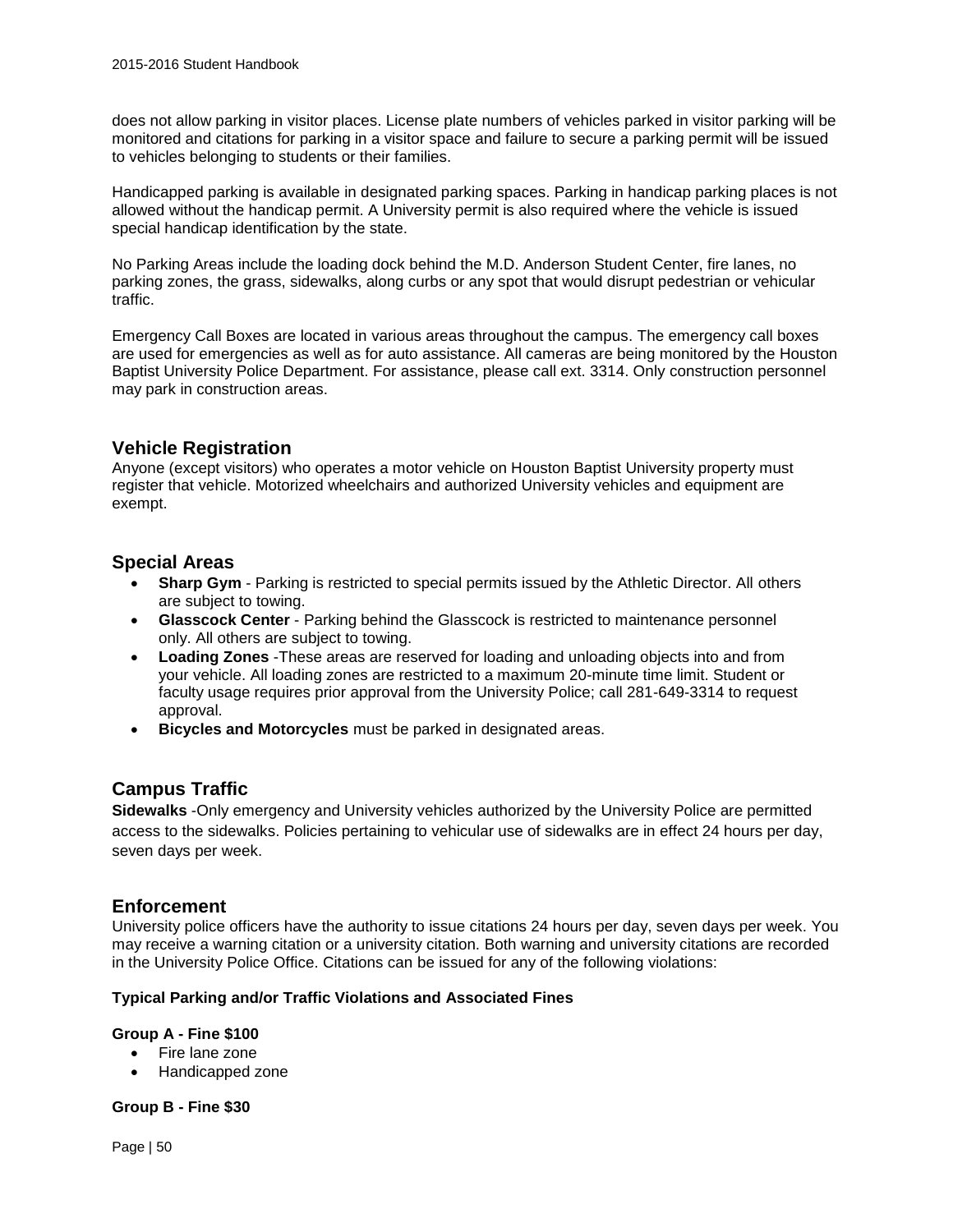- Faculty/staff restriction
- Proper permit not displayed

#### **Group C - Fine \$50**

- Loading zone
- No parking zone
- Blocking traffic way
- Blocking two spaces
- Parked on grass, sidewalk

#### **Group D - Moving Violations**

| Violation                                            |       |
|------------------------------------------------------|-------|
| Unsafe operation<br>$\bullet$                        | \$100 |
| Failure to stop at stop sign<br>$\bullet$            | \$50  |
| Driving wrong direction on one-way road<br>$\bullet$ | \$50  |
| Speeding<br>$\bullet$                                | \$75  |
| Driving on sidewalk or grass                         | \$50  |

#### **Towing**

University Police Officers are authorized to have a vehicle towed at the owner's expense for the following reasons:

- 1. Vehicles which block the access or egress of others
- 2. Parking in one location in excess of 7 days
- 3. Parking of a non-conventional vehicle without University Police approval
- 4. Unauthorized parking in Handicap Zone
- 5. Excessive unpaid violations
- 6. Parking which creates a hazard

#### **Additional Violations**

- 1. Changing, damaging, or moving any University traffic sign or signal on HBU property
- 2. Removing citations from other vehicles
- 3. Providing false information on vehicle registration documents
- 4. Disobeying traffic direction given by a police officer
- 5. Failure to obey traffic signs or barricades.

There is a minimum fine of \$25. Fines levied by citations must be paid within ten (10) working days. Failure to do so will result in a doubling of the fine and a charge for the higher amount will be placed on the student or staff member's account. All fines are paid in the Business Office.

# **Appeal Procedures**

Any citation may be appealed by completing an appeal form in writing available from the University Police Department. Appeals must be filed within ten (10) working days of the issuance of the citation. Appeals will be reviewed by the Chief of Police or designee. A grace period of ten (10) working days will be allowed for the payment of citations where the appeal is denied. The University reserves the right to withhold the issuance of grade reports, verification of enrollment, or University transcript until arrangements have been made with the Business Office for the payment of citations.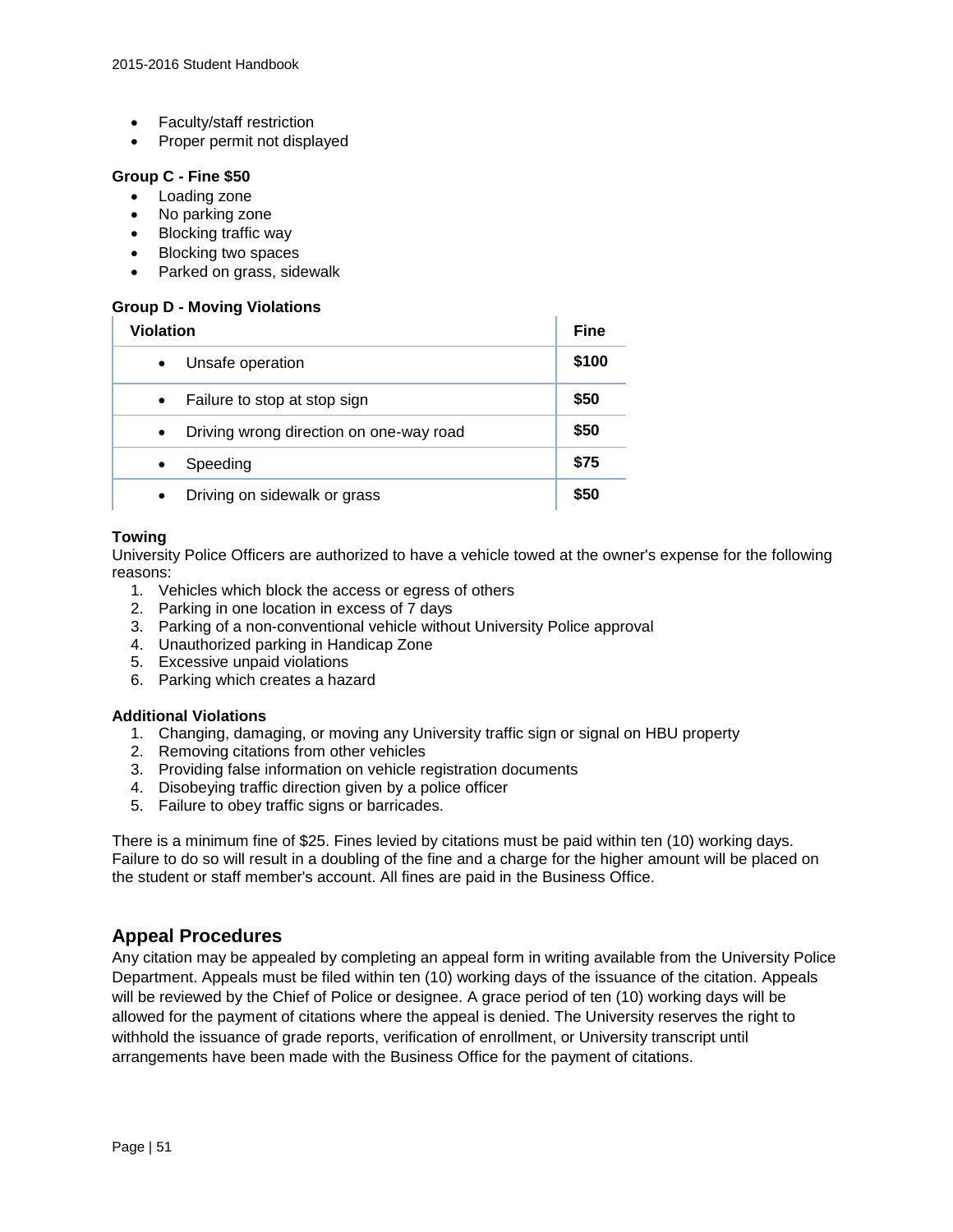# Spiritual Life

In fulfilling the Spiritual Life Mission Statement we seek to foster Christian community life and worship by creating experiences for students, faculty, and staff in spiritual formation that will support the integration of faith and learning. The theme for 2015-2016 is *"Love God-Love Others,"* Matthew 22:37-39*: "Jesus replied, 'Love the Lord your God with all your heart and with all your soul and with all your mind. This is the first and greatest commandment. And the second is like it: Love your neighbor as yourself.'"*

The Spiritual Life Department includes the Community Life and Worship Program, Baptist Student Ministries, and Prayer Ministries. [Contact the Spiritual Life staff](https://www.hbu.edu/Students-Alumni/Student-Information/Spiritual-Life/Spiritual-Life-Department/Contact-Us.aspx) or visit the Spiritual Life Office, located on the second floor of the Baugh Center.

# **Covenant Fellows Program**

This program requires application for admission. Applications are received each spring for the following academic year. Participants receive an annual scholarship. More details on criteria for involvement as well as aspects of the program are available on the website, [www.HBU.edu/CovenantFellowsProgram.](https://www.hbu.edu/CovenantFellowsProgram)

The purpose of the [Covenant Fellows Program](http://www.hbu.edu/CovenantFellowsProgram) is to give students called to Christian ministry financial, personal and professional support as they further their undergraduate development into competent and holistically educated ministers/professors/missionaries. HBU covenants with our students and with local churches to provide educational and professional experiences that will prove beneficial to both those studying in the program and those churches supporting and employing our ministerial students. For more information contact [Mark](mailto:dmiller@hbu.edu) Warrington, Baptist Student Ministries Director, at 281-649-3223.

# **Associate University Minister**

The University Minister's office is located on the second floor of the Baugh Center in the Spiritual Life office suite. To reach the Associate University Minister, call 281-649-3485.

# **CLW Graduation Requirement**

All students seeking an undergraduate degree (full-time or part-time) have a CLW Graduation requirement of 80 credits. Students are encouraged to garner a minimum of 10 credits per semester until the full requirement is met and to complete their CLW requirement before their last semester. Students can accrue a maximum of 20 credits each academic session. *Students must satisfy this requirement in order to graduate from HBU.*

Community Life [and Worship website](https://hbu.edu/Students-Alumni/Student-Information/Spiritual-Life/Community-Life-and-Worship.aspx) provides details about available CLW events. Questions about the CLW graduation requirement or the Spiritual Life Program may be directed to the [Spiritual Life Office.](https://www.hbu.edu/Students-Alumni/Student-Information/Spiritual-Life/Spiritual-Life-Department/Contact-Us.aspx)

**Transfer Students** will receive a transfer credit of 3/4 credit for every transfer hour. For example, a student with 40 transfer hours will receive 30 CLW credits towards the requirement of 80 CLW credits. Please note the requirements below for those entering the university for the first time after the 2010-11 academic years.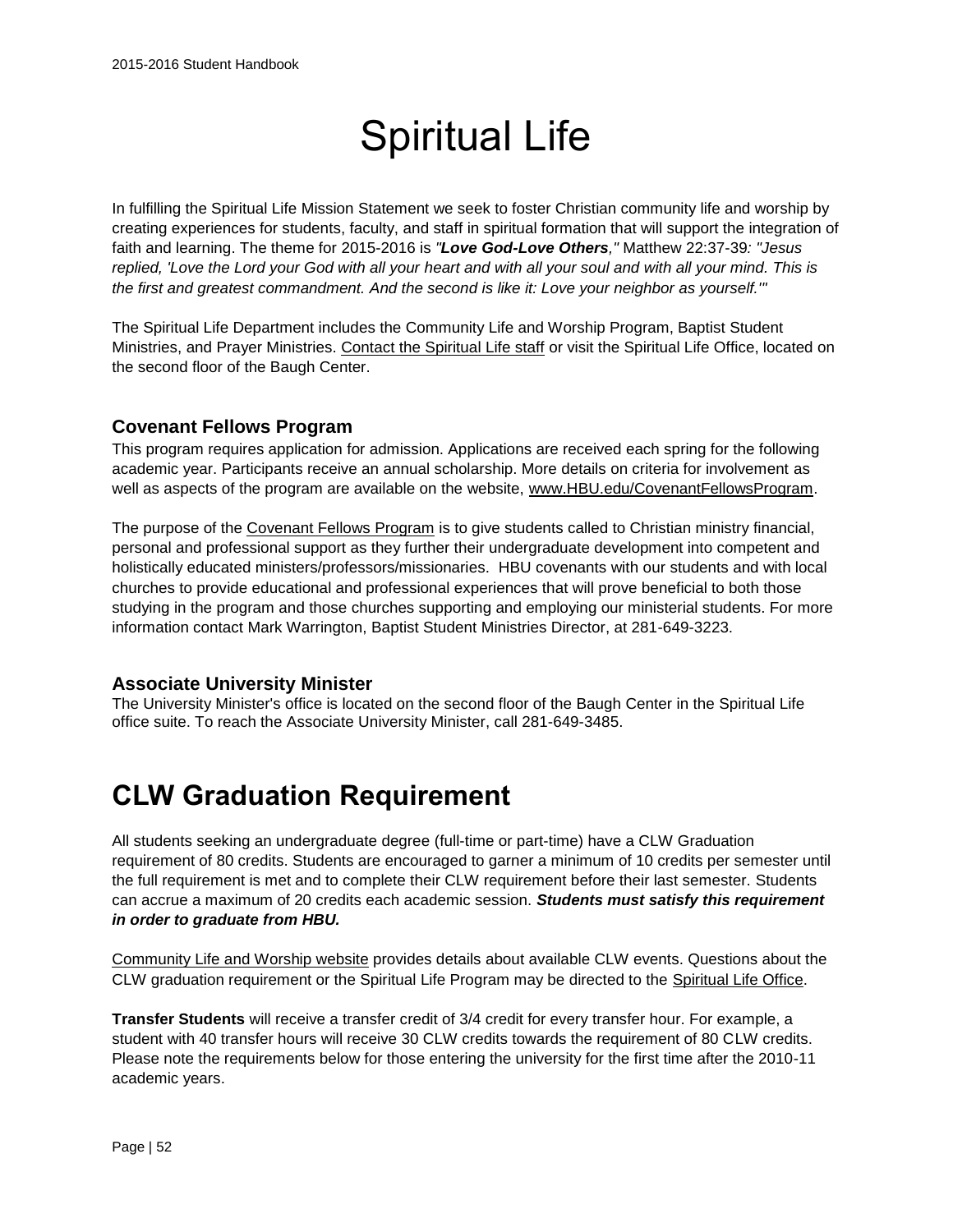**Community Life and Worship Credit Events** – The CLW program offers a variety of events each semester that students are encouraged to attend. A maximum of 20 credits will be allowed per semester. For all new transfer and freshmen students matriculating into the university starting fall 2010, the CLW requirement has changed to the following:

| <b>EVENT</b>                                                             |                             |  |
|--------------------------------------------------------------------------|-----------------------------|--|
| Section A - Worship Events (a minimum of 50 CLW credits must be accrued) |                             |  |
| <b>EVENT</b>                                                             | # of CREDITS                |  |
| <b>Wednesday Convocation</b>                                             | 1 credit                    |  |
| Power Wednesday (first Wednesday of each month)                          | 2 credits                   |  |
| <b>Thursday Convocation</b>                                              | 1 credit                    |  |
| Power Thursday Convocation (first Thursday of each month)                | 2 credits                   |  |
| <b>Opening Convocation</b>                                               | 2 credits                   |  |
| Founders' Day                                                            | 2 credits                   |  |
| Honors Convocation                                                       | 2 credits                   |  |
| IGNITE! (Spiritual Emphasis Week)                                        | 2 credits (per Convocation) |  |
| Passion Week                                                             | 1 credit (per Convocation)  |  |
| Fuego (contemporary worship service)                                     | 2 credits                   |  |
| <b>Fellowship of Christian Athletes</b>                                  | 1 credit                    |  |
| C.S. Lewis Worship/Bible Study                                           | 1 credit                    |  |

#### **Section B - Community Life Events (No more than 30 CLW credits)**

| Serve Houston (Campus Service Day)           | 2 credits                         |
|----------------------------------------------|-----------------------------------|
| HBU sponsored Mission Learning Opportunities | 5 credits/week                    |
| Mission Trips (pre-approved)                 | 5 credits/week                    |
| <b>Internships</b>                           |                                   |
| Service Learning                             | 20 credits (1 internship/career)  |
| Church Leadership                            | 20 credits (1 internships/career) |
| <b>Student Ministries</b>                    |                                   |
| See You at the Pole                          | 1 credit                          |
| <b>ABIDE Prayer Retreat</b>                  | Up to 3 credits                   |
| <b>Passion Conference</b>                    | Up to 3 credits                   |
| <b>Other Alternatives</b>                    |                                   |
| <b>Organization Sponsored Events</b>         | 1 credit                          |
| <b>CLW Small Group Bible Studies</b>         | 1 credit                          |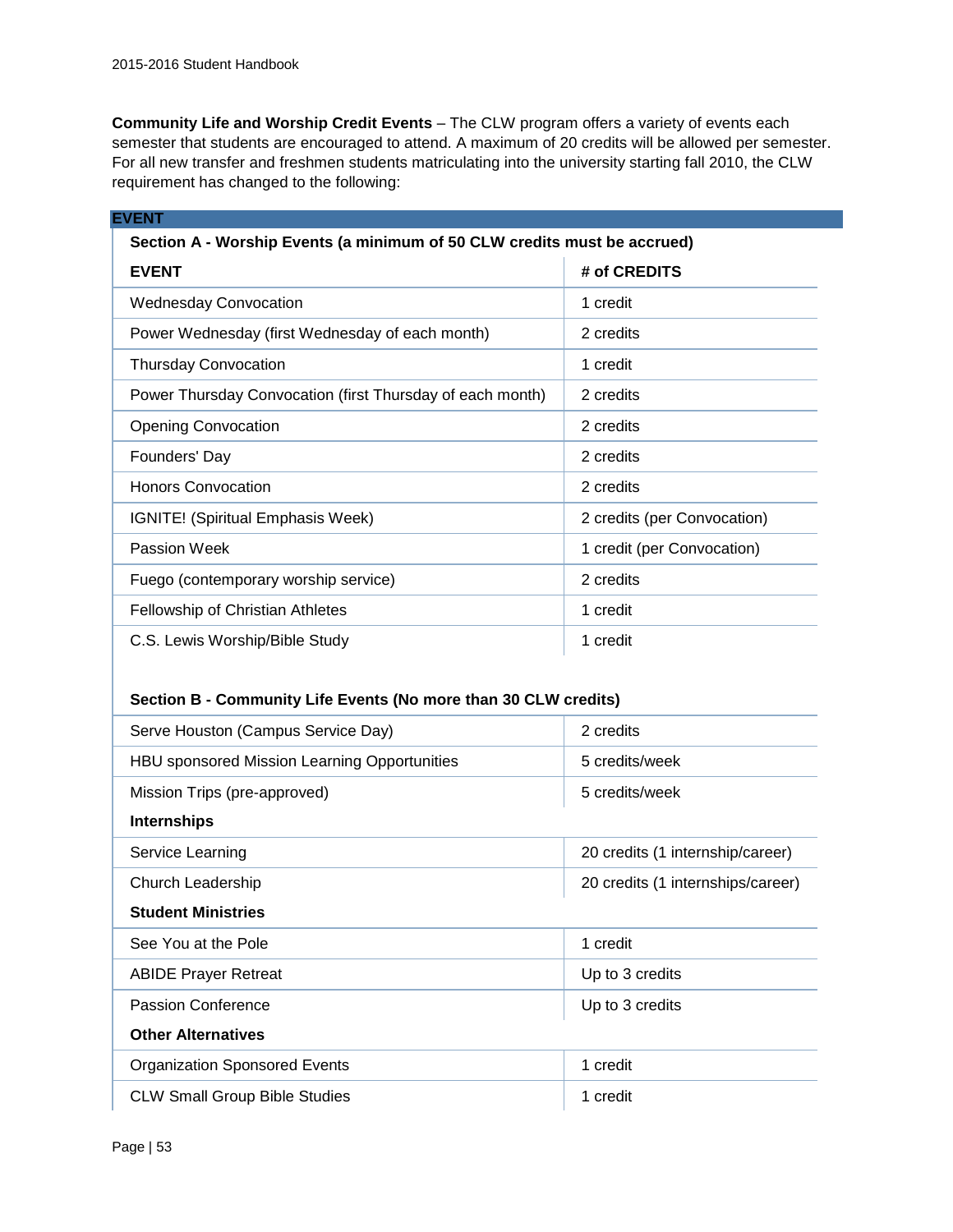| <b>University Sponsored Lectures</b> | 1 credit                |
|--------------------------------------|-------------------------|
| Seminars and special opportunities   | 2-3 credits             |
| Dunham Bible Museum                  | 2 credits (per exhibit) |
| Early Church Exhibit                 | 2 credits               |
| <b>Traveling Exhibit</b>             | 2 credits               |
| C.S. Lewis/Nooma DVD's               | Up to 15 credits        |

**Attendance and Tracking** - A representative designated by the Spiritual Life Office will be available at approved events to record attendance. The student is responsible for having his/her attendance recorded by ID card scan or sign-in. A student may only sign in twice per semester at Convocation. Participants do not receive credit when they arrive late, leave early, fail to sign-in or scan-in, or distract someone else from participating. Students may check their CLW record on their HuskyNet account. It is the student's responsibility to notify the Spiritual Life Office with any questions regarding his or her CLW record. In the case of a discrepancy in the student CLW record, changes in credit can only be done for the semester prior to the request.

**Petitions Policy** - All students seeking an undergraduate degree must complete the 80 CLW credit requirement in order to graduate. No petitions are accepted requesting a decrease in credit requirement. A student may petition to earn credit beyond the semester limit, but only during the semester in which graduation is to occur. Note that the CLW committee will make a decision regarding the petition and is pleased to help the student work out a plan on a case-by-case basis. Petition forms are available in the Spiritual Life Office.

# **Internships**

### **Service Learning Internships (SLI)**

Students interested in serving others and desiring to make an impact in their community can participate in a [Service Learning Internship](https://hbu.edu/Students-Alumni/Student-Information/Spiritual-Life/Community-Life-and-Worship/Ministry-Opportunities/Service-Learning-Internship.aspx) (SLI). Students serve 30 hours at a faith-based nonprofit agency over a period of one semester. Students will reflect on an article that is assigned as well as turn in a final project that expresses the experiences and lessons learned throughout the internship. Upon satisfactory completion of all requirements, students receive 20 CLW credits. Students *must* apply and be accepted by the Spiritual Life Office prior to beginning the internship. Interested students can contact [Pam Netter.](mailto:pnetter@hbu.edu)

### **Church Leadership Internships (CLI)**

The [CLI](https://hbu.edu/Students-Alumni/Student-Information/Spiritual-Life/Community-Life-and-Worship/Ministry-Opportunities/Church-Leadership-Internships.aspx) is an internship for those students who want to be in leadership in their local Christian church. The Spiritual Life office would like to be a part of mentoring and celebrating the gifts of our students in the ministry settings that God has placed on their lives. The definition of leadership for this internship consists of one who guides, directs, and/or presides over an activity, program or group of people. Students participating in this internship will complete 30 hours of service in one semester at one Christian ministry site. Components of this leadership opportunity include a written proposal, an on-site supervisor and accountability group, and a final reflection paper. The CLI may not be used in conjunction with meeting academic requirements and/or receiving monetary compensation. Upon satisfactory completion of all requirements, students receive 20 CLW credits.

A student may complete one CLI and SLI in their career as a student at HBU. In addition to completing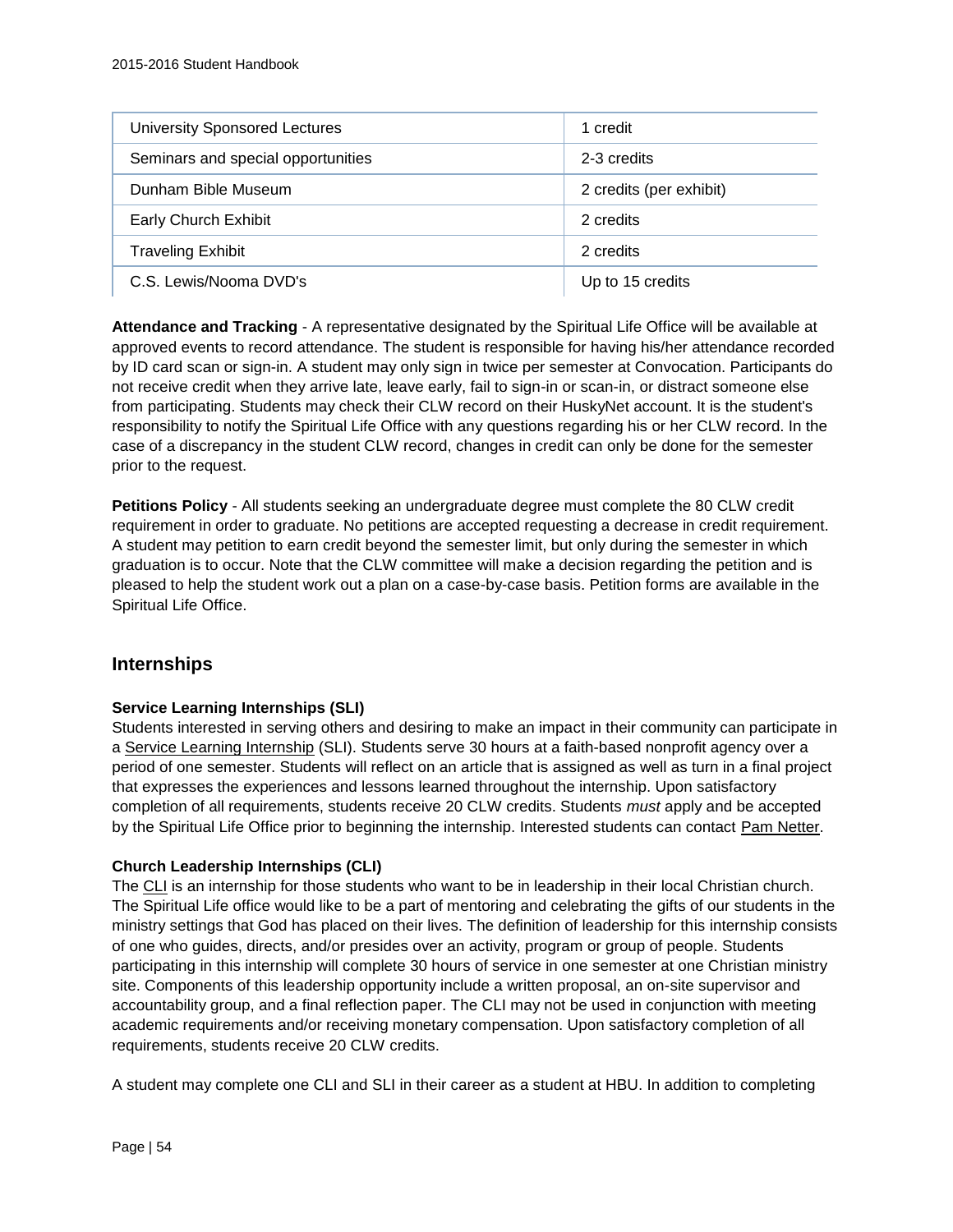either the SLI or CLI, a student is able to receive the maximum 20 CLW credits per semester through the other scheduled CLW opportunities. Interested students can contact [Pam Netter.](mailto:pnetter@hbu.edu)

# **Baptist Student Ministries**

In [Baptist Student Ministries,](https://hbu.edu/Students-Alumni/Student-Life/Spiritual-Life/Community-Life-and-Worship/Ministry-Opportunities/Baptist-Student-Ministries.aspx) our desire is to equip students to live a disciplined life following Christ. This is accomplished by:

- Challenging believers to daily grow in their desire to know God more intimately.
- Helping students to identify their spiritual gifts in order to more uniquely fit into the body of Christ
- Leading those involved to discover the richness of the diversity on our campus.
- Equipping leaders to share the Good News of Jesus Christ here and around the world.
- Assisting students to become actively involved in a local body of believers through regular church attendance.

# **P.Y.R.O.**

[P.Y.R.O.](http://www.hbu.edu/Students-Alumni/Student-Life/Spiritual-Life/Community-Life-and-Worship/Ministry-Opportunities/LeadershipTeam-PYRO.aspx) (Passionate, Young, Radical Overcomers) is the leadership team for Baptist Student Ministries. It gives students an opportunity to grow in leadership in such ministries as:

- Commuter Ministry
- Disciple Now
- Freshman Fellowship
- **•** Mission Munchies
- Praver Team
- Evangelism
- Student Missions
- Worship

### **Weekly Ministry Activities**

- **Mission Munchies -** Weekly meal immediately following Wednesday Convocation is provided by student organizations and local churches. Minimum donation of \$1 is applied toward student missions.
- **Freshman Fellowship -** Monthly gathering for freshmen full of discipleship and fun on advertised Thursdays.
- **Prayer Counseling** Regularly after Convo and Fuego.
- **Freshmen Involved in Reaching Maturity (F.I.R.M.)** These groups of freshmen meet weekly for discipleship, accountability, and outreach.
- **Special opportunities to Live In Discipleship (S.O.L.I.D.)** These groups take the principles of F.I.R.M. to the next level for upperclassmen.

# **Missions and Mission Learning Opportunities**

Annual missions learning opportunities are a great way for students to serve and develop a deeper understanding of how Jesus works in places all around the world. These opportunities provide academic, cross-cultural, hands-on experiences to prepare students for missions. During Spring Break and other times of the year, teams of students and staff are living out the gospel here in Houston and around the world. Contact [Spiritual Life Office](https://www.hbu.edu/Students-Alumni/Student-Information/Spiritual-Life/Spiritual-Life-Department/Contact-Us.aspx) to learn more about Mission Learning Opportunities.

# **Other Opportunities**

- Spiritual Emphasis Week
- Student Mission Opportunities
- Disciple Now Teams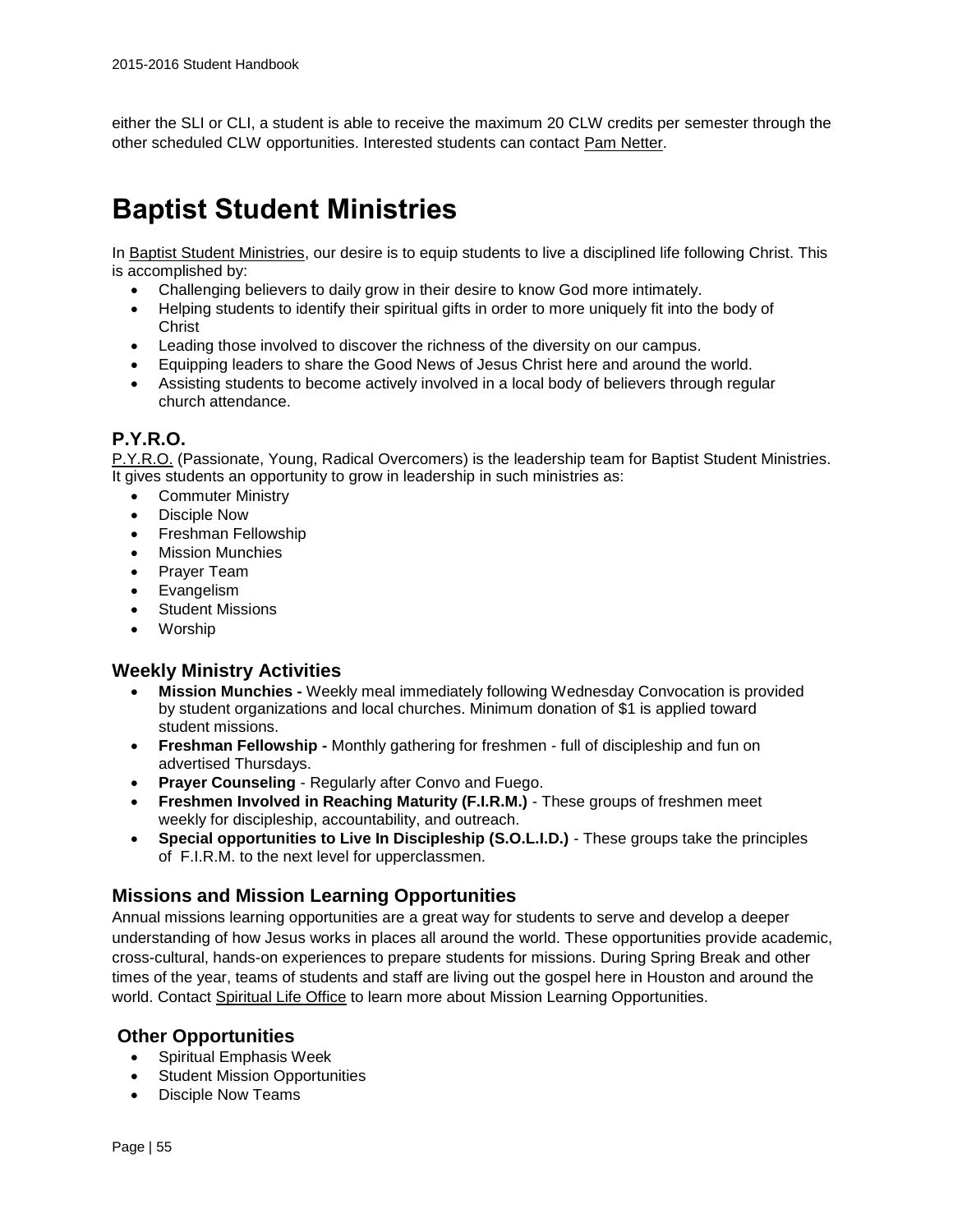- See You at the Pole (Flagpole at Fondren Rd. entrance to campus)
- National Day of Prayer
- ABIDE Prayer Retreat
- Prayer Walks
- Passion Conferences
- Prayer Room and prayer ministries

Please come by the Baptist Student Ministry Office, located on the second floor of the Baugh Center or  $\underline{r}$ , at Mark Warrington at wwarrington@hbu.edu.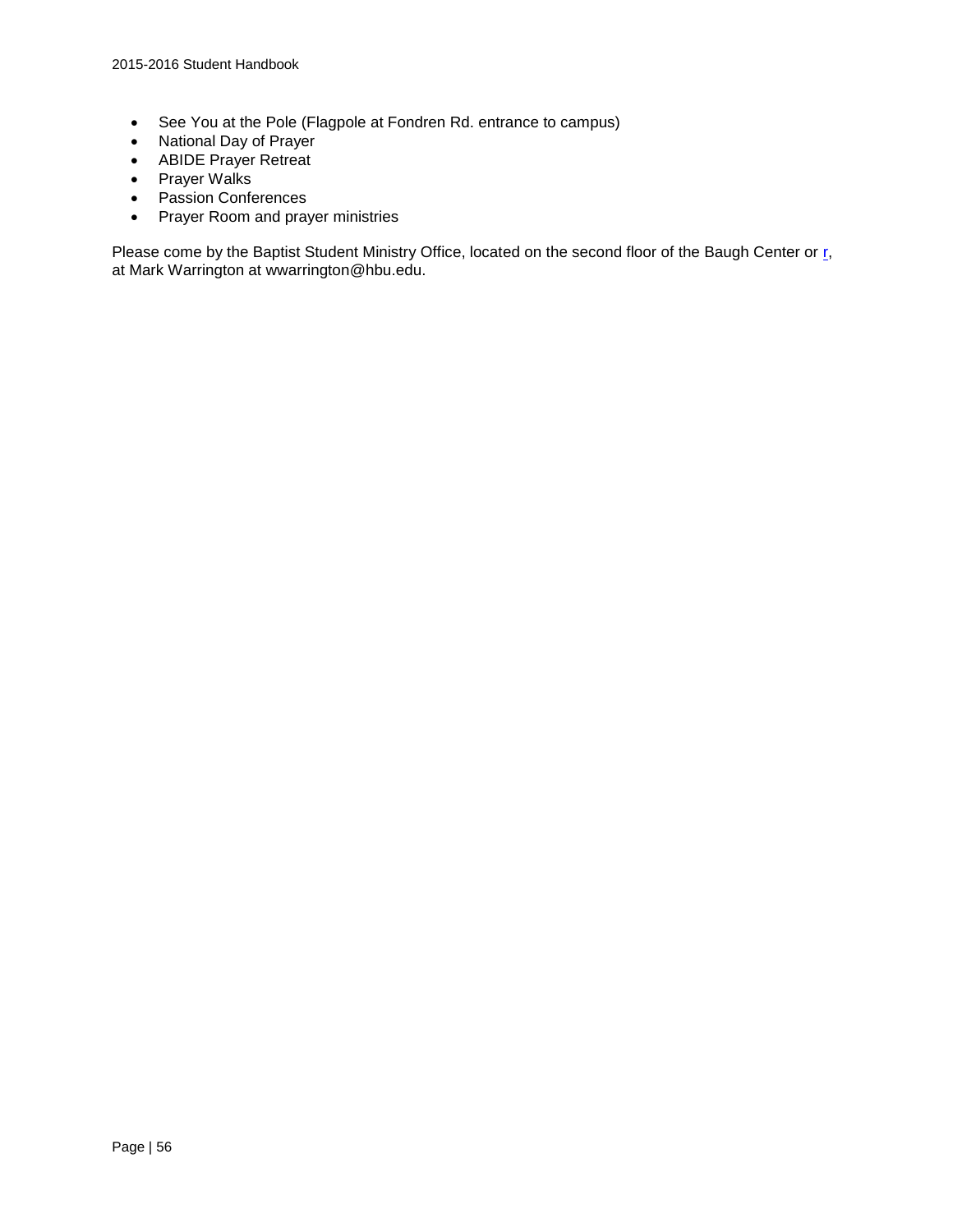# Student Involvement

To help you make the most of your college experience, HBU offers a vast array of opportunities beyond the classroom, such as academic contests, performing arts, concerts, art exhibitions, participation in intramurals, and supporting the championship intercollegiate athletic teams. You may also pursue leadership positions in Student Government, Student Programming, Ministry Leadership, clubs, organizations, and multiple other arenas.

# **Athletics**

Houston Baptist University now sponsors 17 NCAA Division I athletic programs. The women's sports are sand volleyball, soccer, volleyball, cross country, basketball, indoor track and field, outdoor track and field, golf and softball, while the men compete in football, soccer, cross country, basketball, indoor track and field, outdoor track and field, golf and baseball. All of the Husky athletic teams will play in the Southland Conference, with the exception of men's soccer, which will compete in the Western Athletic Conference. Football will play its first official season in the Football Championship Subdivision (FCS) and the Southland in 2014, including five home games at the new on-campus stadium.

Admission to all of the Huskies' home athletic events is free to currently enrolled HBU students with a valid student ID. Students are encouraged to attend and continue to support the great tradition of HBU athletics. For more information, including team posters and schedules, visit the Athletics Offices located in Sharp Gym or the HBU Bradshaw Fitness Center or call 281.649.3205. Follow the Huskies online or on mobile devices by logging onto the official website - [HBUHuskies.com,](http://www.hbuhuskies.com/) on Facebook by searching for "HBU Athletics," and on Twitter by following @hbuhuskies and using the hashtag #DawgsUp. Text message athletics news updates are available by signing up for the Husky Crew on [HBUHuskies.com.](http://www.hbuhuskies.com/)

# **Campus Recreation**

Campus Recreation strives to enhance the mind, body and spirit of students, faculty and staff by providing programs, services, and facilities that are responsive to the physical, social, recreational, and lifelong educational needs of the campus as they relate to health, fitness, and learning. **Opportunities**

- Intramural Sports (IMS)
- Club Sports
- Epic Adventures
- Odyssey FYE Camping Trip
- Bradshaw Fitness Center
- Student Worker opportunities-Email [jdunn@hbu.edu](mailto:jdunn@hbu.edu) for more information.

### **Eligibility**

The following persons are eligible to participate in Campus Rec programs: (1) students currently enrolled at HBU and in good standing, (2) alumni (HBU graduates), and (3) HBU faculty and staff.

- Students who are members of an NCAA or a collegiate team may NOT participate in the related Intramural or Club Sport. This applies to student athletes who are listed on the official NCAA or collegiate team/practice roster. This restriction remains in effect for one semester after the individual is removed from the NCAA or Collegiate roster.
- Rules for all sports may be obtained from the Office of Campus Rec and can be found in the HBU Campus Rec Handbook.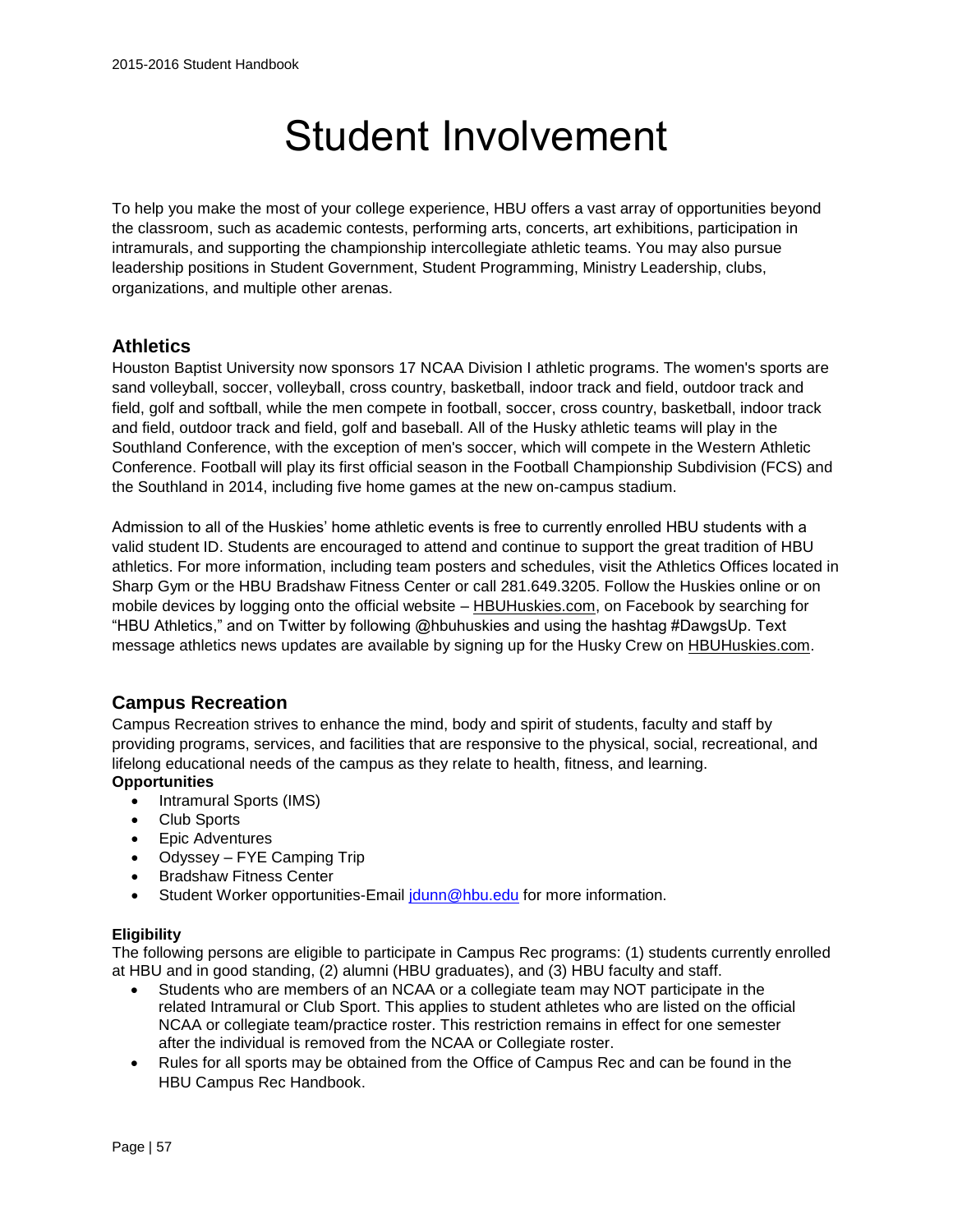#### **Health and Injuries**

Since participation in the Campus Rec program is on a voluntary basis, neither the University nor any Campus Rec staff member will accept responsibility for injuries sustained while participating in scheduled activities. All participating students are encouraged to have health insurance.

#### **Awards**

The Dr. James W Massey Male Intramural Athlete of the Year, the Dr. W. Lou Shields Female Intramural Athlete of the Year and the Intramural Team of the Year are awarded each year at Honors Convocation to the individuals and team accumulating the most points during the season.

# **Student Organizations**

Student Organizations are a vital part of college life and offer HBU students a myriad of opportunities to connect and become involved in campus life. Participation in these groups will provide additional opportunities to enrich your college experience. For more details about organizations, contact the [Student](https://hbu.edu/Students-Alumni/Student-Information/Student-Life/Student-Involvement.aspx)  [Involvement Office,](https://hbu.edu/Students-Alumni/Student-Information/Student-Life/Student-Involvement.aspx) second floor of the M.D. Anderson Student Center, 281-649-3124, or go to [Student](https://hbu.edu/Students-Alumni/Student-Information/Student-Organizations.aspx)  [Organizations.](https://hbu.edu/Students-Alumni/Student-Information/Student-Organizations.aspx)

# **Greek Life**

The Greek community at HBU is made up of three fraternities and five sororities, which encourage academic achievement and leadership development with their members. Fraternities and sororities also encourage their members to give back to HBU and the greater Houston community through a myriad of philanthropic projects and opportunities.

#### **Recruitment/Membership Intake**

Each group may have different recruitment dates and formats. For more information about these groups and their recruitment/intake schedules please contact the Director of Student Involvement or go to [Greek](https://hbu.edu/Students-Alumni/Student-Information/Student-Organizations/Greek.aspx)  [Life.](https://hbu.edu/Students-Alumni/Student-Information/Student-Organizations/Greek.aspx) Not all chapters will accept first-time freshmen.

# **Music Performance Opportunities**

Students who sing or play an instrument are encouraged to participate in one of our many musical ensembles at HBU. Participation in Schola Cantorum and/or University Singers is determined by audition with Dr. John Yarrington. He can be contacted at 281-649-3027 or [jyarrington@hbu.edu.](mailto:jyarrington@hbu.edu) Participation scholarships are occasionally awarded for both groups if one qualifies. Additionally, one has the opportunity to sing in either the Men's or Women's Glee Clubs. Both groups meet on Tuesday afternoons once a week for 30 minutes. Please contact Dr. Yarrington for more information. Students who play musical instruments and would like to participate in the Husky Band are encouraged to contact Professor Patrick Moore at [pmoore@hbu.edu.](mailto:pmoore@hbu.edu) Husky Band encompasses the marching band, as well as the concert band. Participation scholarships are available to qualified students.

# **Serve Houston**

Service Houston is a program that is designed to provide students with an opportunity to serve the community in which they live. One all-campus Serve Houston event will take place each semester. Students, faculty, and staff are together sent out to serve the Sharpstown neighborhood by partnering with numerous non-profit organizations and local elementary schools. Some students will have an opportunity to serve the greater Houston area, as well as partake in continuing service opportunities.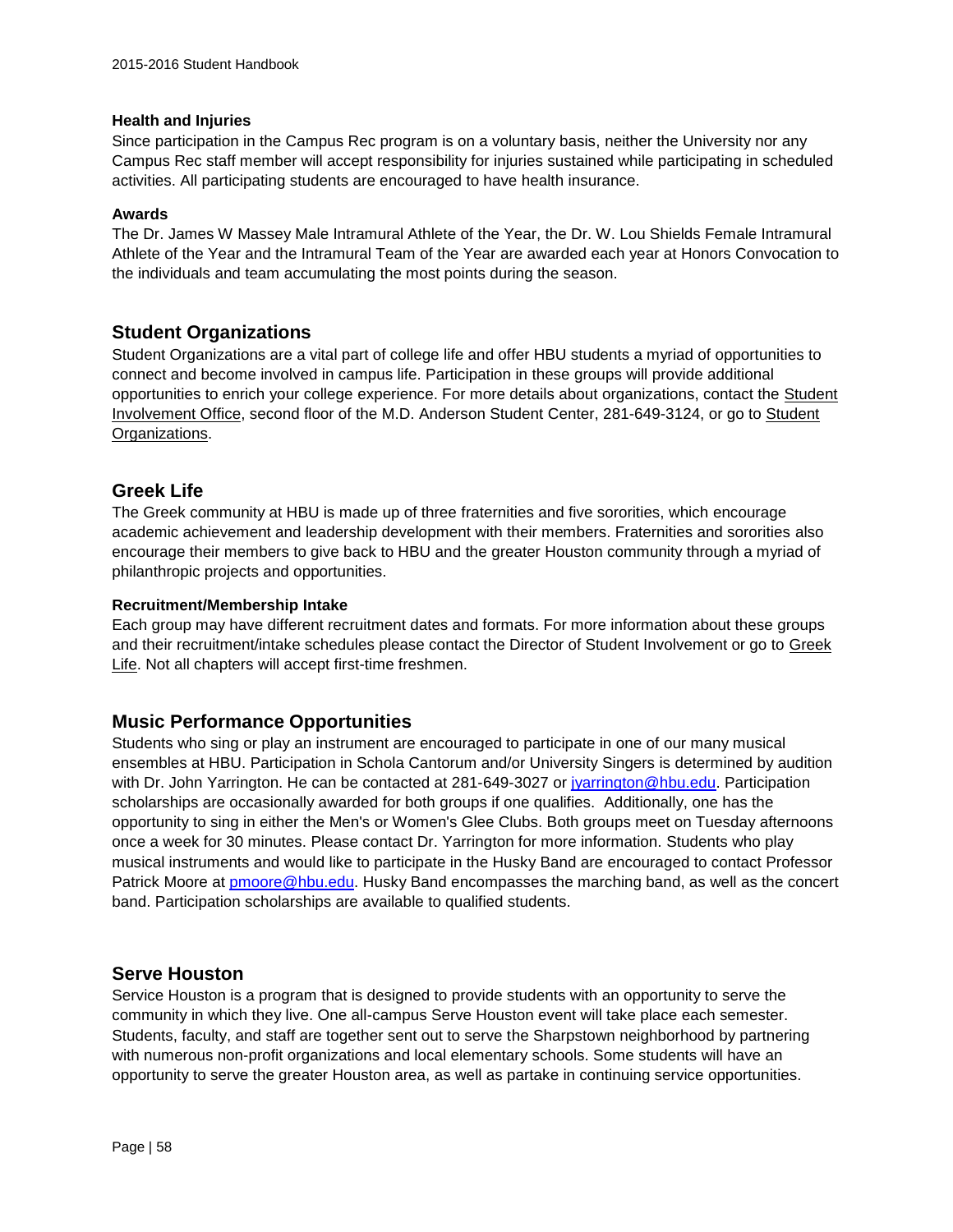Students will also have an opportunity to reflect individually as well as with peers about their local service experience. For additional information, contact the Office of Student Involvement.

# **Special Events**

**Art Exhibitions** - The Visual Arts Department presents various professional and student art exhibitions throughout the academic year, including faculty, alumni, and visiting artists from the professional community. The Masters of Fine Arts holds an annual qualifying Thesis exhibition for all MFA candidates that are graduating, along with MFA thesis lectures, open to the public. Senior art majors are highlighted each semester through the exhibition of their senior projects. The Annual Student Art Exhibition, to be held in the fall, features the work of all undergraduate art students. The University Academic Center houses the Contemporary Art Gallery and Gallery 220 where diverse exhibits rotate every two months during the academic year. The Fine Arts Museum, also located in the University Academic Center, contains masterworks by artists such as Anthony Van Dyck and Marc Chagall.

**Elections -** During the fall and spring semesters, Student Government elections are held. Special elections are also held for Homecoming Court, and Mr. and Miss HBU and other leadership positions and honors.

**Founders' Day -** A special convocation is held in the fall semester to honor the University founders. This service marks the month the state of Texas granted Houston Baptist College its charter, designating it as an educational institution.

**Homecoming** - A week of activities in November to show your Husky Pride. Students and alumni celebrate the university by attending events throughout the week. The Homecoming Court is honored during Homecoming Convocation and at halftime of the Football Game.

**Honors Convocation** -The last Convocation of the academic year is a special program honoring the University's outstanding students. In addition to awards presented by each of the colleges and schools, other awards are presented for athletics, student life and the president's office.

**Husky Revue** - This yearly tradition held in the Spring is a campus-wide variety show that allows students to showcase their talents, sponsored by the Student Programming Board.

**Late Nite Breakfast** - Need a break from studying? Then this yearly tradition is for you! Breakfast is provided for all enrolled HBU students before finals during fall and spring semesters. Beginning at 9:00 p.m., breakfast is served by faculty, administration, and staff in the Baugh Center Cafeteria.

**Mission Munchies -** Lunch for \$1.00 is provided by various sponsors throughout the year at the conclusion of Convocation. Money received goes to Summer Missions.

**Organization Fair -** Organizations have an opportunity to introduce themselves to the campus community, promote upcoming events, and recruit new members.

**Recruitment/Membership Intake -** Early in the Fall and Spring semesters, HBU's Greek Life organizations begin their recruitment activities. See "Greek Life" under the organization section for more details.

**Spiritual Growth -** A variety of opportunities are available to encourage spiritual formation. Refer to the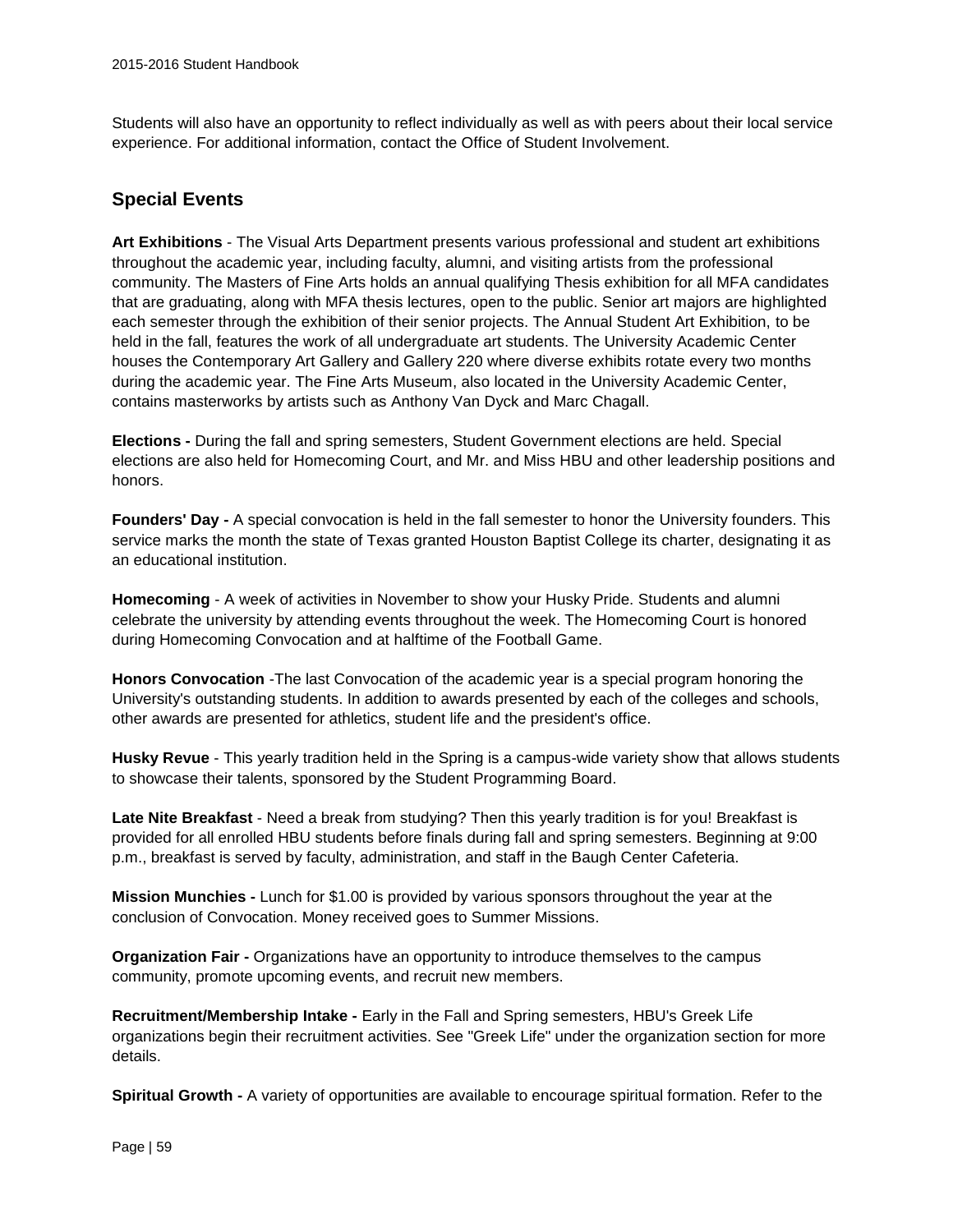Spiritual Life department sections in this handbook. Spiritual Emphasis Week (IGNITE!), held in the fall, and Passion Week, scheduled in the spring, feature special speakers and events.

**Spring Fling -** This campus-wide event, on the last day of spring classes, is a highlight for the semester and offers entertainment for all. Students, faculty and staff participate in a variety of activities and enjoy fun, games, and food that are sponsored by Student Programming Board.

**Winter Formal -** A special event on the last day of class to end the fall semester. The campus-wide semiformal features a dance and entertainment which give students a break from classes before the start of finals, sponsored by the Student Programming Board.

# **Student Government Association (SGA)**

We, the Student Association of Houston Baptist University, by and with the consent of the faculty and administration, in order to govern ourselves more wisely; to promote greater understanding and cooperation with the faculty and administration; to foster the recognition of privileges and responsibilities of the students of the University community; to provide opportunity for responsible individual and collective action; to foster high ideals of conduct and academic standing; and to establish worthy traditions, establish the Student Association and the [Student Government Association.](http://orgsync.com/38407/chapter)

All currently enrolled students of Houston Baptist University shall be members of the Student Association and shall be entitled to all rights and privileges outlined therein. The Student Association members shall come from the Freshman, Sophomore, Junior, and Senior classes; and from all colleges and schools of the University organized under their dean.

Elections for all SGA positions, except freshman representative, are held each spring. Freshman representatives are chosen from the Freshman Council each fall. For more information you may stop by the Student Involvement Office, 2<sup>nd</sup> floor of the M.D. Anderson Student Center.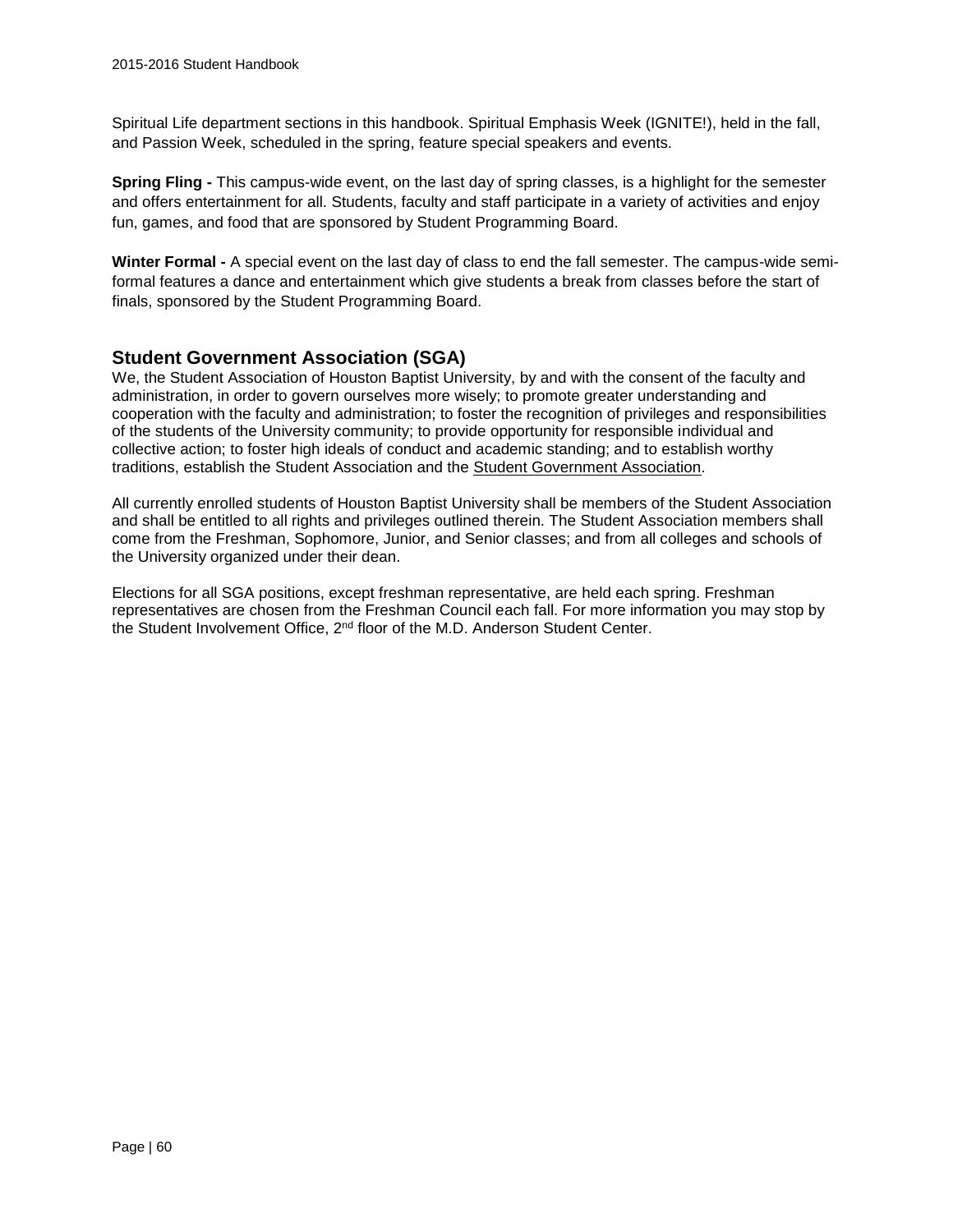# Student Resources

# **Career and Calling**

Career and Calling seeks to provide assistance for students and alumni in exploring one's life calling through personal discovery, vocational exploration, and educational training. Check out [Career and](http://www.hbu.edu/careerandcalling)  [Calling](http://www.hbu.edu/careerandcalling) for internship and job opportunities. Other Career and Calling activities include:

- [Hire-A-Husky](https://www.myinterfase.com/hbu/student/) a web-based resume and job posting service
- Information regarding Job fairs on and off-campus
- Assessment tools
- Building and revising resumes
- Dress for success tips
- Interview preparation
- Career counseling and development
- Campus interviews with prospective employers
- Networking and career seminars held on campus
- Participate in Mock interviews
- Discussions pertaining to "life call" and integration into vocation
- Career Shadow program involving current students and alumni
- Spring Business Etiquette Dinner

For further information, please visit [www.hbu.edu/careerandcalling](http://www.hbu.edu/careerandcalling) or stop by the Office in Brown 293, Student Life suite on 2nd floor of M.D. Anderson Student Center.

# **First & Second Year Experience (FYE)**

The First & Second Year Experience Office at Houston Baptist University strives to help students identify the many ways in which they can be successful both personally and academically during their first year of college and beyond. The Office plans programs to help students develop a good foundation for learning, as well as leadership and involvement opportunities. The FYE Office is responsible for first year programming, including Welcome Days, the Freshman Council, Peer Mentoring, Parent & Family relations and second year programming.

The Husky family includes students' families because they are an important part of students' transition to college. The FYE Office wants extended family members to feel welcome and included in the HBU community and provides them opportunity to join the Parent & Family Association, where they can receive email updates on HBU events, newsletters, a Parent and Family Weekend, and opportunities to network. The FYE Office is located in MDA Student Center, Brown 280. For more information call 281- 649-3652 or email [fye@hbu.edu.](mailto:fye@hbu.edu)

# **ID Cards**

At the initial HBU enrollment, each student receives an ID card with the student's Huskynet number (H#) and photo ID. If lost, a replacement ID card may be purchased for a fee of \$10. Check with staff at the circulation desk in Moody Library.

The student ID card is used in a variety of ways, including, but not limited to:

• library resource checkout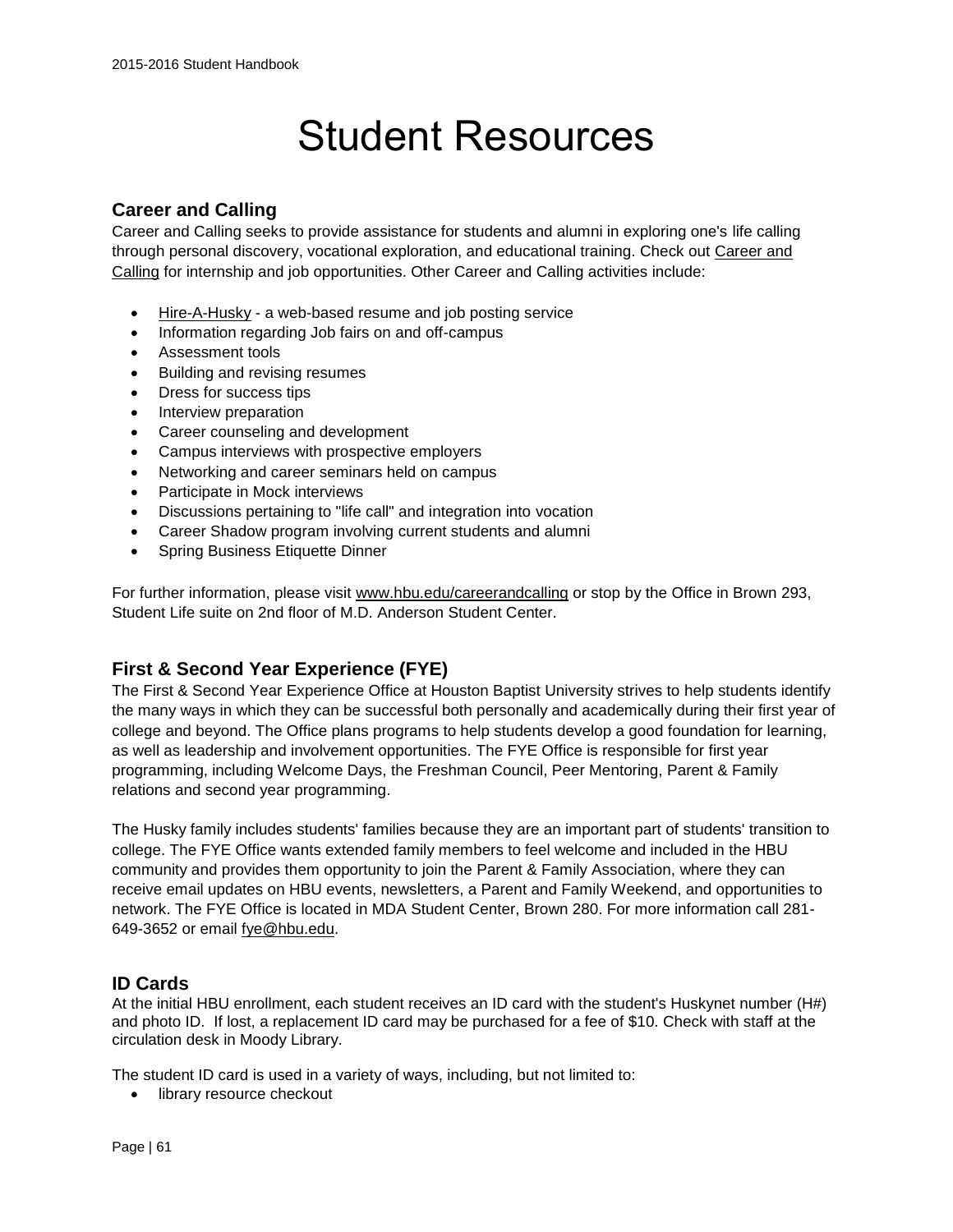- dining services (meal plan or declining balance
- University Bookstore book buy-back
- utilizing services at the Health Clinic and Counseling
- attendance at Convocation and other CLW Events
- Bradshaw Fitness Center access
- Hodo Residence College resident access
- admission to HBU regular season home athletic events
- admission to Moody Library.

Upon request, students must furnish satisfactory identification to University staff, faculty members, administrative officials, and/or police officers. The Student ID card is the official means of identification and should be carried at all times when on campus. Falsification or misuse of this card is considered a violation of University policy.

# **Lost and Found**

All lost and found items are to be taken to or retrieved from the Student Life Office, located on 2nd floor of M.D. Anderson Student Center (Brown 281). Items will be held for only 30 days.

### **Museums**

The Morris Cultural Arts Center at Houston Baptist University houses three (3) museums which are open to the community and are free for HBU students. The three museums are open Monday-Saturday, 10:00 a.m.-4:00 p.m., except on University holidays:

#### **Dunham Bible Museum**

Holding one of the most extensive collections of rare Bibles in the nation, the [Dunham Bible Museum'](http://www.hbu.edu/About-HBU/The-Campus/Facilities/Morris-Cultural-Arts-Center/Museums/Dunham-Bible-Museum.aspx)s exhibits include ancient manuscripts, medieval scriptures, a working Gutenberg-style printing press, some of the first Bibles printed in America, and even some of the earliest Bibles printed in the English language -- all creatively displayed to show the Bible's history and impact on civilization and culture. CLW points are available for viewing and answering questions about the Dunham Bible Museum exhibits. [www.hbu.edu/biblemuseum](http://www.hbu.edu/biblemuseum)

#### **Museum of American Architecture and Decorative Arts**

Showcasing Texas between 1830 and 1930, the [Museum of American Architecture and Decorative Arts](http://www.hbu.edu/About-HBU/The-Campus/Facilities/Morris-Cultural-Arts-Center/Museums/Museum-of-American-Architecture-and-Decorative-Art.aspx) features household furnishings and decorative arts from the days when Houston was merely a frontier settlement. [www.hbu.edu/About-HBU/The-Campus/Facilities/Morris-Cultural-Arts-](http://www.hbu.edu/About-HBU/The-Campus/Facilities/Morris-Cultural-Arts-Center/Museums/Museum-of-American-Architecture-and-Decorative-Art.aspx)[Center/Museums/Museum-of-American-Architecture-and-Decorative-Art.aspx](http://www.hbu.edu/About-HBU/The-Campus/Facilities/Morris-Cultural-Arts-Center/Museums/Museum-of-American-Architecture-and-Decorative-Art.aspx)

#### **Museum of Southern History**

A window into the South during the mid-1800's, the [Museum of Southern History](http://www.hbu.edu/About-HBU/The-Campus/Facilities/Morris-Cultural-Arts-Center/Museums/Museum-of-Southern-History.aspx) showcases room settings, clothing, fine furnishings, uniforms, tools and weapons that give visitors a sense of how settlers rebuilt their lives after the Civil War. [www.hbu.edu/About-HBU/The-Campus/Facilities/Morris-Cultural-](http://www.hbu.edu/About-HBU/The-Campus/Facilities/Morris-Cultural-Arts-Center/Museums/Museum-of-Southern-History.aspx)[Arts-Center/Museums/Museum-of-Southern-History.aspx](http://www.hbu.edu/About-HBU/The-Campus/Facilities/Morris-Cultural-Arts-Center/Museums/Museum-of-Southern-History.aspx)

# **Post Office**

Located on the first floor of M.D. Anderson Student Center, under the stairs around the corner from the University Store, the HBU Post Office can take care of all your shipping and mailing needs:

- Shipping: USPS, UPS and FedEx
- Packing materials: boxes, envelopes, packing materials and tape
- Free delivery confirmation is provided on all First Class and priority packages or boxes.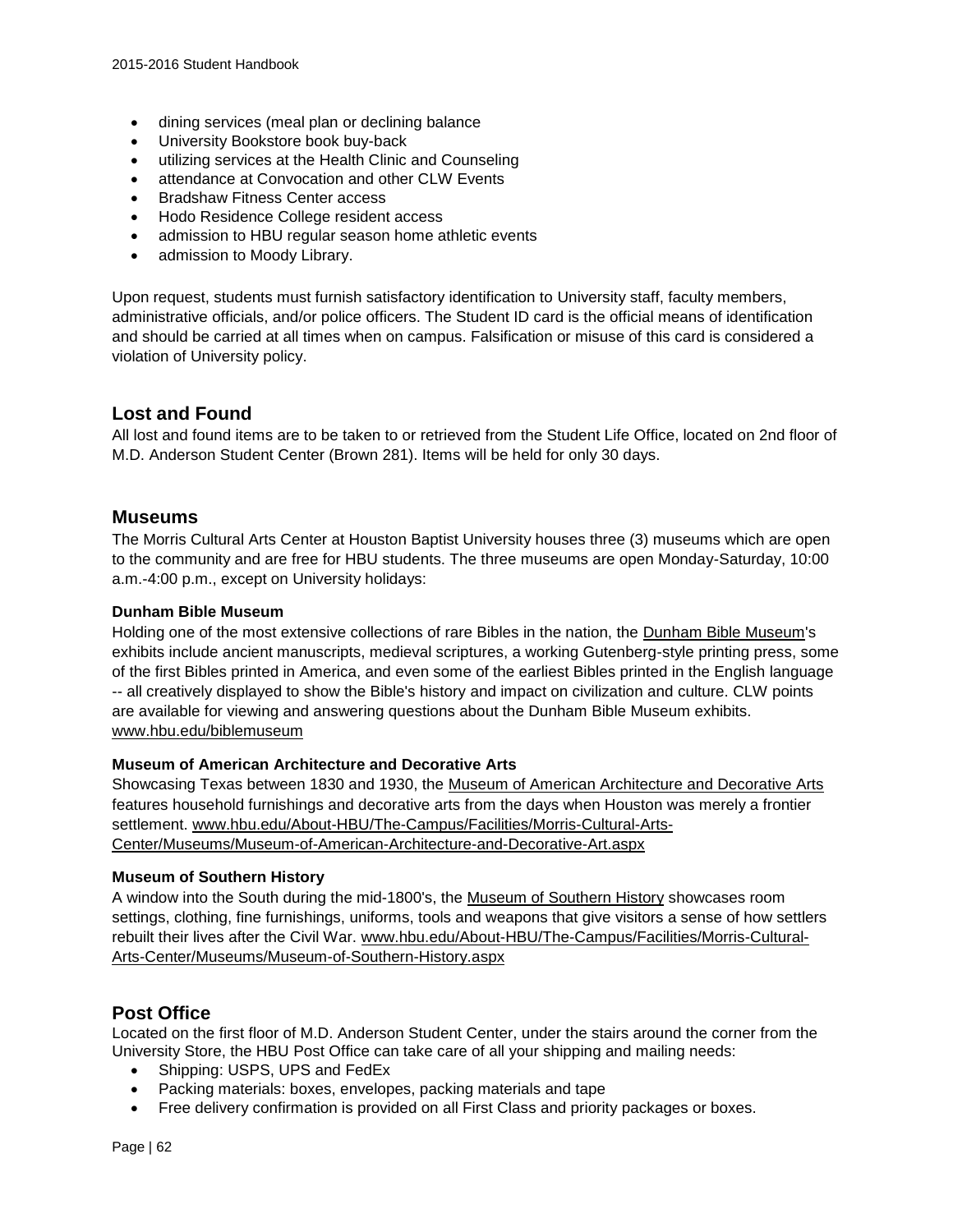- UPS shipments are automatically insured for \$100 and a tracking number will be provided.
- Stamps available for purchase, same price as USPS.
- Fax services available for per-page fee: \$.25 for local calls and \$.50 for long distance.

# **Student Enewsletter**

The Student Enewsletter comes as a weekly email to all currently enrolled students at their assigned HBU email address. The enewsletter includes information about weekly and upcoming events, news and announcements as well as valuable links to other resources and discounts. Some mid-week announcements or other campus announcements may also be sent to keep students informed of important events, policies, deadlines or opportunities. Contact [studentlife@hbu.edu](mailto:studentlife@hbu.edu) for any questions or concerns.

# **Academic**

# **Academic Success Center**

The mission of the Academic Success Center is to provide academic resources to facilitate student academic success. Resources are offered free of charge and include individual and group tutoring, study groups, academic workshops, academic coaching, and study skills assistance. For more information, please visit [www.hbu.edu/asc.](http://www.hbu.edu/asc)

# **Advising**

The advising process is designed to help the student make important decisions related to academic and career progress. All HBU students should become familiar with their advisor and the advising process. Below are some guidelines to follow to make the advising process a successful part of the HBU experience.

Promptly after enrollment, all students are assigned an Academic Advisor, a faculty advisor who can help students navigate the Liberal Arts Core Curriculum and Major requirements and counsel students on all academic matters, broad career and vocational interests, etc. The Academic Advisor can also assist students in planning major-specific educational and career goals. Students may see Academic Advisors to:

- discuss academic successes, failures, or other issues that may affect academic progress
- select courses for each semester
- change a major or minor
- file a degree plan
- discuss educational and career goals, and
- provide personal encouragement and support

The faculty advisor's responsibility to the student is

- to listen and help solve problems regarding academic or career issues,
- to aid in selecting appropriate courses each semester,
- to serve as a reference to appropriate campus resources, and
- to assist the student in attaining educational and career goals.

The student's responsibility to the faculty advisor is to

- come to the advising sessions prepared and ready to ask questions,
- be knowledgeable about HBU academic policies and procedures,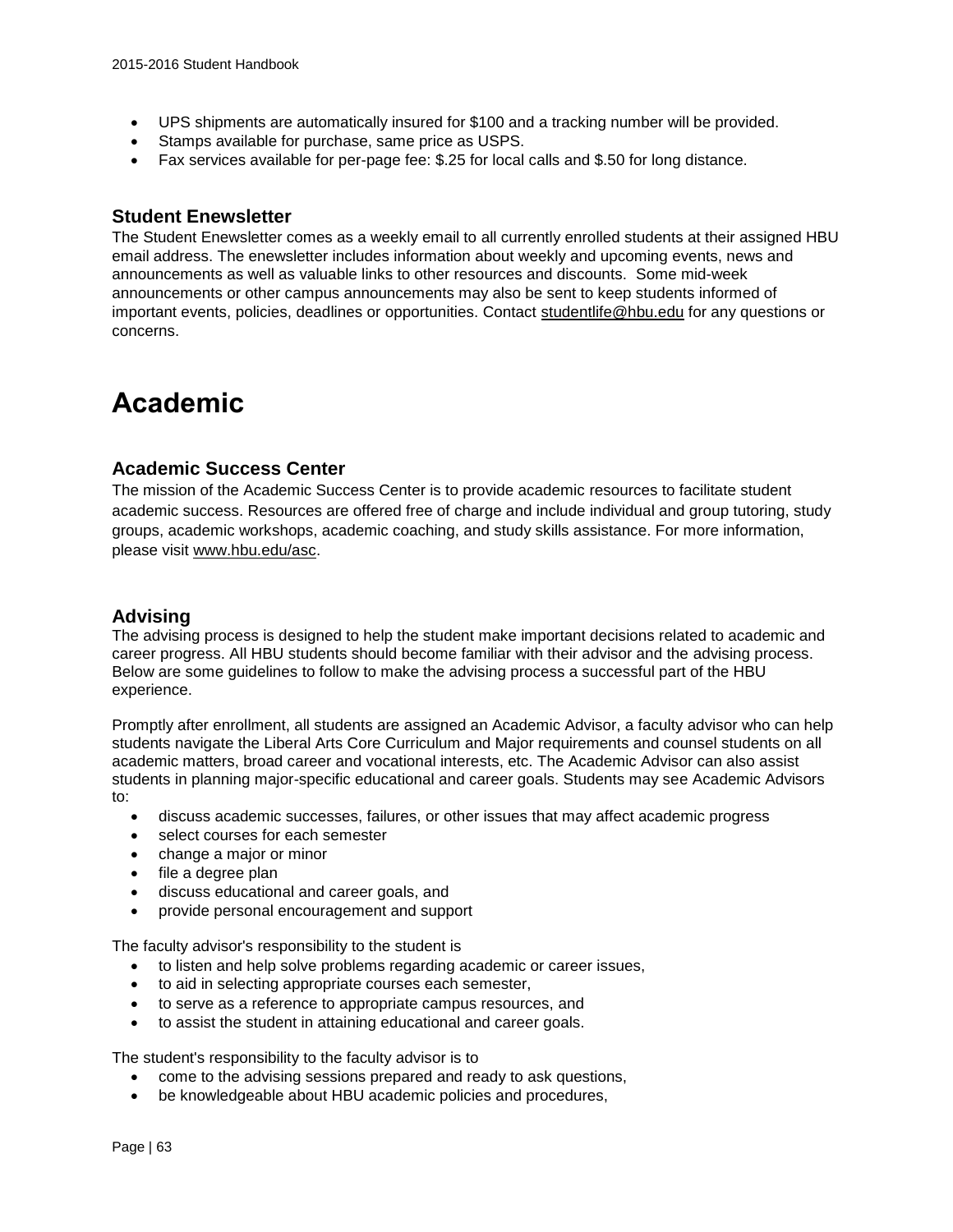- know the office hours and location of advisors,
- schedule appointments with advisors,
- keep scheduled appointments on time or cancel in advance,
- accept responsibility for academic decisions,
- seek assistance before experiencing academic difficulty, and
- share information about educational and career goals.

# **Blackboard**

HBU uses Blackboard as the Learning Management System (LMS) on campus to complement face-toface and hybrid classes and fully online classes. Most faculty upload the syllabus and course materials and resources for students within Blackboard for classes held on campus. Huskynet is the official record for classes in which you are enrolled; this information is sent to Blackboard for your semester. Classes are available one week prior to the starting date for your review. To learn more about how to use Blackboard please visit the support page at [http://hbu.libguides.com/bbstudentsupport.](http://hbu.libguides.com/bbstudentsupport) Please contact the Academic Support office at 281-649-3138 for troubleshooting for Blackboard courses or any tool used within the LMS, such as Turnitin or publisher materials.

# **Bookstore**

The HBU bookstore is located on the first floor of the M.D. Anderson Student Center. Please refer to [www.hbubookstore.com](http://www.hbubookstore.com/) for details on hours of operations, methods of payment, textbook ordering/purchasing/buy-back, refund policies, and other services offered.

# **Disability Services/Academic Accommodations**

Houston Baptist University complies with the Americans with Disabilities Act and Section 504 of the Rehabilitation Act of 1973 regarding students with disabilities. Any student who needs learning accommodations should inform the professor immediately at the beginning of the semester that he/she will be requesting accommodations. In order to request and establish academic accommodations, the student is required to read and follow ALL (11) SECTIONS of the HBU Disability Services website, **[www.hbu.edu/504Accommodations](http://www.hbu.edu/504Accommodations)**. The eleven (11) sections are on the left side of the main Academic Accommodations web page. Accommodations are **not retroactive**. Academic Accommodations must be applied for and written each semester. If academic accommodations are approved, a Letter of Accommodations will then be sent to the professor(s). Please refer to the website, [www.hbu.edu/504](http://www.hbu.edu/504) for all accommodation policies and procedures.

# **HBU Navigate**

HBU Navigate provides a central location for students to find the people and resources on campus to help them succeed. HBU Navigate also provides an easy way to schedule appointments with instructors, advisors and tutors. Students may also view recommendations and tips for improvement displayed on their HBU Navigate homepage or sent by email.

HBU Navigate is located on the HBU Portal. Just click on the Navigate icon in the top left corner.

# **Library**

The Moody Library is designed, staffed, and operated in order to provide resource materials and research assistance for students, faculty, and staff. The library contains approximately 400,000 books, e-books, and other items and subscribes to or provides electronic access to over 78,000 periodicals.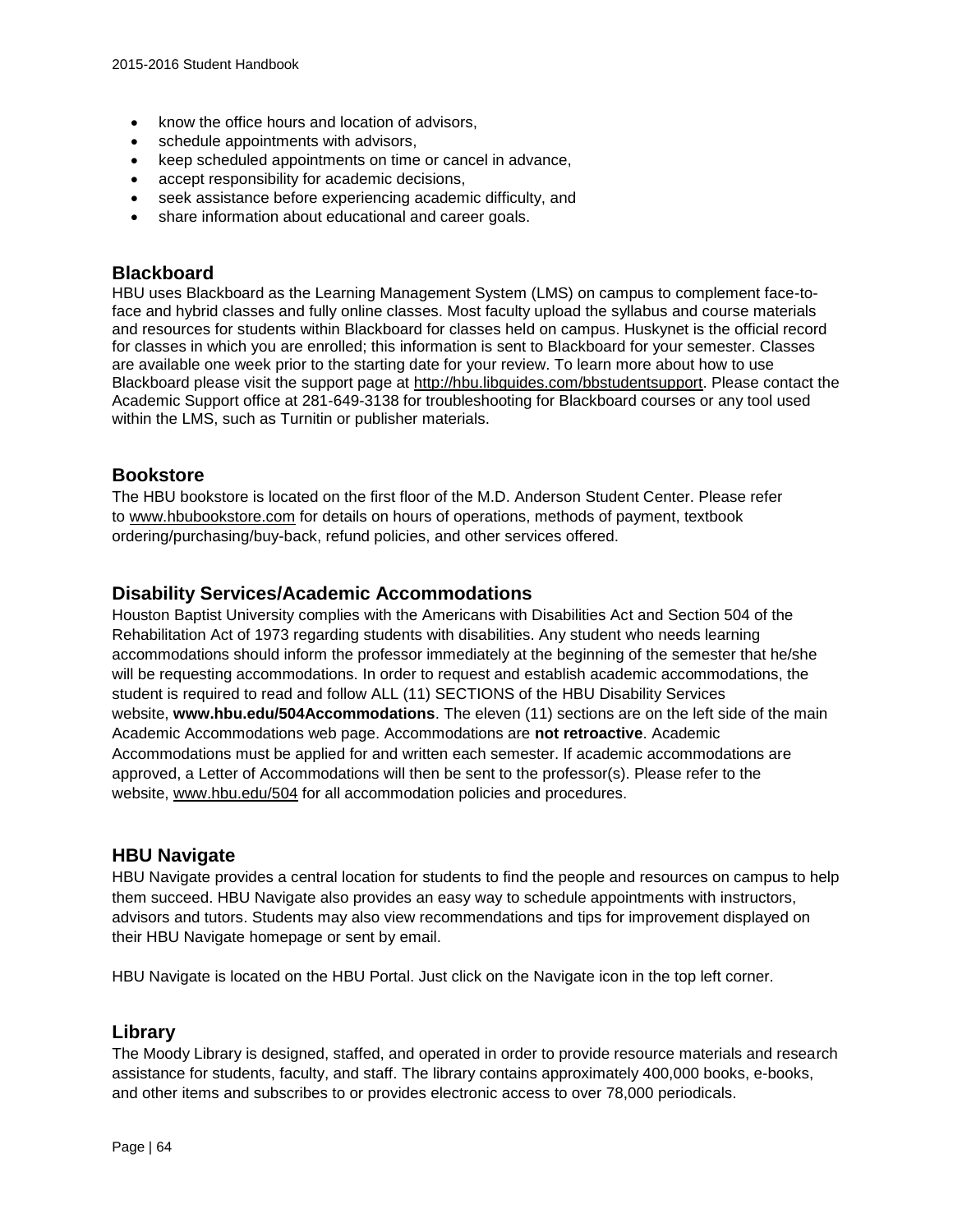Hours: The library is open 87.5 hours per week.

#### **Hours**

| Monday-Thursday | 7:30 a.m. - 11:00 p.m.                                       |
|-----------------|--------------------------------------------------------------|
| Friday          | $7:30$ a.m. $-5:00$ p.m.                                     |
| Saturday        | 12:00 p.m. - 6:00 p.m.                                       |
| Sunday          | 2:00 p.m. - 12:00 midnight<br>Closed Sundays in Summer Term. |

Holiday schedules will be posted. The library is not open during Christmas break. For more information call 281-649-3304 or visit the University's website at [www.hbu.edu/moody.](http://www.hbu.edu/moody)

**Borrowing Privileges -** Circulating books can be kept for a period of three weeks. To check out books, students must present a current HBU I.D. card. Books can be renewed twice if no one else needs them and must be returned to the library for renewal. Patrons can place holds on materials that are checked out.

The automated circulation system sends notices of overdue materials via e-mail. Fines for overdue books are 25 cents per day per book and \$5 per day for reserve materials. Unpaid fines and unreturned books can affect registration, receipt of grades, etc.

**Reference Service** - Professional librarians are on duty at the reference desk most hours the library is open. They are available to assist students in the use of the electronic catalog, periodical indexes, reference books and electronic databases, including the Internet.

When faculty members make appointments, the librarians can provide group instruction in the effective use of library resources. Open orientations are also available.

**Reserve Books** -Faculty members place heavily-used books on reserve at the circulation desk. Reserve check-out periods range from two hours to one week.

**Non-Book Materials** - The library maintains collections of CDs, DVDs, and VHS tapes. CDs must be used in the library. All other non-book materials can be checked out for varying time periods.

**Off-Campus Resources -** The Houston Public Library issues cards to Houston Baptist University students valid at the Central Library and other branches. The nearest branches to Houston Baptist University are located at Fondren and Clarewood and Augusta at Westheimer.

HBU students are eligible for TexShare cards which allow them to check out library materials from any participating Texas library. All branches of the University of Houston, the University of St. Thomas, and Texas Southern University participate in the TexShare program. Rice University does not.

Interlibrary loans are available for research materials not located in the University library. Apply at the Reference Desk.

**Photocopiers** -The library provides two photocopy machines. Patrons can use coins (15¢ per 8 1/2" x 11" or 20¢ per 11" x 17") or declining balance cards, available at the circulation desk. The cards provide substantial savings. The library does not provide change.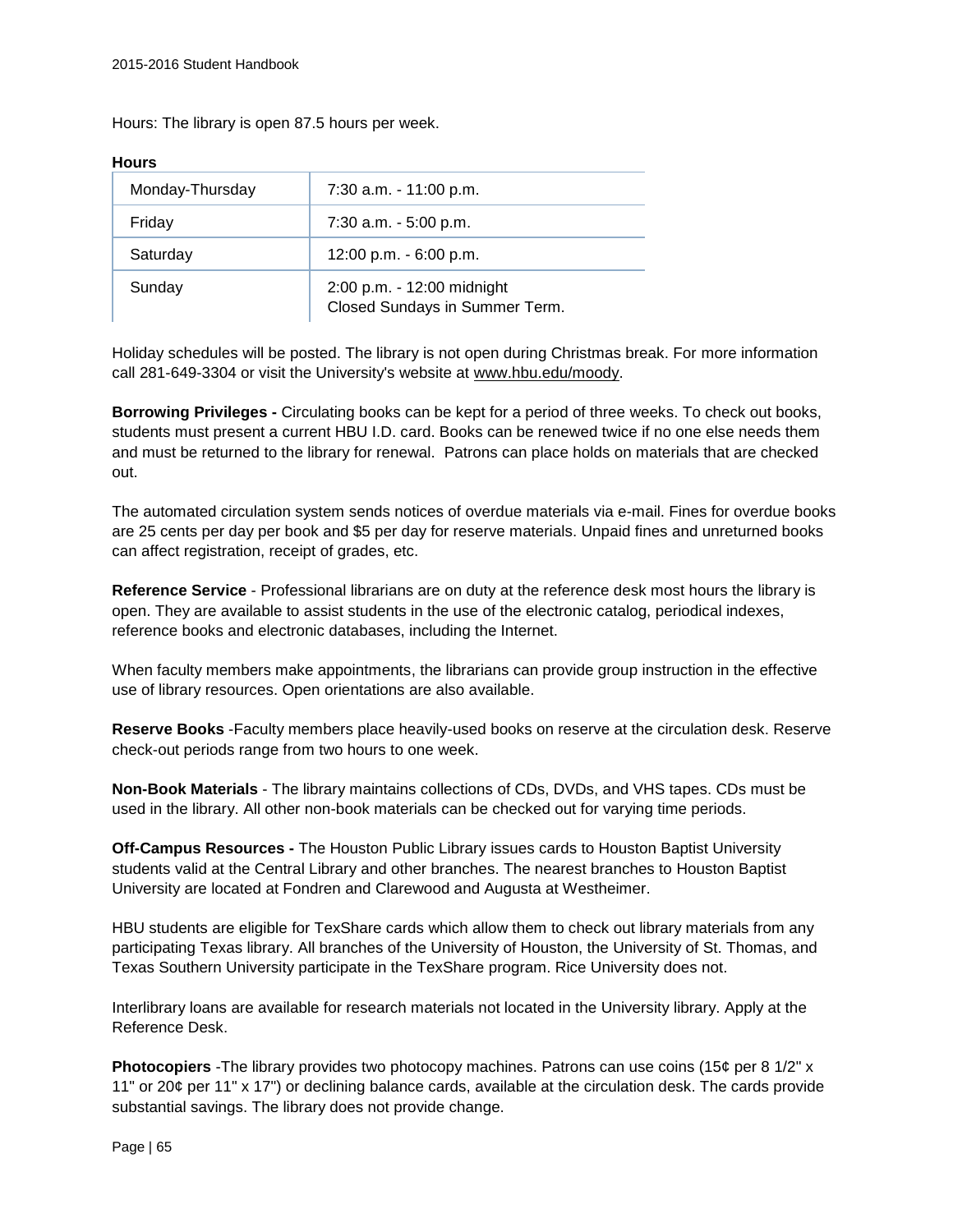**Computers** - Most of the computers in the library require a student log-in and password and are loaded with the same software as computers in the computer labs. Reference librarians are available to assist students in the use of library databases and other library-related online materials. A few computers are provided for the use of the general public and do not require a log-in.

# **Testing Services**

Testing Services seeks to provide a secure, professional, supervised testing environment to meet individual, University, and community assessment needs. Institutional testing is currently offered for the following exams:

- Reading Proficiency (Pre-THEA)
- iBT THEA
- $\bullet$  CLEP
- HESI A2 and HESI A2 with Critical Thinking
- ACT Residual
- Computer Proficiency Exam
- Math Placement Tests (contact: [mathplacementtesting@hbu.edu\)](mailto:mathplacementtesting@hbu.edu)
- Spanish Placement Tests (contact: [ebermejo@hbu.edu\)](mailto:ebermejo@hbu.edu)
- Education Practice Tests
	- o Prior approval is required from education advisor before registering.
	- o Refer to [Testing Services website](http://www.hbu.edu/testing) or [COEBS CPPE website](http://www.hbu.edu/Choosing-HBU/Academics/Colleges-Schools/School-of-Education/Center-for-the-Preparation-of-Professional-Edu.aspx) for further information.

For information about exams and online registration and payment, visit [www.hbu.edu/testing.](http://www.hbu.edu/testing) HBU Testing Services also offers Accommodated Testing for HBU students and Individual Proctoring services for students outside the HBU community. Contact [testing@hbu.edu.](mailto:testing@hbu.edu)

# **Financial**

# **Cashier's Office**

The [Cashier's Office](http://www.hbu.edu/Choosing-HBU/Admissions/Financing-Your-Education/Payments.aspx) provides students with assistance regarding their financial student accounts. This includes financial advising regarding payments and charges, establishing a payment plan, and making tuition payments. The Cashier's Office is available to assist students and families Monday through Friday between 8:00 a.m. and 5:00 p.m. by calling 281-649-3471. Our mailing address is: HBU, Cashier's Office, 7502 Fondren Road, Houston, TX 77074-3298 and e-mail address is [cashier@hbu.edu.](mailto:cashier@hbu.edu) Payments made in person may be in the form of cash, check, money order, MasterCard, Visa, Discover Card, American Express or debit cards. As of June 1, 2015 the Cashier's Office no longer accepts payments over the telephone, but instead payments can now be made on-line 42/7 as follows:

Log in HuskyNet Click on "Student" Click on "HBU-Make a Payment/Payment Plan"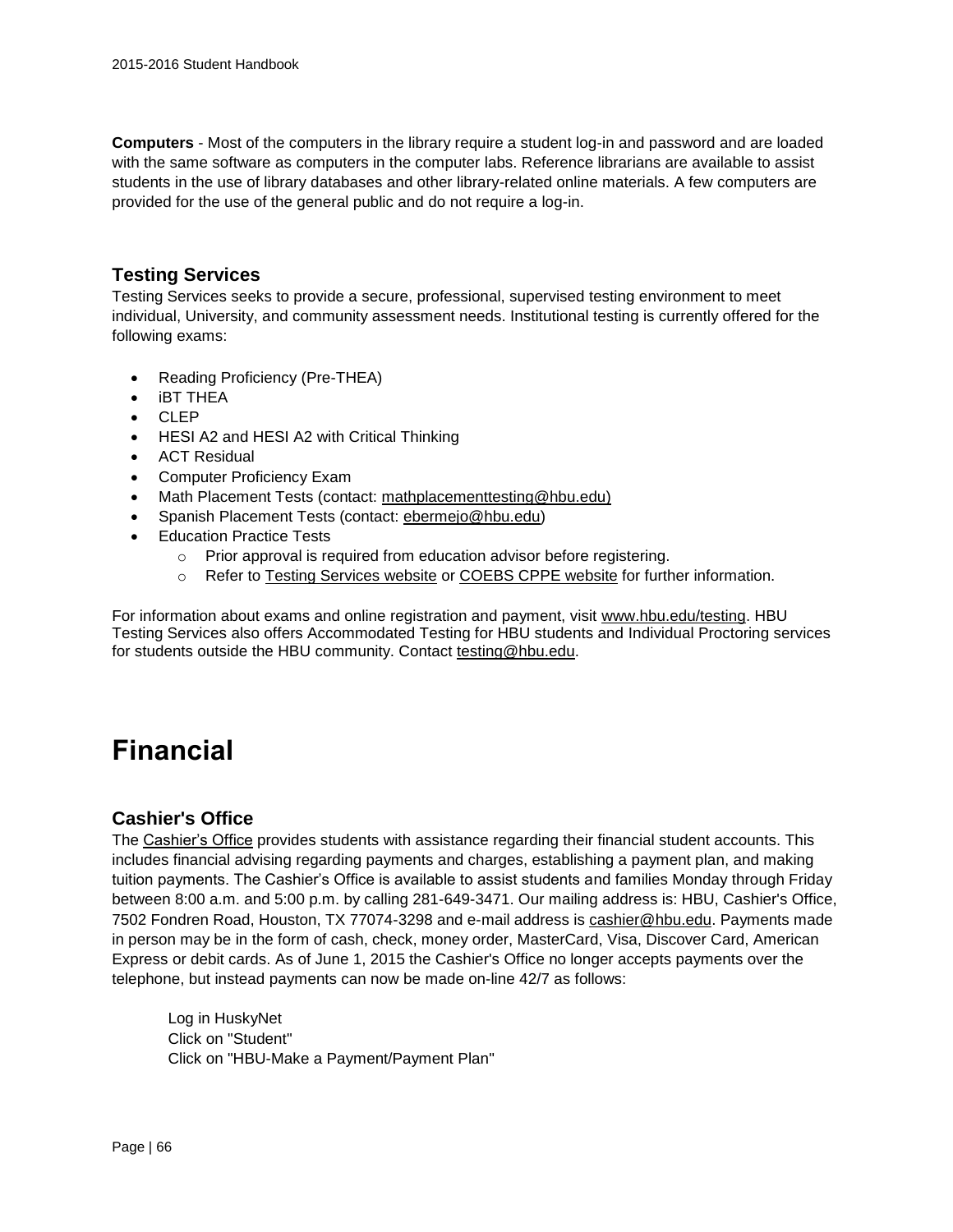# **Financial Aid**

The Office of Financial Aid provides financial assistance information, advising, and help to students planning to enter and remain in the University. In order to establish the need of each applicant, the Free Application for Federal Student Aid (FAFSA) should be completed online at [www.fafsa.ed.gov](http://www.fafsa.ed.gov/) as soon as possible after January 1. HBU's school code for the FAFSA is 003576. **April 15 is the preferred deadline to submit the FAFSA and any additional documents required as a result of the FAFSA**. Forms for supplying the information necessary to secure financial assistance are available in the Financial Aid Office and also online in the [Financial Aid Forms Library.](https://hbu.edu/Choosing-HBU/Admissions/Financing-Your-Education/Forms.aspx) All merit, talent, and off-campus scholarships are coordinated through the Financial Aid Office. For further information regarding the various aid programs, contact Financial Aid at 281-649-3749.

# **Food Services**

HBU dining services through ARAMARK Higher Education is here to meet your dining needs. You can find daily menus, including nutritional information; hours of operation for all our locations, and buy a meal plan by visiting our website at [www.hbu.campusdish.com;](http://www.hbu.campusdish.com/) or call us anytime at 281-649-3259.

### **Baugh Residential Restaurant**

Baugh offers fresh, healthy, and diverse options that are customized to meet your lifestyle needs. Our residential restaurant, located on the first floor of the Baugh Center, is about more than your traditional all-you-can-eat dining program; it's about reinventing your entire residential dining experience. Our menu offerings include fresh produce, vegetarian options, breakfast waffles, exhibition cooking made-to-order, grill favorites, pizza and pasta, sandwiches, home-style options, and much much more! Utilize your allyou-care-to-eat meals per week/semester, cash, credit and debit cards and declining balance, all at the Baugh Residential Restaurant.

### **Java City**

Located off the main lobby of the library. Relax and enjoy the aroma of Java City® Coffee or sip on a fresh fruit smoothie. We also offer grab-n-go sandwiches, fresh fruit cups, bagels, pastries, and more. Whether you're on the go or need to relax, stop by and enjoy some time with your friends. Use your declining balance or pay with cash or credit card.

### **Hinton P.O.D. Express**

Located in the first floor Hinton Center lobby (between Dillon 1 and 2) stop by and get your caffeine buzz, indulge in a salad or baked goodies, and enjoy wireless internet access. Accepts cash, credit cards and declining balance dollars.

### **P.O.D. Express (Provisions On Demand)**

Located in the Husky Village Clubhouse. Health and beauty items, snacks, beverages, fresh sandwiches, salads and frozen food are available for purchase. Accepts cash, credit cards and declining balance dollars.

### **Chick-fil-A**

Located in M.D. Anderson Student Center, serving nuggets, sandwiches, salads, and wraps. This location also has a C-store with F'Real milk shakes, Jamba juice drinks, candy and gum. Accepts cash, credit cards and declining balance dollars.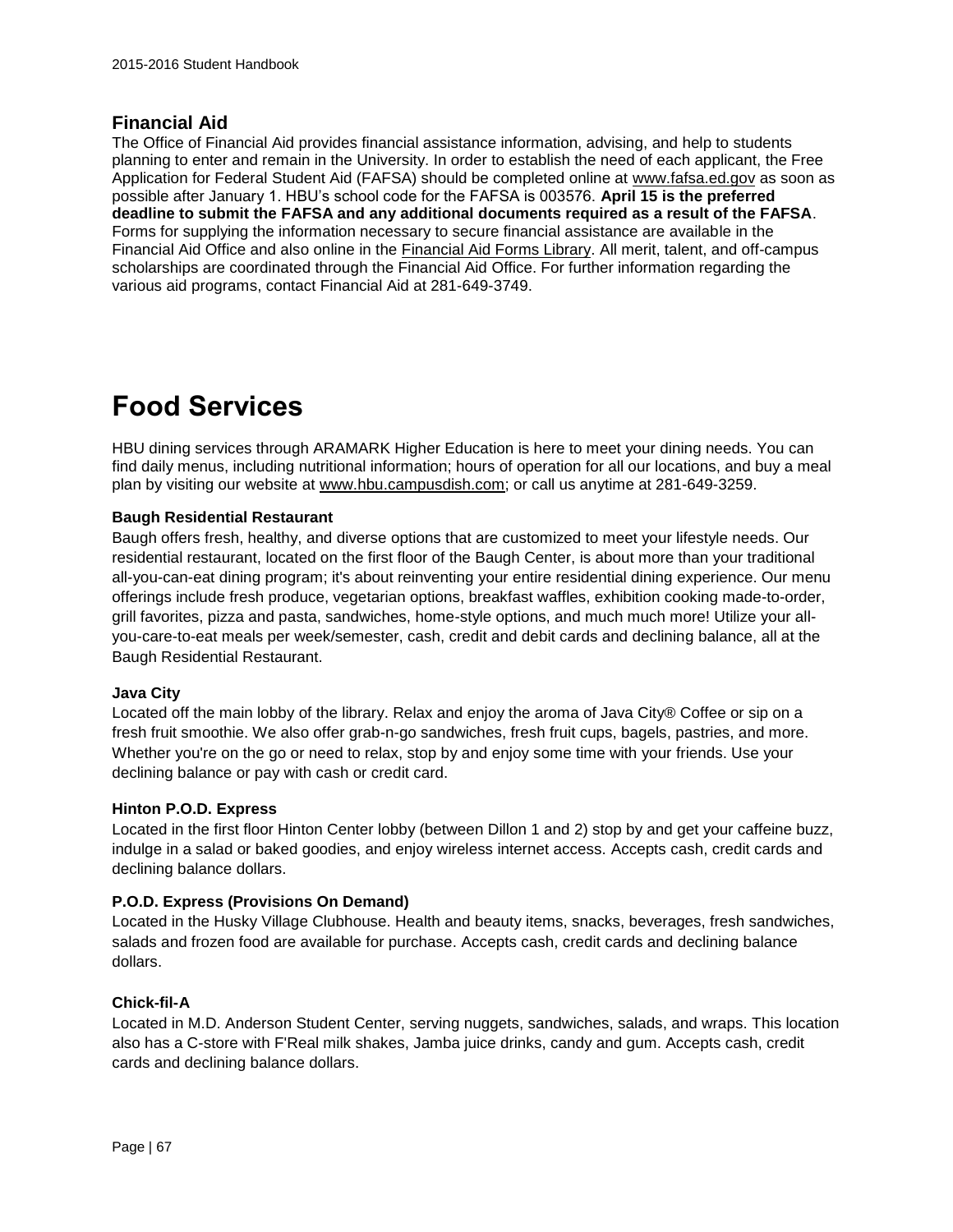# **Health & Fitness**

# **Counseling**

Counseling services are available during fall and spring semesters for currently enrolled HBU students through a partnership with Julianna Poor Memorial Counseling Center of Houston's First Baptist Church.

To schedule an appointment, students call 713-335-6461 and specify counseling at HBU. Appointments are required and available on a first-come, first-serve basis. Counseling services are currently offered without charge to HBU students.

Located: Hodo Residence College 102A Hours: Monday-Thursday 2-6 p.m.

For additional questions, please contact [studentlife@hbu.edu.](mailto:studentlife@hbu.edu)

### **Fitness Center**

The Bradshaw Fitness Center, located at 7731 Southwest Freeway, provides currently enrolled students the following:

- Fitness floor 10,000 square feet, with cardiovascular and strength equipment
- Indoor Aquatics Center with 3 pools
	- o lap pool 25 yard, 4 lanes
	- o exercise pool
	- o whirl pool
- Group Exercise classes both land and water
- Basketball Court
- Rockwall 28 feet tall
- Fitness Camps, CrossFit Altus, Brazilian Jiu-Jitsu, and more
- Towels and lockers

#### **Hours of Operation**

|          | Monday-Friday 5:00 a.m. - 10:00 p.m. |
|----------|--------------------------------------|
| Saturday | 8:00 a.m. - 5:00 p.m.                |
| Sunday   | 12:00 p.m. - 5:00 p.m.               |

Students must present current student HBU ID card or another valid ID on every visit and adhere to Bradshaw policies and procedures while on the premises. For policies and procedures, class schedules and additional information please visit [www.hbufit.org.](http://www.hbufit.org/)

### **Student Health Insurance**

Students are encouraged, but not required, to be covered by a health insurance plan. Visit [www.hbu.edu/studenthealthinsurance](http://www.hbu.edu/studenthealthinsurance) for more information.

### **Student Health Services**

Basic health services are provided in the Health Clinic, which is located in Hodo Residence College 102C.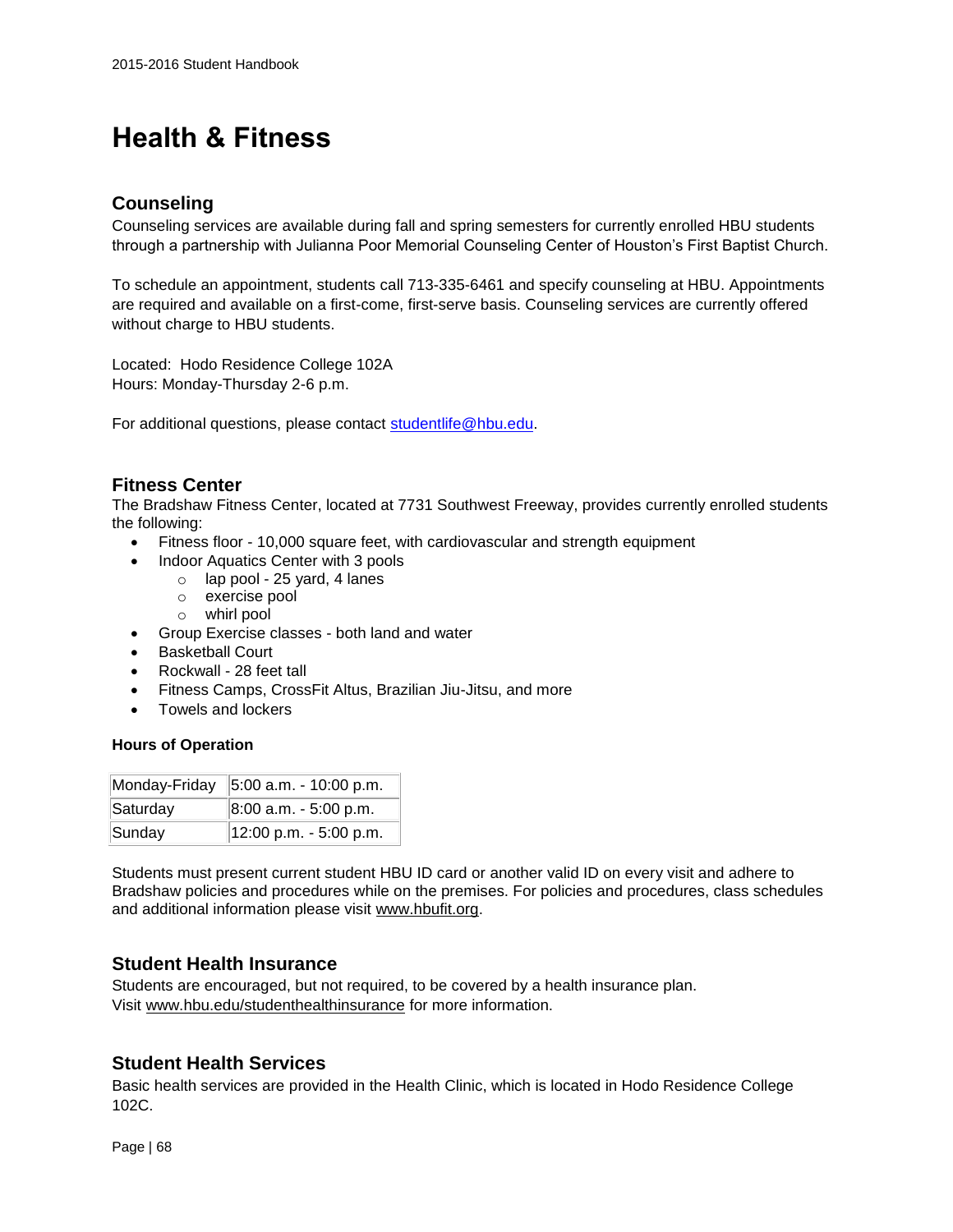#### **Purpose**

The purpose of HBU's [Student Health Services](http://www.hbu.edu/studenthealth) is to promote the wellness of the campus community through health education and provision of basic health care services.

#### **Hours of Service**

The clinic will open September 8, 2015.

| Monday-Thursday | 9:00 a.m. - 12:00 p.m. |
|-----------------|------------------------|
| Friday          | <b>CLOSED</b>          |

*The Clinic is open during fall and spring semesters when class is in session. The clinic is not open during finals, holidays, summer terms and semester breaks.*

The last patient will be seen at 15 minutes prior to the scheduled closing time. Clinic staff will be available to see students on a first-come, first-serve basis. Non-emergency visits to the Health Clinic should be made at times that do not conflict with the student's class schedule.

#### **Personnel**

The Clinic staff are licensed medical personnel contracted through Memorial Hermann Hospital System. Student Health Services is under the purview of the Vice President of Student Life.

#### **Clinic Services**

Students are expected to present a valid HBU student ID card in order to qualify for services. A nominal fee will be assessed for services rendered. The current fee schedule is posted outside the Student Health Services Office and is subject to change. Services include, but are not limited to:

- Comprehensive physical examination
- Immunizations and tuberculosis (TB) screening
- Administration of allergy shots as requested
- Office visits for basic health care
- Health education
- Facilitation of referrals

#### **Financial Responsibility for Health Care**

The student is responsible for the payment of all financial obligations incurred for health care. Fees for services are posted outside the clinic and on HBU [Health Clinic website](http://www.hbu.edu/Students-Alumni/Student-Resources/Health-Services/Health-Clinic.aspx) and are subject to change. Charges for health services will be applied to the student's Huskynet account.

#### **Release of Health Records**

To request a copy of student health records:

- For meningitis immunization: contact the Office of the Registrar.
- For on-campus clinic visits: call the Neighborhood Health Center at 713-957-8400.

#### **Accidents or Injuries**

In the event of an accident resulting in injury, the University Police should be promptly notified at 281-649- 3911. This will help ensure maximum protection for students. All accidents and injuries will be handled according to the University Police's Medical Emergency Policy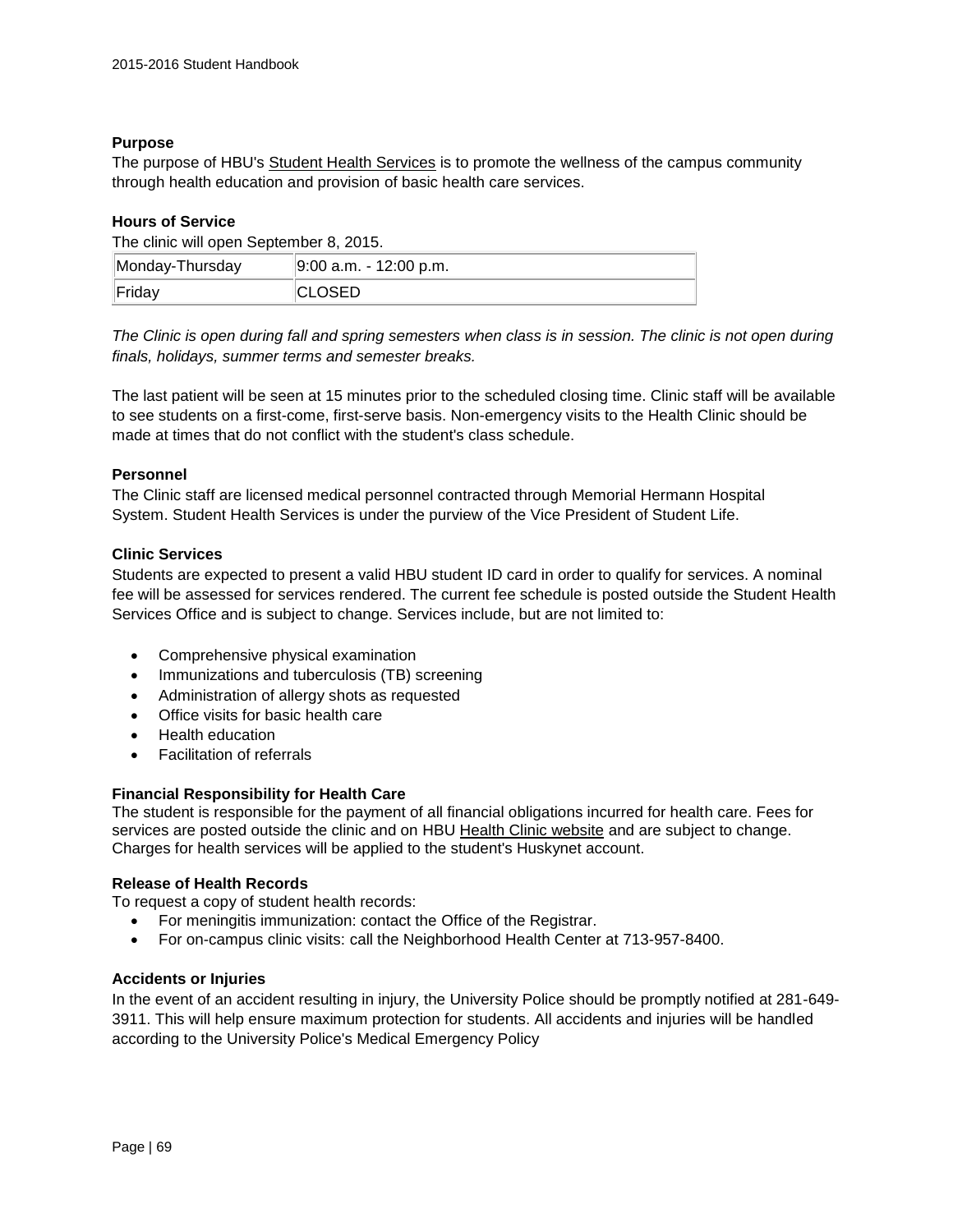# **Information Technology Services**

# **Computer Use Policy**

See Policies section of the *Student Handbook*.

# **Computer Labs**

HBU offers a supervised walk-up lab available to all students. It is located in Atwood II, room 101. You must be a currently enrolled HBU student to use the computer lab. Guests and/or children are not allowed to accompany students into the lab.

### **Equipment:**

- Computers
- MS-Office (Word, Excel, Access, PowerPoint)
- Internet connectivity
- Special software requested by professors.

# **Email**

All students are provided an HBU e-mail account once admitted to the university. This then becomes the main means of communicating official HBU business. It is imperative that students check their HBU e-mail on a routine basis. *Failure to read an email will not be an excuse for missing deadlines and other important expectations placed on students.* For assistance with e-mail, including directions on how to point your HBU e-mail to another e-mail account, contact the [ITS Help Desk](https://hbu.edu/Students-Alumni/Student-Resources/Information-Technology-Services-(ITS).aspx) at [www.hbu.edu/its.](https://hbu.edu/Students-Alumni/Student-Resources/Student-Handbook/Student-Resources/www.hbu.edu/its)

# **HuskyNet**

HuskyNet is our web-based interface found in the HBU Portal [\(MY.hbu.edu\)](http://my.hbu.edu/) used by students to check and update their personal information (addresses, phone numbers, etc.) or to access various tools, such as registration and add/drop classes, advising, view academic status, class schedules, grades, nonofficial transcripts, view financial account information and accept/decline financial aid awards, and more. The majority of students, faculty and staff will have most of their needs met through these self-service tools. For complete information on all of the services available through Information Technology Services go to [www.hbu.edu/its.](https://hbu.edu/Students-Alumni/Student-Resources/Student-Handbook/Student-Resources/www.hbu.edu/its)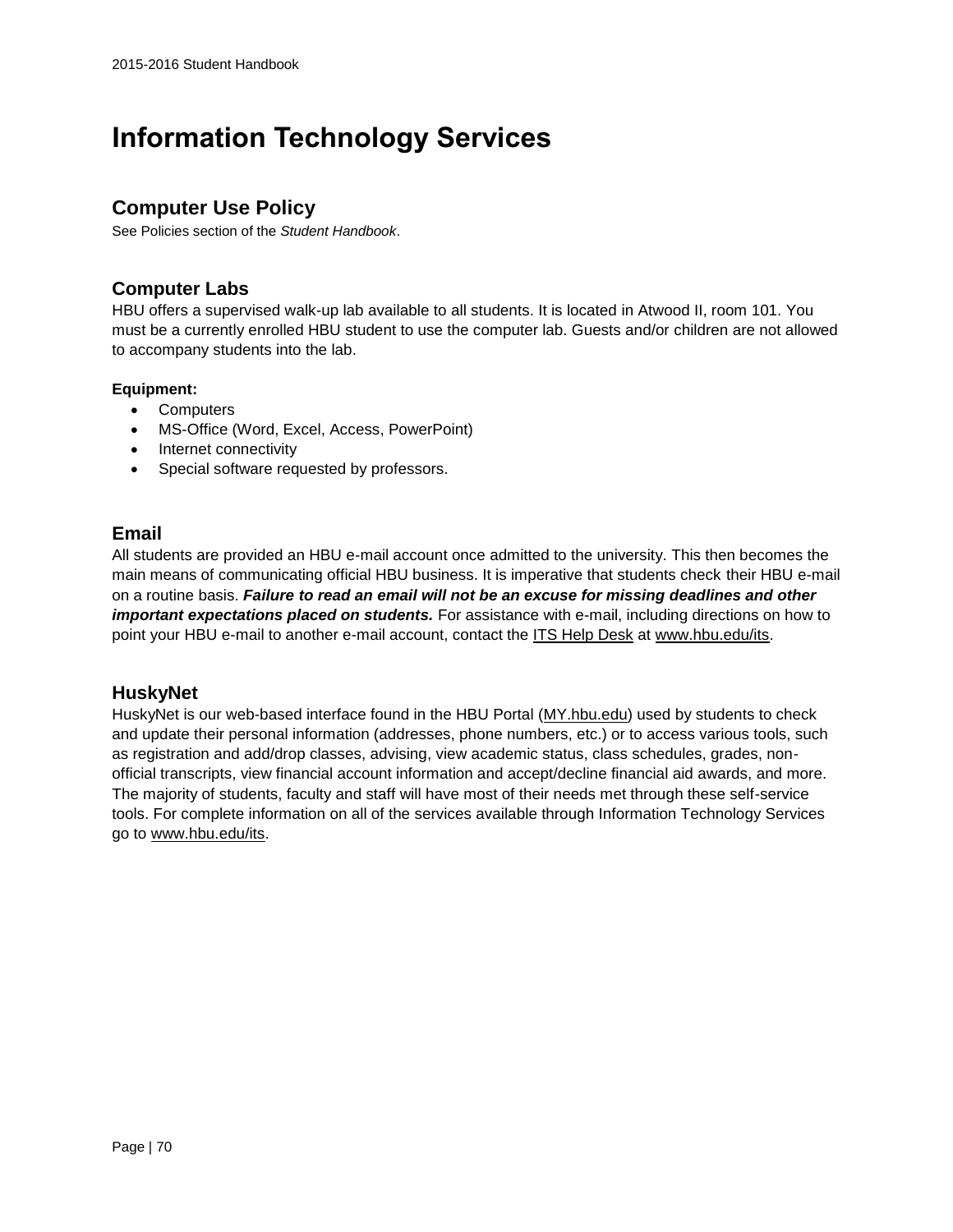# Student Code of Conduct

# **Preamble**

# **Philosophical Approach**

Houston Baptist University has chosen to set itself apart for the purpose of preparing students for meaningful lives and work and for service to God and the peoples of the world. The University is dedicated to the development of moral character, the enrichment of spiritual lives, and the perpetuation of growth in Christian ideals. Spiritual maturity, strength of character, and moral virtue are considered foundational for successful living. The University shall stand as a witness for Jesus Christ expressed directly through its administration, faculty, and students.

Students, by their voluntary membership in this Christian community, assume responsibility to abide by all the standards, rules, and regulations of the University, as well as to use personal discretion involving any activities which may be morally or spiritually destructive or reflect poorly on the campus community. All members of the campus community share mutual responsibility for confronting actions that violate established standards for conduct or reflect poorly on the University. It is essential that this confrontation is exercised in a spirit of love and gentleness-a hallmark characteristic of biblical Christianity.

The Student Code of Conduct serves the educational mission of the University in achieving the aforementioned objectives. Community standards, policies and regulations, and the Student Conduct System are in place for the expressed purpose of moving students towards personal maturity and creating an environment that is conducive to academic learning, personal development, and spiritual growth.

The Student Conduct System is an educational and restorative process, not a legal proceeding. The process always attempts to confront misconduct in an educative posture that the student might learn from the experience, respond to the correction, and be reconciled to the community whenever possible. The conduct system provides University personnel opportunities to educate students and to help them attain better decision-making, character formation, and spiritual maturity. The effectiveness of these *teachable moments* requires that each student be treated with equal care, concern, honor, fairness, and dignity.

# **Article I: Definitions**

- 1. The term "University" means Houston Baptist University.
- 2. The term "student" includes all persons taking courses at the University, either full-time or parttime, pursuing undergraduate or graduate studies. Persons who withdraw after allegedly violating the Student Code of Conduct, who are not officially enrolled for a particular term but who have a continuing relationship with the University or who have been notified of their acceptance for admission are considered "students" as are persons who are living in University housing, although not enrolled in this institution. This Student Code of Conduct applies to the main campus, University-sponsored events, and activities at which the University is substantially represented.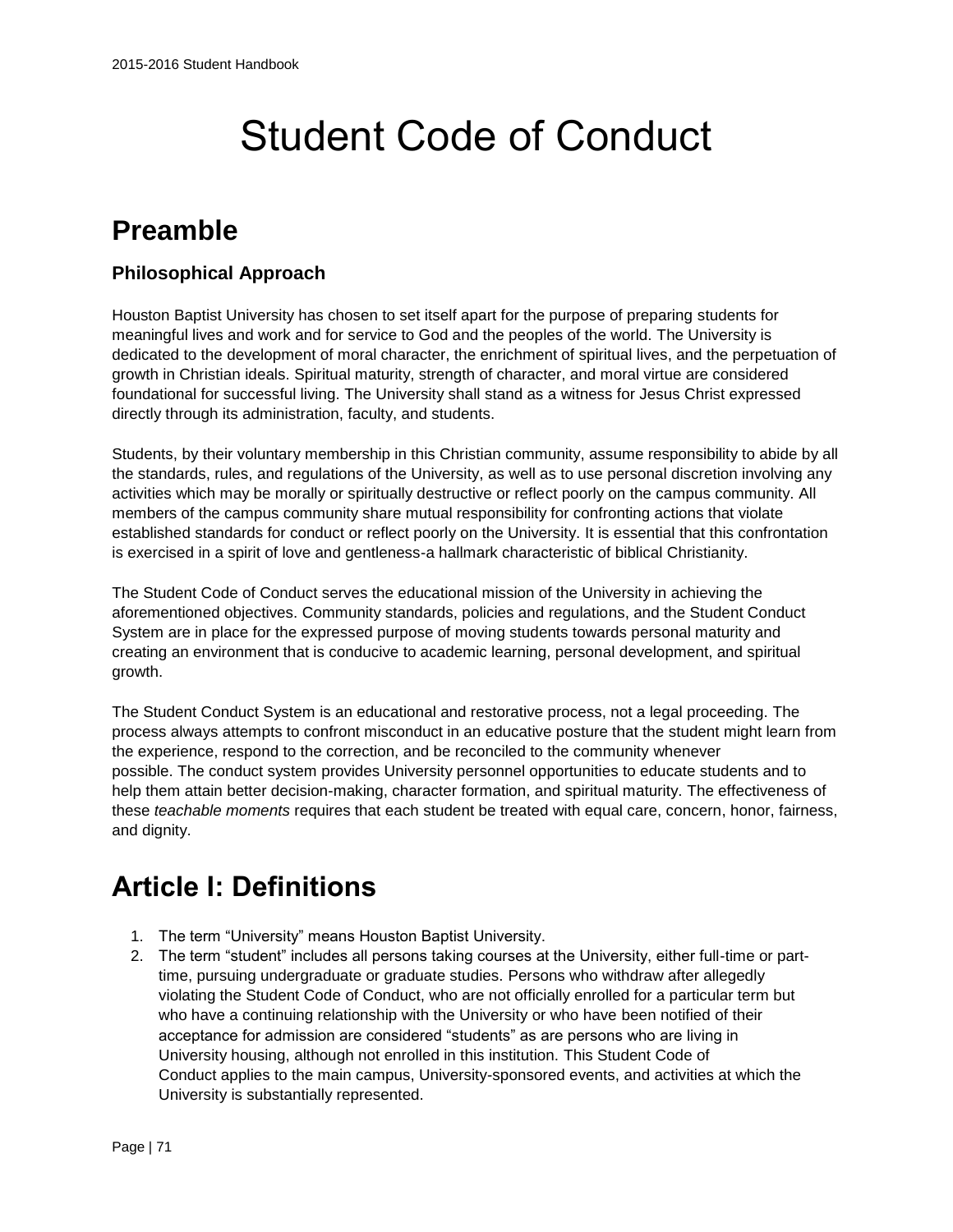- 3. The term "faculty member" means any person hired by the University to conduct classroom or teaching activities or who is otherwise considered by the University to be a member of its faculty.
- 4. The term "University official" includes any person employed by the University, performing assigned administrative or professional responsibilities.
- 5. The term "member of the campus community" includes any person who is a student, faculty member, University official, enlisted volunteer, or any other person employed by the University. A person's status in a particular situation shall be determined by the Vice President of Student Life.
- 6. The term "University premises" includes all land, buildings, facilities, and other property in the possession of or owned, used, or controlled by the University (including adjacent streets and sidewalks).
- 7. The term "organization" means any number of persons who have complied with the formal requirements for University recognition or charter.
- 8. The term "Student Conduct Administrator" means a University official authorized by the Vice President of Student Life to impose sanctions upon any student(s) found to have violated the Student Code of Conduct. A Resident Director may serve as the Student Conduct Administrator in less severe violations involving residents under his or her supervision.
- 9. The term "Appellate Administrator" means a University official authorized on a case-by-case basis to consider an appeal from a student, either the complainant or the respondent. The Vice President of Student Life will serve as the Chief Appellate Administrator.
- 10. The term "Conduct Board" means a committee assembled by the Student Conduct Administrator that may be called upon at the discretion of the Student Conduct Administrator to resolve discipline cases.
- 11. The term "Student Conduct Board" means a committee of HBU students assembled by the Student Conduct Administrator that may be called upon at the discretion of the Student Conduct Administrator to resolve lower level discipline cases.
- 12. The term "Appellate Board" means a committee of persons authorized to consider an appeal as to whether a student has violated the Student Code of Conduct or from the sanctions imposed by the Student Conduct Administrator. The Chief Appellate Administrator or an alternative designee from the Student Conduct and Appeals Committee may serve as the chair of the Appellate Board.
- 13. The term "Student Conduct and Appeals Committee" refers to an appointed committee of faculty, staff, and students available to serve as members of an Appellate Board at the request of the Appellate Administrator. Faculty and staff nominees are confirmed by the University President. Student members are nominated by the Student Government Association President and appointed by the Vice President of Student Life.
- 14. The term "shall" is used in the imperative sense.
- 15. The term "may" is used in the permissive sense.
- 16. The term "customary(ily)" is used to provide the prerogative to diverge from the typical action.
- 17. The term "community standards" refers to general or overarching guidelines and biblical principles represented in University policies, rules, regulations, codes of conduct, and other reasonable expectations for Student Code of Conduct.
- 18. The term "policy" means the written regulations of the University as found in, but not limited to, the *University Catalog*, Student Code of Conduct, *Student Handbook*, Housing Agreement, web site, or other relevant publication.
- 19. The term "Complainant" means any person who submits a charge alleging that a student violated this Student Code of Conduct. When a student alleging the violation believes that he or she has been a victim of another student's misconduct, the student who believes he or she has been a victim will have the same rights under this Student Code of Conduct as are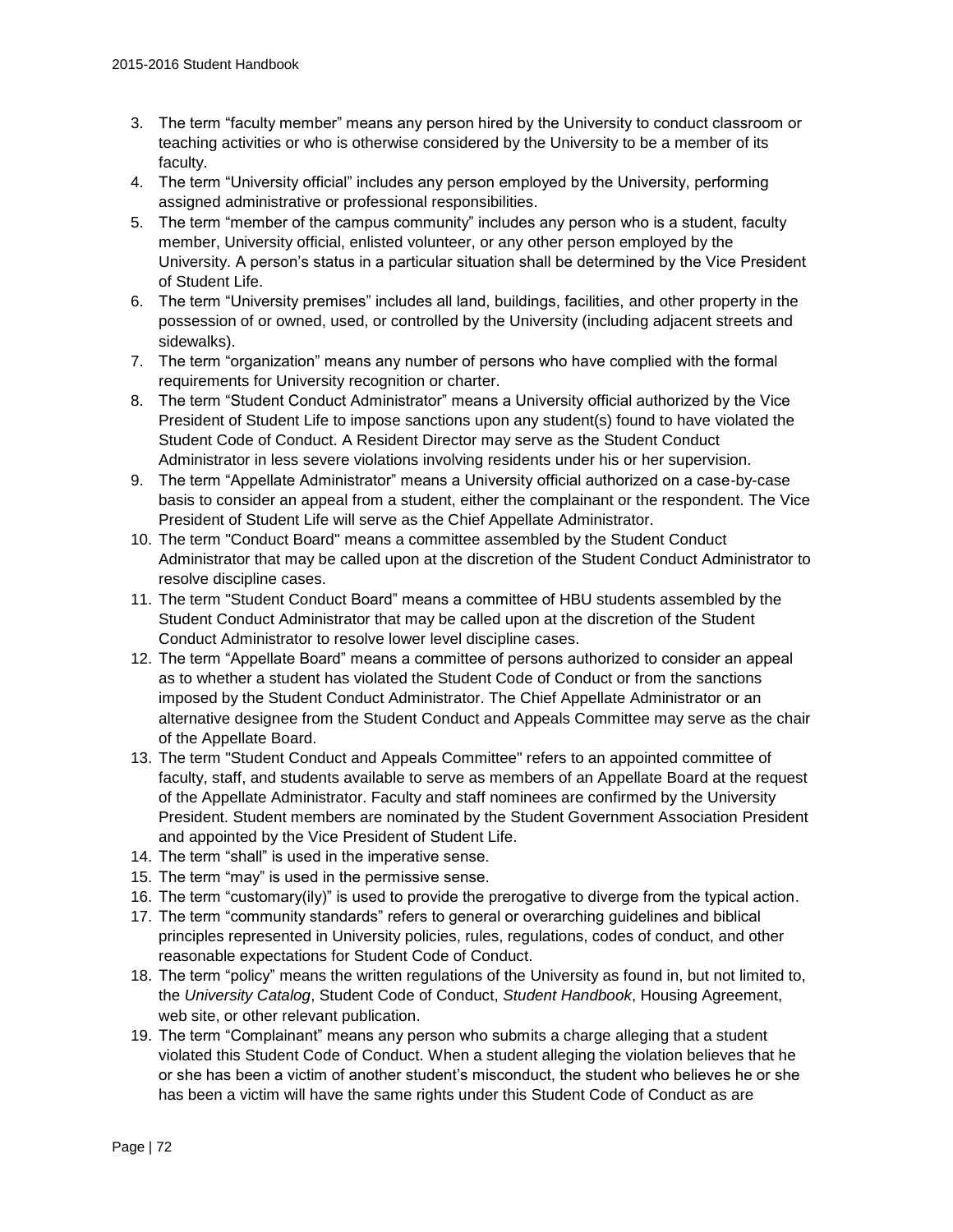provided to the Complainant, even if another member of the University community submitted the charge itself.

20. The term "Respondent" means any student accused of violating the Student Code of Conduct.

# **Article II: Student Conduct Authority**

# **A. Authority and Responsibility**

The Vice President of Student Life is that person designated by the University President to be responsible for the administration of the Student Conduct System. The Provost is that person designated by the University President to be responsible for the administration of the academic policies and procedures addressing academic dishonesty (see the Houston Baptist University Catalog, section entitled "Dishonesty in Academic Affairs"). Faculty is designated by the Provost to be responsible for general classroom conduct management.

# **B. Student Conduct Review Oversight**

The Vice President of Student Life is the person designated to appoint Student Conduct Administrators and/or convene the Student Conduct and Appeals Committee when needed.

## **C. Procedural Authority**

The Vice President of Student Life with input from the Student Conduct Administrator and/or Student Conduct and Appeals Committee shall develop policies for the administration of the Student Conduct System and guidelines consistent with provisions of the process.

## **D. Finalizing a Decision**

Decisions made by a Student Conduct Administrator complete the conduct process, unless a formal appeal is petitioned. Decisions made by the Chief Appellate Administrator shall bring to conclusion the formal student conduct system protocol.

# **Article III: Proscribed Student Code of Conduct**

## **A. Jurisdiction of the University Student Code of Conduct**

The University Student Code of Conduct and Community Standards shall apply to conduct that occurs on University premises, at University-sponsored activities, and to off-campus conduct that is deemed to adversely affect the University community and/or the pursuit of its objectives. Each student shall be responsible for his or her conduct from the time of application for admission through the actual awarding of a degree, even though conduct may occur before classes begin or after classes end, as well as during the academic year and during periods between terms of actual enrollment (and even if his or her conduct is not discovered until after a degree is awarded).

The Student Code shall apply to a student's conduct even if the student withdraws from school while a conduct matter is pending. The Vice President of Student Life shall decide whether the Student Code shall be applied to conduct occurring off campus, on a case-by-case basis, at his or her discretion.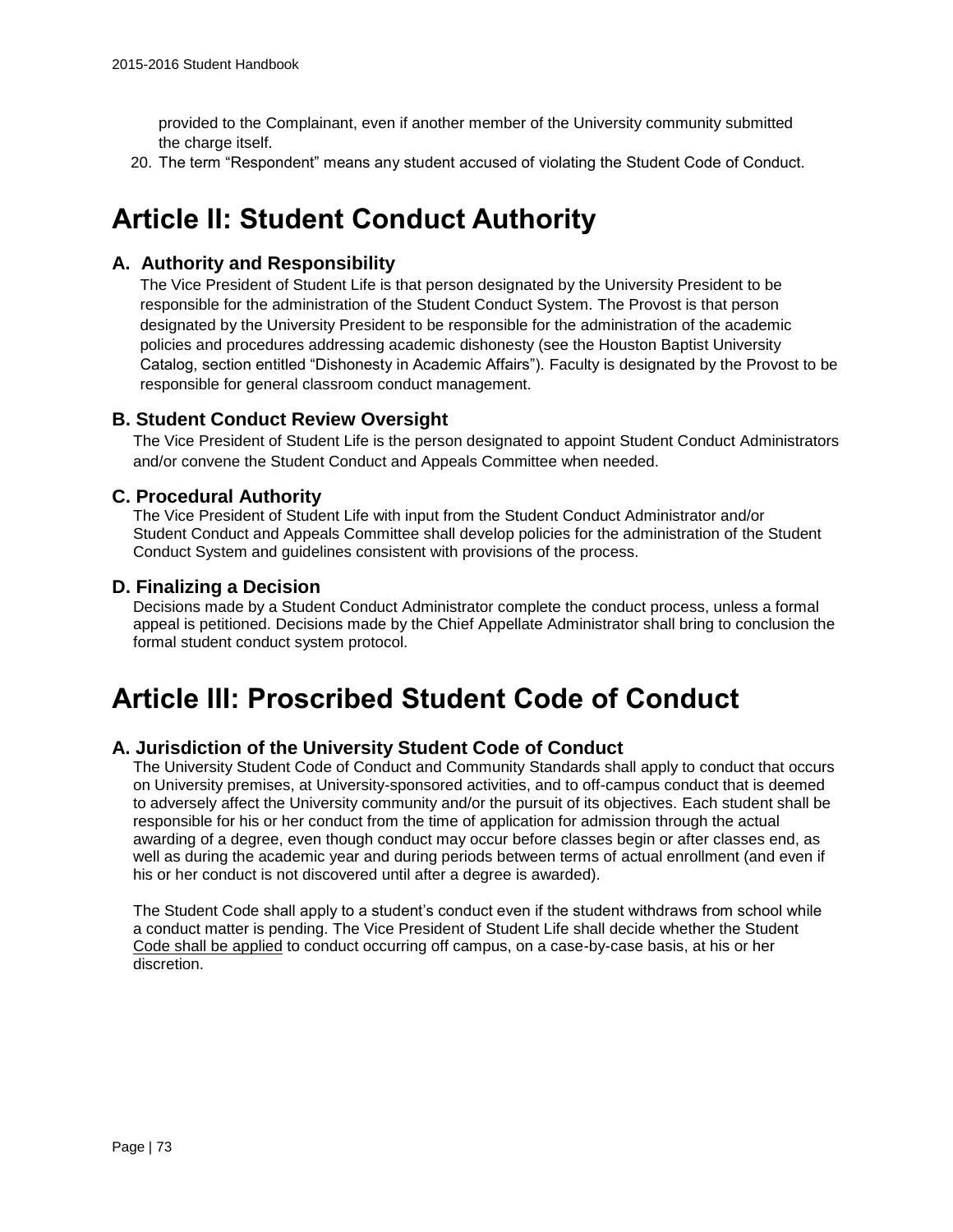### **B. Community Standards**

"Community Standards" refer to general guidelines or biblical principles that are represented in University policies and expectations for the conduct of community members. They may be articulated in written or spoken directives or may be implicitly understood as "common sense" or basic to Christian teaching or practice. The following Community Standards are not meant to be an exhaustive list, but rather touch on topics of particular concern, interest, or conflict with contemporary culture.

- 1. *Respect.* Students are expected to demonstrate respect for those in authority including faculty, staff, and student leaders/workers. Respect is also expected to be extended to policies, procedures and regulations established by the University for the orderly administration of University activities and the welfare of the members of the HBU community. Furthermore, respect for the rights and human dignity of others, especially in the conduct of relationships; Respect for the rights and needs of the community to develop and maintain an atmosphere conducive to academic study and personal development; and, Respect for Federal, State, and Local laws and ordinances is expected.
- 2. *Integrity and accountability.* Members of the campus community are expected to maintain lives of integrity regarding biblical principles and standards of conduct adopted by the campus community. Members are equally responsible to bring to bear accountability where there is knowledge that fellow members are violating community standards for conduct and should exercise such action in humility with concern for the offender.

Students who have difficulty accepting the University's standards of conduct may, as part of HBU's restorative discipline process, be required to pursue counseling and a mentoring relationship that will help them understand and embrace these standards and the biblical truths they reflect. Students who cooperate with this process are welcome to continue to be part of the University community. Students who reject this process may be separated from the University for an extended or permanent period of time.

- 3. *Affirmation of diversity*. The University recognizes the influence that diversity has in shaping the unique contributions of community members. The University is committed to affirming these contributions and creating opportunities for synergistic reasoning and insights. This commitment is based on a belief that community members should be able to maintain their unique distinctiveness while sharing mutual respect and dignity for the experiences and beliefs of others. Consistent with its educational objectives, the University refrains from endorsing or permitting conduct deemed to be in conflict with biblical principles or expressions of non-Christian religious worship or ceremony on University premises or at University-sponsored gatherings.
- 4. *Sanctity of life.* The University embraces a biblical position which honors the sanctity of life. Consequently, the University cannot support actions which encourage or result in the termination of human life through suicide, euthanasia, or abortion-on-demand. The University's belief in the sanctity of life influences its response to those students who are involved in a crisis pregnancy. The campus community is prepared to stand with both the father and mother of the unborn child as they consider the results of their actions and experience forgiveness that comes from genuine repentance. Subsequently, abortion is not advised or entertained as an alternative solution. The University is committed to assisting the student(s) with other alternatives. Continuity of on-campus student residency will be considered in light of what is best for all those impacted by the pregnancy. As always, persons in such a crisis will find University officials supportive and redemptive.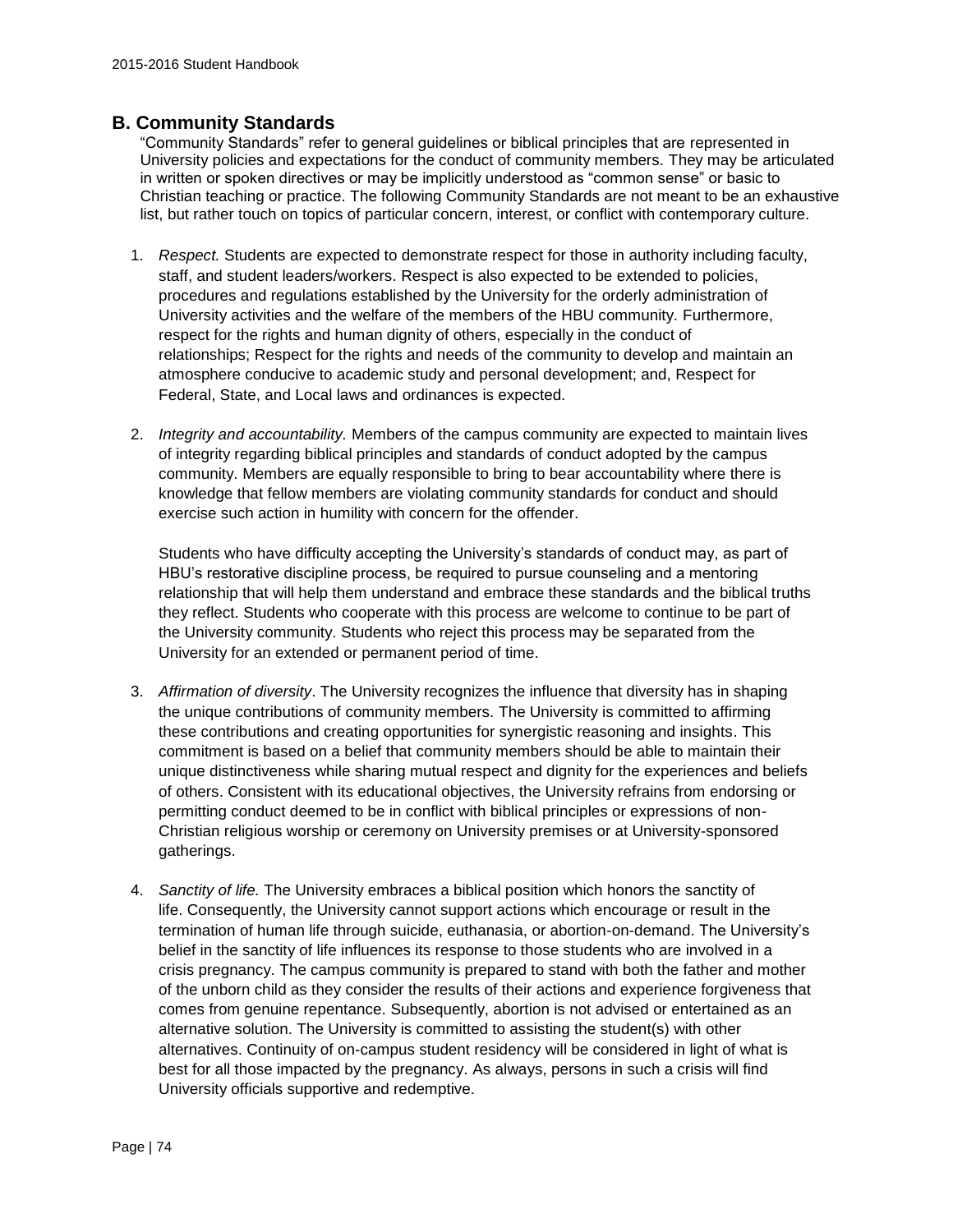- 5. *Sexual harassment.* The University desires to maintain a working and learning environment free from the sexual harassment of its community members and guests. Any behavior determined to constitute sexual harassment will be viewed as neither complimentary nor humorous and will be subject to student conduct action. The University recognizes that the perception of sexual harassment behavior is often subjective and that the circumstances surrounding the conduct, as well as its pattern, frequency, and severity need to be considered in assessing the behavior. Although statistical analysis has shown that sexual harassment is usually committed by an individual in a position of power or influence, sexual harassment can occur between any two individuals regardless of gender, employment status, work relationship, or academic association. Sexual harassment may be verbal, graphic, written or physical in nature. Each may be grounds for student conduct action.
	- 6. *Gender identity.* The University embraces the biblical position that each individual is "fearfully and wonderfully made" by God (Psalm 139:14) and therefore strategically and purposefully created with the biological gender the student was born with. HBU recognizes that some students may struggle with their gender identity. Because of its biblical convictions, the University requires all students to dress, live, and act according to the biological gender of their birth. Students who violate this norm are subject to the University's restorative discipline process and may be required to pursue counseling and a mentoring relationship that will help them understand and embrace who God made them to be. Students who cooperate with this process are welcome to continue to be part of the University community. Students who reject this process will be separated from the University for an extended or permanent period of time.

## **C. Policies and Regulations**

The following acts in addition to the standards discussed in Article III.B are defined by the University to be unacceptable. The list may not be all inclusive:

- **1.0** *Administrative Policy***.** The following are prohibited:
	- 1.1 *Knowing presence contribution*. Behavior, active or passive, which fails to confront or correct the misconduct of fellow community members. Students may be held accountable for an incident at which they indirectly participated in the violation through their own complicity.
	- 1.2 *Non-Compliance*. Violation of any University policy, rule, or regulation. Failure to comply with the requests or directions of University officials or law enforcement officers acting in performance of their duties. Failure to identify oneself to these persons when requested to do so.
	- 1.3 *Acts of dishonesty*. Dishonesty including but not limited to the following:
		- a. Cheating, plagiarism, or other forms of academic dishonesty.
		- b. Furnishing false information to any University official, faculty member, or office.
		- c. Forgery, alteration, or misuse of any University document, record, or instrument of identification.
	- 1.4 *Disruption or obstruction.* The disruption or obstruction of teaching, research, administration, student conduct proceedings or free flow of pedestrian or vehicular traffic, other University activities, including its public service functions on or off campus, or of other authorized non-University activities when the conduct occurs on University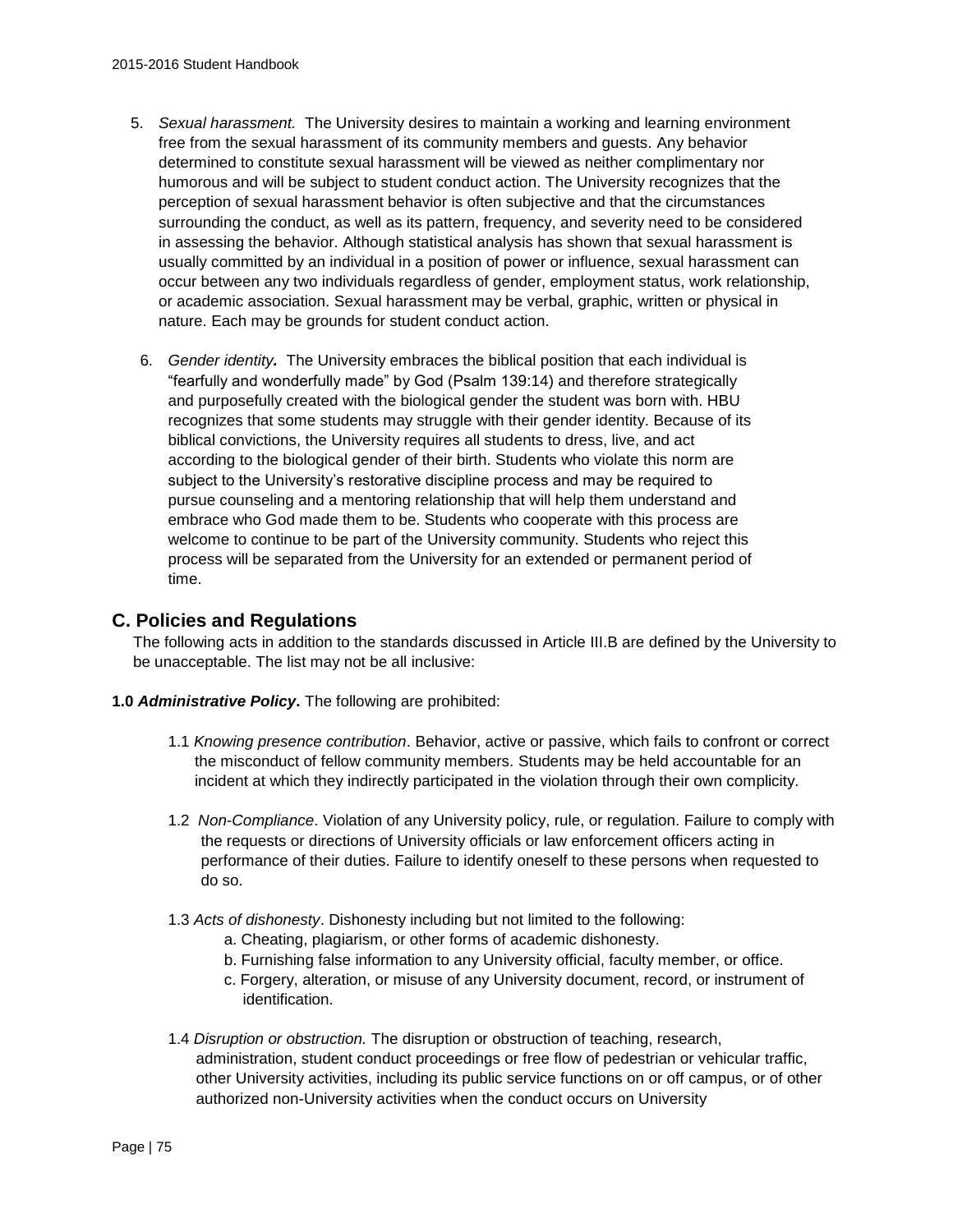premises. Participating in an on-campus or off-campus demonstration, riot, or activity that infringes on the rights of other members of the University community.

- 1.5 *Abuse of the Student Conduct System*. Including but not limited to:
	- a. Failure to timely respond and/or obey the notice from a University official to appear for a meeting or review as part of the Student Conduct System.
	- b. Falsification, distortion, or misrepresentation of information before a Student Conduct Administrator.
	- c. Disruption or interference with the orderly conduct of a Student Conduct and Appeals Committee proceeding.
	- d. Institution of a student conduct proceeding in bad faith.
	- e. Attempting to discourage an individual's proper participation in, or use of, the Student Conduct System.
	- f. Attempting to influence the impartiality of a Student Conduct or Appellate Administrator or member of the Student Conduct and Appeals Committee prior to, and/or during the course of, the student conduct proceeding(s).
	- g. Failure to comply with the sanction(s) imposed under the Student Conduct System.
	- h. Influencing or attempting to influence another person to commit an abuse of the Student Conduct System.

#### **2.0** *Property, Facilities and Grounds***.** The following are prohibited:

- 2.1 *Theft or vandalism.* Attempted or actual theft of and/or damage to, or unauthorized alteration or misuse of, property of the University or property of a member of the University community or other personal or public property, on or off campus.
- 2.2 *Unauthorized use.* Unauthorized possession, duplication or use of keys to any University premises or property, or unauthorized entry to or use of University premises or property.

2.3 *Abuse of computer resources*. Theft or other abuse of computer facilities and resources, including but not limited to:

- a. Unauthorized entry into a file, to use, read, or change the contents, or for any other purpose.
- b. Unauthorized transfer of a file.
- c. Use of another individual's identification and/or password.
- d. Use of computing facilities and resources to interfere with the work of another student, faculty member, or University official.
- e. Use of computing facilities and resources to view, download, or send pornographic, obscene, or abusive messages or images.
- f. Use of computing facilities and resources to interfere with normal operation of the University computing system.
- g. Use of computing facilities and resources in violation of copyright laws.
- h. Any violation of the University Computer Use Policy.
- 2.4 *Unauthorized motorized vehicles*. Operating unlicensed motorized vehicles, except for those prescribed for a verifiable physical disability, anywhere on University premises without the prior written consent of the Vice President of Student Life.
- 2.5 *Postings and solicitation*. Posting flyers, posters, advertisements, etc. without departmental sponsorship or the approval of Student Life. Postings must be stamped "Poster Approved"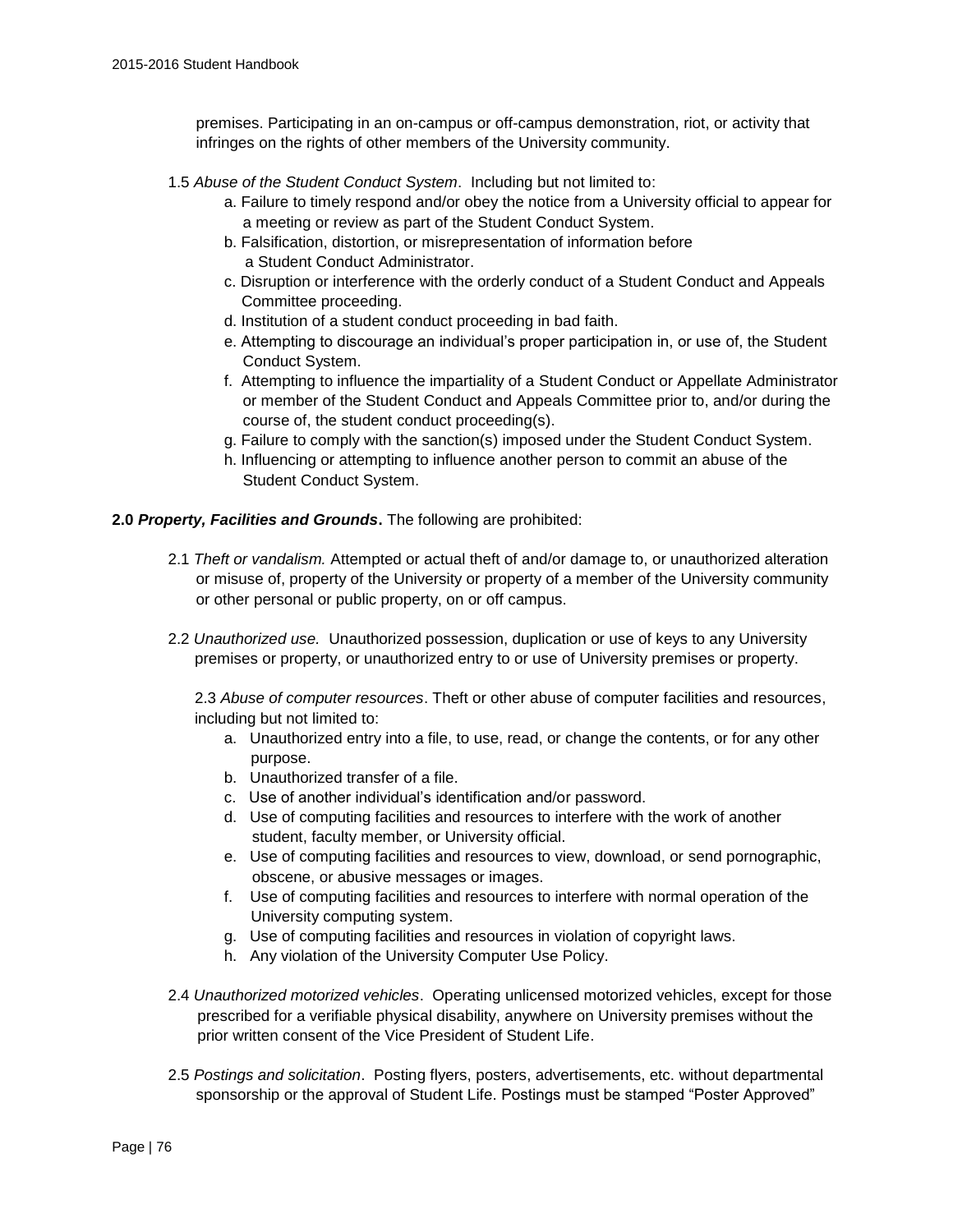and displayed in compliance with written policies available in Student Life. Solicitation of goods and the services on University premises without the prior approval of Student Life is prohibited.

### **3.0** *Safety and Security.* The following are prohibited:

- 3.1 *Failure to evacuate.* Failure to evacuate a campus building immediately upon the sound of an alarm, or to follow specific prescribed procedures or the on-site directives of a University representative.
- 3.2 *Breaching security systems*. Jeopardizing or interfering with the safety and security systems established within the campus community, including the propping of locked doors, altering locking devices, permitting unauthorized access to another, etc.
- 3.3 *Misuse or tampering with emergency equipment.* Illegitimately engaging alarm pull stations, discharging fire extinguishers, or disengaging smoke detectors. Individuals misusing or tampering with emergency equipment may be subject to criminal complaint.
- 3.4 *Weapons possession.* Illegal or unauthorized possession of firearms, explosives, other weapons, or dangerous chemicals on University premises or use of any such item, even if legally possessed, in a manner that harms, threatens, or potentially causes fear to others.
- 3.5 *Flammable agents or burning objects.* Use or storage of flammable agents or materials in or near buildings, including gasoline, solvents, paint, propane, butane, or other machine dependent upon combustible fuel for operation. Unauthorized burning of any object, including candles, incense, charcoal, gas barbecues, etc. in or immediately adjacent to buildings.
- 3.6 *False Report of Emergency.* Causing, making, or circulating a false report or warning of a fire, explosion, crime, or other catastrophe.
- **4.0** *Social, Moral, or Biblical.* The following are prohibited:
	- 4.1 *Unlawful acts.* Violation of any federal, state, or local law. Students convicted of a crime during continued enrollment or residential status in University housing must report this information to the Vice President of Student Life.
	- 4.2 *Abuse or threats.* Physical abuse, verbal abuse, threats, intimidation, harassment, coercion, and/or other conduct which threatens or endangers the health or safety of any person, including oneself, whether acted upon or not.
	- 4.3 *Sexual harassment*. Including but not limited to the following:
		- a. Sexual advances
		- b. Requests for sexual favors
		- c. Verbal or physical conduct of a sexual nature that expressly or implicitly imposes conditions upon, threatens, interferes with, or creates an intimidating, hostile, or demeaning environment for an individual's (1) academic pursuits, (2) University employment, (3) participation in activities sponsored by the University or organizations or groups related to the University, or (4) opportunities to benefit from other aspects of University life.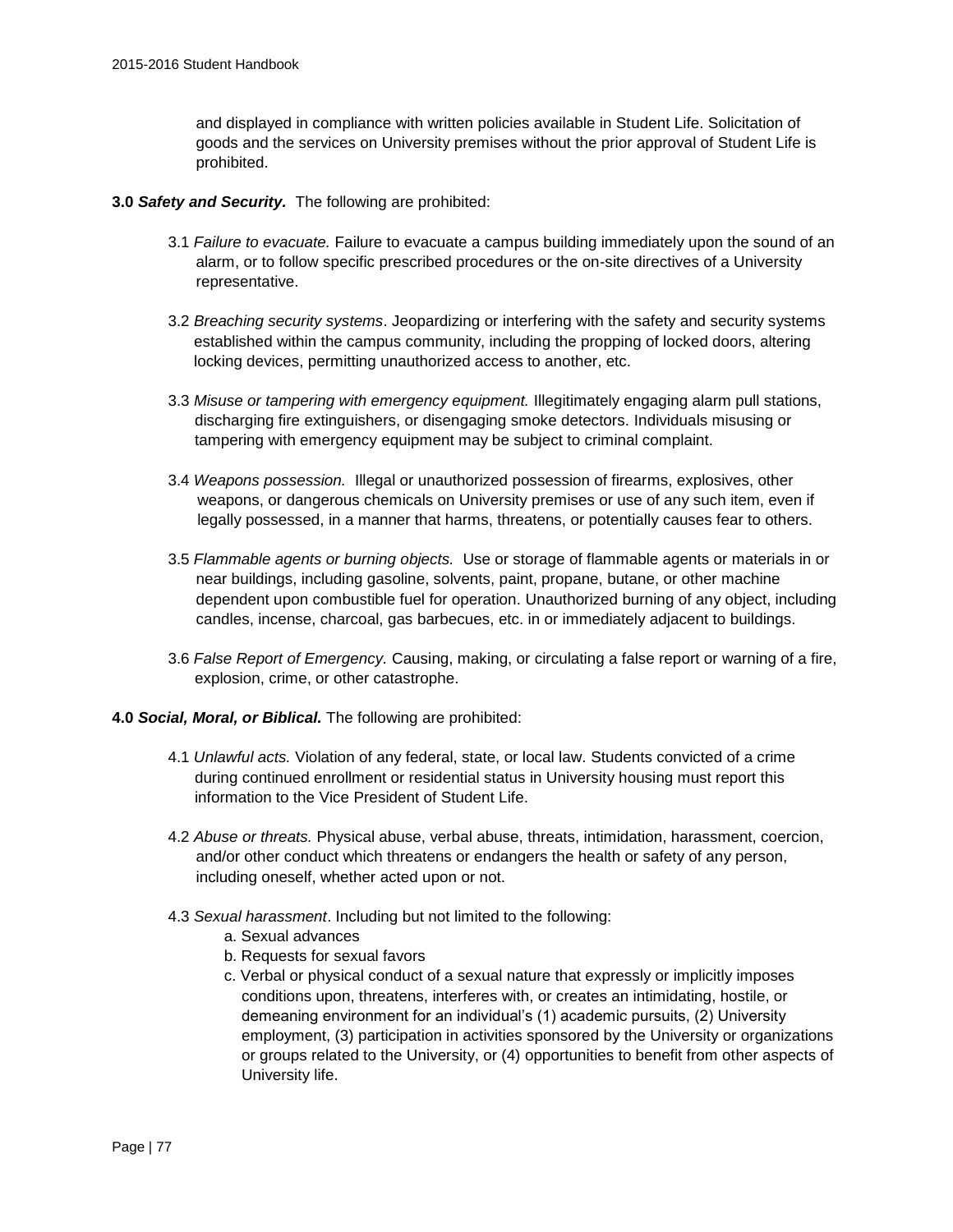- 4.4 *Sexual assault.* Acts of sexual aggression including rape, attempted rape, sexual battery, and/or assault. Any sexual act that occurs without the consent of another person or that occurs when the person is unable to give consent.
- 4.5 *Sexual misconduct.* Consensual sexual behavior when it falls outside biblical intentions and/or explicit guidelines, such as sexual intimacies outside of a heterosexual marriage, including any type of intercourse, sensual nakedness, fondling of sexual organs, or sleeping intimately with one another.
- 4.6 *Gender identity.* Denying or rejecting one's God-given biological gender by dressing, living, and/or acting other than according to the biological gender of one's birth.
- 4.7 *Inappropriate dating, living, or displays of affection.* Including, but not limited to, the following: a. Single students dating married persons.
	- b. Married students dating anyone other than their spouse.
	- c. Homosexual relations.
	- d. Cohabitation with members of the opposite sex.
	- e. Public affection deemed inappropriate for the context.
- 4.7 *Pornography.* Possession, display, or distribution of pornographic materials or images*.* Use of pornography for personal entertainment, including Internet and telephone services that provide pornographic images, sounds, or sensual conversation.
- 4.8 *Offensive Entertainment*. Entertainment played or displayed publicly on University premises or at University-sponsored activities that contain levels of violence, profanity, and sexual overtures that would be found offensive and/or in conflict with community standards.
- 4.9 *Hazing.* Defined as an act which has the potential of endangering the mental or physical health or safety of a student, or which destroys or removes public or private property, for the purpose of initiation, admission into, affiliation with, or as a condition for continued membership in, a group or organization. The expressed or implied consent of the victim will not be a defense. Apathy or acquiescence in the presence of hazing is not a neutral act; it is a violation of this rule (see 1.1 Knowing presence.)
- 4.10 *Drugs.* Use, possession, manufacturing, promoting use, or distribution of marijuana, heroin, narcotics, or other controlled substances except as expressly permitted by law. Possession of drug paraphernalia or items that display or encourage drug or drug use is also prohibited.

In an attempt to create a conducive environment and influence lifestyle choices by which its community members may be successful in attaining the mission of the institution, the University takes a firm stand regarding the possession, distribution, or use of controlled substances or drugs on campus, which may result in a suspension of one full academic year.

The Student Conduct Administrator may adjust customary sanction(s) if the student has exposed the violation on his or her own with the intention of reconciling himself or herself to the community and submitting to structures of support and accountability.

4.11 *Alcoholic beverages.* Use, possession, manufacturing, or distribution of alcoholic beverages. Facilitating or encouraging the off-campus use or possession of alcoholic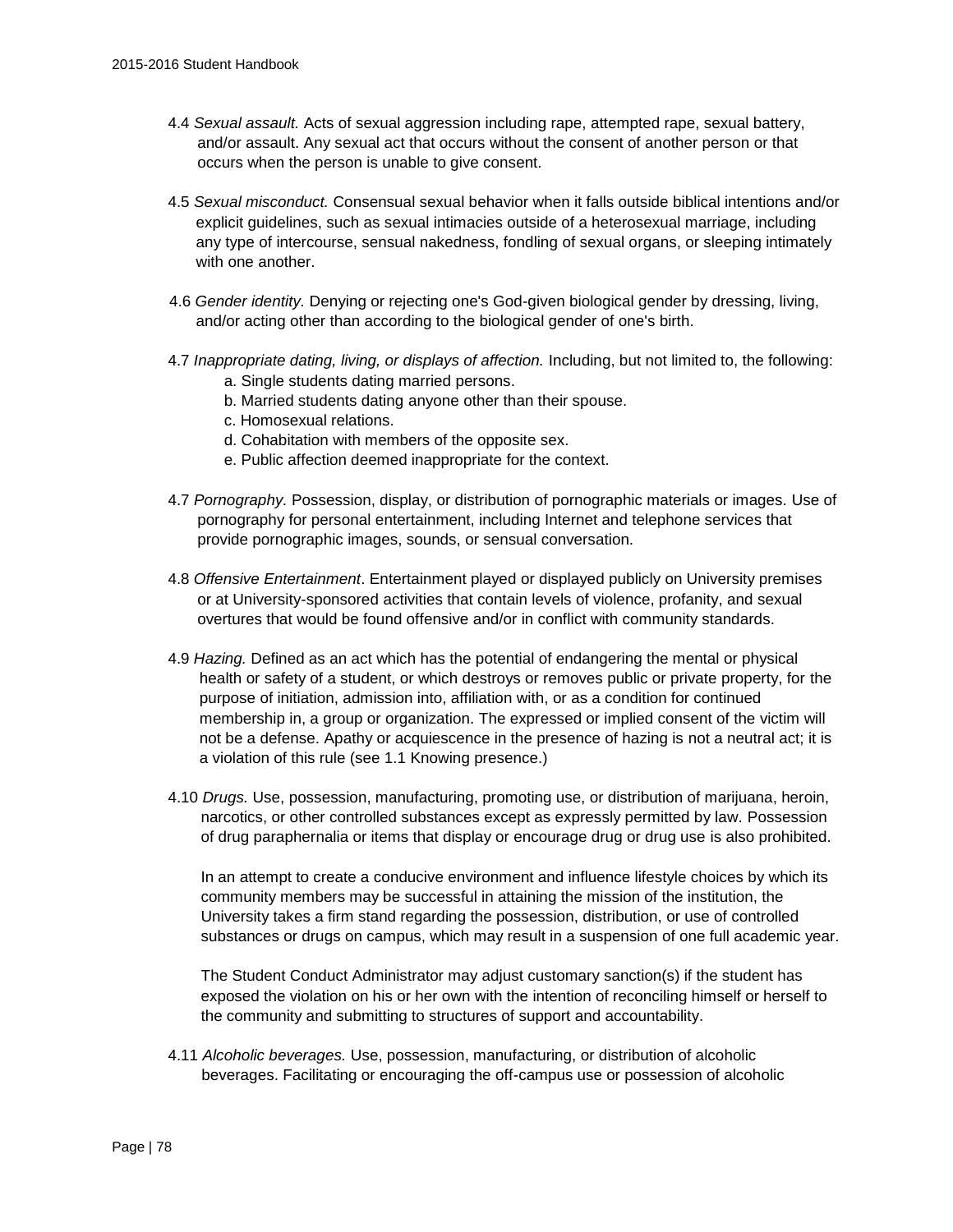beverages by persons less than twenty-one years of age is prohibited. Displaying alcohol containers (empty included). Promoting the use of alcohol in any way.

- 4.12 *Intoxication or drunkenness.* Under the influence of drugs or alcohol on University premises or at University-sponsored events.
- 4.13 *Smoking*. Smoking on University premises or at University-sponsored events, including cigarettes, cigars, pipes, and other smoking substitutes.
- 4.14 *Disorderly conduct.* Conduct that is disorderly, lewd, or indecent; breach of peace; or aiding, abetting, or procuring another person to breach the peace on University premises or at functions sponsored by, or participated in by, the University or members of the academic community. Disorderly conduct includes but is not limited to any unauthorized use of electronic or other devices to make an audio, visual, or video record of any person while on University premises without his/her prior knowledge, or without his/her effective consent when such a record is likely to cause injury or distress. This includes, but is not limited to, surreptitiously taking pictures of another person in a gym, locker room, or rest room.
- 4.15 *Profanity and obscenity*. Use of language, or verbal depiction of activity, that is vulgar, coarse, crude, or indecent. Wearing articles of clothing that are construed as vulgar, coarse, crude, or indecent, or in other ways violates our community standards.
- 4.16 *Gambling.* Any activity that involves betting, wagering, raffles, or games of chance for which there exists the potential of personal or financial loss. "Drawings" are permitted when entry into the drawing is free, an entry fee is optional, or a gift of approximate or greater value is received upon paying a participation fee.
- 4.17 *Unauthorized On-campus dances.* Any unauthorized dance sponsored by a University official or recognized student group. The University or a recognized student group may sponsor dance activities on or off University premises under the direction and supervision of assigned University personnel or advisors. Dances are subject to University guidelines and community standards. Specific program guidelines and protocols are outlined in the "Dance Policy" (available in the Office of Student Life).

## **D. Violation of Law and University Student Conduct Process**

- 1. *Separate processes.* University disciplinary proceedings may be instituted against a student charged with conduct that potentially violates both the criminal law and the Student Code of Conduct (that is, if both possible violations result from the same factual situation) without regard to the pendency of civil or criminal litigation in court or criminal arrest and prosecution. Proceedings under this Student Code of Conduct may be carried out prior to, simultaneously with, or following civil or criminal proceedings off campus at the discretion of the Vice President of Student Life. Determinations made or sanctions imposed under this Student Code of Conduct shall not be subject to change because criminal complaint arising out of the same facts giving rise to violation of University rules were dismissed, reduced, or resolved in favor of or against the criminal law defendant.
- 2. *University cooperation with law enforcement*. When a student is charged by federal, state, or local authorities with a violation of law, the University will not request or agree to special consideration for that individual because of his or her status as a student. If the alleged offense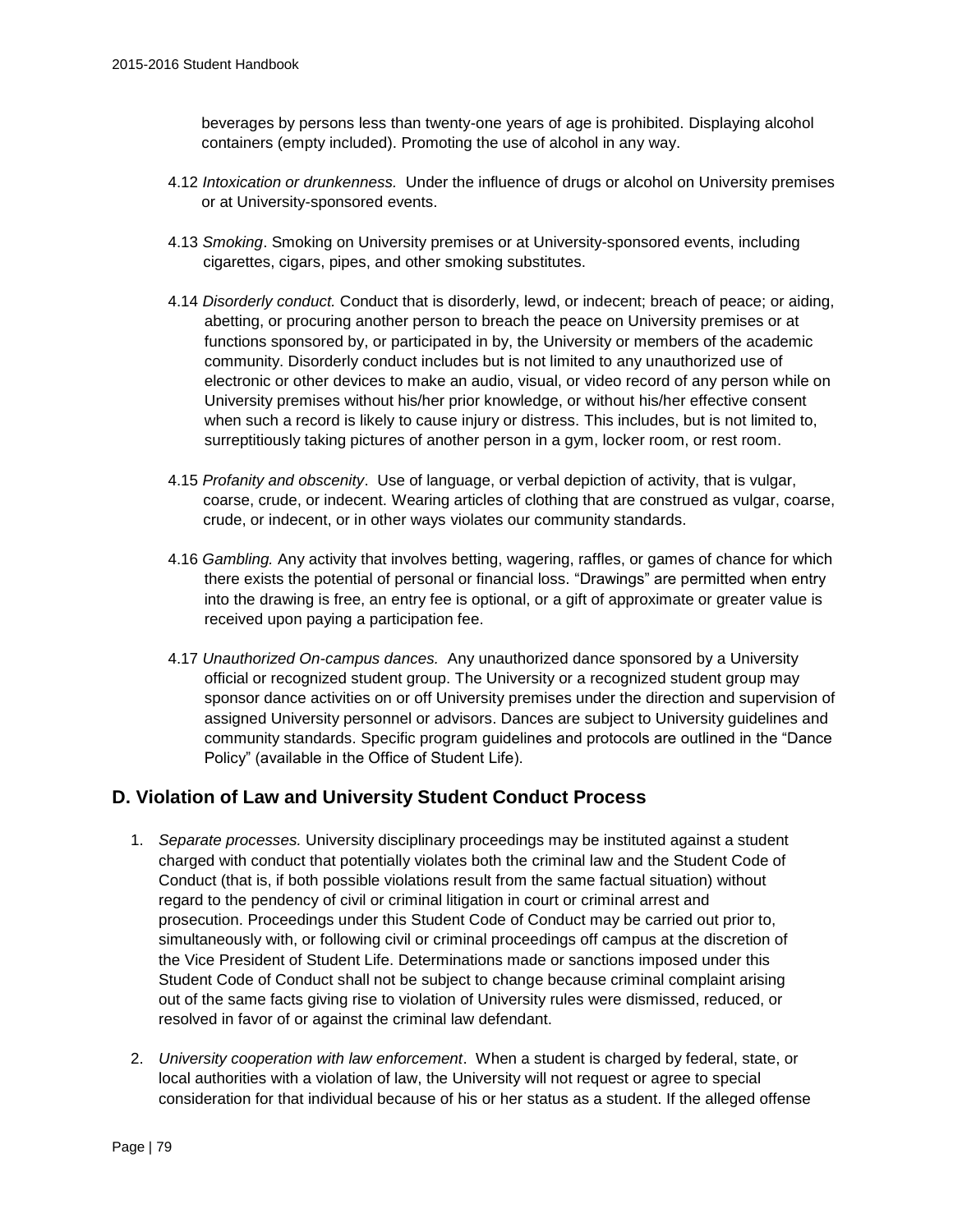is also being processed under the Student Code of Conduct, the University may advise offcampus authorities of the existence of the Student Code of Conduct and of how such matters are typically handled within the University community. The University will attempt to cooperate with law enforcement and other agencies in the enforcement of criminal law on campus and in the conditions imposed by criminal courts for the rehabilitation of student violators (provided that the conditions do not conflict with campus rules or sanctions). Individual students and other members of the University community, acting in their personal capacities, remain free to interact with governmental representatives as they deem appropriate.

# **Article IV: Student Conduct System Procedures**

# **A. Complaints and Resolution of Complaints**

- 1. *Complaint.* Any member of the University community may file a complaint against a student for violations of the Student Code of Conduct. A complaint shall be prepared in writing by the Complainant or interviewing University official and directed to the Student Conduct Administrator. Complaints should be submitted as soon as possible after a violation takes place, but no "statute of limitations" prevents the Student Conduct Administrator from acting when deemed warranted.
- 2. *Initial Notification.* The accused student shall be notified via HBU email that there has been a complaint. The accused student shall be provided notice of the allegations against the student and a copy of the written complaint, when deemed appropriate, as determined by the Student Conduct Administrator. The accused student shall be required to respond within 48 hours accepting or denying responsibility for the alleged violation. Failure to respond within 48 hours may result in additional sanctions. After a response from the accused student, the Student Conduct Administrator may conduct an inquiry.
- 3. *Inquiry.* The Student Conduct Administrator may conduct an inquiry to determine if the complaint has merit. Subsequent proceedings may be arranged at the discretion of the Student Conduct Administrator. The Student Conduct Administrator may, at his or her discretion, ask a HBU faculty or staff member to sit in during the inquiry process. During the course of the inquiry process, if new information is obtained that the student may have violated additional policies and procedures not included in the initial notification, the Student Conduct Administrator shall make every effort to notify the student of the additional violations.
- 4. *Resolution.* If the complaint is not admitted and/or cannot be disposed of by mutual consent, the Student Conduct Administrator will make a decision based on the information revealed in the inquiry. If the respondent is found in violation of the Code of Conduct, sanctions shall be assigned by the Student Conduct Administrator.
- 5. *Notification.* The Student Conduct Administrator will notify the Respondent in writing of the decision(s) reached. The student will be notified of his/her right to appeal and information on the appeals process will be included in writing.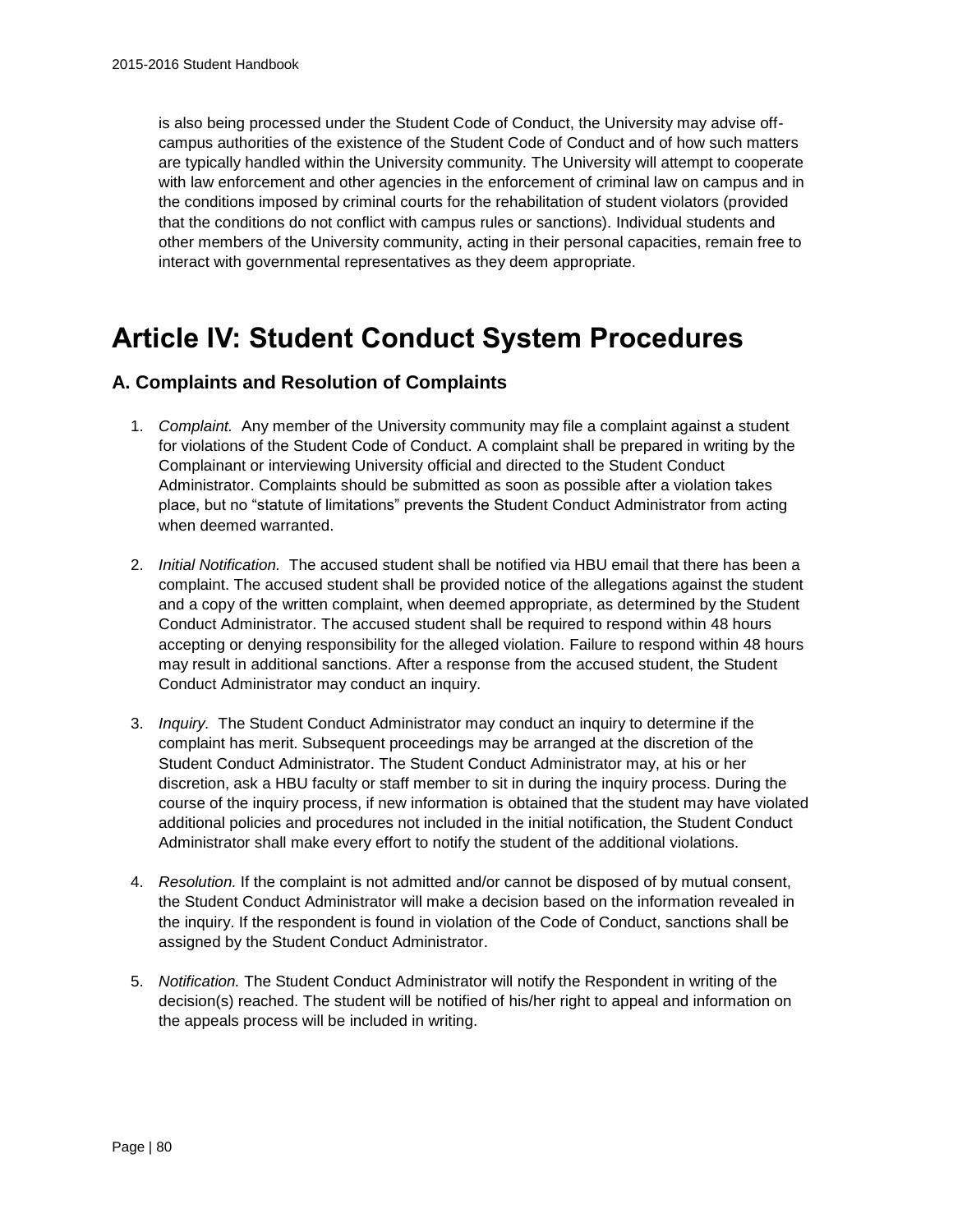# **B. Conduct Boards**

- 1. At his or her discretion, the Student Conduct Administrator may convene a **Student Conduct Board** composed of HBU students, faculty and staff, to resolve lower level violations. The accused student shall be notified that he or she will be appearing before the Student Conduct Board. Under the guidance of the Student Conduct Administrator, the Student Conduct Board will conduct an inquiry and submit its recommendation to the Student Conduct Administrator. The Student Conduct Administrator shall then review and either approve or deny the recommendation reached by the Student Conduct Board, and may reconvene the Student Conduct Board if necessary.
- 2. At his or her discretion, the Student Conduct Administrator may convene a **Conduct Board,**  composed of faculty and staff (no students), to resolve more serious or egregious violations. The accused student shall be notified that he or she will be appearing before the Conduct Board. Under the guidance of the Student Conduct Administrator, the Conduct Board will conduct an inquiry and submit its recommendation to the Student Conduct Administrator. The Student Conduct Administrator shall then review and either approve or deny the recommendation reached by the Student Conduct Board, and may reconvene the Conduct Board if necessary.

# **C. Sanctions**

Reconciliation to the community after a violation of the Student Code of Conduct often requires some form of consequence for the action. Intermediate consequences are employed wherever possible to avoid expulsion from the University or on-campus Housing. Each incident is reviewed on a case-bycase basis, with consideration to:

- 1) the severity of the violation,
- 2) the context of the incident,
- 3) a history of prior misconduct,
- 4) the responsiveness of the respondent to accountability, and
- 5) the degree to which the individual displays genuine repentance.

Community members are encouraged to provide firsthand testimony that will bring greater clarity and understanding to the student conduct process. While painstaking efforts are taken to maintain consistency from case to case and individual to individual, confidentiality often prevents the disclosure of details that contribute to a decision, occasionally resulting in unanswered questions regarding an outcome. Uninformed members of the campus community are asked to extend the benefit of the doubt to officials, knowing that prayerful consideration has been employed in the proceedings and the subsequent outcome.

- 1. *Sanctions.* The following sanctions may be imposed upon any student found to have violated the Student Code of Conduct:
	- *a. Verbal Warning*-Verbal notice to the student that the student is violating or has violated institutional regulations, accompanied by a request to desist and refrain from the misconduct.
	- b. *Written Warning*-A notice in writing to the student that the student is violating or has violated institutional regulations, accompanied by a request to desist and refrain from the misconduct.
	- c. *Loss of Privileges*-Denial of specified privileges for a designated period of time.
	- d. *Fines*-Previously established and published fines may be imposed.
	- e. *Restitution*-Compensation for loss, damage, or injury. This may take the form of appropriate service and/or monetary or material replacement.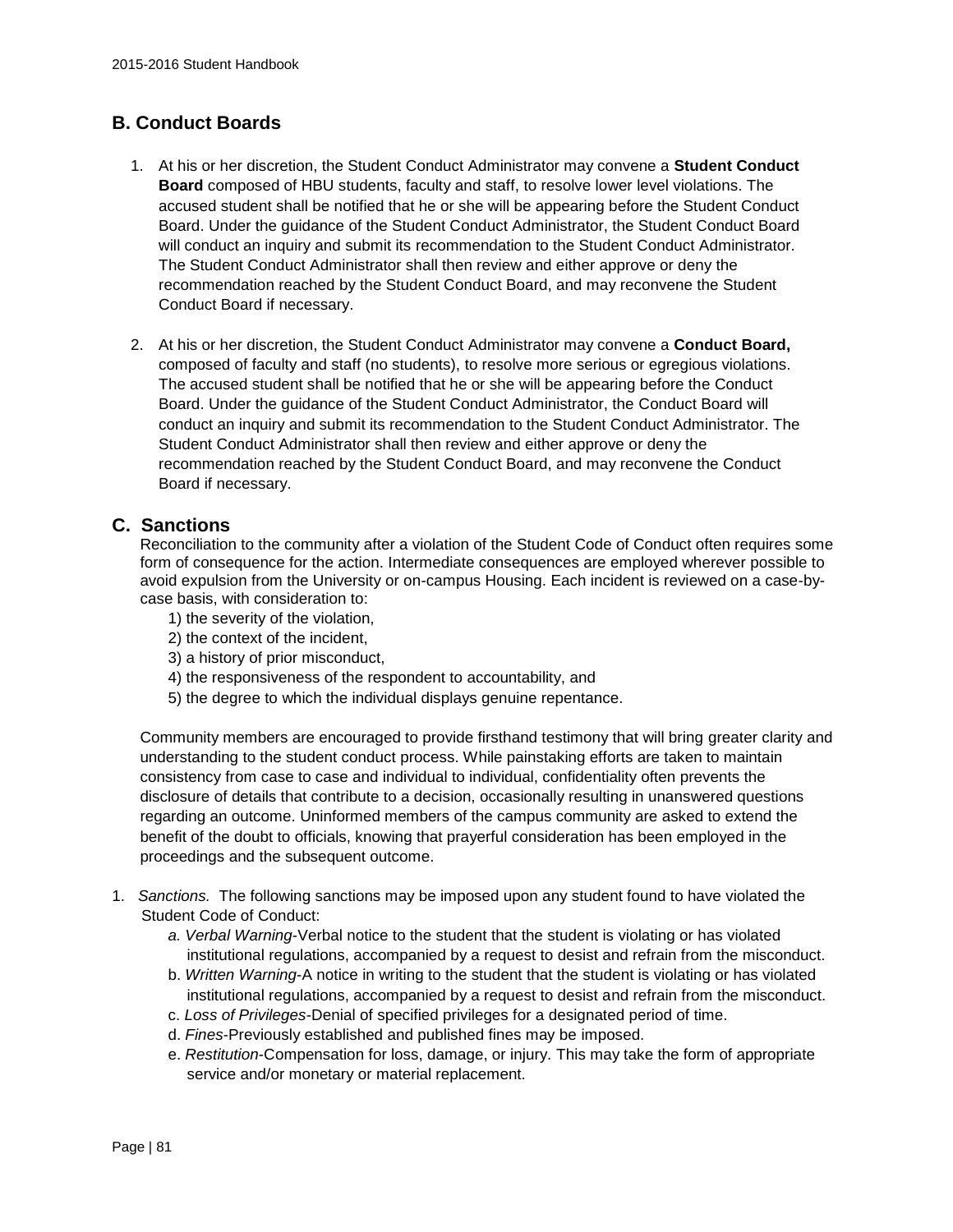- f. *Discretionary Sanctions*-Work assignments, essays, service to the University, or other related discretionary assignments.
- g. *Probation*-A written reprimand for violation of specified regulations. Probation is for a designated period of time and includes the probability of more severe disciplinary sanctions if the student is found to violate any institutional regulation(s) during the probationary period.
- h. *University Housing Suspension*-Separation of the student from University Housing for a definite period of time, after which the student is eligible to return. Conditions for readmission may be specified.
- i. *University Housing Expulsion*-Permanent separation of the student from University Housing.
- j. *Interim Suspension*-Requires that a student immediately leave University premises or a University-sponsored activity when it is fair and reasonable to believe that a student is an immediate threat to the safety of others or himself/herself or to the disruption of University operations. Conditions for return will be specified. (Also see IV.B.2.)
- k. *Suspension*-Separation of the student from the University for a definite period of time, after which the student is eligible to return. Conditions regarding access to University premises, attendance at University-sponsored activities, and subsequent readmission may be specified.
- l. *Dismissal-*Separation of the student from the University with no promise (implied or otherwise) of readmission at a future date. Conditions regarding access to University premises, attendance at University-sponsored activities, and subsequent consideration for possible readmission may be specified.
- m. *Expulsion*-Permanent separation of the student from the University. Conditions regarding access to University premises and attendance at University-sponsored activities may be specified.
- n. *Revocation of Admission and/or Degree-*Admission to, or a degree awarded from, the University may be revoked for fraud, misrepresentation, or other violation of University standards in obtaining the degree, or for other serious violations committed by a student prior to graduation. The endorsement of the appropriate governing body and approval of the President are required.
- o. *Withholding Degree*-The University may withhold awarding a degree otherwise earned until the completion of the process set forth in this Student Code of Conduct, including the completion of all sanctions imposed, if any.
- 2. *Guidelines for imposing consequences.* The following guidelines attempt to establish some continuity in administering consequences for the violation of the Student Code of Conduct. The Student Conduct Administrator will customarily employ the following guidelines in determining an appropriate consequence, unless there are circumstances that warrant an alternative response on the part of the University. Multiple sanctions may be employed for a single violation, and cumulative violations may result in greater consequences than a single offense.
	- a. *Level 1 Violations*: Minor violations likely to result in a minimum consequence of a verbal or written warning with additional sanctions, fine, or restitution on the first occurrence include, but are not limited to, the following examples:
		- (1) Violation of smoking policy
		- (2) Violation of burning objects policy
		- (3) Failure to respond to a request for appointment
		- (4) Minor abuse and damage to property
		- (5) Profanity and obscenity
		- (6) Violation of residential visitation policy
		- (7) Violation of residential noise policy
		- Customary action: Verbal warning; written warning; loss of privileges, monetary fines, restitution, and/or discretionary sanction(s).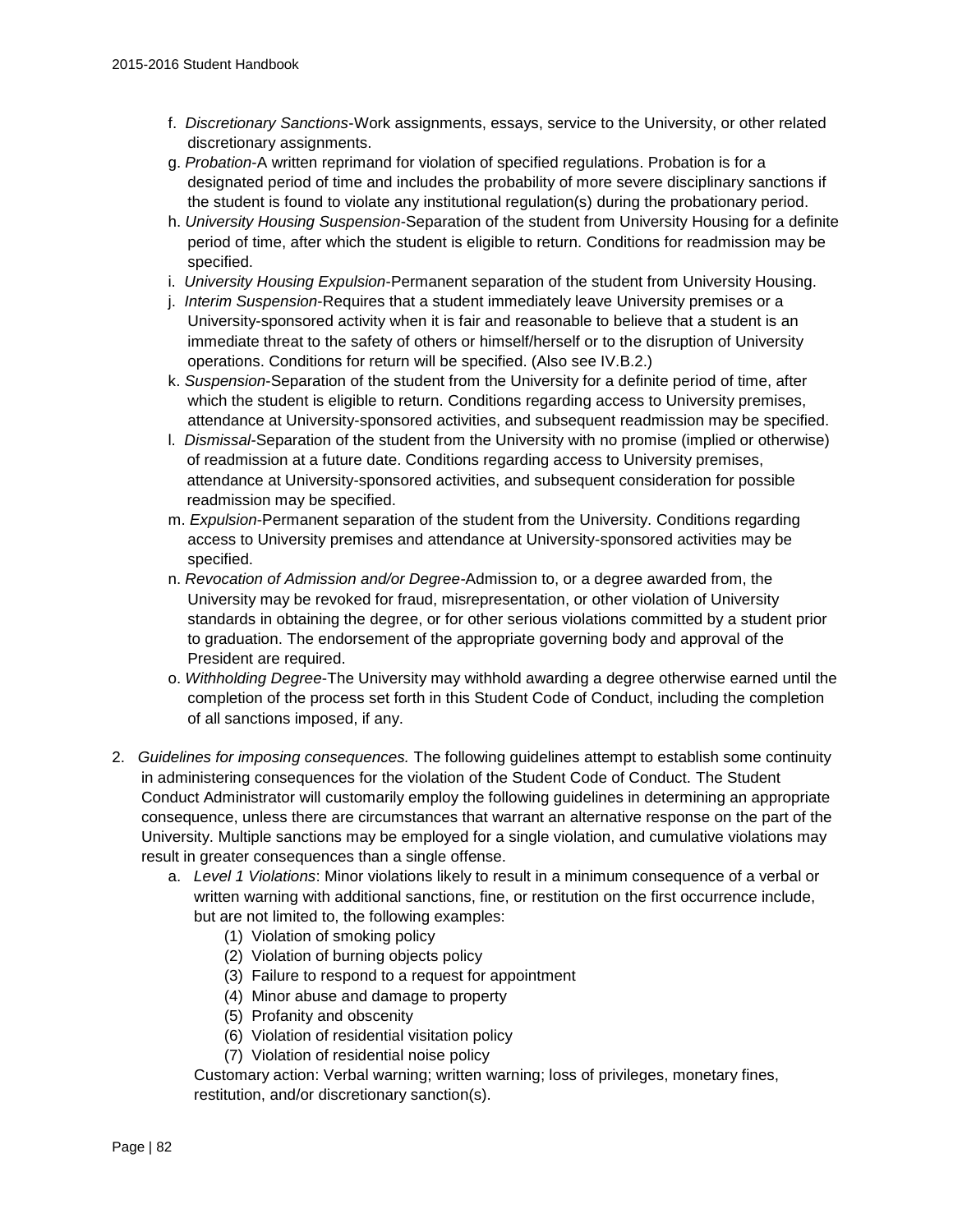- b. *Level 2 Violations*: Intermediate violations likely to result in a minimum consequence of probation or limited-term suspension with additional sanctions and conditions on the first occurrence include, but are not limited to the following examples:
	- (1) Disrespect to persons of authority
	- (2) Significant damage to property
	- (3) Misuse of safety equipment
	- (4) Petty theft
	- (5) Sexual misconduct
	- (6) Cohabitation
	- (7) Violation of alcohol policy
	- (8) Intoxication or drunkenness
	- (9) Repeat offenses of Level 1 Violations

Customary action: Level I customary actions, educational sanctions, probation, multipleday suspension, and/or suspension of privileges.

- c. *Level 3 Violations*: Major violations likely to result in long-term suspension, dismissal, or expulsion on the first occurrence include, but are not limited to the following examples:
	- (1) Use or possession of controlled substances or illegal drugs
	- (2) Intentionally causing physical harm to another person
	- (3) Sexual assault
	- (4) Arson
	- (5) Grand theft
	- (6) Possession of a weapon or firearm
	- (7) Repeat offense(s) of Level 1 and/or Level 2 Violations
	- Customary action: Level I and/or Level 2 customary actions, interim suspension,

academic term suspension, dismissal, and/or expulsion.

- 3. *Interim suspension.* In certain circumstances, the Vice President of Student Life, or a designee, may impose a University or Housing suspension prior to the resolution of the complaint.
	- a. *Conditions*. Interim suspension may be imposed:
		- (1) To ensure the safety and well-being of members of the University community or the preservation of University property.
		- (2) To ensure the student's own physical or emotional safety and well-being.
		- (3) If the student poses an ongoing threat of disruption of, or interference with, the normal operations of the University.
		- (4) To prevent repeat violations of the Code of Conduct that the Student Conduct Administrator reasonably believes may occur absent the interim suspension.
		- (5) During breaks where University services and/or resources are limited.
	- b. *Campus access*. During the interim suspension, a student shall be denied access to University premises (including housing, food services and classes) and/or all other University activities or privileges for which the student might otherwise be eligible, as the Vice President of Student Life, Campus Police or the Student Conduct Administrator may determine to be appropriate.
	- c. *Process*. The interim suspension does not replace the regular process, which shall proceed on the normal schedule, up to and through an appeal review, if exercised. However, the student should be notified in writing of this action and the reasons for the suspension. When timing necessitates a more immediate verbal notification, the written notification should be provided as soon as possible, thereafter. The notice should include reference to a meeting at which the student may demonstrate why his or her continued presence on campus would not fall under one of the conditions above for imposing the interim suspension.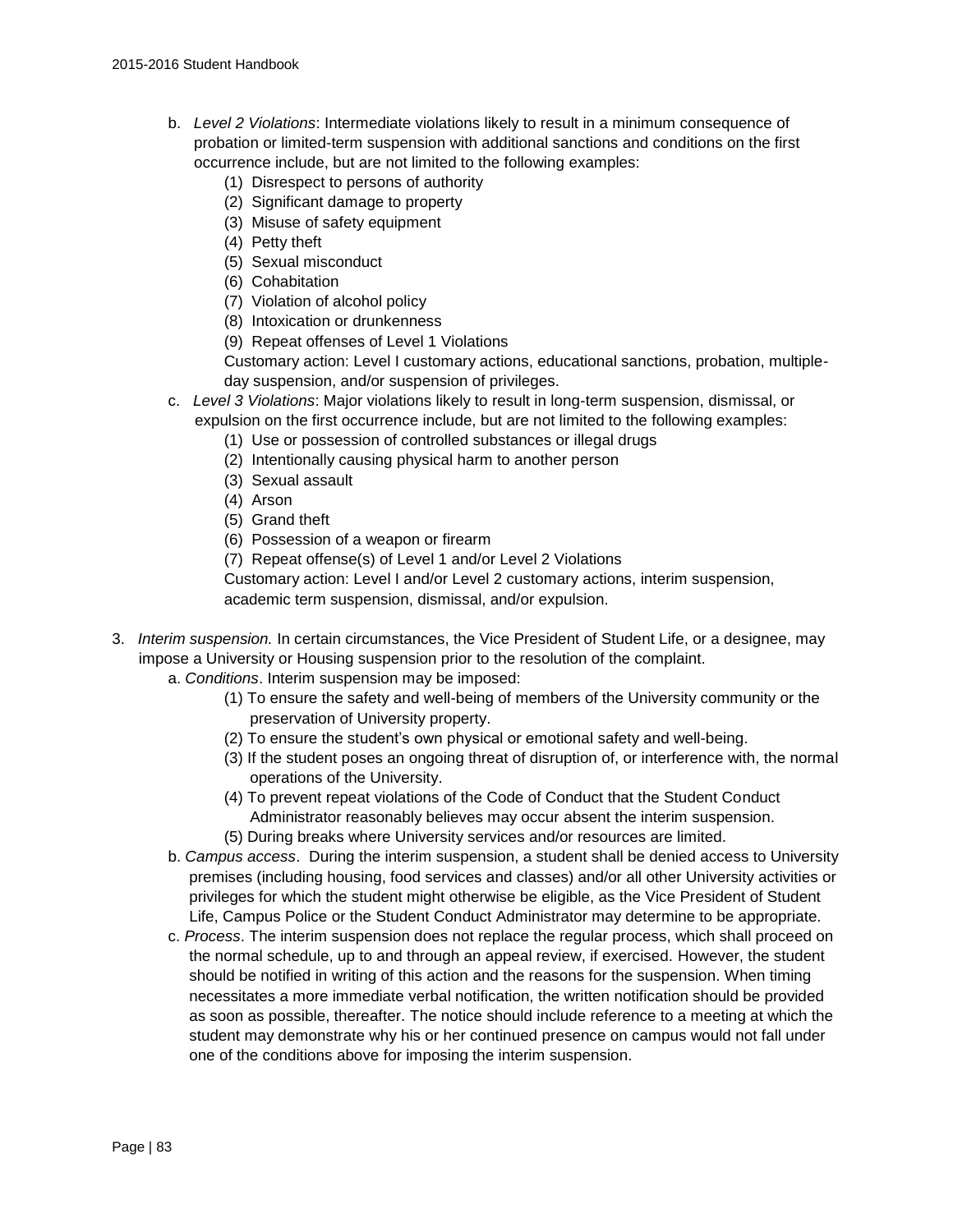- 4. *Student conduct holds.* The Student Conduct Administrator places a "hold" with the Office of the Registrar preventing subsequent enrollment when a student is suspended, dismissed, or expelled from the University. A permanent record of the student conduct action is noted in the student's academic record.
- 5. *Disposition of student conduct records.* Other than student conduct suspension, dismissal, expulsion, or revocation or withholding of a degree, student conduct sanctions shall not be made part of the student's permanent academic record, but shall become part of the student's student conduct record. Upon graduation, the student's student conduct record may be expunged of student conduct actions other than Housing expulsion OR University suspension, dismissal, or expulsion OR revocation or withholding of a degree. All remaining student conduct records may be expunged from the student's confidential record seven years after graduation or separation from the University.
- 6. *Group sanctions.* The following sanctions may be imposed upon groups or organizations:
	- a. Those sanctions listed above in article IV.B.1.a-g.
	- b. Loss of selected rights and privileges for a specified period of time.
	- c. Deactivation. Loss of all privileges, including University recognition, for a specified period of time.
- 7. *Notification of sanctions.* The Student Conduct Administrator is not limited to sanctions listed above. Upon completing a review of the situation, the Student Conduct Administrator shall advise the respondent, group and/or organization of the sanction(s) imposed, if any.

# **D. Appeals**

- 1. *Initiating an appeal.* A decision reached by a Student Conduct Administrator may be appealed by the Respondent(s) or Complainant(s) within three (3) academic school days of the student conduct resolution notification. Such appeals shall be addressed to the respective Appellate Administrator in writing and shall be delivered to the Student Conduct Administrator. If after reviewing the appeal, the Student Conduct Administrator maintains the veracity of the disciplinary process, findings, and action, the appeal is forwarded to the appropriate Appellate Administrator. Sanctions imposed by the Student Conduct Administrator are customarily suspended until the appeal process is completed, unless otherwise notified by the Appellate Administrator.
- 2. *Conditions for appeal*. Except as required to explain the basis of new information, an appeal shall be limited to a review of the record of the Student Conduct Administrator and supporting documents for one or more of the following purposes. If the appeal is not based on one of these purposes, the appeal may be dismissed, at the discretion of an appropriate University official as assigned by the Vice President of Student Life:
	- a. To determine whether the inquiry and follow up meetings was conducted fairly in light of the complaint and information presented, and in conformity with prescribed procedures giving the complaining party a reasonable opportunity to prepare and to present information that the Student Code of Conduct was violated, and giving the Respondent a reasonable opportunity to prepare and to present a response to those allegations. Deviations from designated procedures will not be a basis for sustaining an appeal unless significant prejudice results.
	- b. To determine whether the decision reached regarding the Respondent was based on substantial information, that is, whether there were facts in the case that, if believed by the fact finder, were sufficient to establish a violation of the Student Code of Conduct.
	- c. To determine whether the sanction(s) imposed were appropriate for the violation of the Conduct Code which the student was found to have committed.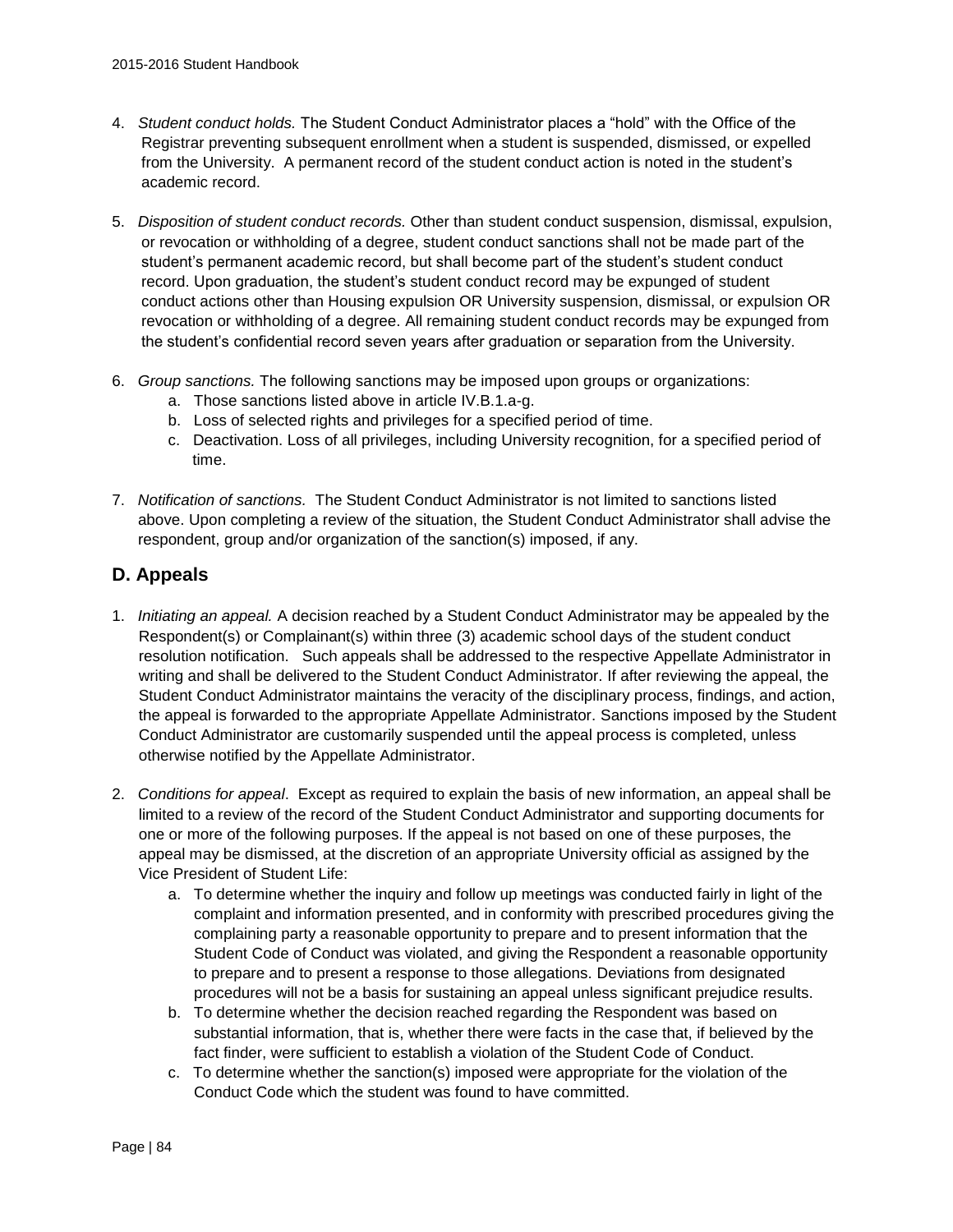- d. To consider new information, sufficient to alter a decision or other relevant facts not brought out in the original review, because such information and/or facts were not known to the person appealing at the time of the original Student Conduct and Appeals Committee Review.
- 3. *Appeal Review Process.* If conditions for an appeal are met and forwarded to the Appellate Board, the review shall be conducted by the Student Conduct and Appeals Committee according to the following guidelines:
	- a. Student Conduct and Appeals Committee reviews normally shall be conducted in private.
	- b. In a review involving more than one Respondent, the Student Conduct Administrator, at his or her discretion, may permit the review concerning each student to be conducted either separately or jointly.
	- c. The Complainant and the Respondent have the right to be assisted by an advisor they choose, at their own expense. The advisor must be a member of the University community and may not be an attorney. The Complainant and/or the Respondent are responsible for presenting his or her own information; therefore, advisors are not permitted to speak or to participate directly in any Student Conduct and Appeals Committee Review before the committee. A student should select as an advisor a person whose schedule allows attendance at the scheduled date and time for the review because delays will not normally be allowed due to the scheduling conflicts of an advisor.
	- d. The Complainant, the Respondent, and their advisor(s), if any, shall be allowed to attend the entire portion of the review at which information is received (excluding deliberations). Admission of any other person to the review shall be at the discretion of the Student Conduct and Appeals Committee and/or its Student Conduct Administrator.
	- e. The Complainant, the Respondent, and the Student Conduct and Appeals Committee may arrange for witnesses to present pertinent information at the review. The University will try to arrange the attendance of possible witnesses who are members of the University community, if reasonably possible, and who are identified by the Complainant and/or Respondent prior to the review. Witnesses will provide information to and answer questions from the Student Conduct and Appeals Committee. Questions may be suggested by the Respondent and/or Complainant to be answered by each other or by other witnesses. This will be conducted by the Student Conduct and Appeals Committee with such questions directed to the Chairperson, rather than to the witness directly. This method is used to preserve the educational tone of the review and avoid creation of an adversarial environment. Questions of whether potential information will be received shall be resolved at the discretion of the chairperson of the Student Conduct and Appeals Committee.
	- f. Pertinent records, exhibits, and written statements may be accepted as information for consideration by a Student Conduct and Appeals Committee at the discretion of the Chairperson.
	- g. All procedural questions and decisions are subject to the final discretion of the Chairperson of the Student Conduct and Appeals Committee.
	- h. After the portion of the review concludes in which all pertinent information has been received, the Student Conduct and Appeals Committee shall determine (by majority vote) whether the Respondent has violated each section of the Student Code of Conduct which the student is charged with violating.
	- i. If a respondent, with notice, does not appear before a Student Conduct and Appeals Committee review, the information in support of the Complaint shall be presented and considered even if the Respondent is not present.
	- j. The Student Conduct and Appeals Committee's determination shall be made on the basis of whether it is reasonable to conclude that the Respondent violated the Student Code of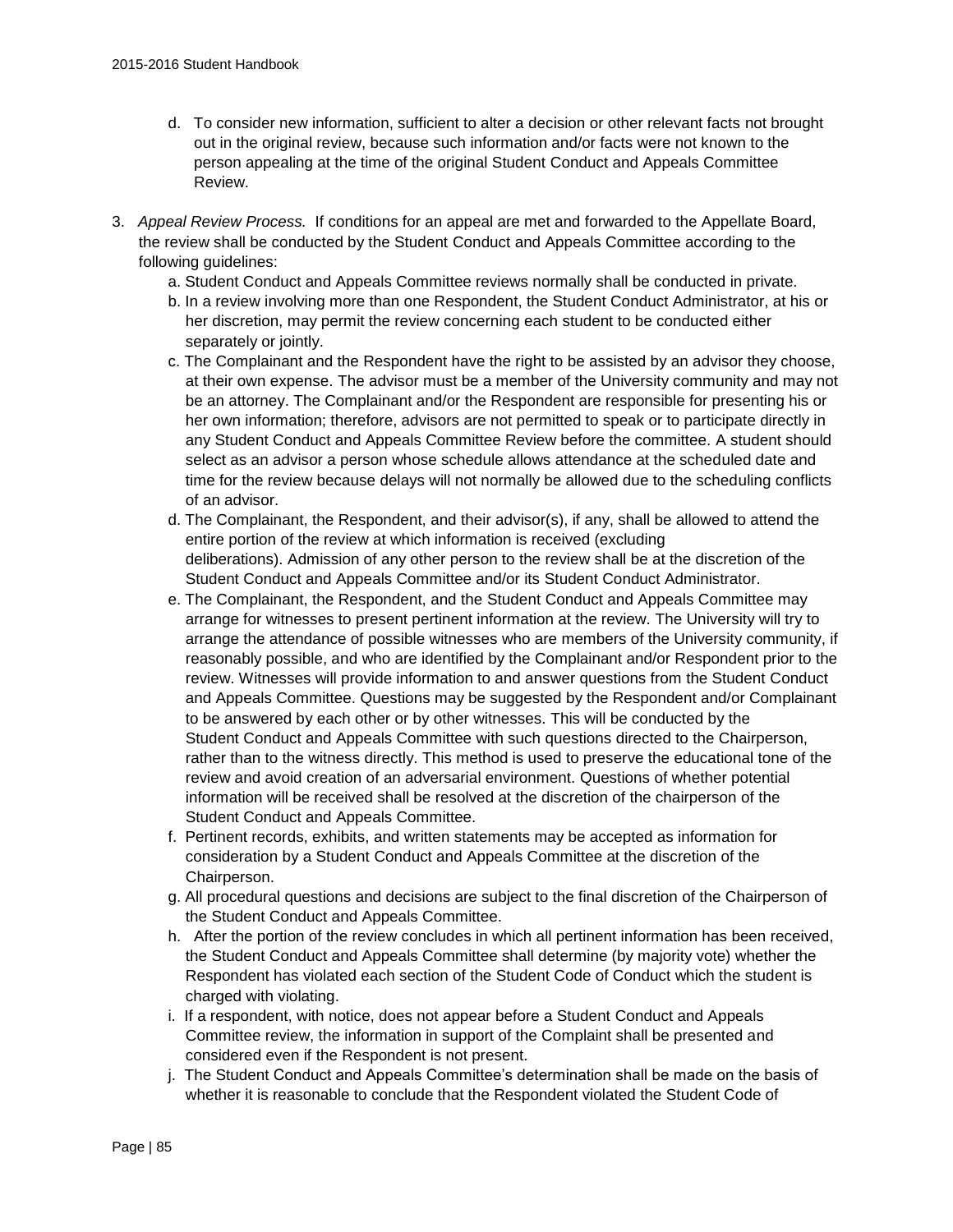Conduct. A higher standard determination shall be made on the basis of whether it is more likely than not to conclude culpability in cases likely to result in significant consequence. The University is not obligated to a legal standard of "beyond a reasonable doubt."

- k. Formal rules of process, procedure, and/or technical rules of evidence, such as are applied in criminal or civil court, are not used in student conduct proceedings. **Reminder: The Student Conduct System is an educational process, NOT a legal proceeding.**
- **4.** *Bringing closure to an appeal.* The Appellate Board's opinion and recommendations for subsequent action are submitted to the Appellate Administrator to inform his/her final judgment. The Appellate Administrator will notify the student in writing of the decision. There shall be a single written Administrative Review summarizing the Student Conduct and Appeals Committee Review prepared or delegated and approved by the Chairperson or Student Conduct Administrator. The summary will be filed as a part of the student's student conduct record.

# **E. Records**

Student conduct records will be maintained by the Student Life office and be available in compliance with FERPA guidelines for viewing and requesting copies. The Student Conduct Administrator and/or the Student Conduct and Appeals Committee may, subject to their discretion, utilize audio and/or visual recordings during the student conduct process. No other party shall use audio or visual recordings during the student conduct process without the explicit consent of the Student Conduct Administrator and/or the Student Conduct and Appeals Committee.

# **F. Special Accommodations**

The Student Conduct Administrator and/or the Student Conduct and Appeals Committee may accommodate concerns for the personal safety, well-being, and/or fears of confrontation of the Complainant, Respondent, and/or other witness(es) during the review by providing separate facilities, by using a visual screen, and/or by permitting participation by telephone, videophone, closed circuit television, video conferencing, videotape, audio tape, written statement, or other means, where and as determined to be appropriate in the sole judgment of the Vice President of Student Life or the Student Conduct Administrator.

# **G. Confidentiality**

All participants involved in a particular matter under this Code are expected to keep the matter confidential in order to preserve the integrity of the process. Authorized University officials with a need to know may have access to information regarding the discipline process and outcomes. The University may also be required to release information in response to duly issued subpoenas in criminal, civil or administrative proceedings. In cases where any participant involved in the process chooses to make public the process and/or the decision of any University official involved in the process, the University may respond accordingly.

# **Article V: Interpretation and Revision**

# **A. Authority**

Any question of interpretation or application of the Student Conduct System shall be referred to the Vice President of Student Life or his designee for final determination.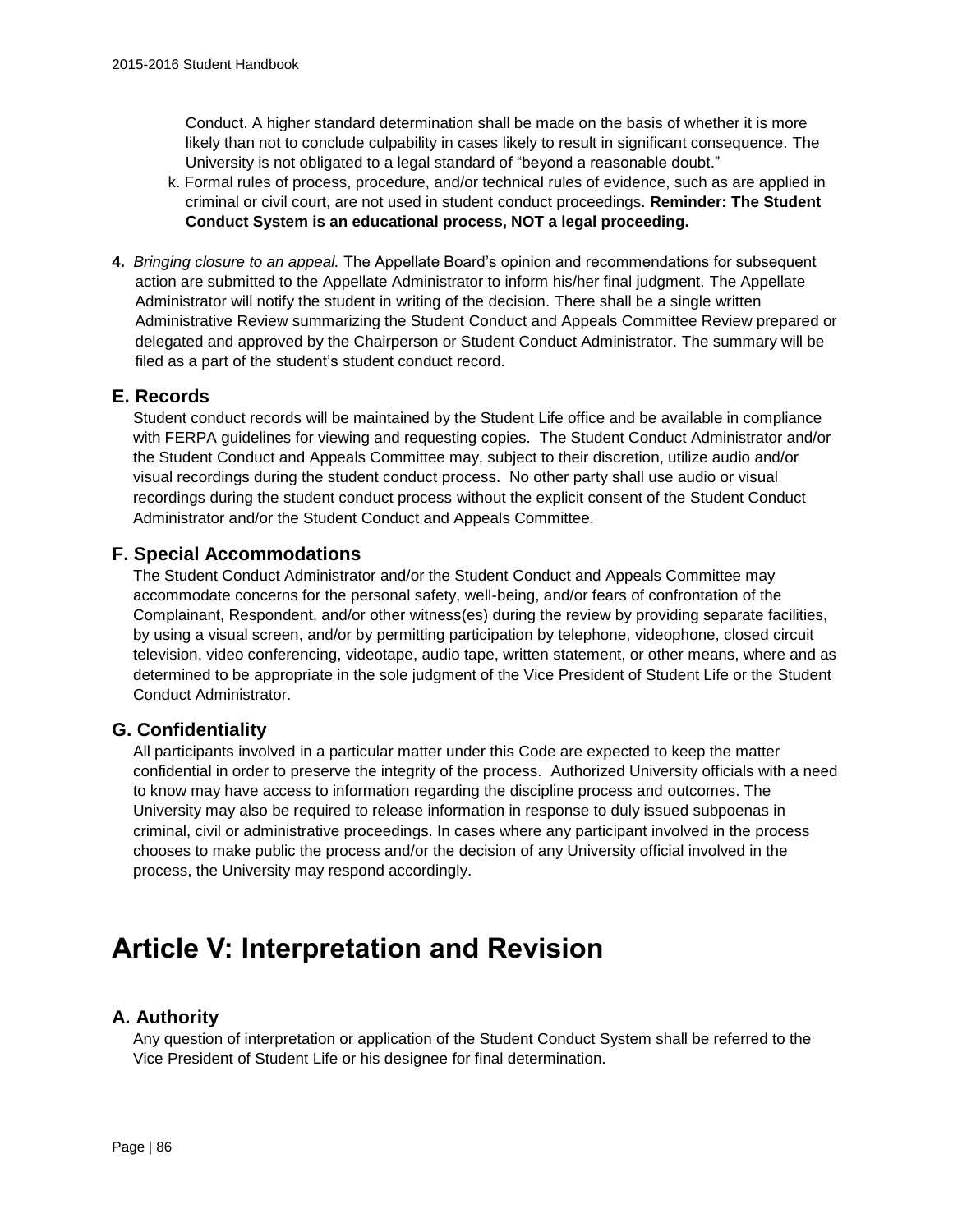# **B. Review and Revision Time Line**

The Student Conduct System and Student Code of Conduct shall be reviewed every three (3) years under the direction of the Vice President of Student Life. Revisions shall be implemented with the approval of the President.

### **C. Disclaimer**

The Student Conduct System and Code of Conduct are subject to change when deemed necessary by the University to meet the evolving needs of students, the community, and the University. All substantive changes will be widely communicated by the Vice President of Student Life through various means available.